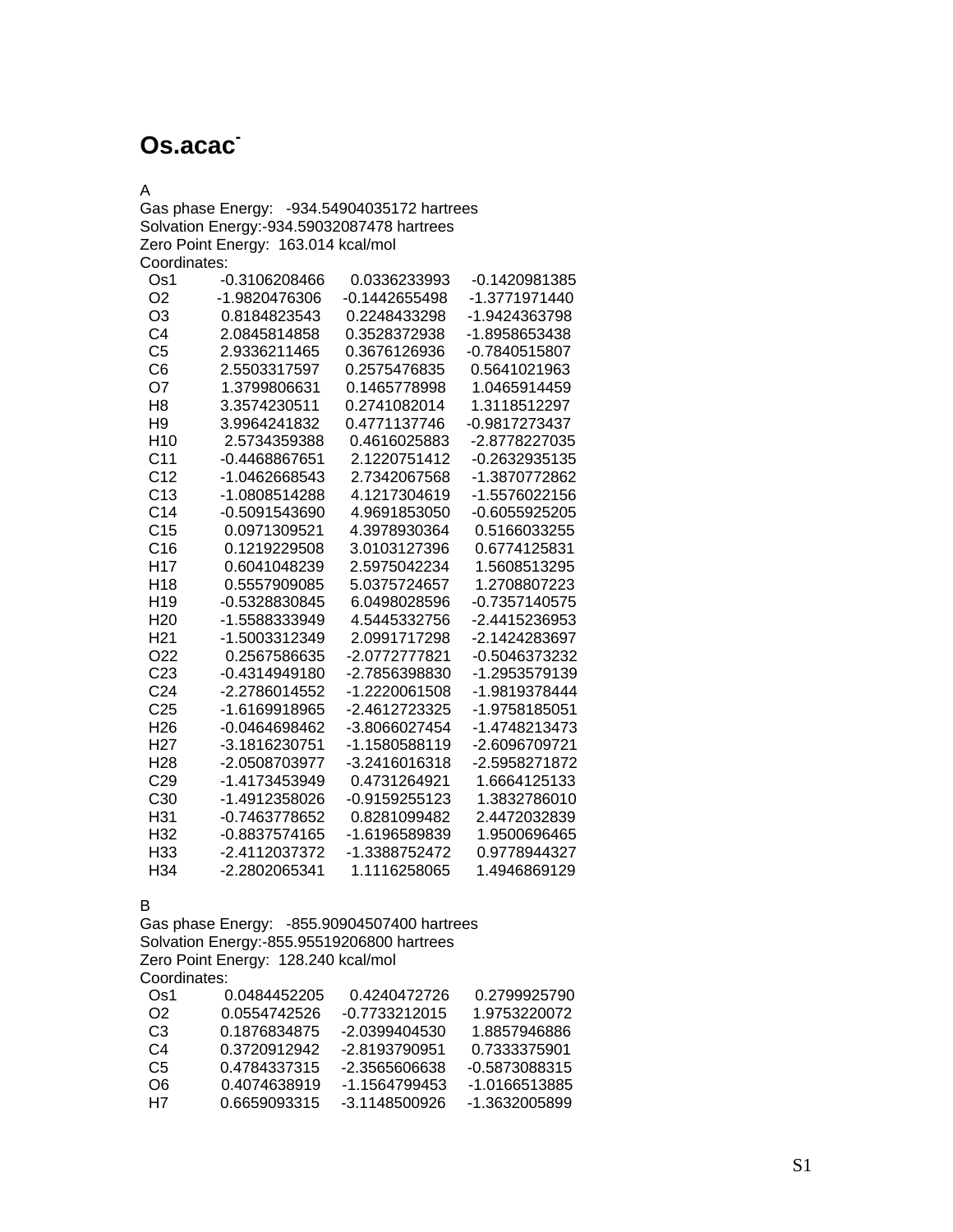| H8               | 0.4631327461  | -3.8926735790 | 0.8814596093  |
|------------------|---------------|---------------|---------------|
| H9               | 0.1711457437  | -2.5756610238 | 2.8474936619  |
| O10              | 0.2561285900  | 1.6354834383  | -1.3911140039 |
| C11              | 0.1928010160  | 2.9071266310  | -1.2947142108 |
| C12              | 0.0162562839  | 3.6874152472  | -0.1417592424 |
| C <sub>13</sub>  | -0.0982218285 | 3.2241938699  | 1.1779878889  |
| O14              | -0.0957203580 | 2.0187763507  | 1.5989590498  |
| H <sub>15</sub>  | -0.1837301056 | 3.9886080408  | 1.9654662883  |
| H16              | -0.0090964924 | 4.7652045037  | -0.2830286276 |
| H <sub>17</sub>  | 0.3119136872  | 3.4489973045  | -2.2455277514 |
| C18              | -1.9285670636 | 0.2831293866  | 0.0665155121  |
| C <sub>19</sub>  | -2.5356350151 | 0.0781962752  | -1.2011338908 |
| C <sub>20</sub>  | -3.9198612445 | -0.0204814149 | -1.3474681202 |
| C21              | -4.7695642908 | 0.0792801189  | -0.2402687666 |
| C <sub>22</sub>  | -4.1971405802 | 0.2808326656  | 1.0204508346  |
| C <sub>23</sub>  | -2.8136730728 | 0.3804355204  | 1.1730296601  |
| H <sub>24</sub>  | -2.3938831485 | 0.5367654671  | 2.1628176659  |
| H <sub>25</sub>  | -4.8380346396 | 0.3618237494  | 1.8988565950  |
| H <sub>26</sub>  | -5.8488016357 | 0.0022310106  | -0.3567882403 |
| H <sub>2</sub> 7 | -4.3416443292 | -0.1775373207 | -2.3406154139 |
| H <sub>28</sub>  | -1.8973951639 | -0.0030107455 | -2.0765739513 |
|                  |               |               |               |

D

Gas phase Energy: -934.52165920360 hartrees Solvation Energy:-934.56358255354 hartrees Zero Point Energy: 163.376 kcal/mol Coordinates:

| Os1             | $-0.4963476716$ | 0.1758966433    | -0.3168010290   |
|-----------------|-----------------|-----------------|-----------------|
| O <sub>2</sub>  | -1.1902508566   | -0.0303391280   | -2.2898141824   |
| O <sub>3</sub>  | 1.3093179598    | -0.0761075511   | -1.3037477007   |
| C4              | 2.4448649799    | $-0.1450618956$ | -0.7239875471   |
| C <sub>5</sub>  | 2.7197607020    | -0.0635298315   | 0.6433346522    |
| C6              | 1.7554227346    | 0.1492124323    | 1.6401755341    |
| O7              | 0.5008377127    | 0.3100009187    | 1.4988187863    |
| H <sub>8</sub>  | 2.1096063645    | 0.2005158508    | 2.6806593061    |
| H <sub>9</sub>  | 3.7557464140    | $-0.1579445659$ | 0.9567857291    |
| H <sub>10</sub> | 3.2986195800    | -0.2848582212   | -1.4039232532   |
| O <sub>11</sub> | $-0.3946648334$ | -2.0388741767   | -0.0505571976   |
| C <sub>12</sub> | $-0.7158492868$ | -2.8000956422   | -1.0000932173   |
| C <sub>13</sub> | -1.3437335896   | -1.1760780573   | -2.8268001468   |
| C <sub>14</sub> | -1.1764524433   | -2.4586197096   | -2.2912734567   |
| H <sub>15</sub> | $-0.6250920922$ | -3.8863275623   | $-0.8051376919$ |
| H <sub>16</sub> | -1.6583663477   | -1.1381576287   | -3.8830345185   |
| H17             | -1.3807480874   | -3.2874349458   | -2.9652270445   |
| C <sub>18</sub> | $-0.6534912281$ | 2.2712351019    | $-0.5546187169$ |
| H <sub>19</sub> | 0.2757157339    | 2.8498693751    | -0.4382010848   |
| H <sub>20</sub> | -1.0799941843   | 2.5273184406    | -1.5359992048   |
| C <sub>21</sub> | -1.6484714259   | 2.5248399737    | 0.5986577950    |
| H <sub>22</sub> | -1.1429766900   | 2.9676830734    | 1 4669526560    |
| H <sub>23</sub> | -2.5045207342   | 3.1847099047    | 0.3634546255    |
| C <sub>24</sub> | -3.4254420943   | -1.2957739209   | 1.7421849620    |
| C25             | -3.4130129833   | $-0.9181078416$ | 0.4272616077    |
| C <sub>26</sub> | -2.7362062524   | 0.2755168476    | -0.0093406985   |
| C <sub>27</sub> | $-2.0896859223$ | 1.1107192713    | 0.9753696322    |
| C <sub>28</sub> | -2.1867417682   | 0.6990042237    | 2.3550525704    |
| C <sub>29</sub> | -2.8107272514   | $-0.4599990639$ | 2.7260264719    |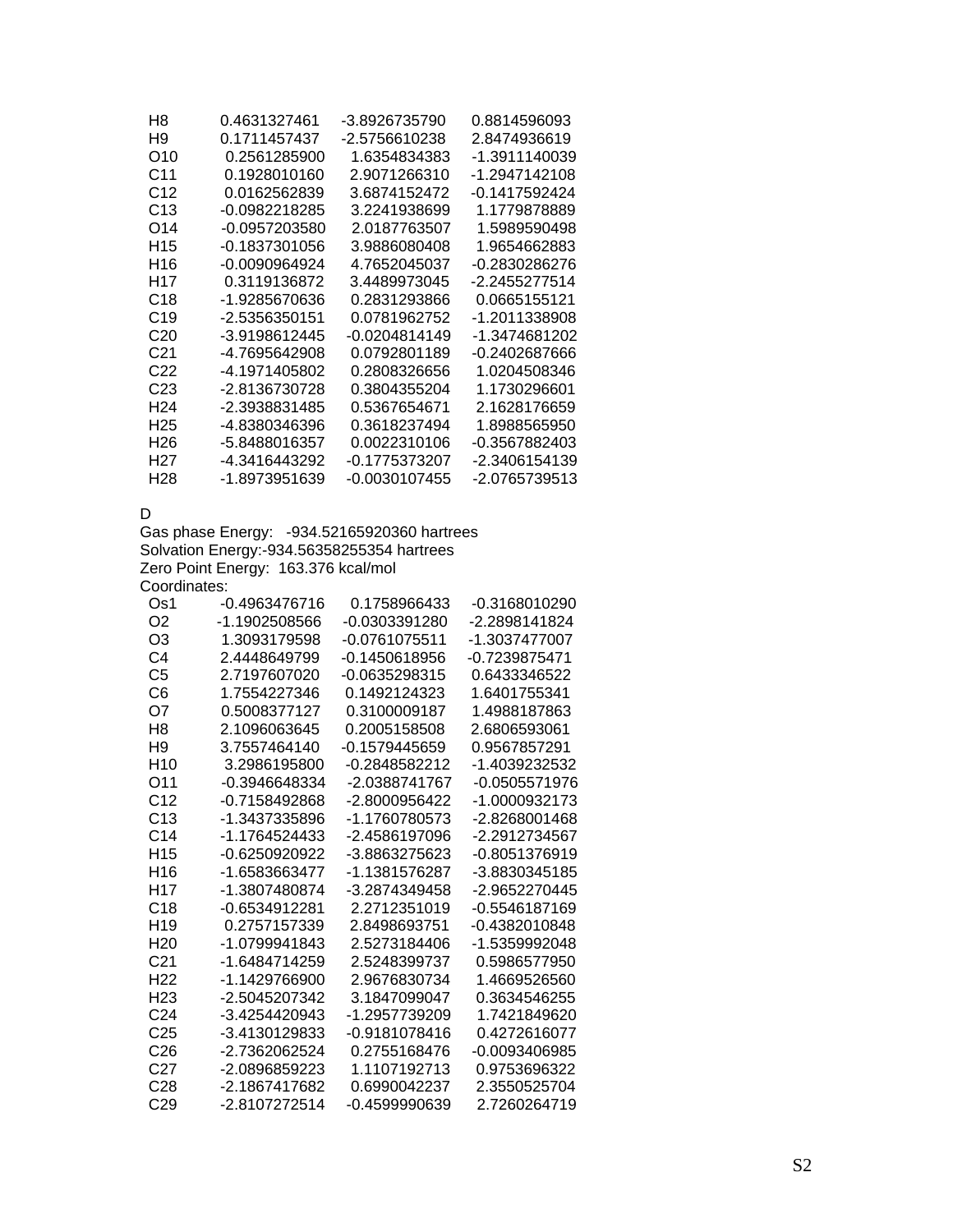| H30 | -3.9211616236 | -2 2145336496 | 2 0485738079  |
|-----|---------------|---------------|---------------|
| H31 | -3.9261710844 | -1.5202812520 | -0.3197490386 |
| H32 | -3.0578966839 | 0 7095307184  | -0.9530936666 |
| H33 | -1 7445865027 | 1 3441708919  | 3 1110476909  |
| H34 | -2 8507498742 | -0.7477809360 | 3 7749333930  |

E

Gas phase Energy: -1166.79085103865 hartrees Solvation Energy:-1166.82999829231 hartrees Zero Point Energy: 227.961 kcal/mol Coordinates:

| Os1             | 0.4370511869  | -0.9005309634 | -0.0663273750 |
|-----------------|---------------|---------------|---------------|
| O <sub>2</sub>  | 2.1171155403  | -1.2157868674 | 1.3788707897  |
| C <sub>3</sub>  | 1.9316568606  | -1.9177117556 | 2.4162204837  |
| C <sub>4</sub>  | 0.7549511275  | -2.5270342275 | 2.8801158589  |
| C <sub>5</sub>  | -0.5063109037 | -2.5103091610 | 2.2596603916  |
| O <sub>6</sub>  | -0.8678347169 | -1.9392565561 | 1.1873008508  |
| H7              | -1.3060181615 | -3.0696636258 | 2.7712174459  |
| H <sub>8</sub>  | 0.8309653590  | -3.0905708806 | 3.8066286160  |
| H <sub>9</sub>  | 2.8257272722  | -2.0769303094 | 3.0480611676  |
| O10             | 1.7935363456  | 0.0459105856  | -1.3005217753 |
| C <sub>11</sub> | -1.9404476463 | 1.2235223140  | 0.1735619118  |
| C <sub>12</sub> | -0.5104808027 | 1.1081638341  | -0.0374487788 |
| H <sub>13</sub> | -2.5750619299 | 1.4143719335  | -0.6896966887 |
| H <sub>14</sub> | -0.1070519436 | 1.5925140526  | -0.9244354960 |
| C <sub>15</sub> | -2.4940802861 | 1.1199837012  | 1.4159841795  |
| C16             | 0.3328883291  | 0.9628263951  | 1.1311064646  |
| C <sub>17</sub> | -1.6547107700 | 0.9622820963  | 2.5718083794  |
| C18             | -0.2977292513 | 0.9235239868  | 2.4341167484  |
| H <sub>19</sub> | -2.1097663355 | 0.9119263260  | 3.5590632847  |
| H <sub>20</sub> | 0.3387752785  | 0.8680657463  | 3.3146742253  |
| H <sub>21</sub> | -3.5724286918 | 1.1905938381  | 1.5449842867  |
| H <sub>22</sub> | 1.3572969261  | 1.3266305447  | 1.0947019238  |
| O <sub>23</sub> | 1.0652505823  | -2.8193788169 | -0.6508727451 |
| C <sub>24</sub> | 2.0238967217  | -2.9610364885 | -1.4837889405 |
| C <sub>25</sub> | 2.6286746280  | -0.5902639445 | -2.0167356993 |
| C <sub>26</sub> | 2.7756047795  | -1.9850910115 | -2.1424242694 |
| H <sub>27</sub> | 2.2812729780  | -4.0079230602 | -1.7079321773 |
| H <sub>28</sub> | 3.3126102369  | 0.0407217700  | -2.6029356951 |
| H <sub>29</sub> | 3.5522457599  | -2.3369065276 | -2.8159999667 |
| C30             | -0.9009279845 | -1.1263841125 | -1.7250518165 |
| H31             | -0.3459840051 | -1.6921410199 | -2.4914411688 |
| H32             | -1.1711298753 | -0.1746630820 | -2.2045565961 |
| C33             | -2.2032600670 | -1.9050939113 | -1.4204075766 |
| H34             | -2.7581834211 | -1.3928966010 | -0.6273489893 |
| H35             | -1.9358886925 | -2.8901492963 | -1.0214205504 |
| C36             | -4.6959936056 | -2.3372442928 | -4.9509016873 |
| C37             | -4.9573325156 | -1.3284380885 | -4.0212327775 |
| C38             | -4.1638420870 | -1.2019723625 | -2.8792925855 |
| C39             | -3.0903999356 | -2.0723792495 | -2.6320436215 |
| C40             | -2.8446449766 | -3.0809025283 | -3.5788340849 |
| C41             | -3.6324388793 | -3.2142730115 | -4.7215485248 |
| H42             | -5.3127759708 | -2.4401265658 | -5.8405844487 |
| H43             | -5.7839489587 | -0.6395831779 | -4.1837067301 |
| H44             | -4.3749755784 | -0.4153662682 | -2.1578050244 |
| H45             | -2.0175019398 | -3.7661446772 | -3.4074237060 |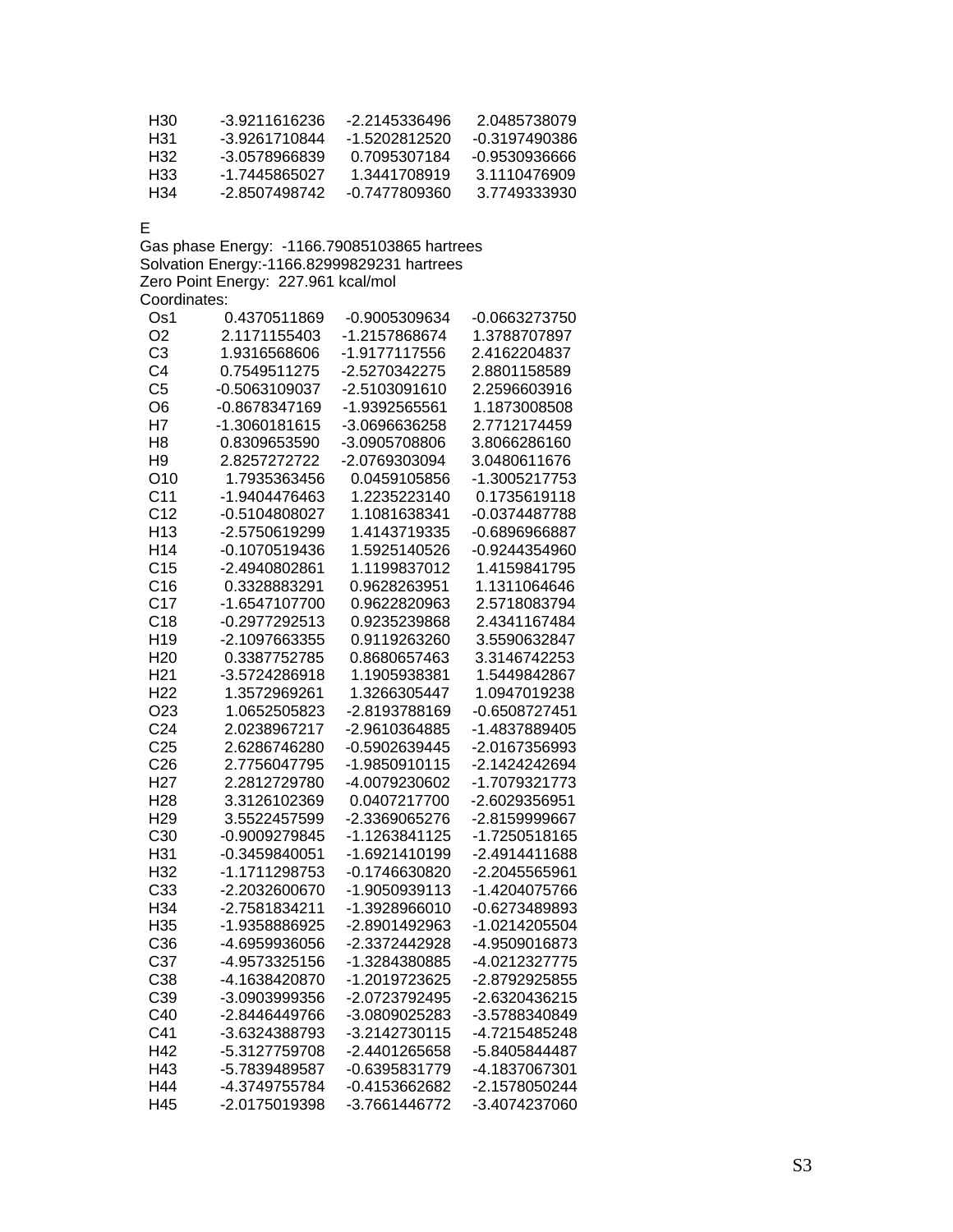G

|                 | Gas phase Energy: -1013.17351868591 hartrees |               |               |
|-----------------|----------------------------------------------|---------------|---------------|
|                 | Solvation Energy:-1013.21407156666 hartrees  |               |               |
|                 | Zero Point Energy: 198.570 kcal/mol          |               |               |
| Coordinates:    |                                              |               |               |
| Os1             | -0.3263644884                                | 0.0159405481  | -0.3582119887 |
| O <sub>2</sub>  | -0.5617456768                                | 0.0027613678  | -2.4302963729 |
| O3              | 1.7769611259                                 | -0.0547913865 | -0.7509551091 |
| C4              | 2.6093311072                                 | -0.1157185747 | 0.2124705539  |
| C <sub>5</sub>  | 2.3690206024                                 | -0.1466518654 | 1.5897502080  |
| C <sub>6</sub>  | 1.1116738399                                 | -0.1055437549 | 2.2213548321  |
| O7              | -0.0367805857                                | -0.0186968663 | 1.6847967826  |
| H8              | 1.1057628800                                 | -0.1467395915 | 3.3210708203  |
| H <sub>9</sub>  | 3.2394558088                                 | -0.2070469115 | 2.2376750308  |
| H10             | 3.6686468412                                 | -0.1465612714 | -0.0924013881 |
| O <sub>11</sub> | 0.0425243775                                 | -2.1763967260 | -0.3256732265 |
| C <sub>12</sub> | 0.0509265238                                 | -2.8247691547 | -1.4118875616 |
| C <sub>13</sub> | $-0.4679090023$                              | -1.0564759757 | -3.1265598360 |
| C <sub>14</sub> | -0.2042483923                                | -2.3744992712 | -2.7182038022 |
| H <sub>15</sub> | 0.2940230666                                 | -3.8999061777 | -1.3217765976 |
| H <sub>16</sub> | -0.6020495299                                | -0.9031342251 | -4.2094212238 |
| H <sub>17</sub> | -0.1538678075                                | -3.1209257460 | -3.5069304411 |
| C <sub>18</sub> | -0.0131971766                                | 2.1343452787  | -0.3697940531 |
| H <sub>19</sub> | -0.5321949952                                | 2.6324135673  | 0.4625396097  |
| H <sub>20</sub> | 1.0628516546                                 | 2.2836445268  | -0.1886863499 |
| C <sub>21</sub> | -0.3675602903                                | 2.8735999052  | -1.6810865091 |
| H22             | 0.1731343816                                 | 2.4049282765  | -2.5099597769 |

| C <sub>21</sub> | -0.3675602903 | 2.8735999052  | -1.6810865091 |
|-----------------|---------------|---------------|---------------|
| H22             | 0.1731343816  | 2.4049282765  | -2.5099597769 |
|                 |               |               |               |
| H23             | -1.4348401715 | 2 7434194954  | -1.8996088124 |
| C <sub>24</sub> | 0.5808277975  | 7.1062959472  | -1.4678292144 |
| C <sub>25</sub> | -0.6860692001 | 6.6464014829  | -1.1007395292 |
| C <sub>26</sub> | -0.9919977320 | 5.2875911870  | -1.1853135427 |
| C27             | -0.0488610373 | 4.3500818911  | -1.6355904765 |
| C28             | 1.2192642762  | 4.8314734830  | -1.9987349899 |
| C <sub>29</sub> | 1.5336226512  | 6 1884268297  | -1.9172520292 |
| H30             | 0.8219167754  | 8.1647490910  | -1.4053244625 |
| H31             | -1.4390250808 | 7.3490863831  | -0.7506702444 |
| H32             | -1.9806471669 | 4.9366025373  | -0.8968612863 |
| H33             | 1.9659464720  | 4.1217788225  | -2.3482655580 |
| H34             | 2.5243908026  | 6.5316580650  | -2.2074912520 |
| C35             | -2.3039772553 | 0.7051033807  | 0.1127277759  |
| C36             | -2.3498713929 | -0.6711462625 | -0.2513207240 |
| H37             | -2.3696128809 | 0.9858751554  | 1.1641680112  |
| H38             | -2.4620567121 | -1.4334217189 | 0.5188270829  |
| H39             | -2.7428977561 | -0.9609344532 | -1.2271676760 |
| H40             | -2.6936961483 | 1.4577036355  | -0.5713905836 |

TS1

Gas phase Energy: -934.48329610313 hartrees Solvation Energy: -934.52555638494 hartrees Zero Point Energy: 162.465 kcal/mol Number and Magnitude of negative Eigen values: 1 (-223.26 cm<sup>-1</sup>) Coordinates: Os1 -0.0866677046 0.1860356218 0.0400270728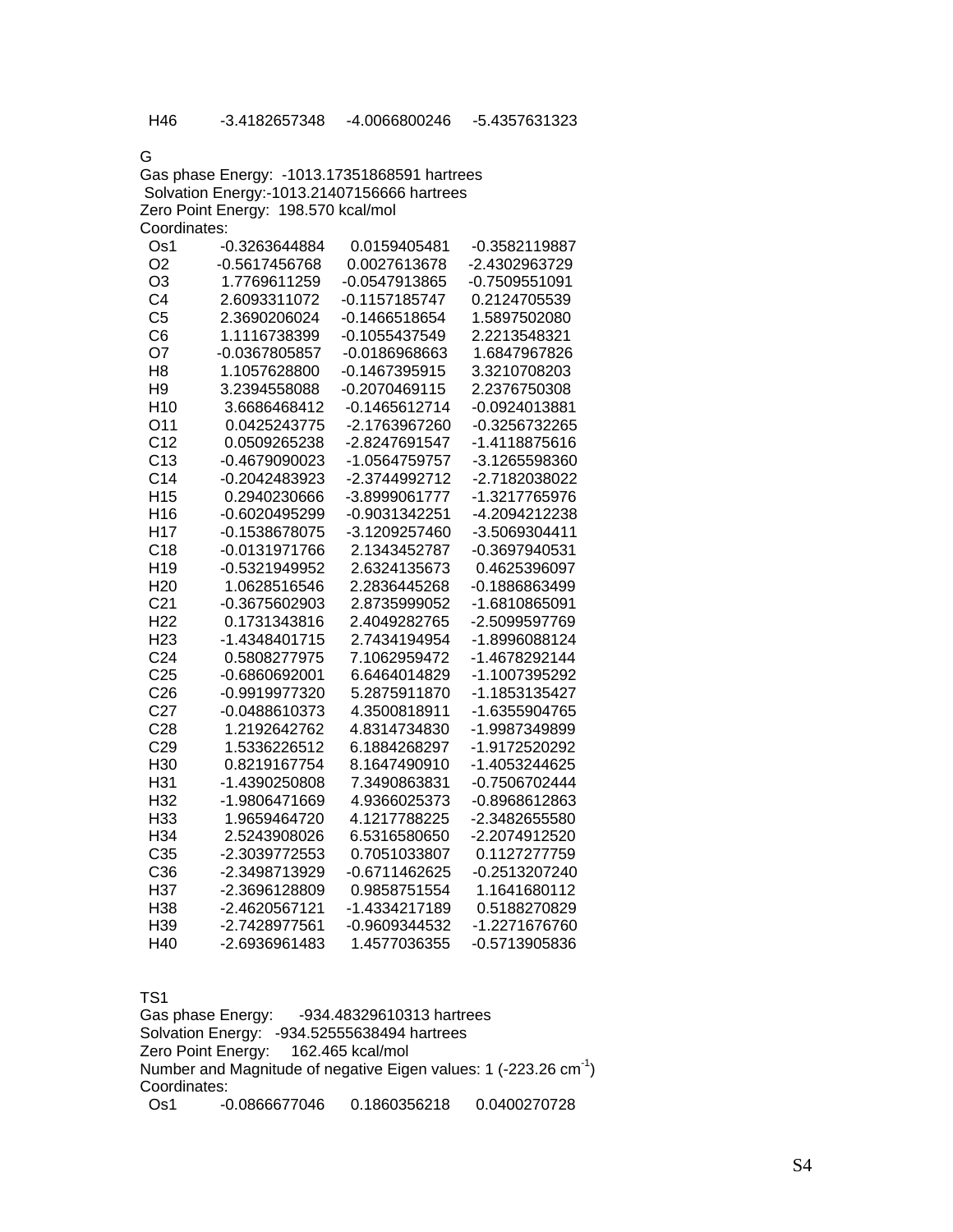| O2              | -0.2166157393   | 0.2521670900  | 2.0949560691  |
|-----------------|-----------------|---------------|---------------|
| O3              | 2.0956950013    | -0.1831453753 | 0.3059368756  |
| C4              | 2.8382788619    | -0.2697666987 | -0.7109240147 |
| C <sub>5</sub>  | 2.5006347069    | -0.1274388126 | -2.0717244630 |
| C6              | 1.2304067980    | 0.0988645609  | -2.6177490405 |
| O7              | 0.0972304018    | 0.1951910402  | -2.0422305636 |
| H <sub>8</sub>  | 1.1896162708    | 0.1914067308  | -3.7155176060 |
| H <sub>9</sub>  | 3.3190466846    | -0.2108733233 | -2.7829405402 |
| H <sub>10</sub> | 3.9066668319    | -0.4798263553 | -0.5114961426 |
| C <sub>11</sub> | $-0.4517841687$ | -2.0681985697 | -0.0678231874 |
| C <sub>12</sub> | 0.1536361523    | -2.7533258533 | 1.0224117131  |
| C <sub>13</sub> | 0.8968678755    | -3.9139702537 | 0.8331342254  |
| C <sub>14</sub> | 1.0332736652    | -4.4780266705 | -0.4406426658 |
| C <sub>15</sub> | 0.3961703670    | -3.8547957000 | -1.5256256829 |
| C <sub>16</sub> | -0.3444786229   | -2.6972159972 | -1.3429615524 |
| H <sub>17</sub> | -0.8380794061   | -2.2297763725 | -2.1899223245 |
| H18             | 0.4809695739    | -4.2845529025 | -2.5225695345 |
| H <sub>19</sub> | 1.6107624677    | -5.3878227579 | -0.5860211859 |
| H <sub>20</sub> | 1.3790356620    | -4.3839777335 | 1.6889250529  |
| H <sub>21</sub> | 0.0635743517    | -2.3187359387 | 2.0130843802  |
| O22             | 0.6371219534    | 2.0904247523  | -0.1348158266 |
| C <sub>23</sub> | 0.8545861125    | 2.8135693998  | 0.9004489194  |
| C <sub>24</sub> | 0.1631127718    | 1.2789348371  | 2.7539110830  |
| C <sub>25</sub> | 0.6553645450    | 2.4924614816  | 2.2489156185  |
| H <sub>26</sub> | 1.2462717224    | 3.8160142700  | 0.6763386935  |
| H27             | 0.0850488307    | 1.1824754338  | 3.8464925033  |
| H <sub>28</sub> | 0.9173936695    | 3.2558125026  | 2.9772127324  |
| C <sub>29</sub> | -1.9261427653   | -1.3074083021 | 0.2598657673  |
| C <sub>30</sub> | -2.1360644612   | 0.1606488781  | -0.1072115141 |
| H31             | -2.5595787105   | -1.9825432685 | -0.3205648797 |
| H32             | -2.5643737858   | 0.2982618930  | -1.1085900318 |
| H33             | -2.7424671901   | 0.6871598255  | 0.6416027062  |
| H <sub>34</sub> | -2.0932285872   | -1.4816821993 | 1.3239173790  |

TS2.Ph-H

Gas phase Energy: -1166.78605031901 hartrees Solvation Energy: -1166.82476995532 hartrees Zero Point Energy: 225.422 kcal/mol Number and Magnitude of negative Eigen values: 1 (209.61 cm<sup>-1</sup>) Coordinates:

| 2.2004349263  |
|---------------|
| 2.8041008659  |
| 2.2710474576  |
| 0.9179036729  |
| -0.1213468124 |
| 0.7079436920  |
| 2.9872228621  |
| -2.2755024083 |
| 0.1716494945  |
| 0.1931127362  |
| 0.3408567842  |
| 0.3474861921  |
| 0.4267142056  |
| 0.4088740603  |
| 0.4409027790  |
|               |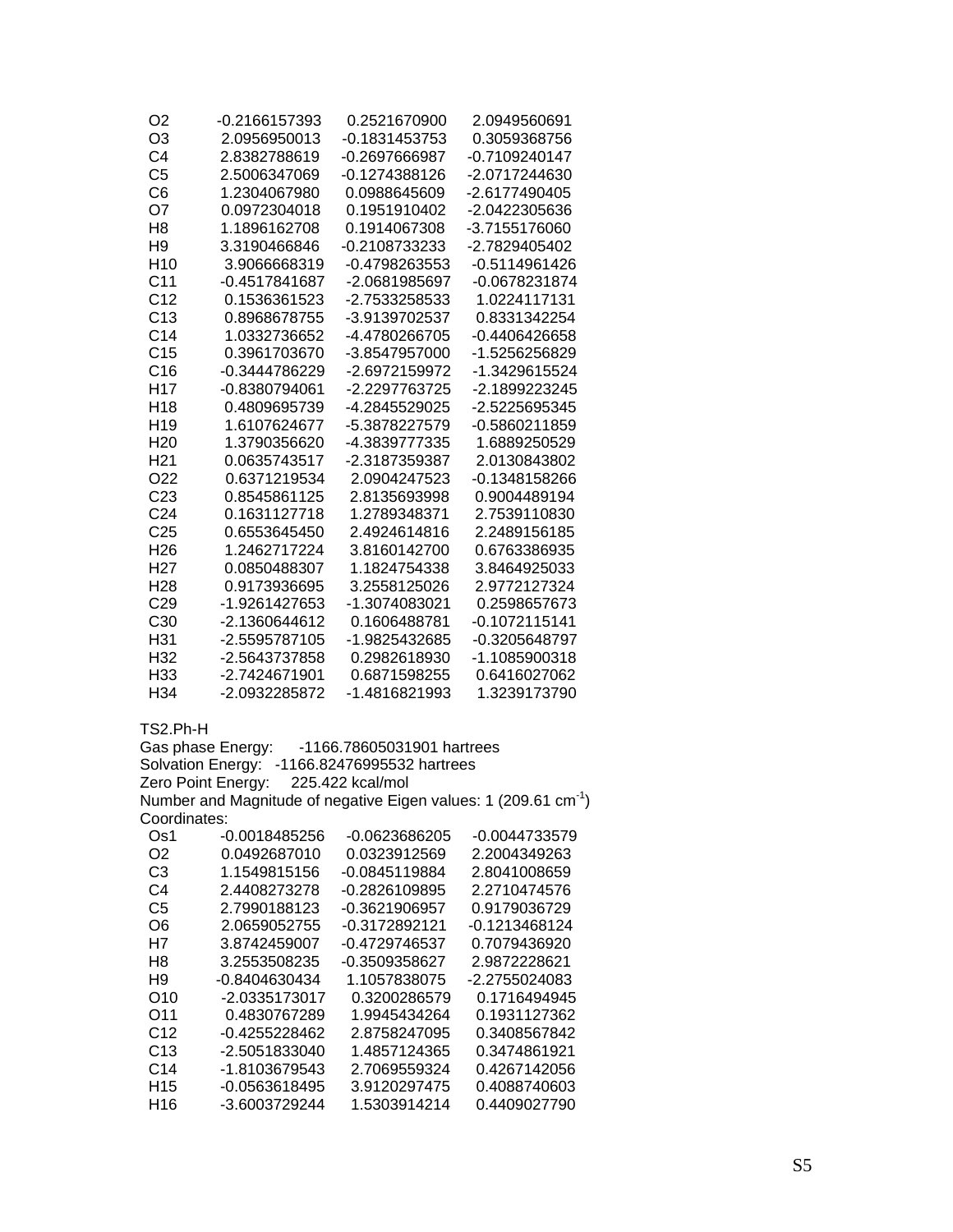| H <sub>17</sub><br>C18<br>H <sub>19</sub><br>C <sub>20</sub><br>H <sub>21</sub><br>H <sub>22</sub><br>C <sub>23</sub><br>C <sub>24</sub><br>C <sub>25</sub><br>C <sub>26</sub><br>C <sub>27</sub><br>H <sub>28</sub><br>H <sub>29</sub><br>H <sub>30</sub><br>H31<br>H32<br>H <sub>33</sub><br>H <sub>34</sub> | -2.4086677514<br>-0.1005757066<br>-0.3546398278<br>1.2710579945<br>2.0441740354<br>1.6069879185<br>-1.0893921321<br>-1.0533092325<br>-0.0465899874<br>0.9164217669<br>0.8841936284<br>-1.8862753773<br>-1.8221708881<br>-0.0251374580<br>1.6996630970<br>1.6310935080<br>1.1054034006<br>$-0.6046645814$ | 3.6037970239<br>-2.1619442950<br>-0.5049678203<br>0.9063062437<br>0.1339048670<br>1.7347924506<br>-2.6823579021<br>-4.0052547040<br>-4.8748811689<br>-4.3954234212<br>-3.0724690617<br>-2.0238566095<br>-4.3630734092<br>-5.9090502236<br>-5.0601633904<br>-2.7172682062<br>-0.0082716359<br>-1.3917280129 | 0.5607210704<br>0.3649249698<br>-2.7481718076<br>-2.6923586131<br>-2.6277752937<br>-2.0609396421<br>1.2358114868<br>1.6746219606<br>1.2430879301<br>0.3497670177<br>$-0.0880340205$<br>1.5671762727<br>2.3581339064<br>1.5794650966<br>-0.0121329764<br>-0.7919517209<br>3.9052897310 |
|----------------------------------------------------------------------------------------------------------------------------------------------------------------------------------------------------------------------------------------------------------------------------------------------------------------|----------------------------------------------------------------------------------------------------------------------------------------------------------------------------------------------------------------------------------------------------------------------------------------------------------|------------------------------------------------------------------------------------------------------------------------------------------------------------------------------------------------------------------------------------------------------------------------------------------------------------|---------------------------------------------------------------------------------------------------------------------------------------------------------------------------------------------------------------------------------------------------------------------------------------|
| C <sub>35</sub>                                                                                                                                                                                                                                                                                                | $-0.0549895766$                                                                                                                                                                                                                                                                                          | 0.3462019718                                                                                                                                                                                                                                                                                               | -0.7389867381<br>-2.1195742432                                                                                                                                                                                                                                                        |
| C <sub>36</sub>                                                                                                                                                                                                                                                                                                | 0.8415895710                                                                                                                                                                                                                                                                                             | 2.2557686223                                                                                                                                                                                                                                                                                               | -6.7983615078                                                                                                                                                                                                                                                                         |
| C37                                                                                                                                                                                                                                                                                                            | 1.2497895309                                                                                                                                                                                                                                                                                             | 0.9486266618                                                                                                                                                                                                                                                                                               | -6.5242321065                                                                                                                                                                                                                                                                         |
| C38                                                                                                                                                                                                                                                                                                            | 1.3982571960                                                                                                                                                                                                                                                                                             | 0.5207643555                                                                                                                                                                                                                                                                                               | -5.2040484769                                                                                                                                                                                                                                                                         |
| C39                                                                                                                                                                                                                                                                                                            | 1.1465904826                                                                                                                                                                                                                                                                                             | 1.3794488955                                                                                                                                                                                                                                                                                               | -4.1224310456                                                                                                                                                                                                                                                                         |
| C40                                                                                                                                                                                                                                                                                                            | 0.7390070340                                                                                                                                                                                                                                                                                             | 2.6904404696                                                                                                                                                                                                                                                                                               | -4.4185786411                                                                                                                                                                                                                                                                         |
| C41<br>H42                                                                                                                                                                                                                                                                                                     | 0.5860444966<br>0.7263903187                                                                                                                                                                                                                                                                             | 3.1255306337<br>2.5927491483                                                                                                                                                                                                                                                                               | -5.7353125093<br>-7.8257574580                                                                                                                                                                                                                                                        |
| H43                                                                                                                                                                                                                                                                                                            | 1.4564135078                                                                                                                                                                                                                                                                                             | 0.2610279724                                                                                                                                                                                                                                                                                               | -7.3416389020                                                                                                                                                                                                                                                                         |
| H44                                                                                                                                                                                                                                                                                                            | 1.7183286002                                                                                                                                                                                                                                                                                             | -0.4987308160                                                                                                                                                                                                                                                                                              | -4.9993416944                                                                                                                                                                                                                                                                         |
| H45                                                                                                                                                                                                                                                                                                            | 0.5373163846                                                                                                                                                                                                                                                                                             | 3.3722662288                                                                                                                                                                                                                                                                                               | -3.5954703810                                                                                                                                                                                                                                                                         |
| H46                                                                                                                                                                                                                                                                                                            | 0.2703951440                                                                                                                                                                                                                                                                                             | 4.1474918355                                                                                                                                                                                                                                                                                               | -5.9331746805                                                                                                                                                                                                                                                                         |
| Coordinates:                                                                                                                                                                                                                                                                                                   | TS2 - intermediate<br>Gas phase Energy: -1166.79174488470 hartrees<br>Solvation Energy:-1166.83105403785 hartrees<br>Zero Point Energy: 226.488 kcal/mol                                                                                                                                                 |                                                                                                                                                                                                                                                                                                            |                                                                                                                                                                                                                                                                                       |
| Os <sub>1</sub>                                                                                                                                                                                                                                                                                                | $-0.1174070943$                                                                                                                                                                                                                                                                                          | $-0.1508245405$                                                                                                                                                                                                                                                                                            | $-0.2161956263$                                                                                                                                                                                                                                                                       |
| O <sub>2</sub>                                                                                                                                                                                                                                                                                                 | -0.1484379921                                                                                                                                                                                                                                                                                            | -0.0352545412                                                                                                                                                                                                                                                                                              | 1.9792353070                                                                                                                                                                                                                                                                          |
| C <sub>3</sub>                                                                                                                                                                                                                                                                                                 | 0.9403602041                                                                                                                                                                                                                                                                                             | -0.0739300157                                                                                                                                                                                                                                                                                              | 2.6270781200                                                                                                                                                                                                                                                                          |
| C4                                                                                                                                                                                                                                                                                                             | 2.2538475295                                                                                                                                                                                                                                                                                             | -0.2018288867                                                                                                                                                                                                                                                                                              | 2.1520683092                                                                                                                                                                                                                                                                          |
| C <sub>5</sub>                                                                                                                                                                                                                                                                                                 | 2.6656076290                                                                                                                                                                                                                                                                                             | -0.2802372876                                                                                                                                                                                                                                                                                              | 0.8125151484                                                                                                                                                                                                                                                                          |
| O <sub>6</sub><br>H7                                                                                                                                                                                                                                                                                           | 1.9633124088<br>3.7514110367                                                                                                                                                                                                                                                                             | $-0.2919725100$<br>-0.3300474640                                                                                                                                                                                                                                                                           | -0.2468061597<br>0.6387091649                                                                                                                                                                                                                                                         |
| H <sub>8</sub>                                                                                                                                                                                                                                                                                                 | 3.0419160044                                                                                                                                                                                                                                                                                             | -0.2104741854                                                                                                                                                                                                                                                                                              | 2.9000349758                                                                                                                                                                                                                                                                          |
| H <sub>9</sub>                                                                                                                                                                                                                                                                                                 | 0.2216658073                                                                                                                                                                                                                                                                                             | 1.6013668139                                                                                                                                                                                                                                                                                               | -2.1754313691                                                                                                                                                                                                                                                                         |
| O <sub>10</sub>                                                                                                                                                                                                                                                                                                | -2.1829438852                                                                                                                                                                                                                                                                                            | 0.1149157477                                                                                                                                                                                                                                                                                               | $-0.1136323722$                                                                                                                                                                                                                                                                       |
| O <sub>11</sub>                                                                                                                                                                                                                                                                                                | 0.2267703290                                                                                                                                                                                                                                                                                             | 1.9844911079                                                                                                                                                                                                                                                                                               | 0.1719167078                                                                                                                                                                                                                                                                          |
| C <sub>12</sub>                                                                                                                                                                                                                                                                                                | $-0.7561852210$                                                                                                                                                                                                                                                                                          | 2.7659605855                                                                                                                                                                                                                                                                                               | 0.3520766396                                                                                                                                                                                                                                                                          |
| C13                                                                                                                                                                                                                                                                                                            | -2.7289020440                                                                                                                                                                                                                                                                                            | 1.2302428686                                                                                                                                                                                                                                                                                               | 0.1419676717                                                                                                                                                                                                                                                                          |
| C <sub>14</sub>                                                                                                                                                                                                                                                                                                | -2.1281413644                                                                                                                                                                                                                                                                                            | 2.4837399036                                                                                                                                                                                                                                                                                               | 0.3557297015                                                                                                                                                                                                                                                                          |
| H <sub>15</sub><br>H <sub>16</sub>                                                                                                                                                                                                                                                                             | -0.4876783023                                                                                                                                                                                                                                                                                            | 3.8221370025<br>1.2003000427                                                                                                                                                                                                                                                                               | 0.5317892490                                                                                                                                                                                                                                                                          |
| H <sub>17</sub>                                                                                                                                                                                                                                                                                                | -3.8284160648<br>-2.7983399963                                                                                                                                                                                                                                                                           | 3.3180708547                                                                                                                                                                                                                                                                                               | 0.1922018687<br>0.5430582889                                                                                                                                                                                                                                                          |
| C18                                                                                                                                                                                                                                                                                                            | $-0.1830380811$                                                                                                                                                                                                                                                                                          | -2.2051754368                                                                                                                                                                                                                                                                                              | 0.2501159092                                                                                                                                                                                                                                                                          |
| H <sub>19</sub>                                                                                                                                                                                                                                                                                                | -1.0093015971                                                                                                                                                                                                                                                                                            | 0.4748206779                                                                                                                                                                                                                                                                                               | -2.7503064274                                                                                                                                                                                                                                                                         |
| C <sub>20</sub>                                                                                                                                                                                                                                                                                                | 1.0267417023                                                                                                                                                                                                                                                                                             | -0.1354718319                                                                                                                                                                                                                                                                                              | -3.1684687786                                                                                                                                                                                                                                                                         |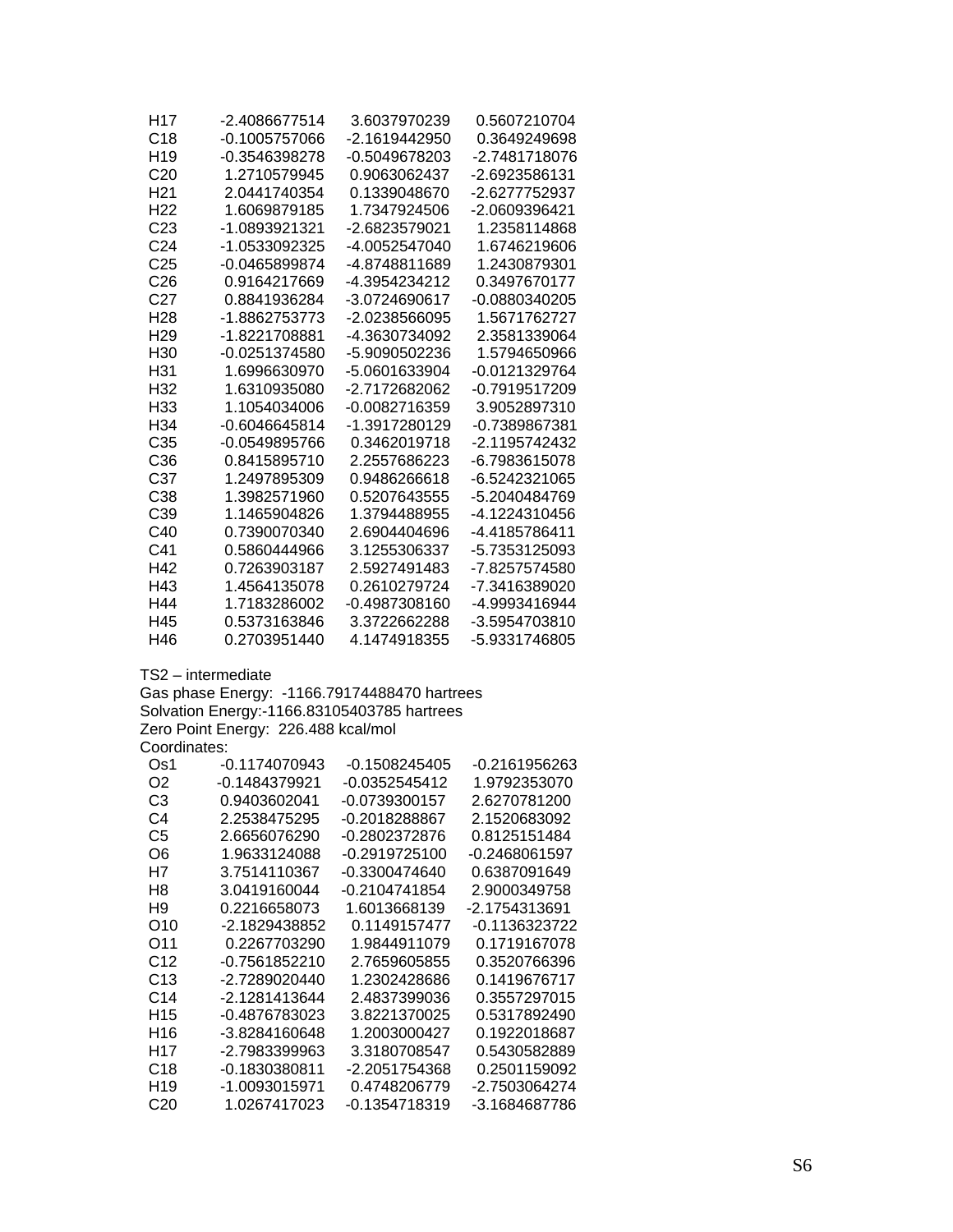| H <sub>21</sub>     | 0.7560613249                                 | -1.1875116328               | -3.3250816468                                                                |
|---------------------|----------------------------------------------|-----------------------------|------------------------------------------------------------------------------|
| H <sub>22</sub>     | 1.9893743799                                 | -0.1329906593               | -2.6476807037                                                                |
| C <sub>23</sub>     | -1.2243179119                                | -2.7177133619               | 1.0511735368                                                                 |
| C <sub>24</sub>     | -1.2544559612                                | -4.0551008760               | 1.4567831859                                                                 |
| C <sub>25</sub>     | -0.2450043243                                | -4.9388952809               | 1.0680332463                                                                 |
| C <sub>26</sub>     | 0.7918284679                                 | -4.4592439849               | 0.2629012387                                                                 |
| C <sub>27</sub>     | 0.8153636066                                 | -3.1220334260               | $-0.1390656578$                                                              |
| H <sub>28</sub>     | -2.0227192956                                | -2.0496342791               | 1.3606081606                                                                 |
| H <sub>29</sub>     | -2.0754751816                                | -4.4094835692               | 2.0793712037                                                                 |
| H <sub>30</sub>     | -0.2688197702                                | -5.9812289320               | 1.3799493159                                                                 |
| H31                 | 1.5876816353                                 | -5.1315953446               | -0.0558938916                                                                |
| H32                 | 1.6279369282                                 | -2.7710001968               | -0.7699468602                                                                |
| H33                 | 0.8378573601                                 | 0.0125258684                | 3.7231145685                                                                 |
| H34                 | -0.5089259744                                | -1.2164667085               | -1.3259772418                                                                |
| C35                 | -0.0268212811                                | 0.5350680868                | -2.2594996916                                                                |
| C36                 | 1.3775577312                                 | 1.8776901069                | -6.9988403810                                                                |
| C37                 | 0.5230703024                                 | 0.7829022968                | -6.8530495410                                                                |
| C38                 | 0.4234147641                                 | 0.1285297574                | -5.6241020363                                                                |
| C39                 | 1.1693865384                                 | 0.5456889146                | -4.5110517859                                                                |
| C40                 | 2.0228471109                                 | 1.6481703897                | -4.6764540880                                                                |
| C41                 | 2.1276313575                                 | 2.3078010873                | -5.9012118401                                                                |
| H42                 | 1.4591416680                                 | 2.3885434448                | -7.9552370172                                                                |
| H43                 | $-0.0658659101$                              | 0.4356725768                | -7.6993084431                                                                |
| H44                 | -0.2439604507                                | $-0.7241149500$             | -5.5180097302                                                                |
| H45                 | 2.6082274717                                 | 1.9882061219                | -3.8250638636                                                                |
| H46                 | 2.7985595547                                 | 3.1583188026                | -6.0009313576                                                                |
| $TS2.CH2-H$         |                                              |                             |                                                                              |
|                     | Gas phase Energy:                            | -1166.78141538231 hartrees  |                                                                              |
|                     | Solvation Energy: -1166.82143996003 hartrees |                             |                                                                              |
|                     | Zero Point Energy:                           | 225.377 kcal/mol            |                                                                              |
|                     |                                              |                             | Number and Magnitude of negative Eigen values: 1 (-602.54 cm <sup>-1</sup> ) |
| Coordinates:<br>Os1 | -.0874679790                                 | $-0894361105$               | -.0836408348                                                                 |
| O <sub>2</sub>      | $-0725145238$                                | .0213351957                 | 2.0128018824                                                                 |
| C <sub>3</sub>      | 1.0231280872                                 | -.0360772967                | 2.6622989575                                                                 |
| C <sub>4</sub>      | 2.3293349199                                 | -. 1664526187               | 2.1776090522                                                                 |
| C <sub>5</sub>      | 2.7160633571                                 | -.2331164118                | .8292859987                                                                  |
| O <sub>6</sub>      | 1.9729908975                                 | -.2195221138                | -.2046401508                                                                 |
| Η7                  | 3.7941824739                                 | -.2919257971                | .6210321646                                                                  |
| H <sub>8</sub>      | 3.1252906301                                 | -.1942885929                | 2.9167452205                                                                 |
| H <sub>9</sub>      | .0856409297                                  | 1.4356952380                | -2.1781370736                                                                |
| O <sub>10</sub>     |                                              |                             | .0911659666                                                                  |
|                     | -2.1645619080<br>.1820394110                 | .1255887733<br>2.1213456666 |                                                                              |
| O11                 |                                              |                             | 0711380586                                                                   |
| C <sub>12</sub>     | -.8234928588                                 | 2.8718478154                | .2375176797                                                                  |
| C13                 | -2.7380250261                                | 1.2414681372                | .2730775356                                                                  |
| C <sub>14</sub>     | -2.1818368432                                | 2.5311133851                | .3366582522                                                                  |
| H <sub>15</sub>     | -.6029410779                                 | 3.9532137267                | .3166146781                                                                  |
| H <sub>16</sub>     | -3.8322531829                                | 1.1794544306                | .3880394389                                                                  |
| H <sub>17</sub>     | -2.8791951555                                | 3.3507980781                | .4884692615                                                                  |
| C18                 | -.2049634142                                 | -2.1543457487               | .1555497424                                                                  |
| H <sub>19</sub>     | -1.0399702484                                | .2784819589                 | -2.8717015473                                                                |
| C <sub>20</sub>     | 1.0535158357                                 | -.2390773726                | -3.1678389338                                                                |
| H <sub>21</sub>     | .8851760107                                  | -1.3155904150               | -3.2948823850                                                                |
| H <sub>22</sub>     | 1.9823754059                                 | -.1328121558                | -2.6002636110                                                                |
| C <sub>23</sub>     | -1.1875222758                                | -2.7325998028               | .9946326117                                                                  |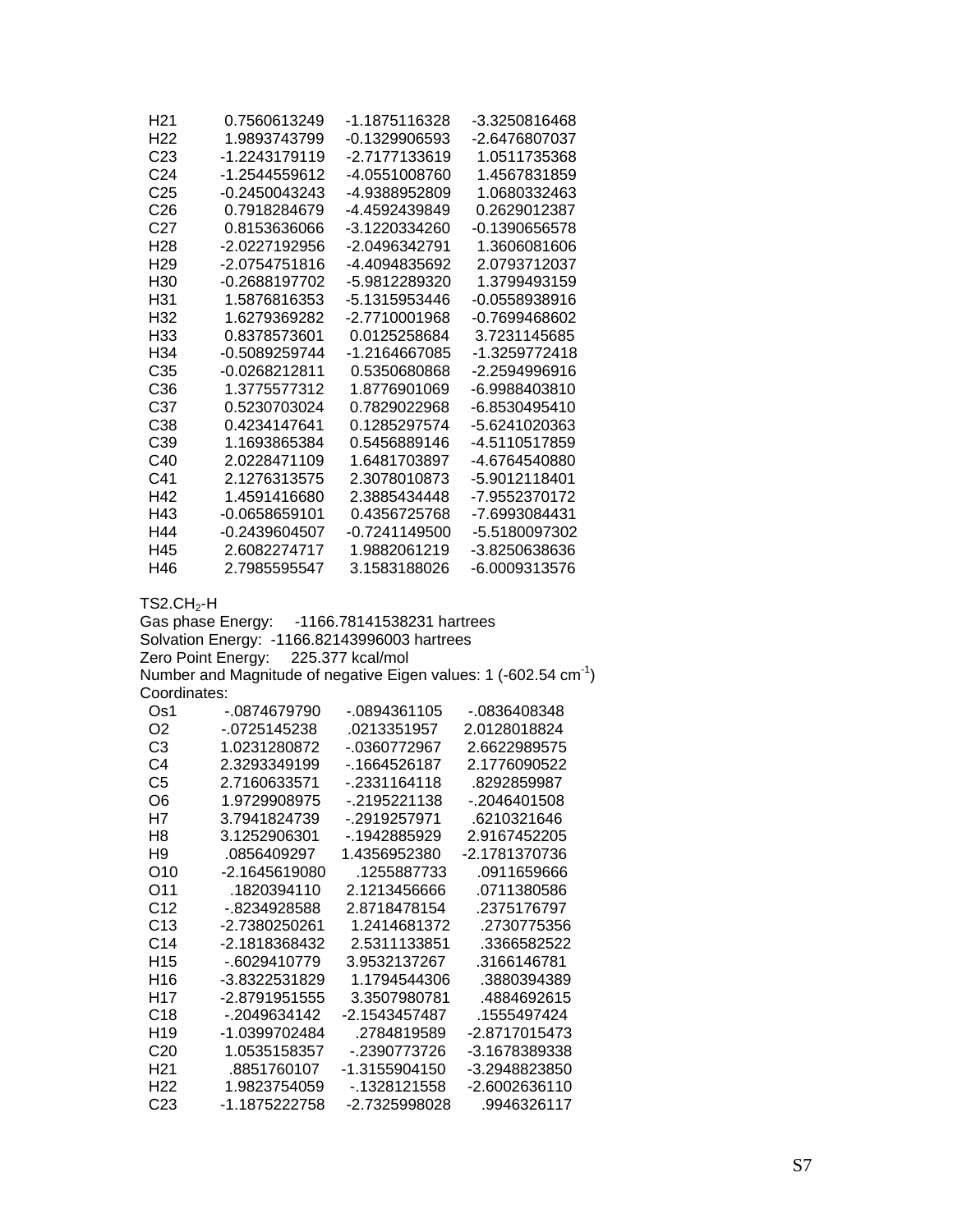| C <sub>24</sub> | -1 2584031128 | -4 1080868774 | 1 2312041084  |
|-----------------|---------------|---------------|---------------|
| C <sub>25</sub> | - 3448479262  | -4 9819481900 | .6350758044   |
| C <sub>26</sub> | 6393131796    | -4 4466001267 | - 2009587800  |
| C27             | 7013659481    | -3 0701998973 | - 4312593742  |
| H28             | -1 9151539134 | -2 0786859329 | 1 4686861265  |
| H29             | -2 0357090443 | -4 5021696360 | 1 8861632300  |
| H30             | - 3990641883  | -6 0539144079 | 8161905991    |
| H31             | 1.3656945207  | -5 1063072647 | - 6764174164  |
| H32             | 1 4862093822  | -2 6846318640 | -1 0795904275 |
| H33             | 9128132965    | 0349298274    | 3 7556872418  |
| H34             | - 4419095203  | - 7556395612  | -1.5226244117 |
| C35             | $-0897976815$ | 3668174512    | -2 3261796154 |
| C36             | 1.3697076492  | 1 6669703102  | -7 0494318947 |
| C37             | .6750851970   | 4641849070    | -6.9102493800 |
| C38             | .5858675135   | - 1536208728  | -5 6615148154 |
| C39             | 1 1840767085  | 4108122076    | -4 5255687966 |
| C40             | 1 8781034276  | 1 6205046019  | -4 6826823838 |
| C <sub>41</sub> | 1 9713009148  | 2 2429172106  | -5 9273980265 |
| H42             | 1 4430443288  | 2 1496726480  | -8.0207433497 |
| H43             | 2037989284    | 0035949829    | -7 7754874573 |
| H44             | 0452173840    | -1 0921061929 | -5 5597107574 |
| H45             | 2.3475675540  | 2.0726303648  | -3.8121402014 |
| H46             | 2.5170543540  | 3.1786330192  | -6.0231508087 |

Gas phase Energy: -1013.09394429093 hartrees Solvation Energy: -1013.13645621781 hartrees Zero Point Energy: 198.187 kcal/mol Number and Magnitude of negative Eigen values: 1 (-540.36  $cm^{-1}$ ) Coordinates:

| Os1             | .0593937414   | .1722629554   | .0489361768   |
|-----------------|---------------|---------------|---------------|
| O <sub>2</sub>  | - 2112214827  | .2982190808   | 2.0911993169  |
| OЗ              | 2 2295208548  | 1713448674    | 4347476732    |
| C4              | 3.0438988377  | .1285025326   | - 5360337957  |
| C <sub>5</sub>  | 2.7692094604  | .0949289885   | -1.9178957177 |
| C6              | 1 5093146122  | 1053690306    | -2.5402302674 |
| Ω7              | .3482645994   | 0845500155    | -2 0131734044 |
| H8              | 1 5121525891  | 1142683721    | -3.6420965069 |
| H9              | 3 6312554069  | 0943593533    | -2.5814422222 |
| H10             | 4 1157759814  | 1161537472    | - 2648637606  |
| O11             | .3048055936   | 2.1833492663  | - 2003846530  |
| C <sub>12</sub> | 2410126780    | 2.9914091902  | 7908059028    |
| C <sub>13</sub> | - 1693193652  | 1.4223222295  | 2.6984684233  |
| C <sub>14</sub> | .0259464951   | 2 6962826753  | 2 1440142113  |
| H <sub>15</sub> | 3749195420    | 4 0493130651  | 5228268362    |
| H16             | - 3039179779  | 1.3647732986  | 3.7889326072  |
| H17             | 0190153955    | 3.5372773808  | 2 8333417107  |
| C <sub>18</sub> | 0333936073    | -2 2740569296 | 1472218268    |
| H <sub>19</sub> |               | -1 9129360372 | 4375172560    |
| H <sub>20</sub> | - 2602099340  | -2.9443474609 | .9606495481   |
| C21             | 1189936834    | -3 0423101719 | -1 1770096805 |
| H22             | - 8639230220  | -3.4695453979 | -1.4229980197 |
| H23             | 3703144111    | -2 3439870194 | -1.9788340627 |
| C24             | -1 7002839157 | -1 4200927436 | 2593698343    |
| C <sub>25</sub> | -1 9963772326 | - 0665635339  | - 2408060679  |
| H26             | -2 1043890963 | -2.2632522045 | - 3121469797  |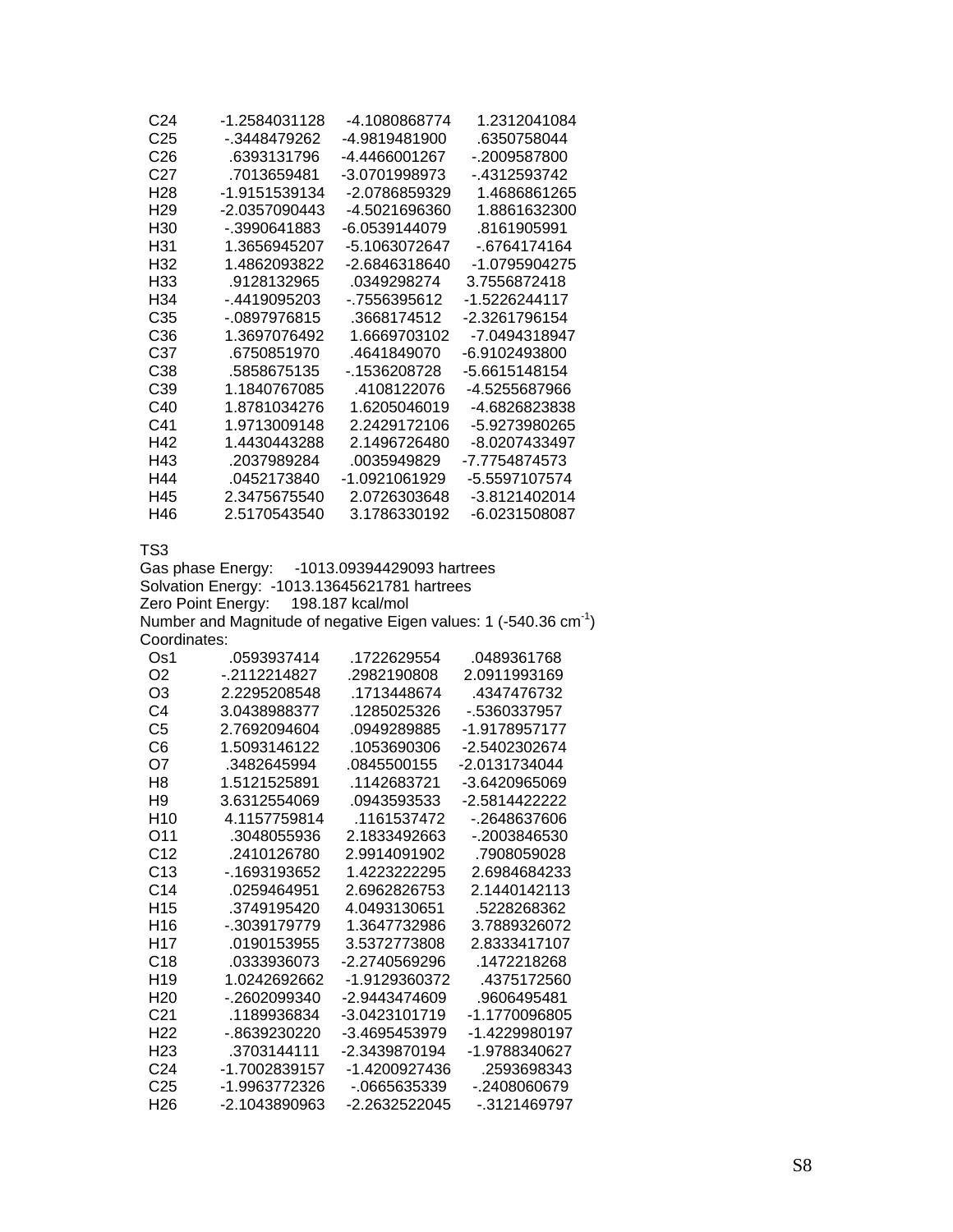| H27             | -2.3283981242 | - 0169992200  | -1.2841577213 |
|-----------------|---------------|---------------|---------------|
| H <sub>28</sub> | -2.6442167020 | .5271026864   | 4167899933    |
| H <sub>29</sub> | -1.8912895021 | -1.5444015672 | 1.3253354052  |
| C31             | 3.0596543949  | -6.2203529448 | $-9391961918$ |
| C32             | 3.4423710806  | -4.9257719289 | -1.3007233733 |
| C33             | 2.4930336379  | -3.9079150714 | -1.3909601900 |
| C34             | 1.1381730599  | -4.1589894159 | -1.1212637649 |
| C35             | .7691111233   | -5.4627872845 | - 7605238427  |
| C <sub>36</sub> | 1.7163623920  | -6.4845685964 | - 6682994658  |
| H37             | 3.8003166175  | -7.0134087966 | - 8698652802  |
| H <sub>38</sub> | 4.4860784589  | -4.7079206052 | -1.5137257380 |
| H <sub>39</sub> | 2.7939792651  | -2.8993588248 | -1.6646442011 |
| H40             | - 2770174269  | -5.6752441088 | -.5497996216  |
| H41             | 1.4041783677  | -7.4876576928 | - 3868801831  |
|                 |               |               |               |

# **Ru.acac-**

| А              | Gas phase Energy: -937.38379311112 hartrees |                 |                 |
|----------------|---------------------------------------------|-----------------|-----------------|
|                | Solvation Energy:-937.42510633720 hartrees  |                 |                 |
|                | Zero Point Energy: 162.676 kcal/mol         |                 |                 |
| Coordinates:   |                                             |                 |                 |
|                |                                             |                 |                 |
| Ru1            | $-0.2940299594$                             | 0.0421907793    | $-0.1743133975$ |
| O <sub>2</sub> | $-2.0029762151$                             | $-0.1511386578$ | -1.4112046477   |
| O <sub>3</sub> | 0.8993752733                                | 0.2434026023    | -1.9416864220   |
| C4             | 2.1551811577                                | 0.3548725623    | -1.8589795332   |
| C5             | 2.9770158782                                | 0.3722173869    | -0.7196868002   |
| C6             | 2.5569384469                                | 0.2609663143    | 0.6153579005    |
| O7             | 1.3844253210                                | 0.1453278686    | 1.0780940877    |
| H <sub>8</sub> | 3.3581644607                                | 0.2763875730    | 1.3745003415    |
| H9             | 4.0456655738                                | 0.4724805868    | -0.8887712996   |
|                |                                             |                 |                 |

| טוו             | J.JJO I 0440U <i>I</i> | 0.2700070700  | 1.J7400004T0  |
|-----------------|------------------------|---------------|---------------|
| H9              | 4.0456655738           | 0.4724805868  | -0.8887712996 |
| H10             | 2.6841617365           | 0.4468868321  | -2.8248840217 |
| C11             | -0.4328851296          | 2.1168188398  | -0.2409558581 |
| C12             | -1.1374813490          | 2.7454235263  | -1.2884403489 |
| C <sub>13</sub> | -1.1868735775          | 4.1371157396  | -1.4218282598 |
| C14             | -0.5285707811          | 4.9631430625  | -0.5070757320 |
| C15             | 0.1789943380           | 4.3685836679  | 0.5409485869  |
| C16             | 0.2199080543           | 2.9764181620  | 0.6671097115  |
| H17             | 0.7775955488           | 2.5421083214  | 1.4939604263  |
| H18             | 0.7019181812           | 4.9925846067  | 1.2660695072  |
| H <sub>19</sub> | -0.5657450066          | 6.0464538267  | -0.6085724168 |
| H <sub>20</sub> | -1.7455253317          | 4.5799849673  | -2.2466753910 |
| H <sub>21</sub> | -1.6628082719          | 2.1249847304  | -2.0088499213 |
| O22             | 0.1995697294           | -2.1433300181 | -0.5158120183 |
| C23             | -0.5249148030          | -2.8435492888 | -1.2650542876 |
| C24             | -2.3262216550          | -1.2337187781 | -1.9809484877 |
| C <sub>25</sub> | -1.7059373277          | -2.4924837018 | -1.9520334550 |
| H26             | $-0.2017314819$        | -3.8950604403 | -1.4105993905 |
| H27             | -3.2414193902          | -1.1745407059 | -2.5977557837 |
| H <sub>28</sub> | -2.1778581243          | -3.2760358107 | -2.5395322970 |
| C <sub>29</sub> | -1.6304843963          | 0.5044368285  | 1.5083603244  |
| C30             | -1.3899717858          | -0.8711975018 | 1.4661496864  |
| H31             | -1.1088625941          | 1.1340927581  | 2.2224610362  |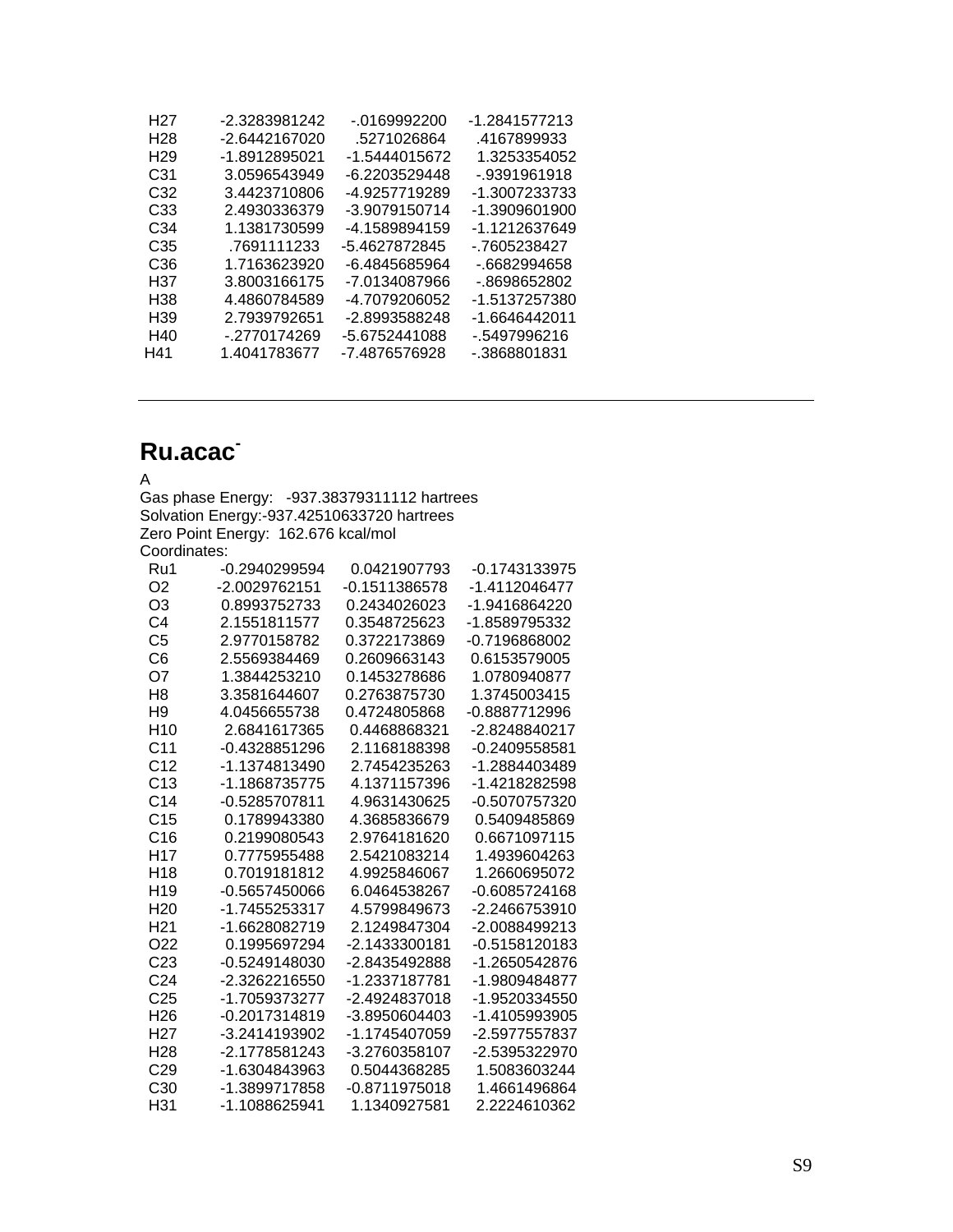| H32 | -0.6585514657 | -1 3238884942 | 2 1306349404 |
|-----|---------------|---------------|--------------|
| H33 | -2 1245148524 | -1.5527521225 | 1.0434832470 |
| H34 | -2.5545292494 | 0.9192978806  | 1 1159224713 |

B

Gas phase Energy: -937.36873819117 hartrees Solvation Energy:-937.41140945350 hartrees Zero Point Energy: 163.155 kcal/mol Coordinates:

| Ru1             | -0.4173188572 | 0.1108664837    | -0.3117723771 |
|-----------------|---------------|-----------------|---------------|
| O <sub>2</sub>  | -1.2242918994 | 0.2367078527    | -2.2763615742 |
| O3              | 1.4102350692  | 0.0668579878    | -1.2494941981 |
| C <sub>4</sub>  | 2.4995370441  | -0.0071773719   | -0.5997095777 |
| C <sub>5</sub>  | 2.6978344098  | -0.0795209619   | 0.7855896980  |
| C <sub>6</sub>  | 1.6815261639  | -0.0898244476   | 1.7574037072  |
| O7              | 0.4298565614  | -0.0210242991   | 1.5872306334  |
| H <sub>8</sub>  | 2.0116447097  | -0.1697072966   | 2.8080783728  |
| H9              | 3.7241945273  | -0.1425258612   | 1.1379292787  |
| H <sub>10</sub> | 3.4077830659  | $-0.0181816194$ | -1.2252527777 |
| O11             | -0.4302510981 | -2.1703757049   | -0.4417343272 |
| C <sub>12</sub> | -0.8176102829 | -2.7294294228   | -1.4948165856 |
| C <sub>13</sub> | -1.4555202712 | -0.7886716582   | -2.9860735744 |
| C <sub>14</sub> | -1.3134340142 | -2.1517752719   | -2.6878189987 |
| H <sub>15</sub> | -0.7741310658 | -3.8403033332   | -1.5107281171 |
| H <sub>16</sub> | -1.8347055020 | -0.5711449634   | -4.0026036616 |
| H <sub>17</sub> | -1.5878092526 | -2.8450252003   | -3.4801337024 |
| C18             | -0.4552994050 | 2.2095375201    | -0.2048822882 |
| H <sub>19</sub> | 0.2032048357  | 2.5758464409    | 0.5974638669  |
| H <sub>20</sub> | -0.1665790628 | 2.6918480766    | -1.1482647766 |
| C <sub>21</sub> | -1.9298298164 | 2.4541226197    | 0.1461483325  |
| H <sub>22</sub> | -2.1330611632 | 3.3556729860    | 0.7514101321  |
| H <sub>23</sub> | -2.5290942558 | 2.5396009905    | -0.7691226214 |
| C <sub>24</sub> | -3.2160674161 | -1.0947004898   | 2.3221935737  |
| C <sub>25</sub> | -3.3039642238 | -1.0614541628   | 0.9419296322  |
| C <sub>26</sub> | -2.8940187536 | 0.0810770517    | 0.2178601516  |
| C <sub>27</sub> | -2.3708778985 | 1.2040603462    | 0.8999356995  |
| C <sub>28</sub> | -2.3078763882 | 1.1490489875    | 2.3132541368  |
| C <sub>29</sub> | -2.7195640160 | 0.0288533199    | 3.0117463590  |
| H <sub>30</sub> | -3.5274412959 | -1.9792764786   | 2.8724423386  |
| H31             | -3.6984088324 | -1.9146077043   | 0.3964815265  |
| H32             | -3.1021092612 | 0.1470006862    | -0.8436351661 |
| H <sub>33</sub> | -1.9179696371 | 2.0111735219    | 2.8497382436  |
| H <sub>34</sub> | -2.6556703194 | 0.0130246368    | 4.0977423089  |

D

Gas phase Energy: -1169.63219121691 hartrees Solvation Energy:-1169.67249469628 hartrees Zero Point Energy: 227.481 kcal/mol Coordinates:

| Ru1 | -0.0587963590 | 0.0894154632  | -0.1251543140 |
|-----|---------------|---------------|---------------|
| O2  | -0.1214090669 | -0.2876478700 | 2.1134565766  |
| CЗ  | 0.9466302718  | -0.4361406385 | 2.7543309902  |
| C4  | 2.2800846106  | -0.4338608358 | 2.2862579663  |
| C5  | 2 7182010239  | -0.2701773978 | 0.9661554481  |
| O6  | 2 0559325170  | -0.1002956097 | -0.1018850845 |
| H7  | 38146796719   | -0.3033919310 | 0.8282645959  |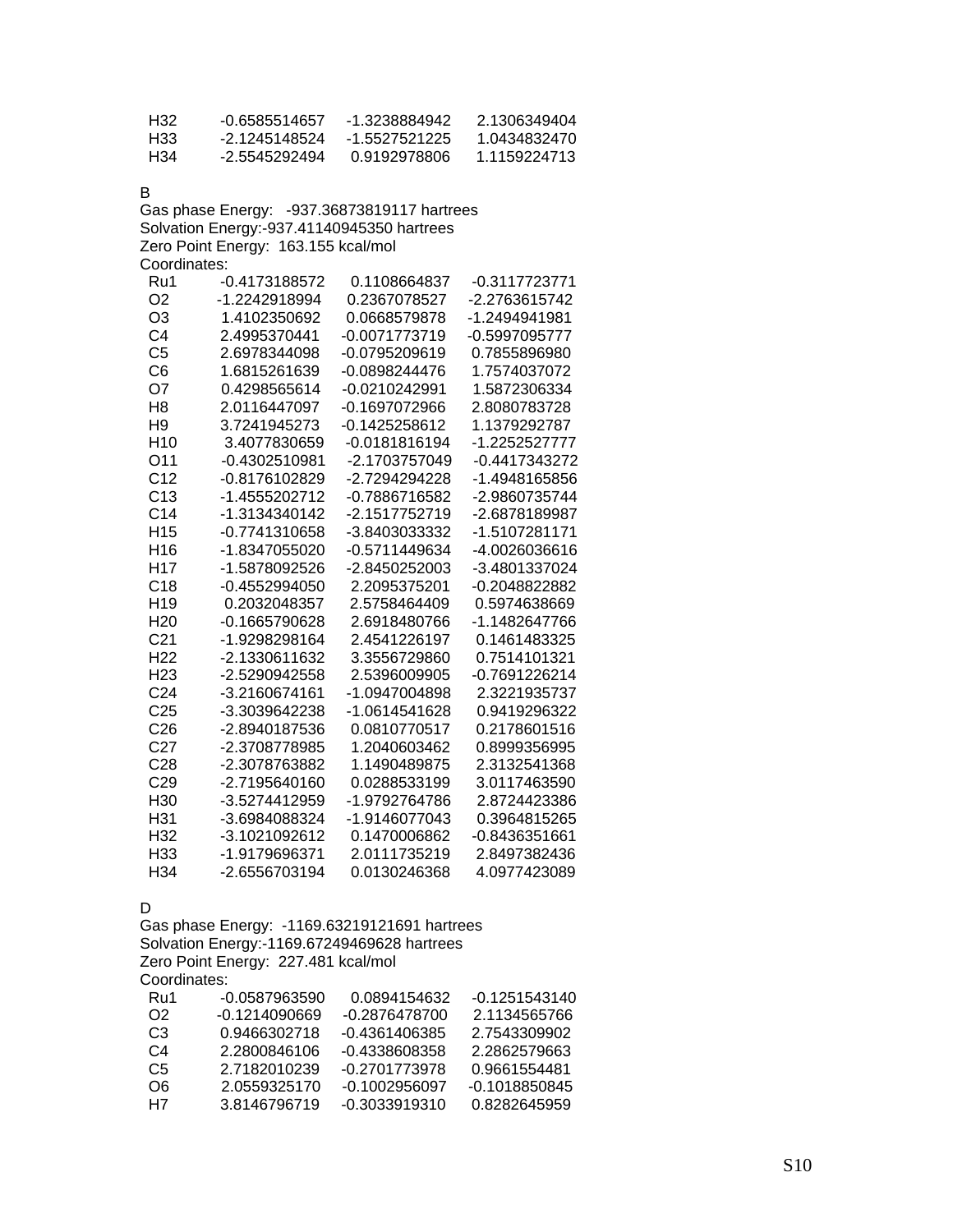| H <sub>8</sub>  | 3.0555537620    | -0.5765589820 | 3.0350123406  |
|-----------------|-----------------|---------------|---------------|
| H <sub>9</sub>  | 0.1538078288    | 1.7214432870  | -2.2057765082 |
| O <sub>10</sub> | -2.1412463474   | 0.2428979268  | -0.1312402961 |
| O11             | 0.2238535900    | 2.0716414176  | 0.3633948498  |
| C <sub>12</sub> | -0.7635523475   | 2.8552535419  | 0.5111787819  |
| C <sub>13</sub> | -2.7194004025   | 1.3440238101  | 0.1103230931  |
| C <sub>14</sub> | -2.1365033323   | 2.5883854111  | 0.4021628158  |
| H <sub>15</sub> | -0.4929001623   | 3.8927027868  | 0.7679487968  |
| H <sub>16</sub> | -3.8219841804   | 1.3132895084  | 0.0916596464  |
| H <sub>17</sub> | -2.8133475844   | 3.4205457132  | 0.5763064152  |
| C18             | -0.2531876689   | -2.3195588335 | -0.3040628027 |
| H <sub>19</sub> | -0.9985864297   | 0.4568192688  | -2.6401055079 |
| C <sub>20</sub> | 1.0758831588    | -0.0492595192 | -3.0271560953 |
| H <sub>21</sub> | 0.9139030887    | -1.1365487294 | -3.0384709090 |
| H <sub>22</sub> | 2.0474896983    | 0.1139953479  | -2.5490429984 |
| C <sub>23</sub> | -1.4088287833   | -2.8469067192 | 0.2899124359  |
| C <sub>24</sub> | -1.3828171497   | -4.1210822662 | 0.8548244044  |
| C <sub>25</sub> | -0.2117023945   | -4.8854038720 | 0.8140881399  |
| C <sub>26</sub> | 0.9337302431    | -4.3711004344 | 0.1989189654  |
| C <sub>27</sub> | 0.9116186659    | -3.0961308979 | -0.3669064181 |
| H <sub>28</sub> | -2.3034126158   | -2.2340437802 | 0.3199412858  |
| H <sub>29</sub> | -2.2746225128   | -4.5193811801 | 1.3337195392  |
| H <sub>30</sub> | -0.1942536784   | -5.8793573872 | 1.2540437500  |
| H31             | 1.8458333950    | -4.9633291816 | 0.1657786598  |
| H32             | 1.7952502652    | -2.6790373846 | -0.8386667434 |
| H33             | 0.8454785861    | -0.5928723926 | 3.8486358248  |
| H34             | -0.3583865912   | -1.4602232964 | -1.0386126088 |
| C <sub>35</sub> | $-0.0161108025$ | 0.6343796308  | -2.1710385666 |
| C36             | 1.1400924145    | 1.4103095202  | -7.1186505779 |
| C <sub>37</sub> | 0.4082072867    | 0.2677730734  | -6.7878287089 |
| C38             | 0.4012262107    | -0.2065905089 | -5.4749868280 |
| C39             | 1.1196243508    | 0.4412778721  | -4.4575396471 |
| C40             | 1.8486756982    | 1.5889994638  | -4.8091559572 |
| C41             | 1.8607234260    | 2.0694796043  | -6.1189985189 |
| H42             | 1.1501893308    | 1.7811924800  | -8.1409586259 |
| H43             | -0.1562632354   | -0.2577809219 | -7.5553785815 |
| H44             | -0.1707233038   | -1.0979524790 | -5.2256452939 |
| H45             | 2.4108524883    | 2.1073205434  | -4.0355899775 |
| H46             | 2.4374933123    | 2.9592827646  | -6.3623948622 |

E

Gas phase Energy: -1169.64608757731 hartrees Solvation Energy:-1169.68623298403 hartrees Zero Point Energy: 227.481 kcal/mol Coordinates:

| Ru1             | -.0988631021  | -.0743439642   | .0840747042   |
|-----------------|---------------|----------------|---------------|
| O <sub>2</sub>  | .2009548904   | .1395728626    | 2.0827690365  |
| C3              | 1.3716107901  | .1108967337    | 2.5777418534  |
| C4              | 2.6061824226  | -.0434145161   | 1.9304992537  |
| C5              | 2.8048777080  | -.1858365808   | .5485950306   |
| O6              | 1.9281075046  | -.2225855617   | -.3682418938  |
| H7              | 3.8495787514  | -.2695686637   | .2074545686   |
| H <sub>8</sub>  | 3.4929268167  | $-0.368101958$ | 2.5582738774  |
| H9              | -.3300865718  | .9176945130    | -2.3242687348 |
| O <sub>10</sub> | -2.1748150172 | .1298407283    | .4572551800   |
| O <sub>11</sub> | .0583102242   | 2.1705734870   | -.1950009956  |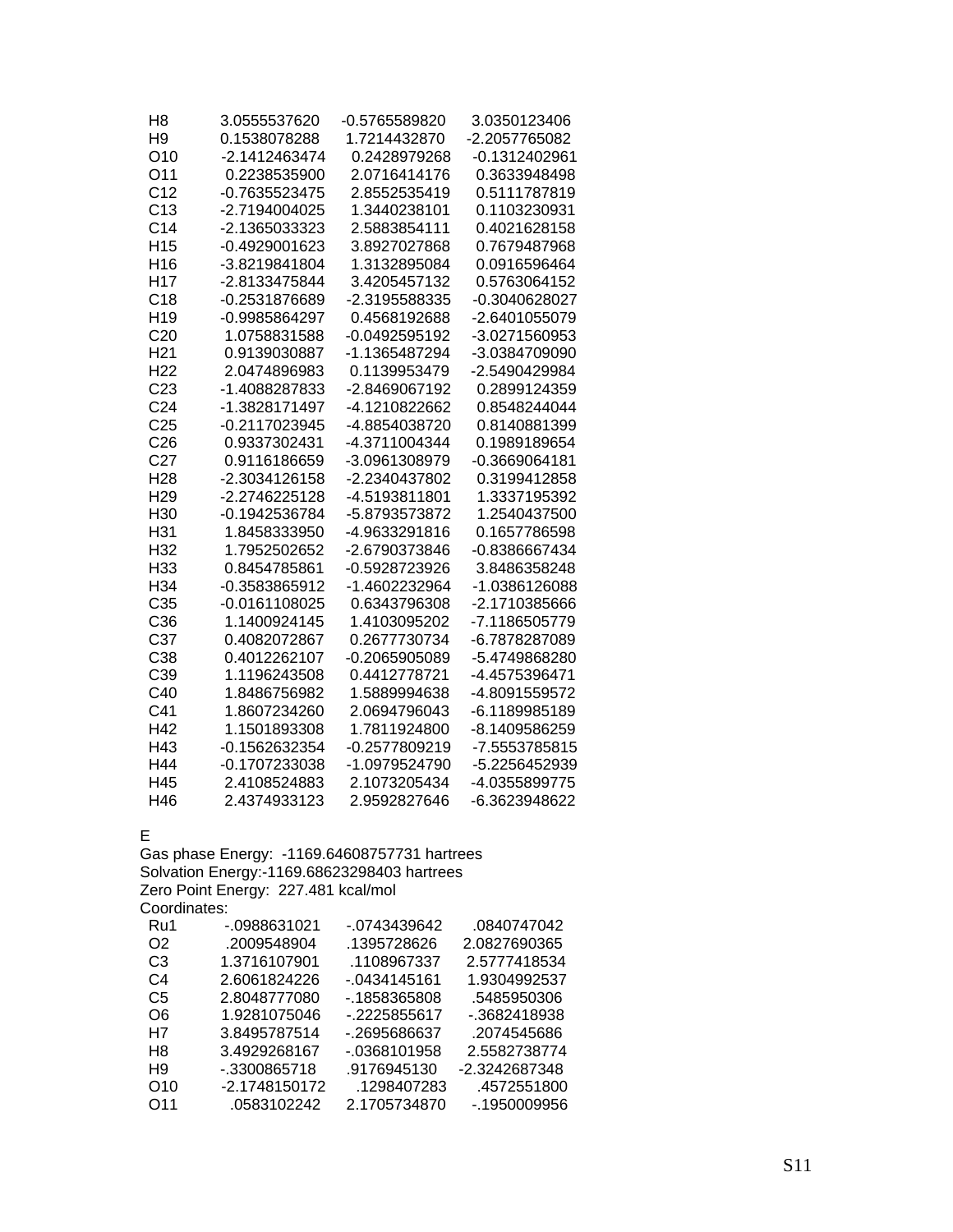| C12             | -.9486491902  | 2.9071352257    | -.0228228795  |
|-----------------|---------------|-----------------|---------------|
| C <sub>13</sub> | -2.7672827319 | 1.2466421645    | .5107579234   |
| C <sub>14</sub> | -2.2708239038 | 2.5444501332    | .3033903120   |
| H <sub>15</sub> | - 7859951719  | 3.9974768193    | -.1508274926  |
| H <sub>16</sub> | -3.8452320775 | 1.1874809526    | .7486438492   |
| H <sub>17</sub> | -2.9878367728 | 3.3558811506    | .4017070084   |
| C <sub>18</sub> | -.2403775365  | -2.1086307385   | .2954809122   |
| H <sub>19</sub> | -1.3677082555 | -.1896455082    | -3.2307460125 |
| C <sub>20</sub> | .7836527272   | -.6150138166    | -3.4117637363 |
| H <sub>21</sub> | .6301422498   | -1.6535237663   | -3.7271024993 |
| H <sub>22</sub> | 1.6324301051  | -.6080632063    | -2.7207919383 |
| C <sub>23</sub> | -1.2020182565 | -2.6963099890   | 1.1508602036  |
| C <sub>24</sub> | -1.3355478064 | -4.0803797784   | 1.2881634901  |
| C <sub>25</sub> | -.5070202183  | -4.9507111759   | .5720133633   |
| C <sub>26</sub> | 4594601914    | -4.4054303654   | - 2765986575  |
| C <sub>27</sub> | .5876709250   | -3.0181082110   | -.4044198302  |
| H <sub>28</sub> | -1.8683100862 | -2.0423353984   | 1.7079035174  |
| H <sub>29</sub> | -2.0951336001 | -4.4861182853   | 1.9568921671  |
| H <sub>30</sub> | $-6118173624$ | -6.0293404551   | .6749412333   |
| H31             | 1.1202069149  | -5.0637369684   | -.8412813154  |
| H <sub>32</sub> | 1.3615953493  | -2.6256580819   | -1.0618601666 |
| H <sub>33</sub> | 1.4038795243  | .2350110029     | 3.6711777641  |
| H34             | -.6319326473  | -.7933946081    | -1.7654690736 |
| C <sub>35</sub> | -.4494151721  | -.1214808948    | -2.6364602332 |
| C <sub>36</sub> | 1.6541181126  | 1.8896450435    | -6.8394969870 |
| C <sub>37</sub> | 1.0920640076  | .6258409638     | -7.0231983709 |
| C <sub>38</sub> | .8174043661   | $-0.1860000495$ | -5.9198624866 |
| C39             | 1.0970643957  | .2440002989     | -4.6163437123 |
| C40             | 1.6630476511  | 1.5176959632    | -4.4466101009 |
| C41             | 1.9385704418  | 2.3321384711    | -5.5443007358 |
| H42             | 1.8698645045  | 2.5239082326    | -7.6956579440 |
| H43             | .8671184726   | .2693060775     | -8.0257973110 |
| H44             | .3804143261   | -1.1710480224   | -6.0692172672 |
| H45             | 1.8839980203  | 1.8644544001    | -3.4397275556 |
| H46             | 2.3781265453  | 3.3142871293    | -5.3889448233 |

G

Gas phase Energy: -1016.00841414685 hartrees Solvation Energy:-1016.04902203370 hartrees Zero Point Energy: 198.064 kcal/mol

| Coordinates: |  |
|--------------|--|
|              |  |

| -0.3094359941   | 0.0060583935  | -0.3787873398   |
|-----------------|---------------|-----------------|
| -0.6529080522   | -0.0237872640 | -2.4680502431   |
| 1.8058988203    | -0.0210078007 | -0.7853553227   |
| 2.6366322829    | -0.0583577239 | 0.1670016338    |
| 2.4081660853    | -0.0563497039 | 1.5526988722    |
| 1.1582207761    | -0.0298620827 | 2.1970524848    |
| 0.0000777746    | 0.0037737212  | 1.6913402894    |
| 1.1866470327    | -0.0432675245 | 3.3008641940    |
| 3.2858800077    | -0.0876654358 | 2.1928287507    |
| 3.7002375990    | -0.0939456802 | -0.1339748557   |
| 0.0472130799    | -2.2422007017 | $-0.4045567173$ |
| $-0.0065471103$ | -2.8708034518 | -1.4902930851   |
| -0.5917629665   | -1.0782022444 | $-3.1644213215$ |
| $-0.3116521125$ | -2.4004861644 | -2.7849186045   |
| 0.2110499634    | -3.9578182079 | -1.4356062821   |
|                 |               |                 |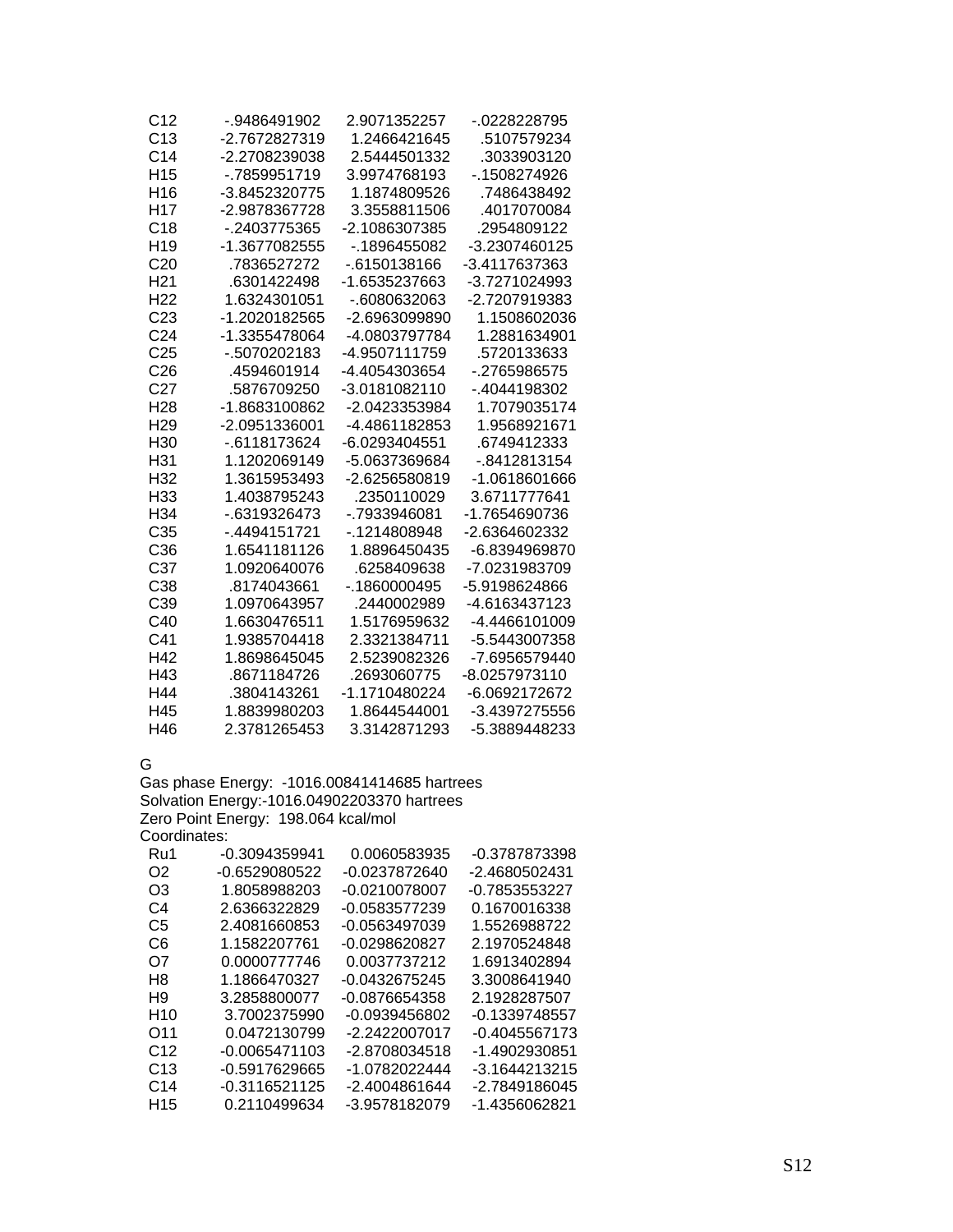| H16             | -0.7885864536   | -0.9317607998 | -4.2425318870 |
|-----------------|-----------------|---------------|---------------|
| H17             | -0.3090571001   | -3.1396061500 | -3.5823387300 |
| C <sub>18</sub> | $-0.0529957128$ | 2.1185938561  | -0.3672631960 |
| H <sub>19</sub> | $-0.6084899845$ | 2.5991002037  | 0.4503028876  |
| H <sub>20</sub> | 1.0144513453    | 2.2543554031  | -0.1413760808 |
| C <sub>21</sub> | -0.3613333889   | 2.8516107065  | -1.6882154296 |
| H <sub>22</sub> | 0.2104158067    | 2.3834528300  | -2.4963990448 |
| H <sub>23</sub> | -1.4193677116   | 2.7249720447  | -1.9481701070 |
| C <sub>24</sub> | 0.5798093870    | 7.0851959221  | -1 4326739976 |
| C25             | $-0.7194514066$ | 6.6350790431  | -1 1882389924 |
| C26             | -1.0220469714   | 5.2759659491  | -1.2861279425 |
| C27             | -0.0432847252   | 4.3294783822  | -1.6278834421 |
| C28             | 1.2575801334    | 4.8012621444  | -1.8690775354 |
| C <sub>29</sub> | 1.5684751983    | 6.1578255737  | -1 7738143077 |
| H30             | 0.8190062820    | 8.1434251242  | -1.3594032321 |
| H31             | -1.5006418077   | 7.3451978258  | -0.9232502786 |
| H32             | -2.0366397394   | 4.9331454487  | -1.0942420709 |
| H33             | 2.0315516622    | 4.0846421282  | -2.1321148027 |
| H34             | 2.5851084063    | 6.4937299595  | -1.9683722782 |
| C35             | -2.3446194349   | 0 6880401241  | -0.0207786627 |
| C36             | -2.3211642634   | -0.7123460623 | -0.0616510174 |
| H37             | -2.3840710226   | 1.2069397095  | 0.9334093752  |
| H38             | -2.3206989277   | -1.2903418176 | 0.8591728764  |
| H39             | -2.6524318294   | -1.2499992526 | -0.9475896578 |
| H40             | -2.7117320198   | 1 2551822253  | -0.8723355479 |

Gas phase Energy: -937.33639447809 hartrees Solvation Energy:-937.37910981114 hartrees Zero Point Energy: 162.097 kcal/mol Number and Magnitude of negative Eigen values: 1 (-315.50  $cm^{-1}$ )

Coordinates:

| Ru1             | $-0.0440491973$ | 0.1639260172  | 0.0251532982    |
|-----------------|-----------------|---------------|-----------------|
| O2              | $-0.1198347570$ | 0 1518995585  | 2.1245741474    |
| OЗ              | 2.1899467081    | -0.1847556371 | 0.0918676892    |
| C4              | 28495901975     | -Ი 1913646337 | $-0.9748518943$ |
| C5              | 2.4079182169    | 0.0028963723  | -2.3041369823   |
| C6              | 1.0937375114    | 0.2066837721  | -2.7429394669   |
| O7              | 0 0070865546    | 0.2480795473  | -2 0887945581   |
| H <sub>8</sub>  | 0.9784399622    | 0.3349734610  | -3.8354008609   |
| H <sub>9</sub>  | 3 1740514965    | -Ი Ი2ᲘᲘ285772 | -3.0758026289   |
| H <sub>10</sub> | 3.9414053754    | -0.3697357582 | $-0.8766542967$ |
| C11             | -0 4127673402   | -2.0629603462 | $-0.0408368905$ |
| C12             | 0.0251478489    | -2.7397936333 | 1 1211829989    |
| C13             | 0.6954708807    | -3.9584807387 | 1 0458471455    |
| C <sub>14</sub> | 0.9285065502    | -4.5676341862 | -0.1918697149   |
| C15             | 0.4740608985    | -3.9323208855 | -1.3539752261   |
| C16             | -0 1957951291   | -2.7151727304 | -1.2775434016   |
| H17             | -0.5480630224   | -2 2326702525 | -2.1844440705   |
| H18             | 0.6445775466    | -4.3914102704 | -2.3263194696   |
| H <sub>19</sub> | 1 4473278491    | -5.5218052582 | -0 2503010282   |
| H20             | 1.0445094592    | -4.4354731941 | 1.9602177101    |
| H <sub>21</sub> | $-0.1374888092$ | -2.2657583590 | 2.0840247845    |
| O22             | 0.5531868207    | 2.1693555289  | $-0.0408498702$ |
| C23             | 0.7082917087    | 2.8495522690  | 1.0147834805    |
| C <sub>24</sub> | 0.1603108694    | 1.1847663778  | 2.8043251290    |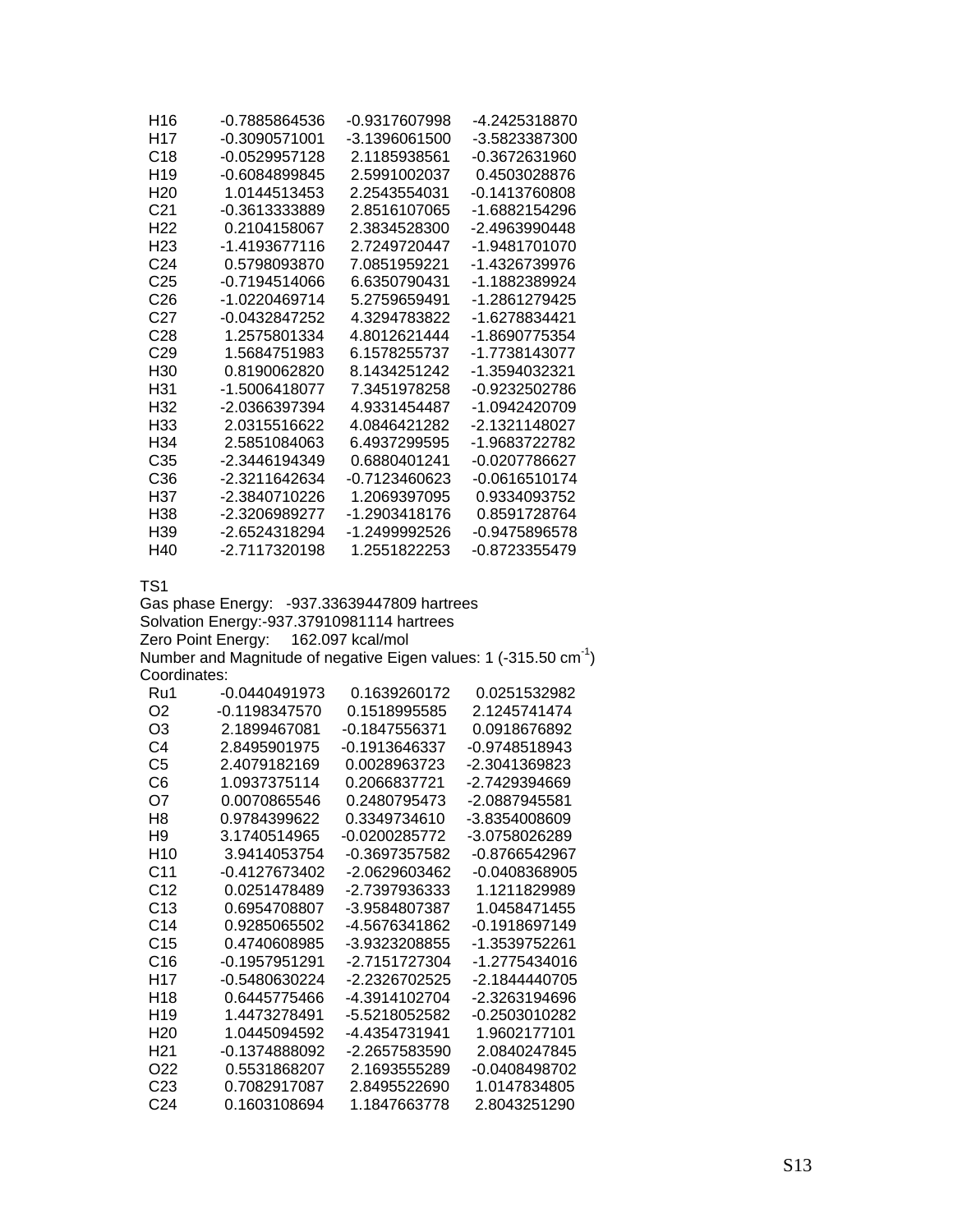| C25              | 0.5449849109  | 2.4569756156  | 2.3550035868    |
|------------------|---------------|---------------|-----------------|
| H26              | 1.0133480787  | 3.8990775757  | 0.8549760215    |
| H <sub>2</sub> 7 | 0.0883373620  | 1.0597081864  | 3.8990296331    |
| H <sub>28</sub>  | 0.7377216770  | 3.2096506606  | 3.1152795308    |
| C <sub>29</sub>  | -1.9555397856 | -1.1913238869 | 0.1028573734    |
| C <sub>30</sub>  | -2.0967904081 | 0.2879752906  | $-0.0197515014$ |
| H31              | -2.4576756325 | -1.7472130325 | $-0.6897144473$ |
| H <sub>32</sub>  | -2.5090037859 | 0.6386855297  | -0.9700150865   |
| H <sub>33</sub>  | -2.5626147620 | 0.7754821512  | 0.8423550656    |
| H34              | -2.2593799020 | -1.5678910728 | 1.0796275411    |

Gas phase Energy: -1169.61866504600 hartrees Solvation Energy:-1169.65812264499 hartrees

Zero Point Energy: 225.022 kcal/mol

Number and Magnitude of negative Eigen values: 1 ( $\text{ cm}^1$ )  $\text{ -497.05}$  24.88 26.27 30.39 43.99 52.63

Coordinates:

| ovvi uli lutvo. |                                                |                                                  |
|-----------------|------------------------------------------------|--------------------------------------------------|
|                 |                                                | -0.1101423778                                    |
|                 |                                                | 2.0704707159                                     |
| 1.0806380898    |                                                | 2.6870776639                                     |
| 2.3878632670    | $-0.1524624438$                                | 2.1754969112                                     |
| 2.7563019195    | -0.2135075633                                  | 0.8243014413                                     |
|                 | -0.2222708773                                  | -0.2122829262                                    |
| 3.8411322800    | -0.2618335679                                  | 0.6267318955                                     |
| 3.1962870487    | $-0.1721604076$                                | 2.9013238218                                     |
| 0.1044812943    | 1.4515324863                                   | -2.1560638574                                    |
| -2.1736465696   | 0.1353039066                                   | 0.0201083682                                     |
| 0.1868811718    | 2.1261302802                                   | 0.1293577599                                     |
| -0.8139898308   | 2.8693495998                                   | 0.3031134535                                     |
| -2.7369525785   | 1.2501546771                                   | 0.2182693022                                     |
| -2.1797697952   | 2.5316059494                                   | 0.3531742873                                     |
| -0.5984939248   | 3.9489401910                                   | 0.4328969802                                     |
| -3.8381516282   | 1.2034954923                                   | 0.2908727565                                     |
| -2.8783410631   | 3.3482278959                                   | 0.5151827291                                     |
| -0.2000015262   | -2.1591909201                                  | 0.1276998024                                     |
| -1.0748786349   | 0.2639682719                                   | -2.7203581935                                    |
| 0.9971579675    | -0.2644887886                                  | -3.1327741851                                    |
| 0.7863478886    | -1.3333179449                                  | -3.2673136645                                    |
| 1.9513364435    | -0.1987157110                                  | -2.6008803659                                    |
| -1.3220842018   | -2.7295709921                                  | 0.7624061415                                     |
| -1.4001957661   | -4.1004322837                                  | 1.0255233542                                     |
| -0.3591919863   | -4.9563516907                                  | 0.6549487361                                     |
| 0.7585537138    | -4.4163617136                                  | 0.0138573588                                     |
| 0.8308968565    | -3.0447748041                                  | -0.2463039349                                    |
| -2.1454034865   | -2.0814896663                                  | 1.0478070206                                     |
| -2.2819126594   | -4.5035577668                                  | 1.5230620595                                     |
| -0.4206758852   | -6.0240737943                                  | 0.8559128407                                     |
| 1.5793560403    | -5.0665117387                                  | -0.2879603704                                    |
| 1.7094424191    | -2.6451114107                                  | $-0.7456213116$                                  |
| 1.0112738645    | -0.0064544585                                  | 3.7904369408                                     |
| -0.3881864138   | -0.9969399751                                  | -1.3295557520                                    |
| -0.0903378072   | 0.3779926966                                   | -2.2480807695                                    |
| 1.3011529227    | 1.6563898244                                   | -7.0130918882                                    |
| 0.5879211634    | 0.4647025987                                   | -6.8721847116                                    |
| 0.4997013573    | -0.1573954207                                  | -5.6251182129                                    |
|                 | -0.0741997677<br>-0.0169330345<br>2.0275578129 | $-0.0880180718$<br>0.0036643561<br>-0.0511613400 |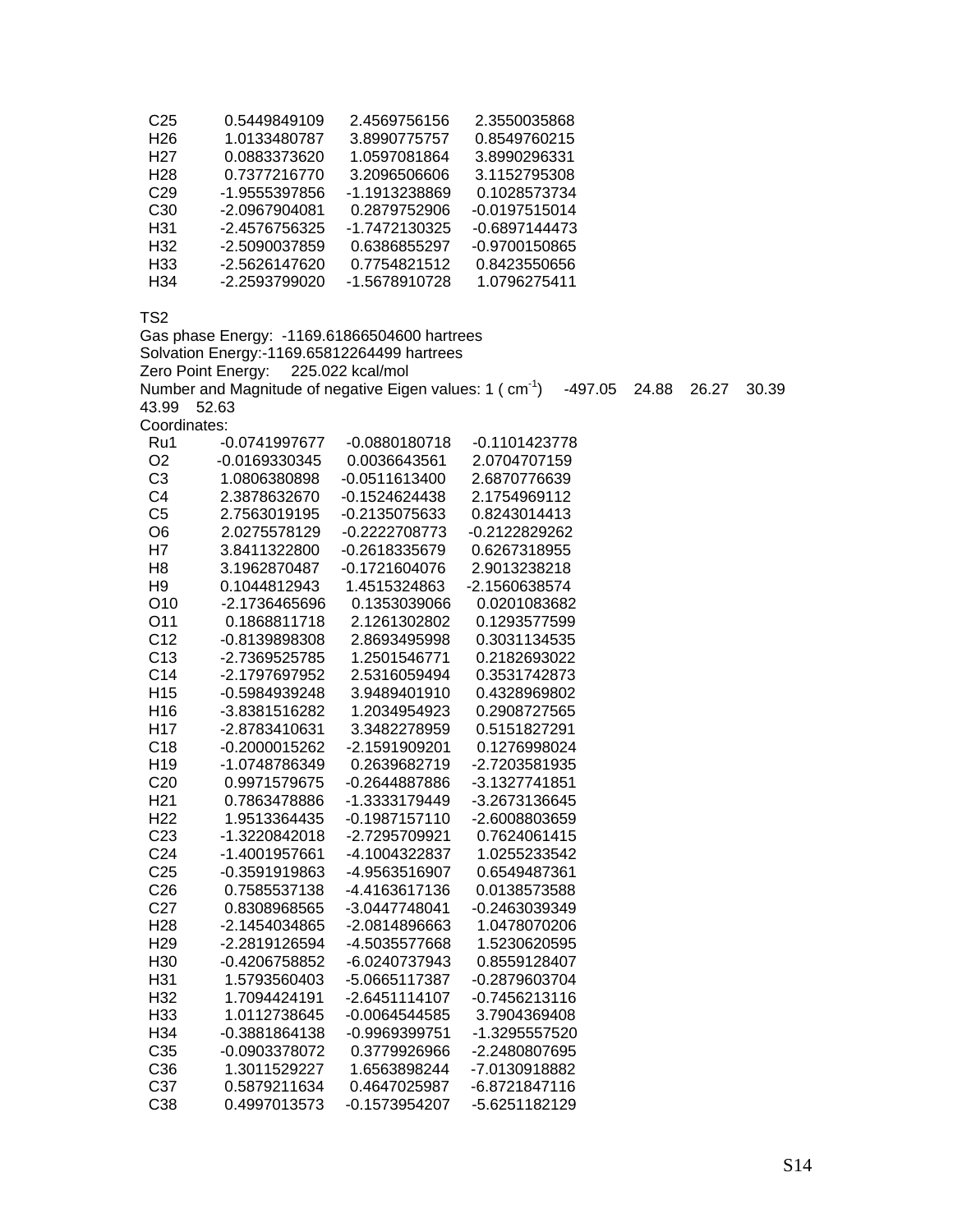| C39 | 1.1175078380  | 0.3904778350  | -4.4914558162 |
|-----|---------------|---------------|---------------|
| C40 | 1.8302487560  | 1.5897330254  | -4.6511857372 |
| C41 | 1.9224099198  | 2.2166555248  | -5.8934956275 |
| H42 | 1.3738119320  | 2.1424824830  | -7.9829112826 |
| H43 | 0.1009499070  | 0.0162110327  | -7.7353319114 |
| H44 | -0.0561248545 | -1.0870500163 | -5.5231569712 |
| H45 | 2.3154656385  | 2.0299471736  | -3.7830993701 |
| H46 | 24831054502   | 3.1437039766  | -5 9897863771 |

Gas phase Energy: -1015.95393300453 hartrees Solvation Energy:-1015.99634868038 hartrees Zero Point Energy: 197.923 kcal/mol Number and Magnitude of negative Eigen values: 1 ( $\text{ cm}^1$ )  $\text{ -497.62 }$  32.36 35.80 43.41 64.43 77.75 Coordinates:<br>Ru1 .0731904381 Ru1 .0731904381 .1761348200 .0577121610

| .               |               | . . <i>.</i>  | .             |
|-----------------|---------------|---------------|---------------|
| O2              | -.2115668663  | .2973330083   | 2.1261632285  |
| O <sub>3</sub>  | 2.3026094570  | .1378099149   | .3861096050   |
| C <sub>4</sub>  | 3.0834340411  | .1130487250   | -.5994334970  |
| C <sub>5</sub>  | 2.7794635662  | .0967194490   | -1.9792928557 |
| C <sub>6</sub>  | 1.5054427864  | .0995027542   | -2.5724684190 |
| O7              | .3576895824   | .0747181260   | -2.0363195839 |
| H <sub>8</sub>  | 1.5022566630  | .1055971195   | -3.6780550782 |
| H <sub>9</sub>  | 3.6266896518  | .1051851456   | -2.6613958208 |
| H <sub>10</sub> | 4.1685911552  | .1013282614   | -.3670860423  |
| O11             | .2851835192   | 2.2412911112  | -.1523437335  |
| C <sub>12</sub> | .1860451591   | 3.0183074096  | .8423852215   |
| C <sub>13</sub> | -.2065521613  | 1.4142802301  | 2.7277454916  |
| C <sub>14</sub> | -.0363121743  | 2.7012544543  | 2.1944168265  |
| H <sub>15</sub> | .2902275647   | 4.0930840632  | .6102804470   |
| H <sub>16</sub> | -.3602562410  | 1.3591414516  | 3.8197688849  |
| H <sub>17</sub> | -.0767689009  | 3.5324824272  | 2.8940335741  |
| C18             | .0218239263   | -2.2184855784 | .1694907451   |
| H <sub>19</sub> | 1.0269383793  | -1.8855121327 | .4412062271   |
| H <sub>20</sub> | -.3061713209  | -2.8469067108 | 1.0017839858  |
| C <sub>21</sub> | .0794819570   | -3.0269402837 | -1.1323303181 |
| H <sub>22</sub> | -.9004865864  | -3.4815849690 | -1.3373102781 |
| H <sub>23</sub> | .2925638400   | -2.3469127682 | -1.9613500669 |
| C <sub>24</sub> | -1.7514692217 | -1.3072014286 | .1998133815   |
| C <sub>25</sub> | -1.9928339053 | .0589465897   | -.2275034628  |
| H <sub>26</sub> | -2.1145922396 | -2.1098829155 | -.4457228636  |
| H <sub>27</sub> | -2.2848371156 | .2108203918   | -1.2693352586 |
| H <sub>28</sub> | -2.5366708777 | .6980417831   | .4732636489   |
| H <sub>29</sub> | -1.9717456920 | -1.4989481963 | 1.2486377937  |
| C <sub>31</sub> | 3.0836418091  | -6.1527710929 | -.9446082345  |
| C <sub>32</sub> | 3.4299317587  | -4.8589448610 | -1.3445593931 |
| C33             | 2.4610040082  | -3.8582527152 | -1.4151832644 |
| C34             | 1.1216955758  | -4.1248499710 | -1.0863443114 |
| C <sub>35</sub> | .7894985287   | -5.4281105047 | -.6878554055  |
| C36             | 1.7563900882  | -6.4330286336 | -.6153677234  |
| H37             | 3.8394131849  | -6.9326130363 | -.8911239653  |
| H <sub>38</sub> | 4.4605251308  | -4.6279238920 | -1.6040777598 |
| H40             | -.2438564325  | -5.6543283760 | -.4322387869  |
| H41             | 1.4720409934  | -7.4360324877 | -.3043368201  |
|                 |               |               |               |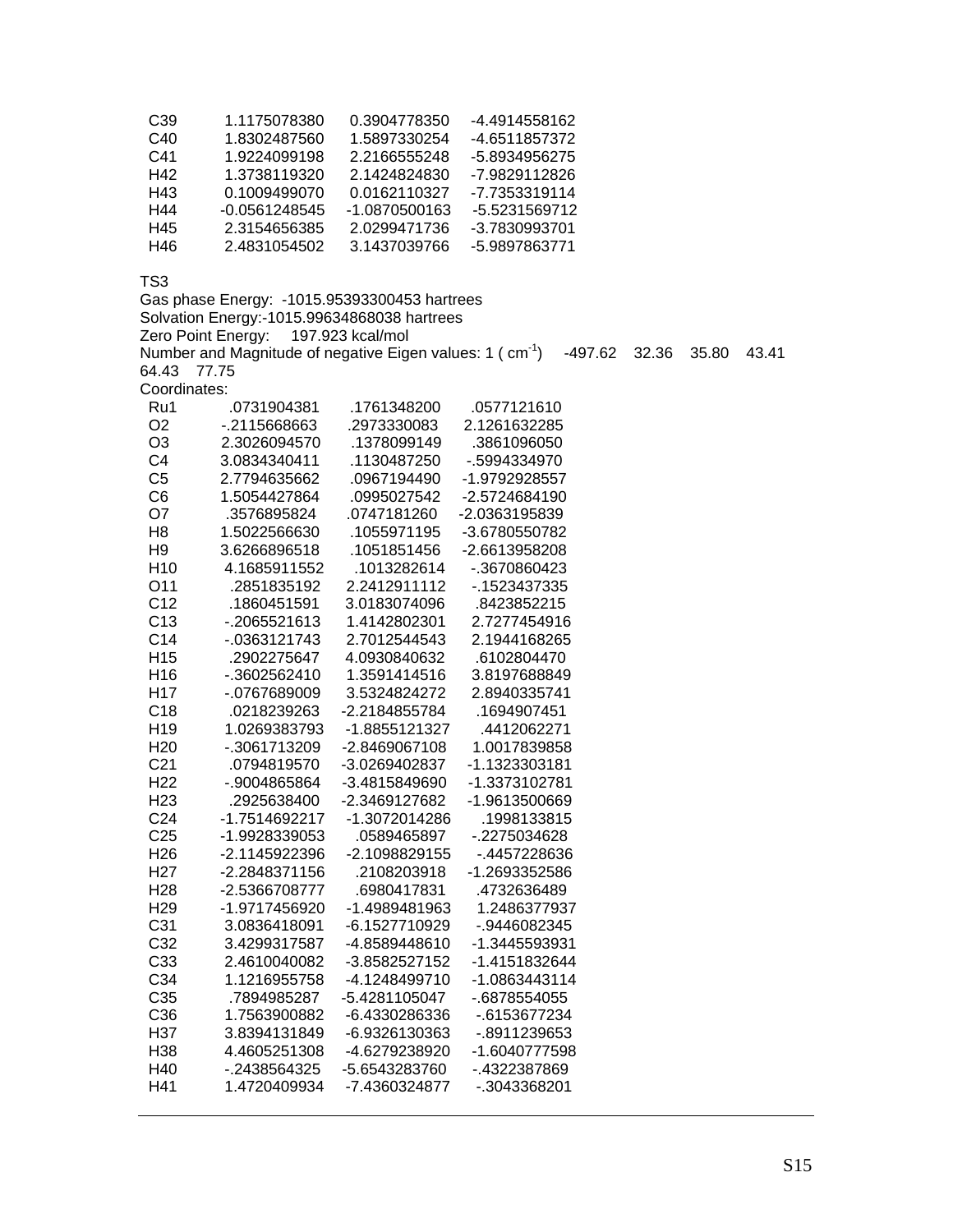## **Ir.acac**

A Gasphase Energy: -948.1427 hartrees Solvation Energy: -948.1501 hartrees Zero Point Energy: 165.12 kcal/mol Coordinates: Ir -0.3047 0.0644 -0.1711 O -1.9760 -0.1055 -1.3686 O 0.8108 0.2582 -1.9139 C 2.0791 0.3629 -1.8666 C 2.9197 0.3693 -0.7478 C 2.5138 0.2637 0.5854 O 1.3333 0.1622 1.0590 H 3.2980 0.2713 1.3513 H 3.9843 0.4601 -0.9315 H 2.5575 0.4549 -2.8494 C -0.4410 2.1316 -0.2479 C -1.1203 2.7369 -1.3158 C -1.1444 4.1286 -1.4563 C -0.4920 4.9463 -0.5317 C 0.1866 4.3564 0.5364 C 0.2089 2.9651 0.6764 H 0.7424 2.5297 1.5165 H 0.7012 4.9770 1.2664 H -0.5119 6.0272 -0.6415 H -1.6778 4.5717 -2.2941 H -1.6343 2.1186 -2.0437 O 0.2174 -2.0612 -0.4638 C -0.4674 -2.7763 -1.2484 C -2.2715 -1.1930 -1.9734 C -1.6331 -2.4336 -1.9600 H -0.1039 -3.8067 -1.3829 H -3.1746 -1.1120 -2.5908 H -2.0779 -3.2113 -2.5716 C -1.6217 0.5147 1.5474 C -1.3989 -0.8606 1.4839 H -1.0667 1.1293 2.2466 H -0.6534 -1.3276 2.1196 H -2.1426 -1.5235 1.0517 H -2.5349 0.9487 1.1551

#### B

Gasphase Energy: -948.1389 hartrees Solvation Energy: -948.1460 hartrees Zero Point Energy: 165.73 kcal/mol Coordinates: Ir -0.4681 0.0799 -0.3432 O -1.2233 0.2652 -2.2540 O 1.3370 0.0482 -1.2606 C 2.4178 -0.0889 -0.5917 C 2.5865 -0.2162 0.7876

C 1.5543 -0.2206 1.7360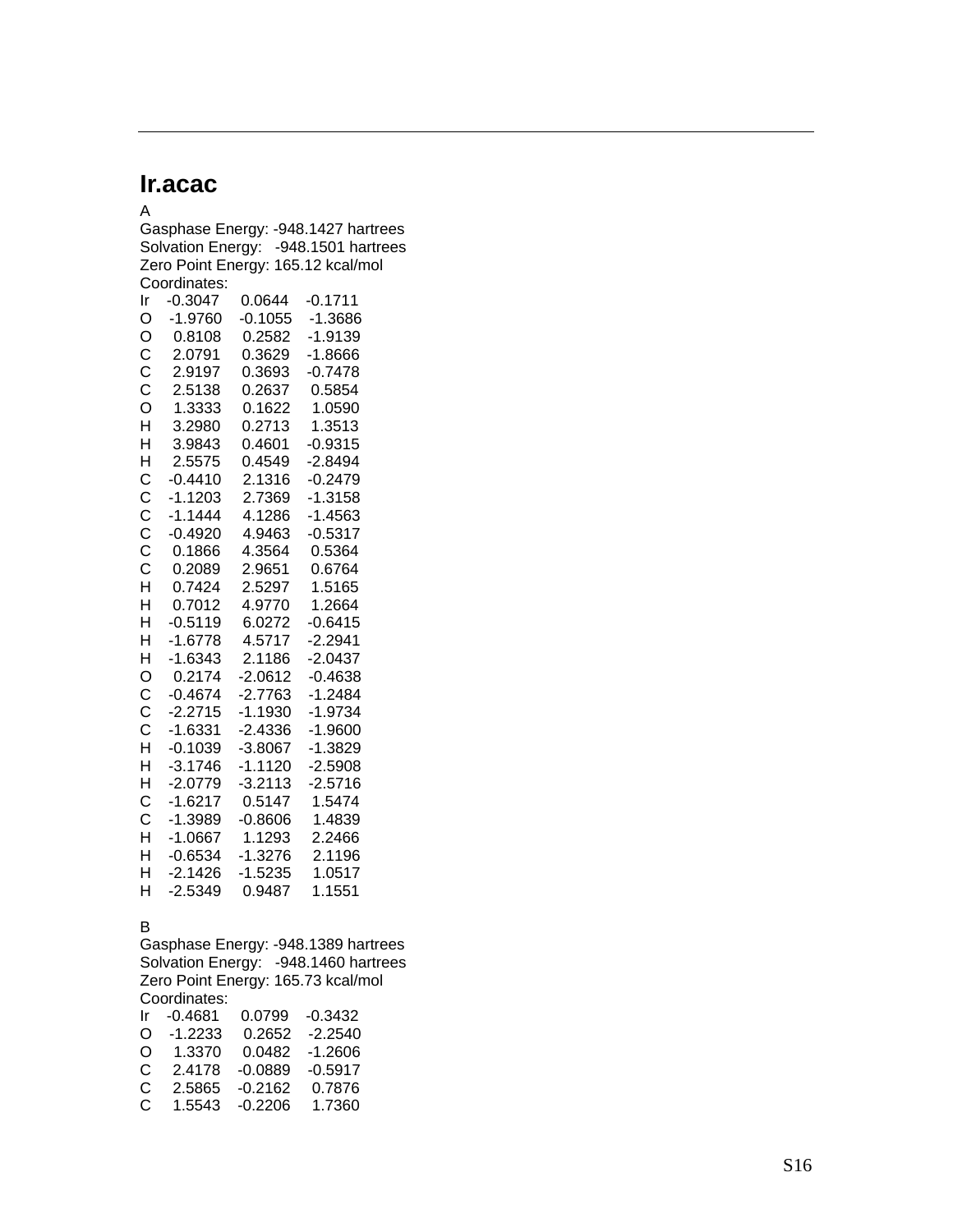| O | 0.3032    | $-0.1017$ | 1.5423    |
|---|-----------|-----------|-----------|
| н | 1.8382    | $-0.3380$ | 2.7888    |
| н | 3.6006    | -0.3268   | 1.1551    |
| н | 3.3173    | $-0.1042$ | $-1.2176$ |
| O | $-0.4067$ | $-2.1427$ | $-0.4870$ |
| Ċ | $-0.7128$ | $-2.6998$ | $-1.5750$ |
| Ċ | $-1.3747$ | $-0.7502$ | -3.0205   |
| Ć | $-1.1711$ | $-2.1069$ | -2.7725   |
| н | $-0.6155$ | $-3.7980$ | $-1.5950$ |
| н | $-1.7300$ | -0 4851   | -4 0247   |
| Н | $-1.3755$ | -2.7803   | $-3.5987$ |
| C | $-0.5143$ | 2.1591    | -0.2261   |
| н | 0.1628    | 2.5001    | 0.5661    |
| Н | $-0.2078$ | 2.5996    | $-1.1799$ |
| C | $-1.9774$ | 2.4801    | 0.1315    |
| H | $-2.1060$ | 34110     | 0 6980    |
| H | $-2.5847$ | 2.5527    | $-0.7775$ |
| C | $-3.0319$ | -1.0548   | 2.4264    |
| Ċ | $-3.1109$ | $-1.0802$ | 1.0472    |
| C | $-2.8040$ | 0.0785    | 0.2841    |
| Ċ | $-2.4195$ | 1.2767    | 0.9441    |
| Ć | $-2.3608$ | 1.2805    | 2.3537    |
| Ċ | $-2.6705$ | 0.1412    | 3.0788    |
| H | $-3.2613$ | $-1.9428$ | 3.0072    |
| н | $-3.4203$ | $-1.9827$ | 0.5297    |
| н | $-3.0964$ | 0.1168    | -0.7602   |
| н | $-2.0671$ | 2.1925    | 2.8657    |
| н | -2 6281   | 0.1673    | 4 1646    |

### D

Gasphase Energy: -1180.3963 hartrees Solvation Energy: -1180.4044 hartrees Zero Point Energy: 230.15 kcal/mol Coordinates:

| 0.4290    | $-0.9554$ | $-0.0919$ |
|-----------|-----------|-----------|
| 2.0753    | $-1.1388$ | 1.4326    |
| 1.8901    | -1.8411   | 2.4649    |
| 0.7097    | $-2.4795$ | 2.8943    |
| $-0.5307$ | -2.4656   | 2.2550    |
| $-0.8925$ | -1.9151   | 1.1610    |
| -1.3460   | $-3.0009$ | 2.7590    |
| 0.7653    | $-3.0341$ | 3.8254    |
| 2.7664    | $-1.9632$ | 3.1228    |
| 1.7545    | 0.0102    | $-1.3241$ |
| $-1.9698$ | 1.2242    | 0.2898    |
| $-0.5675$ | 1.2249    | 0.0167    |
| -2.6667   | 1.3344    | $-0.5352$ |
| -0.2159   | 1.5464    | -0.9564   |
| -2.4279   | 1.1105    | 1.5812    |
| 0.3452    | 1.1286    | 1.0936    |
| $-1.5101$ | 1.0148    | 2.6613    |
| -0.1542   | 1.0295    | 2.4275    |
| -1.8864   | 0.9468    | 3.6783    |
| 0.5498    | 0.9843    | 3.2520    |
| -3.4951   | 1.1130    | 1.7837    |
| 1.3937    | 1.3534    | 0.9374    |
|           |           |           |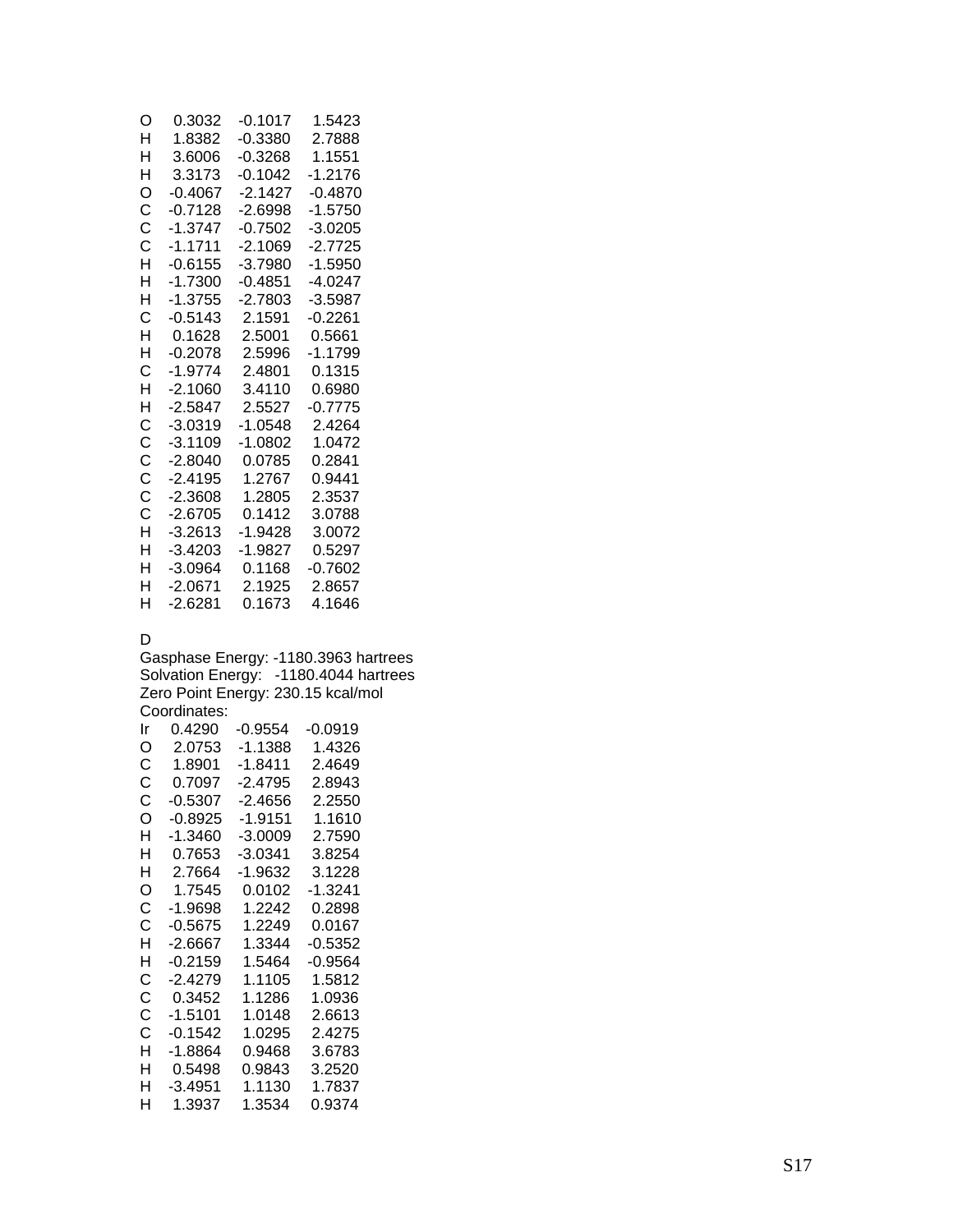| O | 1.0290    | -2.8239   | -0.6229   |
|---|-----------|-----------|-----------|
| С | 1.9883    | $-2.9908$ | -1 4507   |
| С | 2.5859    | -Ი Ჩ427   | -2 0332   |
| С | 2.7397    | $-2.0320$ | $-2.1335$ |
| н | 2 2300    | -4.0441   | $-1.6325$ |
| н | 3.2565    | -0.0163   | $-2.6328$ |
| н | 3.5141    | -2.3961   | $-2.7993$ |
| С | -0.9020   | -1.1198   | $-1.7136$ |
| н | $-0.3189$ | $-1.6034$ | $-2.5090$ |
| н | $-1.1947$ | $-0.1395$ | -2 1036   |
| С | -2 1600   | $-1.9600$ | -1 4352   |
| н | -2 7344   | -1.5096   | $-0.6196$ |
| н | -1 8578   | -2.9529   | -1 0851   |
| С | -4.6238   | -2 2936   | -4.9908   |
| С | -4 9135   | $-1.3299$ | -4 0219   |
| C | -4 1257   | -1 2332   | -2 8727   |
| C | -3.0359   | -20917    | -2.6652   |
| Ċ | -2 7591   | $-3.0556$ | $-3.6472$ |
| C | $-3.5423$ | -3 1581   | -4 7980   |
| н | $-5.2368$ | -2.3738   | -5.8843   |
| н | -5.7563   | -0.6564   | -4.1580   |
| н | -4 3629   | -0 4858   | -2 1178   |
| н | $-1.9221$ | -3.7355   | $-3.5005$ |
| н | $-3.3117$ | -3.9159   | -5.5429   |
|   |           |           |           |

### E

Gasphase Energy: -1180.3945 hartrees Solvation Energy: -1180.4037 hartrees Zero Point Energy: 229.31 kcal/mol Coordinates:

| Ir | -1.2494   | 0.4656    | 0.0150    |
|----|-----------|-----------|-----------|
| н  | 0.4426    | 1.2874    | 0.0786    |
| O  | $-1.6510$ | 0.3465    | -2.1622   |
| O  | $-0.5290$ | -1.4438   | $-0.0961$ |
| C  | -0.4715   | 0.5760    | 4.8211    |
| C  | $-1.5605$ | 1.2481    | 4.2597    |
| Ċ  | $-1.7774$ | 1.2154    | 2.8791    |
| Ċ  | $-0.9129$ | 0.5099    | 2.0243    |
| С  | 0 1752    | $-0.1653$ | 2.6058    |
| Ċ  | 0.3963    | $-0.1314$ | 3.9868    |
| H  | $-0.3028$ | 0.6020    | 5.8945    |
| н  | $-2.2451$ | 1.8025    | 4.8977    |
| н  | $-2.6240$ | 1.7494    | 2.4583    |
| н  | 0.8563    | $-0.7337$ | 1.9766    |
| н  | 1.2470    | $-0.6625$ | 4.4082    |
| С  | 1.1888    | 1.0741    | $-0.7586$ |
| H  | 0.9529    | 0.2128    | -1.3806   |
| н  | 2 0728    | 0.8253    | $-0.1622$ |
| С  | 1.3680    | 2.3540    | -1.5889   |
| H  | 1.6089    | 3.1919    | -0.9260   |
| н  | 0.4196    | 2.5958    | $-2.0791$ |
| C  | $-3.4838$ | $-1.2960$ | 0.4067    |
| O  | $-3.1513$ | $-0.0611$ | 0.3245    |
| H  | $-4.5552$ | $-1.4370$ | 0.5805    |
| С  | -2.4936   | 2.9770    | $-0.9152$ |
| O  | $-1.9361$ | 2.4089    | 0.0861    |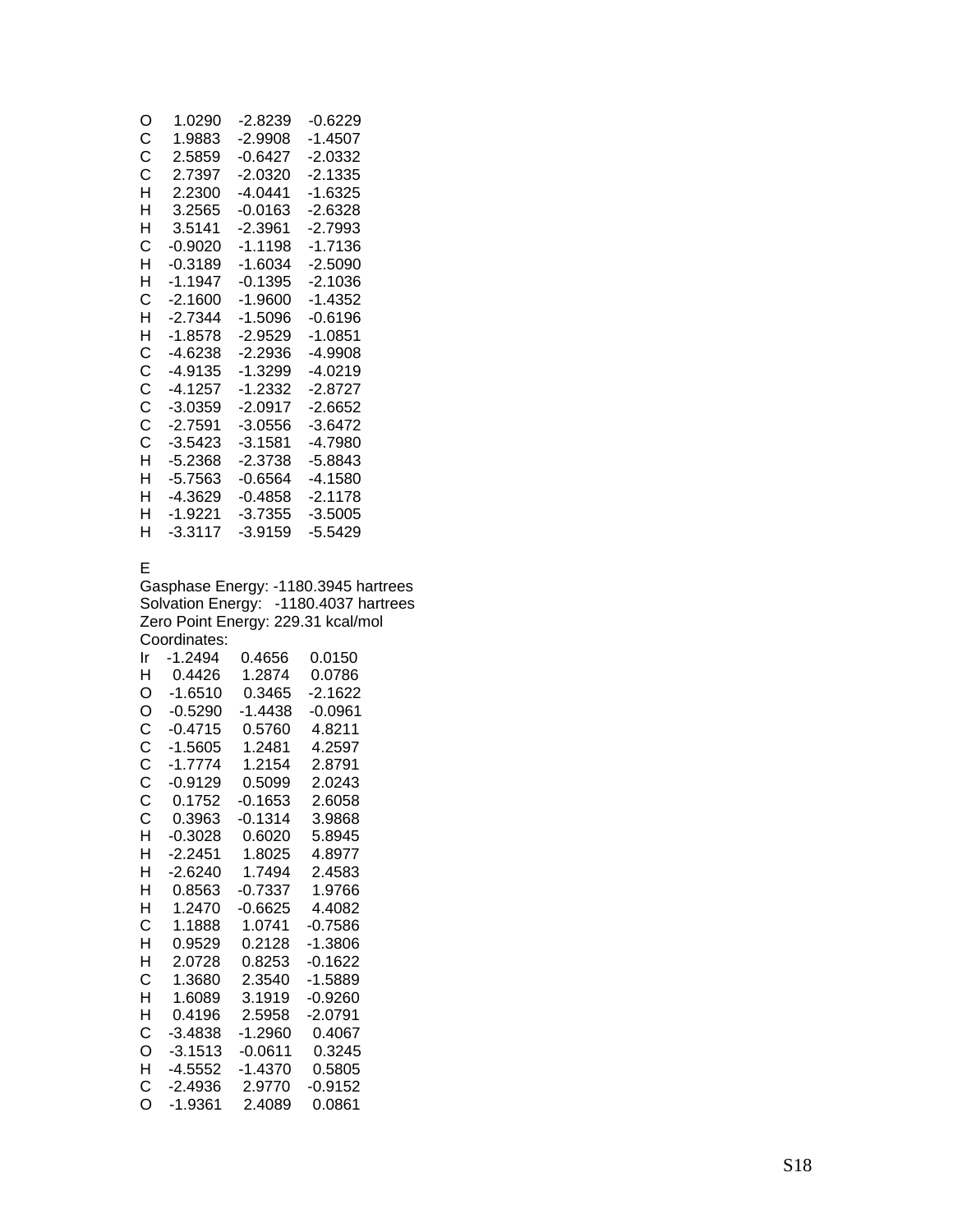| н | -2.8618   | 3.9855    | -0.6893   |
|---|-----------|-----------|-----------|
| С | -2.2640   | 1.2830    | -2.7491   |
| C | -2.6838   | 2.5196    | -2.2204   |
| н | -2 4863   | 1 1130    | $-3.8147$ |
| н | -3.1931   | 3.1953    | -2.8995   |
| С | -1.3055   | -2.4415   | 0.0499    |
| C | $-2.6852$ | $-2.4326$ | 0.2963    |
| н | -0.8110   | -3.4153   | -0.0377   |
| н | -3.1780   | -3.3930   | 0.3953    |
| С | 4.4793    | 1.8006    | -4.5491   |
| C | 4.7489    | 2.5091    | -3.3765   |
| C | 3.7439    | 2.6964    | -2.4241   |
| C | 2 4571    | 2 1827    | -2.6295   |
| С | 2.1980    | 1 4716    | -3.8112   |
| C | 3.1992    | 1.2816    | -4.7640   |
| н | 5.2591    | 1.6555    | -5.2913   |
| н | 5.7404    | 2.9184    | $-3.2023$ |
| н | 3.9586    | 3.2516    | -1.5136   |
| н | 1.2025    | 1.0670    | -3.9818   |
| н | 2.9800    | 0.7317    | -5.6753   |
|   |           |           |           |

### G

Gasphase Energy: -1026.7664 hartrees Solvation Energy: -1026.7741 hartrees Zero Point Energy: 200.48 kcal/mol Coordinates: Ir -0.3207 0.0426 -0.3487

| н             | -ט.ס∠טי   | ∪.∪4∠0    | -u.o4o7   |
|---------------|-----------|-----------|-----------|
| O             | $-0.7691$ | 0.0813    | $-2.3695$ |
| O             | 1.5942    | $-0.0786$ | $-1.1230$ |
| C             | 2.6463    | $-0.2183$ | $-0.4218$ |
| C             | 2.7559    | $-0.2528$ | 0.9705    |
| C             | 1.6759    | $-0.1366$ | 1.8480    |
| Ó             | 0.4364    | 0.0017    | 1.5850    |
| H             | 1.8947    | $-0.1633$ | 2.9223    |
| H             | 3.7441    | $-0.3708$ | 1.3996    |
| H             | 3.5678    | $-0.3125$ | $-1.0090$ |
| O<br>C        | $-0.3127$ | $-2.1951$ | $-0.3153$ |
|               | $-0.4841$ | $-2.8346$ | $-1.3869$ |
| $\frac{c}{c}$ | $-0.8234$ | $-0.9936$ | $-3.0656$ |
|               | $-0.7227$ | $-2.3290$ | $-2.6849$ |
| H             | $-0.4430$ | $-3.9329$ | $-1.3029$ |
| H             | $-0.9898$ | $-0.7999$ | $-4.1325$ |
| H             | $-0.8260$ | $-3.0613$ | $-3.4788$ |
| C             | $-0.2845$ | 2.1318    | $-0.3341$ |
| H             | $-1.3159$ | 2.5098    | $-0.2960$ |
| H             | 0.1977    | 2.4448    | 0.6018    |
| Ċ             | 0.4272    | 2.7856    | $-1.5336$ |
| H             | 1.4771    | 2.4754    | $-1.5528$ |
| H             | $-0.0228$ | 2.4206    | $-2.4617$ |
| <b>CCCCCC</b> | 0.1454    | 7.1093    | $-1.3353$ |
|               | $-0.8035$ | 6.3733    | $-2.0491$ |
|               | $-0.7023$ | 4.9824    | $-2.1209$ |
|               | 0.3441    | 4.2983    | $-1.4847$ |
|               | 1.2891    | 5.0514    | $-0.7720$ |
|               | 1.1939    | 6.4421    | $-0.6965$ |
| H             | 0.0712    | 8.1920    | $-1.2809$ |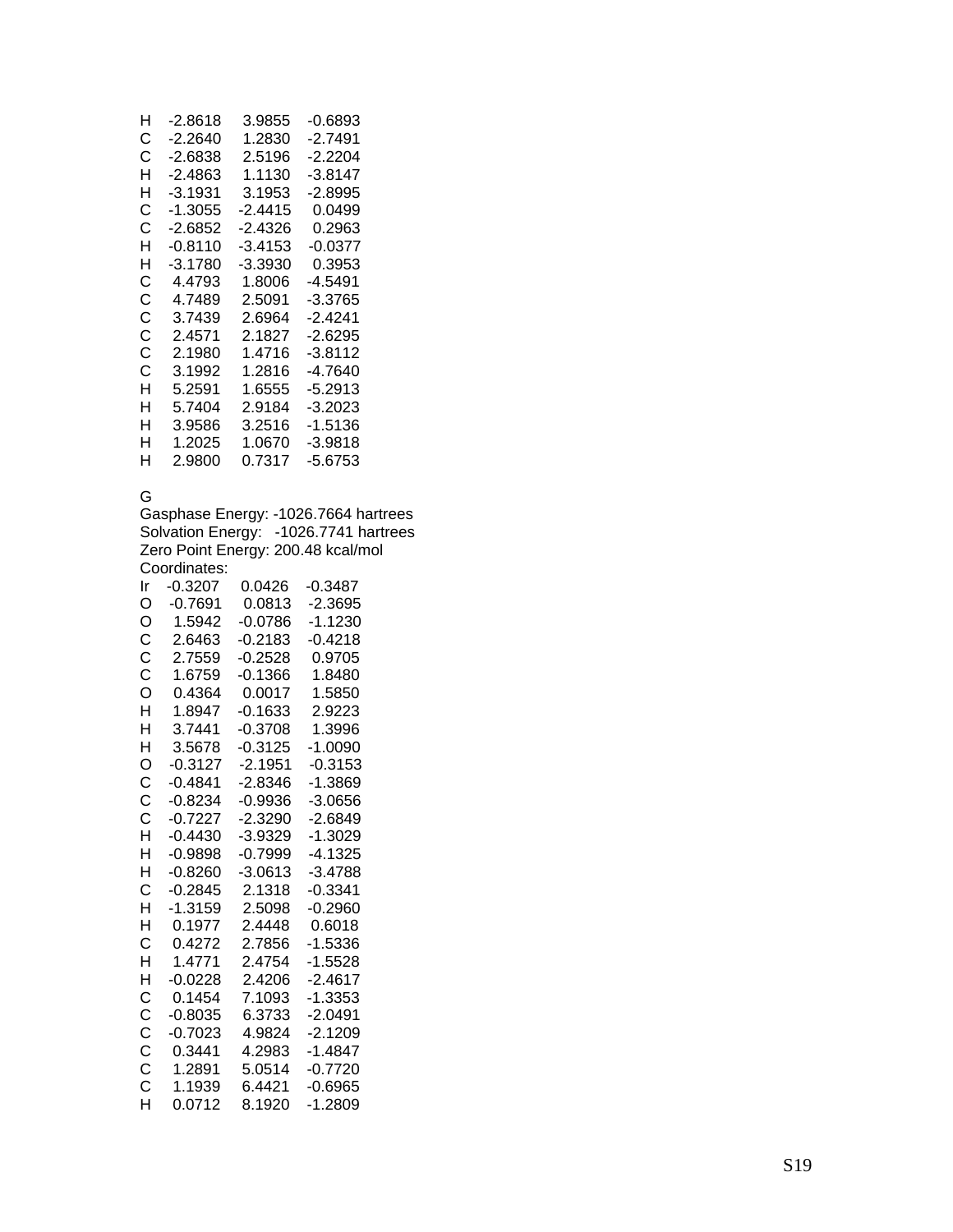| н | $-1.6201$ | 6.8826    | $-2.5546$ |
|---|-----------|-----------|-----------|
| н | $-1.4411$ | 4.4151    | -2.6835   |
| н | 2.1107    | 4.5385    | $-0.2759$ |
| н | 1.9404    | 7.0059    | $-0.1428$ |
| C | $-2.0981$ | 0.1444    | 0.9595    |
| C | $-2.5313$ | $-0.0028$ | $-0.3511$ |
| н | $-2.0260$ | $-0.7151$ | 1.6171    |
| н | $-2.8185$ | $-0.9779$ | $-0.7323$ |
| н | $-2.8627$ | 0.8532    | $-0.9298$ |
| н | $-2.0892$ | 1.1166    | 1.4408    |

Gasphase Energy: -948.1027 hartrees Solvation Energy: -948.1100 hartrees Zero Point Energy: 164.56 kcal/mol Number and Magnitude of negative Eigen values: 1 (-349.24 cm-1) Coordinates: Ir -0.0178 0.0607 0.0113 O -0.0769 0.0341 2.0695 O 2.1444 -0.2063 0.1273 C 2.8384 -0.1812 -0.9262 C 2.4117 0.0002 -2.2584 C 1.1005 0.1530 -2.7022 O 0.0016 0.1494 -2.0436 H 0.9573 0.2804 -3.7826 H 3.1844 0.0149 -3.0198 H 3.9216 -0.3166 -0.7816 C -0.3418 -2.1171 -0.0238 C 0.0654 -2.8130 1.1355 C 0.6210 -4.0880 1.0507 C 0.7694 -4.7107 -0.1923 C 0.3531 -4.0472 -1.3525 C -0.2028 -2.7743 -1.2678 H -0.5419 -2.2713 -2.1678 H 0.4571 -4.5268 -2.3221 H 1.1970 -5.7073 -0.2569 H 0.9410 -4.5960 1.9565 H -0.0400 -2.3303 2.1011 O 0.4839 2.0707 -0.0869 C 0.6287 2.7643 0.9682 C 0.1753 1.0825 2.7529 C 0.5003 2.3652 2.3064 0.8869 3.8151 0.7841 H 0.1180 0.9300 3.8374 H 0.6716 3.1210 3.0650 C -2.0210 -1.2514 0.1535 C -2.0827 0.2008 -0.0340 H -2.4824 -1.8653 -0.6136 H -2.4469 0.5466 -1.0011 H -2.4771 0.7723 0.8068 H -2.2358 -1.6024 1.1585

#### TS2

TS3

Gasphase Energy: -1180.3436 hartrees Solvation Energy: -1180.3817 hartrees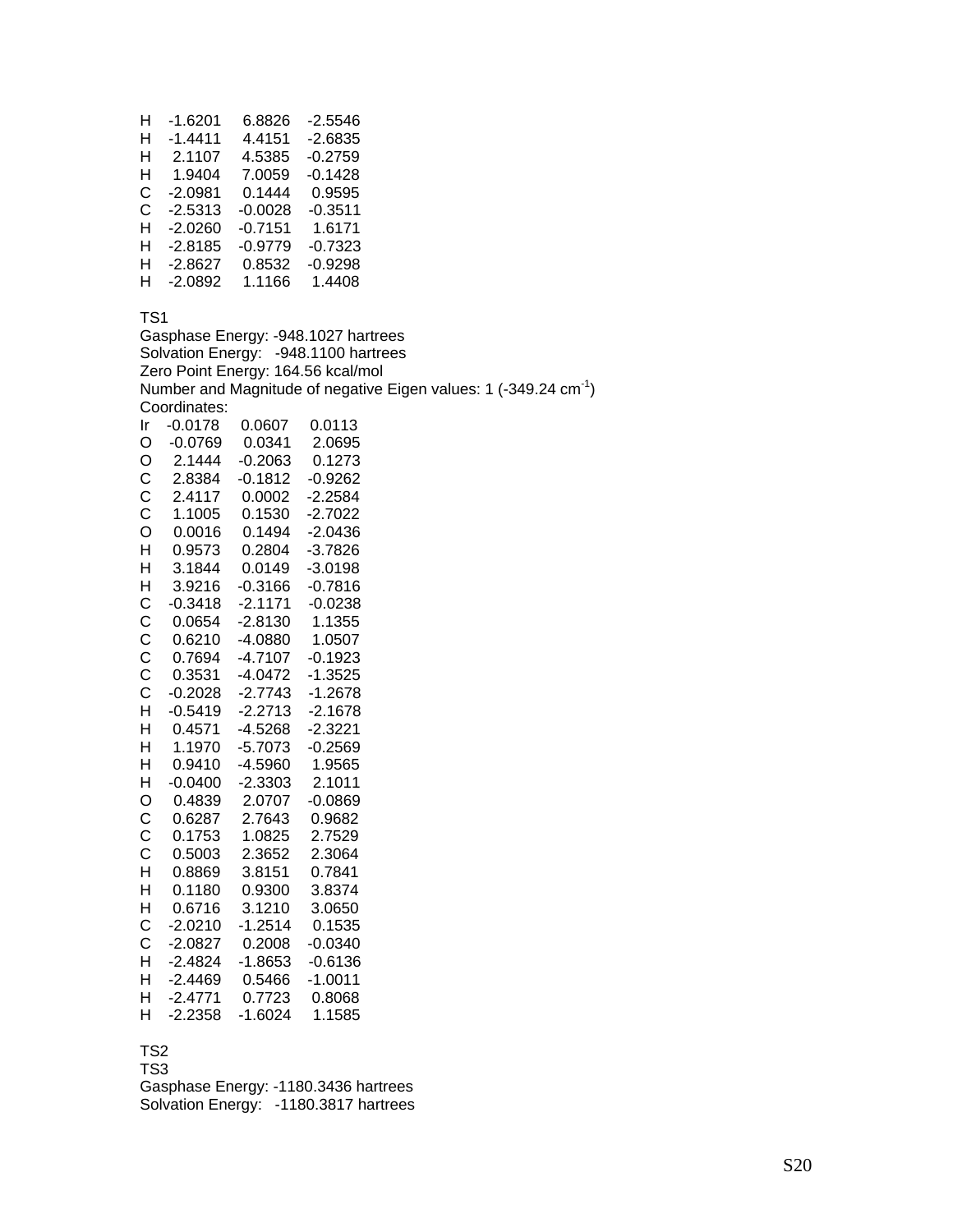Zero Point Energy: 227.99 kcal/mol Number and Magnitude of negative Eigen values: 1 (-391.28 cm-1) Coordinates:

| Ir               | 0.0022    | 0.0555    | 0.0811    |
|------------------|-----------|-----------|-----------|
| O                | $-0.1419$ | 0.5413    | 2.1398    |
| $\mathsf{C}$     | 0.8930    | 0.5681    | 2.8748    |
|                  | 2.2283    | 0.3272    | 2.5208    |
|                  | 2.6951    | $-0.0050$ | 1.2478    |
|                  | 2.0433    | $-0.1826$ | 0.1637    |
| CCOHHO           | 3.7764    | $-0.1420$ | 1.1311    |
|                  | 2.9705    | 0.4147    | 3.3070    |
|                  | 0.4918    | 1.3119    | $-2.1024$ |
|                  | $-2.0364$ | 0.3483    | $-0.0123$ |
|                  | 0.3958    | 2.2046    | 0.0017    |
|                  | $-0.5647$ | 3.0304    | $-0.0011$ |
| O<br>C<br>C<br>C | $-2.5554$ | 1.5154    | $-0.0191$ |
|                  | $-1.9455$ | 2.7716    | $-0.0124$ |
| H                | $-0.2665$ | 4.0893    | $-0.0042$ |
| $\mathsf{H}$     |           | 1.4976    | $-0.0383$ |
|                  | $-3.6517$ | 3.6320    |           |
|                  | $-2.6063$ |           | $-0.0210$ |
|                  | $-0.2743$ | $-1.9146$ | 0.7051    |
|                  | $-0.7945$ | 0.1796    | $-2.5747$ |
| HCHCHH           | 1.2467    | $-0.5793$ | $-2.8464$ |
|                  | 0.9188    | $-1.6249$ | $-2.9146$ |
|                  | 2.1720    | $-0.5715$ | $-2.2623$ |
|                  | $-1.4312$ | $-2.2463$ | 1.4237    |
|                  | $-1.5936$ | $-3.5308$ | 1.9528    |
|                  | $-0.6114$ | $-4.5057$ | 1.7620    |
|                  | 0.5364    | $-4.1866$ | 1.0330    |
|                  | 0.7014    | $-2.9019$ | 0.5050    |
| CCCCCHH          | $-2.2040$ | $-1.5005$ | 1.5756    |
|                  | $-2.4941$ | $-3.7671$ | 2.5155    |
| H<br>H           | $-0.7412$ | $-5.5039$ | 2.1725    |
|                  | 1.3073    | $-4.9365$ | 0.8703    |
| $\overline{H}$   | 1.5988    | $-2.6683$ | $-0.0608$ |
| H<br>H           | 0.6974    | 0.8222    | 3.9250    |
|                  | $-0.2038$ | $-1.0071$ | $-1.0690$ |
|                  | 0.1930    | 0.2621    | $-2.1111$ |
|                  | 1.9316    | 1.0397    | $-6.8080$ |
| CCCCC            | 0.9801    | 0.0349    | $-6.6151$ |
|                  | 0.7682    | $-0.4938$ | $-5.3399$ |
|                  | 1.5018    | $-0.0317$ | $-4.2379$ |
| С                | 2.4544    | 0.9771    | -4.4450   |
| C                | 2.6690    | 1.5095    | $-5.7177$ |
| H                | 2.0999    | 1.4506    | $-7.8002$ |
| H                | 0.4048    | $-0.3405$ | $-7.4579$ |
| H                | 0.0288    | $-1.2796$ | $-5.1967$ |
| H                | 3.0346    | 1.3428    | $-3.5999$ |
| H                | 3.4153    | 2.2875    | $-5.8589$ |

#### TS3

Gasphase Energy: -1026.7167 hartrees Solvation Energy: -1026.7227 hartrees Zero Point Energy: 200.37 kcal/mol Number and Magnitude of negative Eigen values: 1 (-447.79 cm<sup>-1</sup>) Coordinates: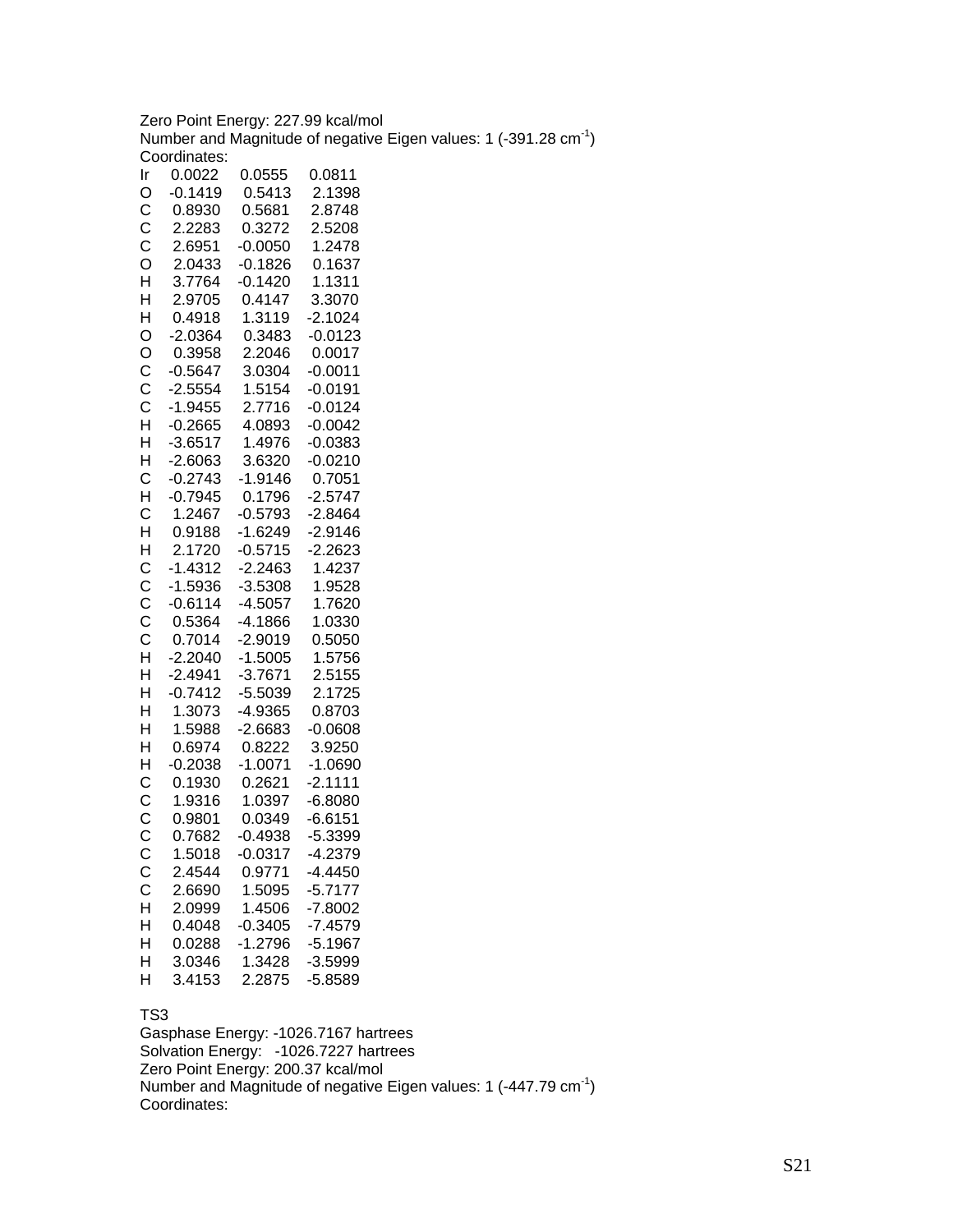| Ir                      | 0.0601    | 0.0834    | 0.0255    |
|-------------------------|-----------|-----------|-----------|
| O                       | $-0.1953$ | 0.1427    | 2.0566    |
| Ó                       | 2.2339    | 0.0325    | 0.3782    |
|                         | 3.0283    | 0.0632    | $-0.6040$ |
|                         | 2.7243    | 0.1087    | $-1.9804$ |
| C<br>C<br>C<br>O        | 1.4552    | 0.0994    | $-2.5631$ |
|                         | 0.2999    | 0.0315    | $-2.0183$ |
| H                       | 1.4182    | 0.1337    | $-3.6592$ |
| H                       | 3.5664    | 0.1533    | $-2.6632$ |
| H                       | 4.0996    | 0.0479    | $-0.3490$ |
| O                       | 0.3434    | 2.0980    | $-0.1710$ |
|                         | 0.3155    | 2.8633    | 0.8477    |
|                         | $-0.1136$ | 1.2445    | 2.6947    |
|                         | 0.1134    | 2.5296    | 2.1924    |
| CCCHH                   | 0.4736    | 3.9221    | 0.6106    |
|                         | $-0.2476$ | 1.1432    | 3.7781    |
| H                       | 0.1373    | 3.3420    | 2.9103    |
| C                       | 0.0142    | $-2.3075$ | 0.1415    |
| $\overline{\mathsf{H}}$ | 1.0142    | $-2.0010$ | 0.4610    |
| H                       | $-0.3498$ | $-2.9128$ | 0.9719    |
| C                       | 0.1098    | $-3.1199$ | $-1.1557$ |
| H                       | $-0.8671$ | $-3.5562$ | $-1.4002$ |
| H                       | 0.3734    | $-2.4577$ | $-1.9839$ |
| C                       | $-1.7720$ | $-1.4319$ | 0.1468    |
| Ċ                       | $-1.9740$ | $-0.0443$ | $-0.2652$ |
| H                       | $-2.1070$ | $-2.2129$ | $-0.5306$ |
| H                       | $-2.2441$ | 0.1205    | $-1.3086$ |
| H                       | $-2.5412$ | 0.5775    | 0.4295    |
| H                       | $-2.0095$ | $-1.6339$ | 1.1870    |
| $\mathsf{C}$            | 3.0324    | $-6.2985$ | $-0.7686$ |
| CCCCCHH                 | 3.4191    | $-5.0399$ | $-1.2364$ |
|                         | 2.4755    | $-4.0197$ | $-1.3693$ |
|                         | 1.1300    | $-4.2378$ | $-1.0374$ |
|                         | 0.7545    | $-5.5057$ | $-0.5701$ |
|                         | 1.6953    | $-6.5289$ | $-0.4360$ |
|                         | 3.7657    | $-7.0939$ | $-0.6681$ |
|                         | 4.4562    | $-4.8536$ | $-1.5028$ |
| H                       | 2.7796    | $-3.0422$ | $-1.7373$ |
| H                       | $-0.2867$ | $-5.6942$ | $-0.3160$ |
| H                       | 1.3836    | $-7.5061$ | $-0.0765$ |

# **Rh.acac**

A Gas phase Energy: -952.93236665024 hartrees Solvation Energy:-952.94785853476 hartrees Zero Point Energy: 164.629 kcal/mol Coordinates:<br>Rh1 -.27 Rh1 -.2786677989 .0652540937 -.2002418372 O2 -1.9499999172 -.1073051037 -1.3971740905 O3 .8504689616 .2656390287 -1.9102504190<br>C4 2.1148975143 .3487981847 -1.8508492737 C4 2.1148975143 .3487981847 -1.8508492737 C5 2.9487687486 .3336037732 -.7242206474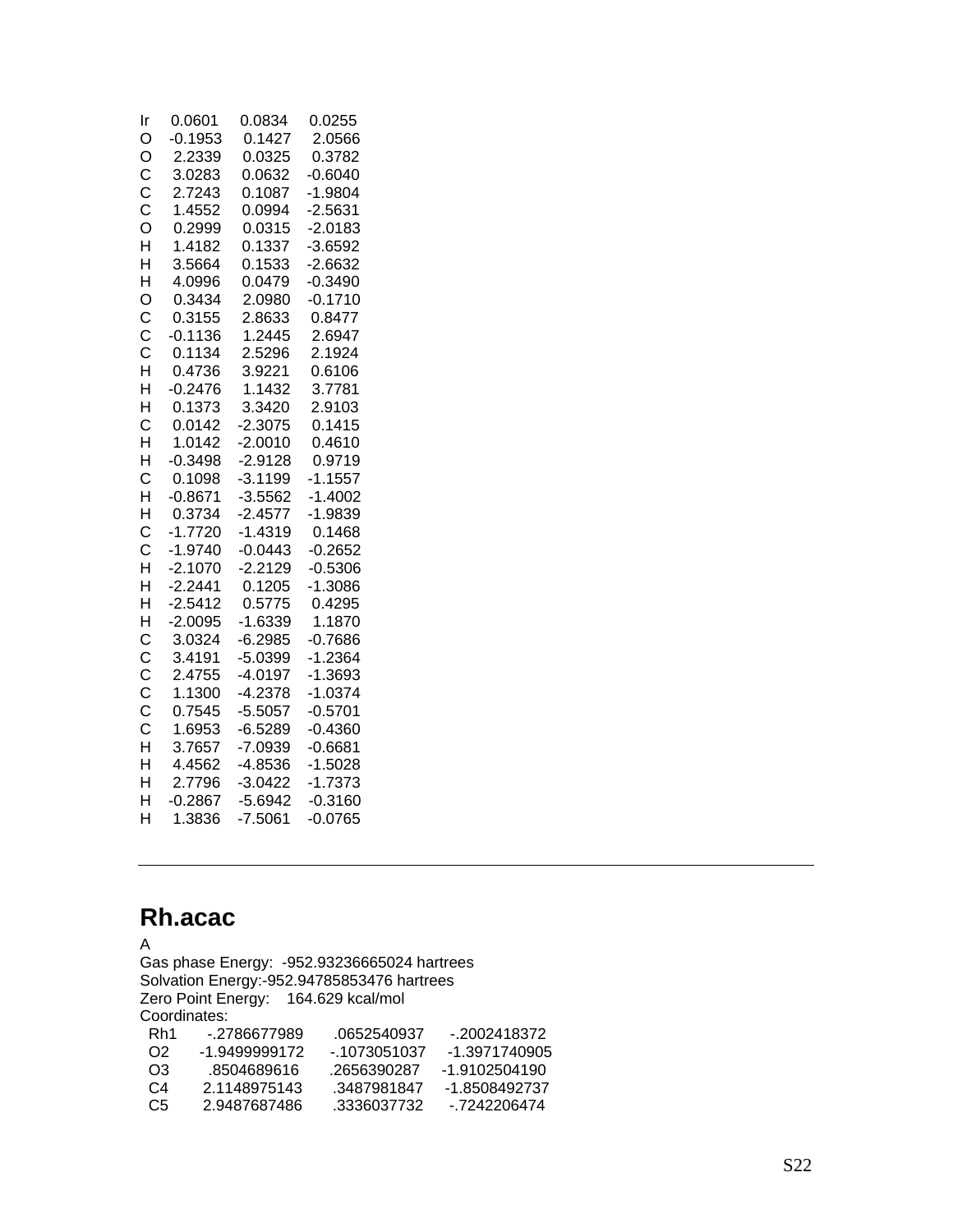| C6              | 2.5207362019  | .2362959317   | .6018850330   |
|-----------------|---------------|---------------|---------------|
| Ω7              | 1.3344836480  | .1593105236   | 1.0597693483  |
| H8              | 3.2997382534  | .2320541166   | 1.3756247403  |
| H <sub>9</sub>  | 4 0166526727  | 4056016802    | - 8963772433  |
| H10             | 2 6068574800  | 4416487996    | -2 8284235336 |
| C11             | - 4380559842  | 2 1165028951  | - 2478734281  |
| C <sub>12</sub> | -1 1716086321 | 2.7103728318  | -1.2806215948 |
| C <sub>13</sub> | -1.2240838703 | 4.1042650420  | -1.3988415452 |
| C <sub>14</sub> | - 5468242251  | 4.9200791321  | - 4902721120  |
| C <sub>15</sub> | .1867467502   | 4.3298970207  | .5404165977   |
| C16             | .2400657067   | 2.9361544909  | .6627384166   |
| H <sub>17</sub> | 8132107349    | 2 4971629284  | 1.4733211817  |
| H18             | .7203445724   | 4.9499962909  | 1.2569769508  |
| H <sub>19</sub> | - 5903611454  | 6.0017978485  | - 5840406840  |
| H <sub>20</sub> | -1 7991039398 | 4.5488562442  | -2 2077322620 |
| H21             | -1 7037630400 | 2.0896526599  | -1.9921164803 |
| O22             | .1751059453   | -2.1065088197 | - 4299458451  |
| C <sub>23</sub> | - 5104940168  | -2.8170658343 | -1.2082230677 |
| C <sub>24</sub> | -2.2632203605 | -1.1996378549 | -1.9831498189 |
| C <sub>25</sub> | -1.6615436373 | -2 4558202531 | -1.9430774318 |
| H <sub>26</sub> | -.1772149445  | -3 8621416396 | -1.3267928587 |
| H27             | -3 1599315357 | -1 1120340582 | -2 6122773140 |
| H <sub>28</sub> | -2.1208054601 | -3.2308987171 | -2.5473687419 |
| C <sub>29</sub> | -1.6755861407 | .5134398670   | 1.5534579120  |
| C30             | -1 4333424276 | - 8377063046  | 1 5122130470  |
| H31             | -1.1099712311 | 1.1606157460  | 2.2122710021  |
| H32             | - 6540247665  | -1.2857035018 | 2.1189311632  |
| H33             | -2.1226588238 | -1.5175142043 | 1.0228192999  |
| H34             | -2 5584445455 | .9411948292   | 1.0922180929  |

B

Gas phase Energy: -952.94661274204 hartrees Solvation Energy:-952.96159912555 hartrees Zero Point Energy: 165.518 kcal/mol Coordinates:

| Rh1             | - 4101124059  | 0092321677    | - 3799369596  |
|-----------------|---------------|---------------|---------------|
| O <sub>2</sub>  | -1.2267176929 | .2558727548   | -2.2553952448 |
| O3              | 1 3905545194  | 1206504924    | -1 2717291972 |
| C4              | 2 4656651824  | 0171024105    | - 5947275133  |
| C5              | 2.6340470288  | - 1617874025  | .7793702188   |
| C6              | 1.5911313943  | - 2675002320  | 1.7123285749  |
| O7              | 3425777223    | - 2113302454  | 1 5056613438  |
| H8              | 1 8752914136  | - 4152345068  | 2.7629359411  |
| H9              | 3 6494656351  | - 2306275818  | 1 1525669493  |
| H <sub>10</sub> | 3 3736036210  | 0814013869    | -1.2074581288 |
| O11             | - 3679014870  | -2.2258350441 | - 6263800239  |
| C <sub>12</sub> | - 6914629829  | -2 7346396110 | -1 7270268265 |
| C13             | -1.3896140899 | - 7234249208  | -3.0643033826 |
| C <sub>14</sub> | -1 1727342394 | -2.0876208636 | -2.8916737935 |
| H <sub>15</sub> | -.5990052763  | -3.8330891391 | -1.8044786927 |
| H16             | -1 7747061009 | - 4158178941  | -4.0469198179 |
| H17             | -1 3950649282 | -2 7217448721 | -3.7439391636 |
| C <sub>18</sub> | - 4852111999  | 2 0582689247  | - 1819179290  |
| H <sub>19</sub> | .1690042126   | 2.3326822636  | .6512176486   |
| H <sub>20</sub> | - 1229485461  | 2.4910477529  | -1.1172608985 |
| C <sub>21</sub> | -1.9520793568 | 2.3942637557  | 1146845738    |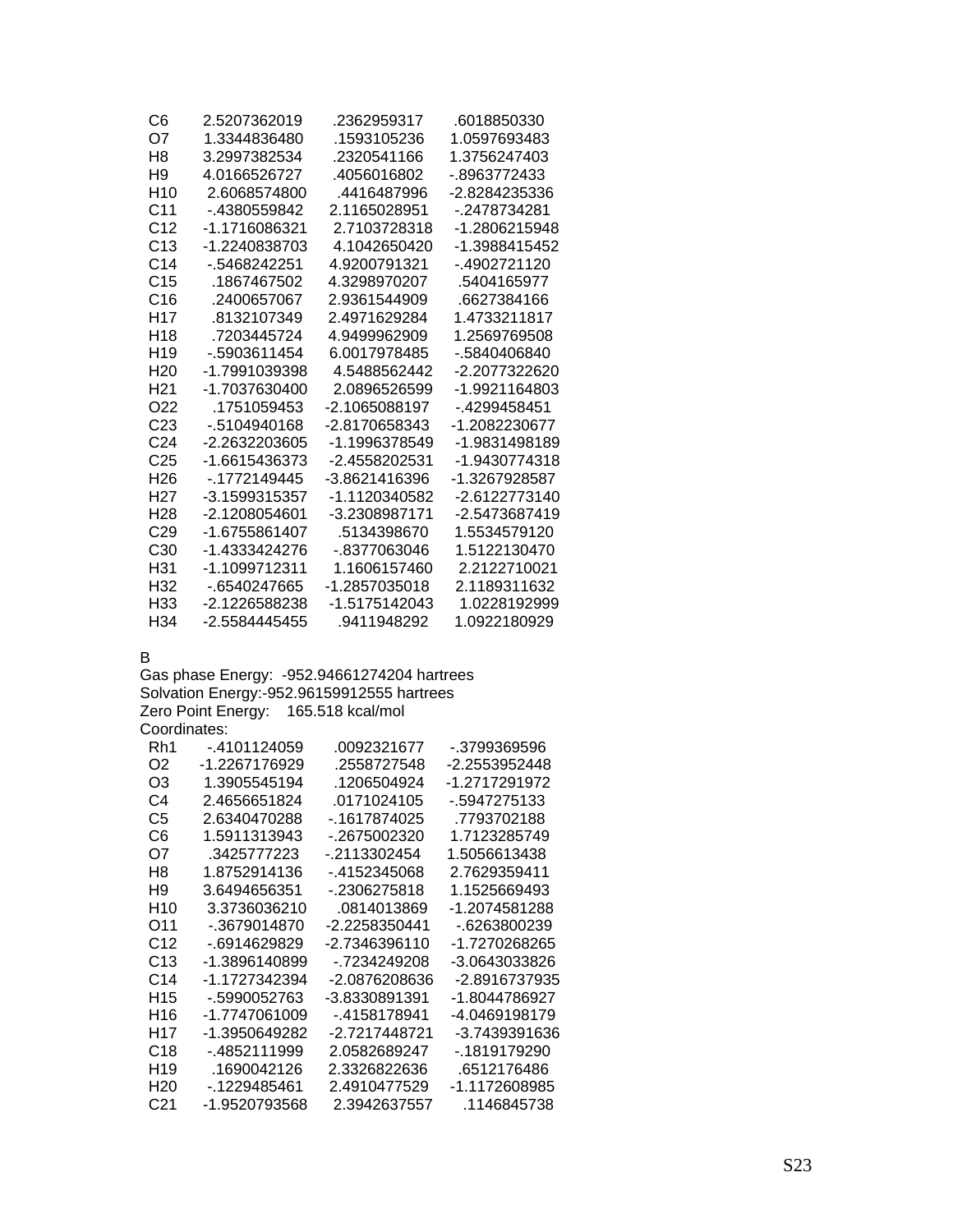| H22             | -2.0664226582   | 3.3647764928  | 6153754353   |
|-----------------|-----------------|---------------|--------------|
| H23             | -2.5227994695   | 2.4309045317  | - 8192336372 |
| C <sub>24</sub> | -3 1446402582   | - 9641688117  | 2.5828502430 |
| C <sub>25</sub> | -3 1647180729   | -1 0727328857 | 1.1989708402 |
| C26             | -2.8376339517   | .0385341807   | 3954063259   |
| C27             | -2.4720029857   | 1.2690126937  | .9888646196  |
| C28             | -2.4668205063   | 1 3610647763  | 2.3896561902 |
| C <sub>29</sub> | -2.8084002756   | .2634969700   | 3.1740751070 |
| H30             | -3.3969418920   | -1 8175825997 | 3 2049579067 |
| H31             | -3.4426067721   | -2 0084453479 | .7236425091  |
| H32             | -3.0003474245   | - 0088881488  | - 6772544321 |
| H33             | $-2.1860460718$ | 2.3000084553  | 28597425315  |
| H34             | -2.8079441002   | .3568528170   | 4.2570379805 |

D

Gas phase Energy: -1185.20142950506 hartrees Solvation Energy:-1185.21814627527 hartrees Zero Point Energy: 229.617 kcal/mol Coordinates:

| Rh1             | .4681487304   | -1.0665515310 | -.1164846325  |
|-----------------|---------------|---------------|---------------|
| O <sub>2</sub>  | 2.1082168100  | -1.1763882648 | 1.4489559339  |
| C <sub>3</sub>  | 1.9310039333  | -1.8690033641 | 2.4822571728  |
| C <sub>4</sub>  | 7514066342    | -2.5194220036 | 2.9109065917  |
| C <sub>5</sub>  | -.4837493739  | -2.5175668239 | 2.2646873844  |
| O <sub>6</sub>  | -.8455652428  | -1.9924029804 | 1.1581696166  |
| H7              | -1.2986874720 | -3.0458724042 | 2.7803289818  |
| H <sub>8</sub>  | .8035430992   | -3.0602759382 | 3.8504352923  |
| H <sub>9</sub>  | 2.8008165425  | -1.9766075644 | 3.1553866966  |
| O <sub>10</sub> | 1.7598320061  | -.0651998024  | -1.3561258014 |
| C <sub>11</sub> | -1.9141902567 | 1.3475492261  | .3345508059   |
| C <sub>12</sub> | $-5153141574$ | 1.3568153608  | .1394546475   |
| H <sub>13</sub> | -2.5744161855 | 1.4656860973  | - 5193719895  |
| H <sub>14</sub> | -.1009467667  | 1.5768876748  | -.8376681673  |
| C <sub>15</sub> | -2.4375734215 | 1.1991610437  | 1.6098362941  |
| C16             | .3425788731   | 1.2222697669  | 1.2444575795  |
| C <sub>17</sub> | -1.5762555633 | 1.0665553879  | 2.7155501746  |
| C <sub>18</sub> | -.2001605658  | 1.0768839454  | 2.5375674211  |
| H <sub>19</sub> | -1.9939884418 | .9573150286   | 3.7125635065  |
| H <sub>20</sub> | .4650398428   | .9765833692   | 3.3890322872  |
| H <sub>21</sub> | -3.5134507109 | 1.1913629470  | 1.7595848972  |
| H <sub>22</sub> | 1.4153919251  | 1.3004156612  | 1.1128017778  |
| O <sub>23</sub> | 1.0687215469  | -2.9000380423 | -.6798346337  |
| C <sub>24</sub> | 2.0149391221  | -3.0488225313 | -1.5210816874 |
| C <sub>25</sub> | 2.5872431380  | -.6945048411  | -2.0824565711 |
| C <sub>26</sub> | 2.7543902564  | -2.0819408888 | -2.2059990917 |
| H <sub>27</sub> | 2.2601213751  | -4.0997796299 | -1.7188266949 |
| H <sub>28</sub> | 3.2474694496  | $-0571157502$ | -2.6854685192 |
| H <sub>29</sub> | 3.5222384282  | -2.4337738606 | -2.8855622367 |
| C <sub>30</sub> | - 8769313651  | -1.1705428485 | -1.6992826736 |
| H31             | -.2866627221  | -1.5918038002 | -2.5207254394 |
| H <sub>32</sub> | -1.1658750531 | - 1548554686  | -1.9833922865 |
| C <sub>33</sub> | -2.1084213629 | -2.0370950994 | -1.4252679827 |
| H <sub>34</sub> | -2.6761835369 | -1.6231153675 | -.5868468964  |
| H <sub>35</sub> | -1.7855841130 | -3.0371733189 | -1.1175996534 |
| C36             | -4.6222677465 | -2.2938623137 | -4.9533443896 |
| C37             | -4.9139855428 | -1.3692497894 | -3.9478113086 |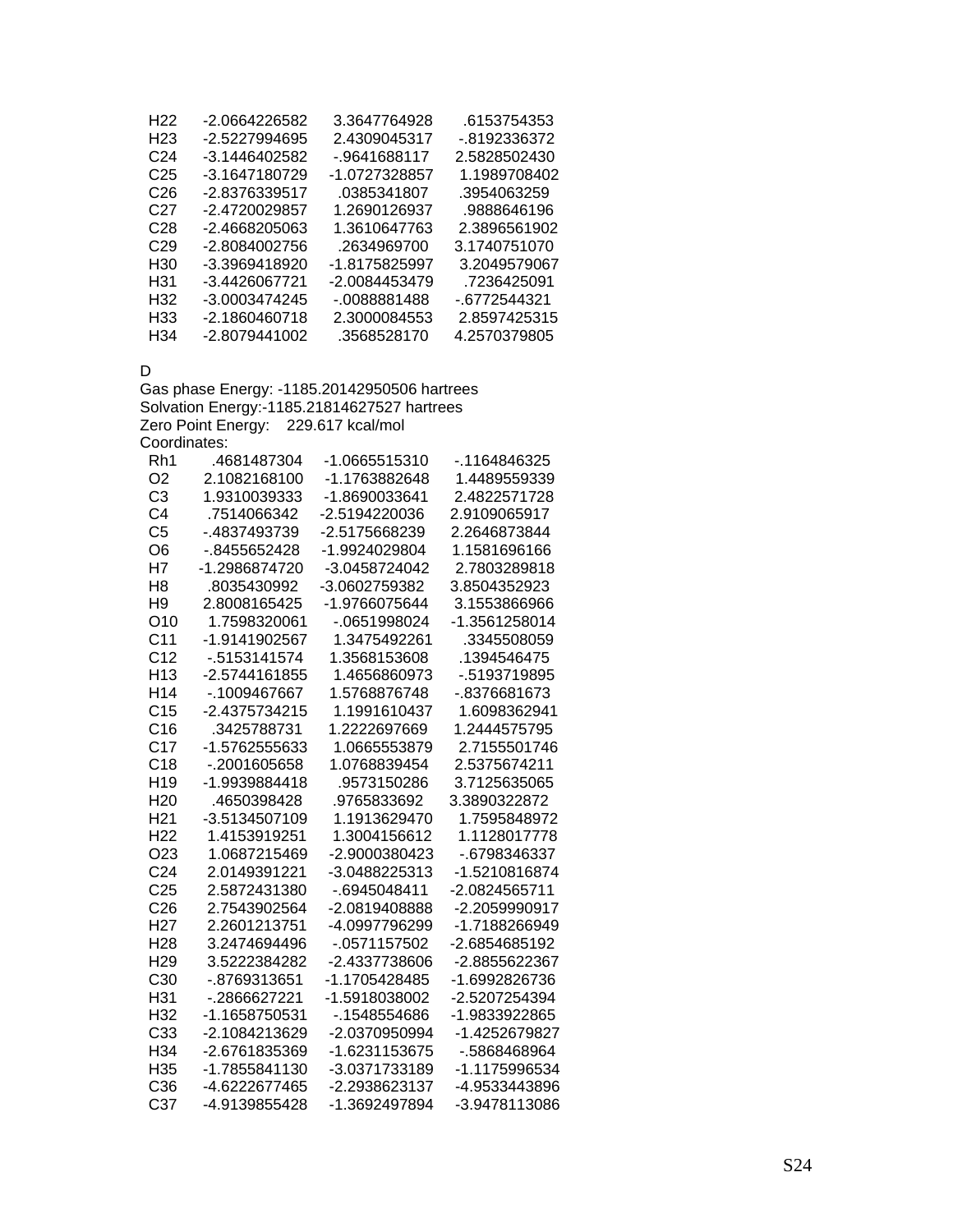| C38 | -4 1077206080 | -1.2940562613 | -2.8097131661 |
|-----|---------------|---------------|---------------|
| C39 | -2.9984754053 | -2.1373180255 | -2.6507924822 |
| C40 | -2 7179154728 | -3.0608965517 | -3.6698690703 |
| C41 | -3.5197884602 | -3 1411145582 | -4 8095411731 |
| H42 | -5.2500698122 | -2.3575964113 | -5.8379153223 |
| H43 | -5.7727518306 | - 7101021121  | -4 0464039956 |
| H44 | -4.3460740445 | - 5783778944  | -2.0254420235 |
| H45 | -1 8656633529 | -3.7284019356 | -3.5602573966 |
| H46 | -3 2878697426 | -3 8685632876 | -5 5833074616 |

E

Gas phase Energy: -1185.20029235114 hartrees Solvation Energy: -1185.20887524631 hartrees Zero Point Energy: 229.352 kcal/mol Coordinates:

| Rh1             | -1.2273763551 | 0.4618077629    | 0.0414617639  |
|-----------------|---------------|-----------------|---------------|
| H <sub>2</sub>  | 0.5638657802  | 1.3724061119    | 0.2136089341  |
| O <sub>3</sub>  | -1.4540471850 | 0.4245627629    | -2.1788017542 |
| O <sub>4</sub>  | -0.4865013671 | -1.4395666924   | -0.0630757639 |
| C <sub>5</sub>  | -0.6390374409 | 0.5328251906    | 4.8295017437  |
| C <sub>6</sub>  | -1.7182863334 | 1.1956413979    | 4.2417719619  |
| C7              | -1.8974457415 | 1.1664246287    | 2.8557614872  |
| C <sub>8</sub>  | -0.9932518775 | 0.4704679513    | 2.0463676050  |
| C <sub>9</sub>  | 0.0843565426  | $-0.2015505180$ | 2.6367230817  |
| C10             | 0.2612578095  | -0.1647706347   | 4.0241523634  |
| H <sub>11</sub> | -0.5020319080 | 0.5586409672    | 5.9073312115  |
| H <sub>12</sub> | -2.4246306867 | 1.7417018031    | 4.8628184879  |
| H <sub>13</sub> | -2.7318153298 | 1.6939892328    | 2.4053149261  |
| H14             | 0.7854453795  | $-0.7602221105$ | 2.0229541760  |
| H <sub>15</sub> | 1.1037816625  | -0.6868511822   | 4.4719576605  |
| C16             | 1.3261415341  | 1.1854436201    | -0.5842261788 |
| H <sub>17</sub> | 1.0924807480  | 0.3029848538    | -1.1804476084 |
| H <sub>18</sub> | 2.2313067453  | 0.9633954858    | -0.0087784985 |
| C <sub>19</sub> | 1.4730222817  | 2.4383238475    | -1.4617148572 |
| H <sub>20</sub> | 1.8015501441  | 3.2832305848    | -0.8466727890 |
| H <sub>21</sub> | 0.4916746038  | 2.7050779678    | -1.8680678811 |
| C <sub>22</sub> | -3.4514192425 | -1.3178900349   | 0.3078220536  |
| O <sub>23</sub> | -3.1273225781 | -0.0826754640   | 0.2601836713  |
| H <sub>24</sub> | -4.5295609501 | -1.4711556045   | 0.4337919826  |
| C <sub>25</sub> | -2.3816458802 | 3.0009909988    | -0.8932219344 |
| O <sub>26</sub> | -1.8775371017 | 2.4064567933    | 0.1208541528  |
| H <sub>27</sub> | -2.7613049075 | 4.0054923293    | -0.6610552797 |
| C <sub>28</sub> | -2.0454886754 | 1.3686584929    | -2.7657350074 |
| C <sub>29</sub> | -2.5078269214 | 2.5845777362    | -2.2170526095 |
| H <sub>30</sub> | -2.2117254103 | 1.2412107875    | -3.8494575341 |
| H31             | -2.9863185229 | 3.2797742834    | -2.8988056761 |
| C <sub>32</sub> | -1.2562776383 | -2.4423679321   | 0.0320183666  |
| C33             | -2.6466407609 | -2.4512174871   | 0.2152952949  |
| H34             | -0.7542455940 | -3.4153222955   | -0.0453248322 |
| H35             | -3.1373402847 | -3.4155651517   | 0.2782707785  |
| C36             | 4.2475616428  | 1.7261259454    | -4.7063806516 |
| C37             | 4.6104663670  | 2.5633106158    | -3.6518074723 |
| C38             | 3.7158944477  | 2.8016107709    | -2.6061212353 |
| C39             | 2.4479094041  | 2.2103455420    | -2.5991237847 |
| C40             | 2.0941329365  | 1.3693091829    | -3.6651108659 |
| C <sub>41</sub> | 2.9847230029  | 1.1289241568    | -4.7096799203 |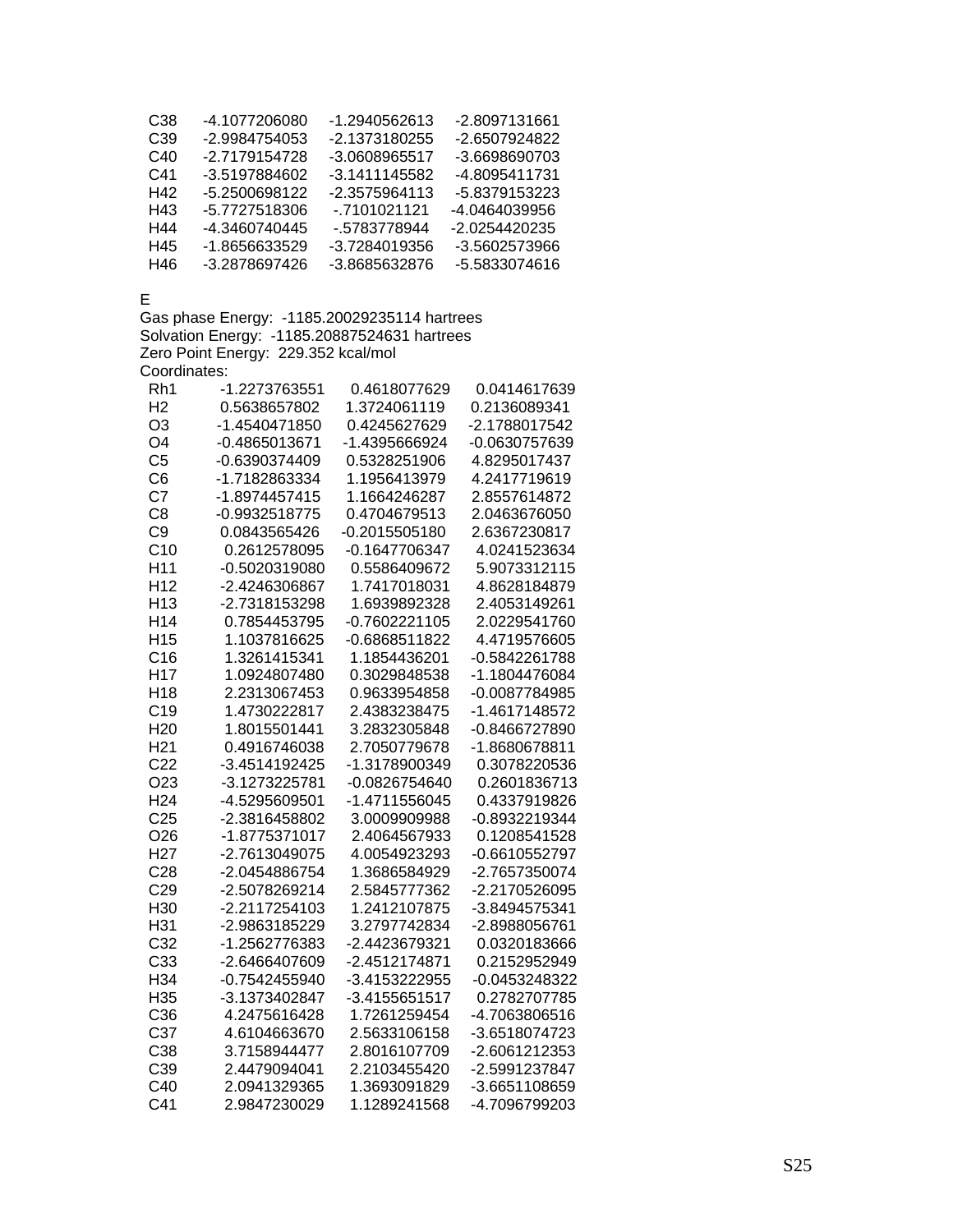| H42 | 4 9421122542 | 1.5398779661 | -5.5209668912 |
|-----|--------------|--------------|---------------|
| H43 | 5 5904923067 | 3 0329773280 | -3.6413722395 |
| H44 | 4 0050507090 | 3 4565879167 | -1.7870556229 |
| H45 | 1 1122504523 | 0.9004399556 | -3 6701437415 |
| H46 | 26929842774  | 0.4766253287 | -5.5286973814 |

G

Gas phase Energy: -1031.56339202470 hartrees Solvation Energy:-1031.57109839059 hartrees Zero Point Energy: 200.381 kcal/mol Coordinates:

| Rh1             | -0.2758222456 | 0.0209788146  | -0.3884326531 |
|-----------------|---------------|---------------|---------------|
| O <sub>2</sub>  | -0.6638902750 | 0.0016870109  | -2.4107712114 |
| O <sub>3</sub>  | 1.7388616456  | -0.0032840162 | -0.8428427400 |
| C <sub>4</sub>  | 2.6087350681  | -0.0496939950 | 0.0813555634  |
| C <sub>5</sub>  | 2.4239045522  | -0.0415058634 | 1.4699485311  |
| C <sub>6</sub>  | 1.1918887620  | 0.0078072684  | 2.1316824083  |
| O7              | 0.0206798940  | 0.0529103876  | 1.6393813895  |
| H <sub>8</sub>  | 1.2186197254  | 0.0097893098  | 3.2293064323  |
| H <sub>9</sub>  | 3.3141149653  | -0.0792633139 | 2.0873227821  |
| H <sub>10</sub> | 3.6464975414  | -0.0943226393 | -0.2759953608 |
| O11             | -0.0247230633 | -2.2178123779 | -0.3627839805 |
| C <sub>12</sub> | -0.0705722764 | -2.8612170141 | -1.4414247355 |
| C13             | -0.6118292213 | -1.0660277325 | -3.1112307373 |
| C <sub>14</sub> | -0.3534248245 | -2.3840114563 | -2.7410123993 |
| H <sub>15</sub> | 0.1255909090  | -3.9448921930 | -1.3670965743 |
| H <sub>16</sub> | -0.8121605225 | -0.8940803780 | -4.1781304976 |
| H <sub>17</sub> | -0.3600255517 | -3.1182571365 | -3.5394799616 |
| C18             | -0.0596444996 | 2.1124666266  | -0.3786351914 |
| H <sub>19</sub> | -0.7018665078 | 2.5460628676  | 0.3907615980  |
| H <sub>20</sub> | 0.9772598625  | 2.2245893813  | -0.0505207569 |
| C <sub>21</sub> | -0.2669299685 | 2.7968780458  | -1.7300024605 |
| H <sub>22</sub> | 0.3953179056  | 2.3448922557  | -2.4738617056 |
| H <sub>23</sub> | -1.2892271556 | 2.6389838292  | -2.0893098793 |
| C <sub>24</sub> | 0.5323538587  | 7.0402696945  | -1.3466352412 |
| C <sub>25</sub> | -0.7729563362 | 6.5584954552  | -1.2323745883 |
| C <sub>26</sub> | -1.0296371826 | 5.1934491091  | -1.3679168532 |
| C <sub>27</sub> | 0.0071694299  | 4.2852893058  | -1.6217413705 |
| C <sub>28</sub> | 1.3129392725  | 4.7834739079  | -1.7351489623 |
| C <sub>29</sub> | 1.5756053582  | 6.1467668897  | -1.5994312558 |
| H <sub>30</sub> | 0.7345141070  | 8.1025680450  | -1.2436941297 |
| H31             | -1.5926056303 | 7.2460213099  | -1.0415772486 |
| H32             | -2.0497002201 | 4.8254998189  | -1.2827524618 |
| H33             | 2.1283479514  | 4.0928277334  | -1.9379274458 |
| H <sub>34</sub> | 2.5943906789  | 6.5125668791  | -1.6955201558 |
| C35             | -2.4127899399 | 0.6752147584  | -0.0078552890 |
| C36             | -2.3601289381 | -0.6978807590 | 0.0084147067  |
| H37             | -2.3801804924 | 1.2353868307  | 0.9193081942  |
| H38             | -2.2562945135 | -1.2414360836 | 0.9409079952  |
| H39             | -2.6105533278 | -1.2813236913 | -0.8709920866 |
| H40             | -2.7125967856 | 1.2128320945  | -0.9001357763 |

TS1

Gas phase Energy: -952.90836509180 hartrees iterations: 12 Solvation Energy:-952.92392418039 hartrees Zero Point Energy: 164.197 kcal/mol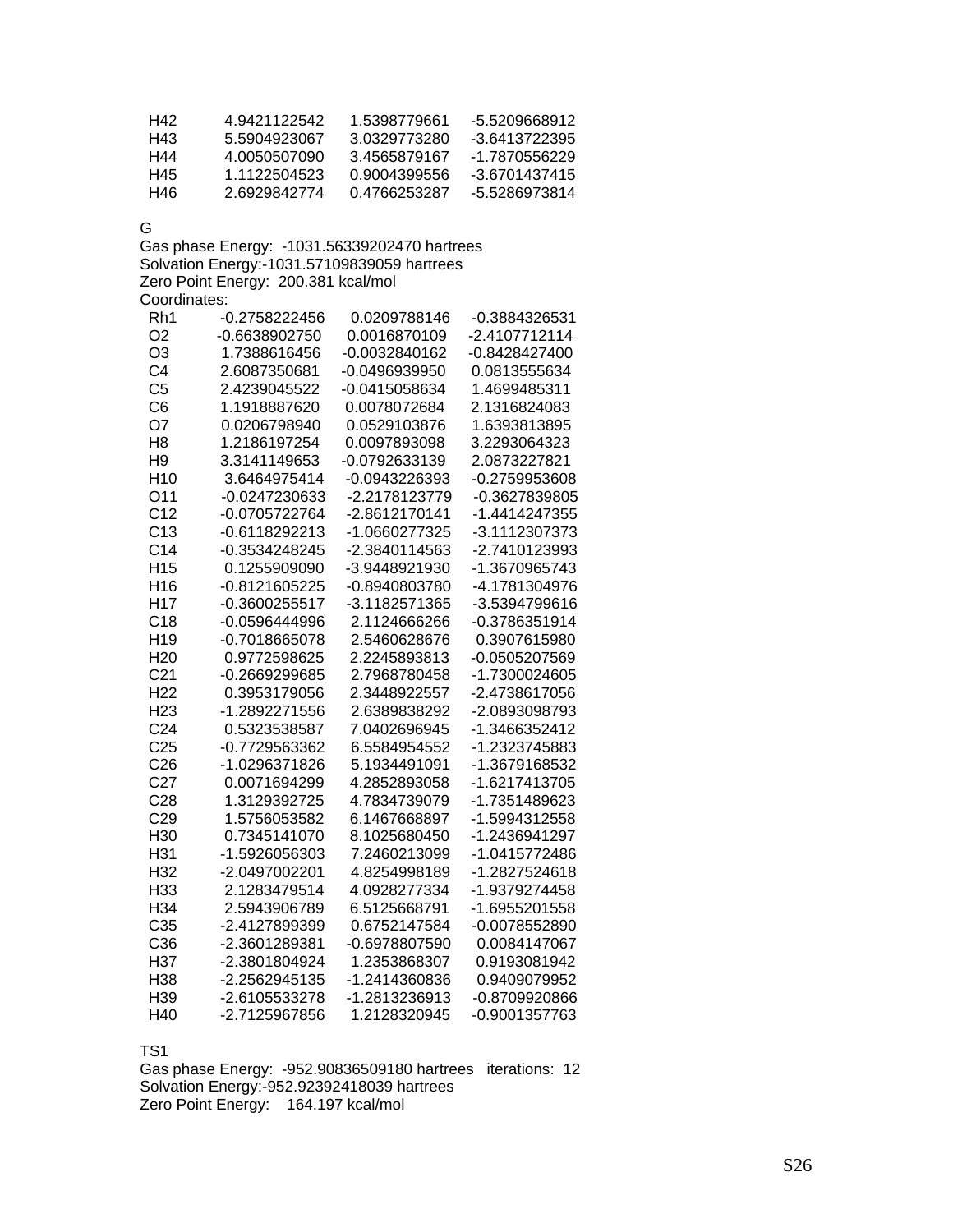Number and Magnitude of negative Eigen values: 1  $(-343.59 \text{ cm}^{-1})$ Coordinates:

| Rh1             | 0.0180001475  | 0.0840926737  | 0.0102881860  |
|-----------------|---------------|---------------|---------------|
| O <sub>2</sub>  | -0.0233801274 | 0.0506392538  | 2.0715650134  |
| O <sub>3</sub>  | 2.1766037876  | -0.1732012406 | 0.0638623250  |
| C4              | 2.8417534437  | -0.1248985278 | -1.0020365027 |
| C <sub>5</sub>  | 2.3800709207  | 0.0708296818  | -2.3235415747 |
| C6              | 1.0548987101  | 0.2052498964  | -2.7256548077 |
| O7              | -0.0238705476 | 0.1770602168  | -2.0380776632 |
| H8              | 0.8818312429  | 0.3389645088  | -3.8024309496 |
| H <sub>9</sub>  | 3.1314815968  | 0.1048565919  | -3.1052467633 |
| H <sub>10</sub> | 3.9314751943  | -0.2523555174 | -0.8918642686 |
| C <sub>11</sub> | -0.2682422379 | -2.0721662488 | -0.0250224069 |
| C <sub>12</sub> | 0.0821236307  | -2.7557277330 | 1.1536008254  |
| C13             | 0.5870721148  | -4.0552210474 | 1.0984682916  |
| C <sub>14</sub> | 0.7385121320  | -4.7022298862 | -0.1313877349 |
| C <sub>15</sub> | 0.3791417226  | -4.0391418895 | -1.3089829166 |
| C16             | -0.1262696520 | -2.7405319849 | -1.2558333034 |
| H <sub>17</sub> | -0.4191961454 | -2.2376541685 | -2.1714037731 |
| H <sub>18</sub> | 0.4866120280  | -4.5353997290 | -2.2699350515 |
| H <sub>19</sub> | 1.1268443309  | -5.7161791614 | -0.1718075750 |
| H <sub>20</sub> | 0.8631874374  | -4.5623867313 | 2.0191992078  |
| H <sub>21</sub> | -0.0247821492 | -2.2550380704 | 2.1092637901  |
| O <sub>22</sub> | 0.4193024849  | 2.1466636792  | -0.0544365152 |
| C <sub>23</sub> | 0.5307195975  | 2.8302738878  | 1.0019909267  |
| C <sub>24</sub> | 0.1761822564  | 1.1026511528  | 2.7629976585  |
| C <sub>25</sub> | 0.4293823728  | 2.4077175078  | 2.3396081249  |
| H <sub>26</sub> | 0.7317664833  | 3.9002660811  | 0.8418809605  |
| H27             | 0.1313561479  | 0.9371497282  | 3.8481732701  |
| H <sub>28</sub> | 0.5625667317  | 3.1596684907  | 3.1094833678  |
| C <sub>29</sub> | -2.0248206420 | -1.1393069582 | 0.0862891177  |
| C <sub>30</sub> | -2.0504961064 | 0.2950364785  | 0.0048949216  |
| H31             | -2.3964566216 | -1.6957823619 | -0.7661293696 |
| H <sub>32</sub> | -2.3379063519 | 0.7480255990  | -0.9403535296 |
| H <sub>33</sub> | -2.3363785073 | 0.8504794055  | 0.8948363214  |
| H34             | -2.2669194860 | -1.5861797657 | 1.0443710530  |

TS2

Gas phase Energy: -1185.16579760783 hartrees Solvation Energy:-1185.18144257048 hartrees Zero Point Energy: 226.564 kcal/mol Number and Magnitude of negative Eigen values: 1 (-1233.63 cm-1) Coordinates: Rh1 0.0047530146 0.0165633548 0.0217502562 O2 0.0060309915 0.0115297462 2.1414656552 C3 1.0877215558 0.0118085761 2.7907652351 C4 2.4081336212 0.0002183257 2.3003842125 C5 2.7801712674 -0.0538469421 0.9592119793 O6 2.0524416661 -0.1092534429 -0.0895322965 H7 3.8576889383 -0.0653280152 0.7470175425 H8 3.2082774481 0.0225284880 3.0320591268 H9 -0.1165210766 1.1950905441 -2.1500960372 O10 -2.0445354260 0.1964549374 0.0951589158 O11 0.2843157275 2.1295498440<br>C12 -0.6964060698 2.9097018559 C12 -0.6964060698 2.9097018559 0.3663305104 C13 -2.6184295797 1.3211344402 0.2792095643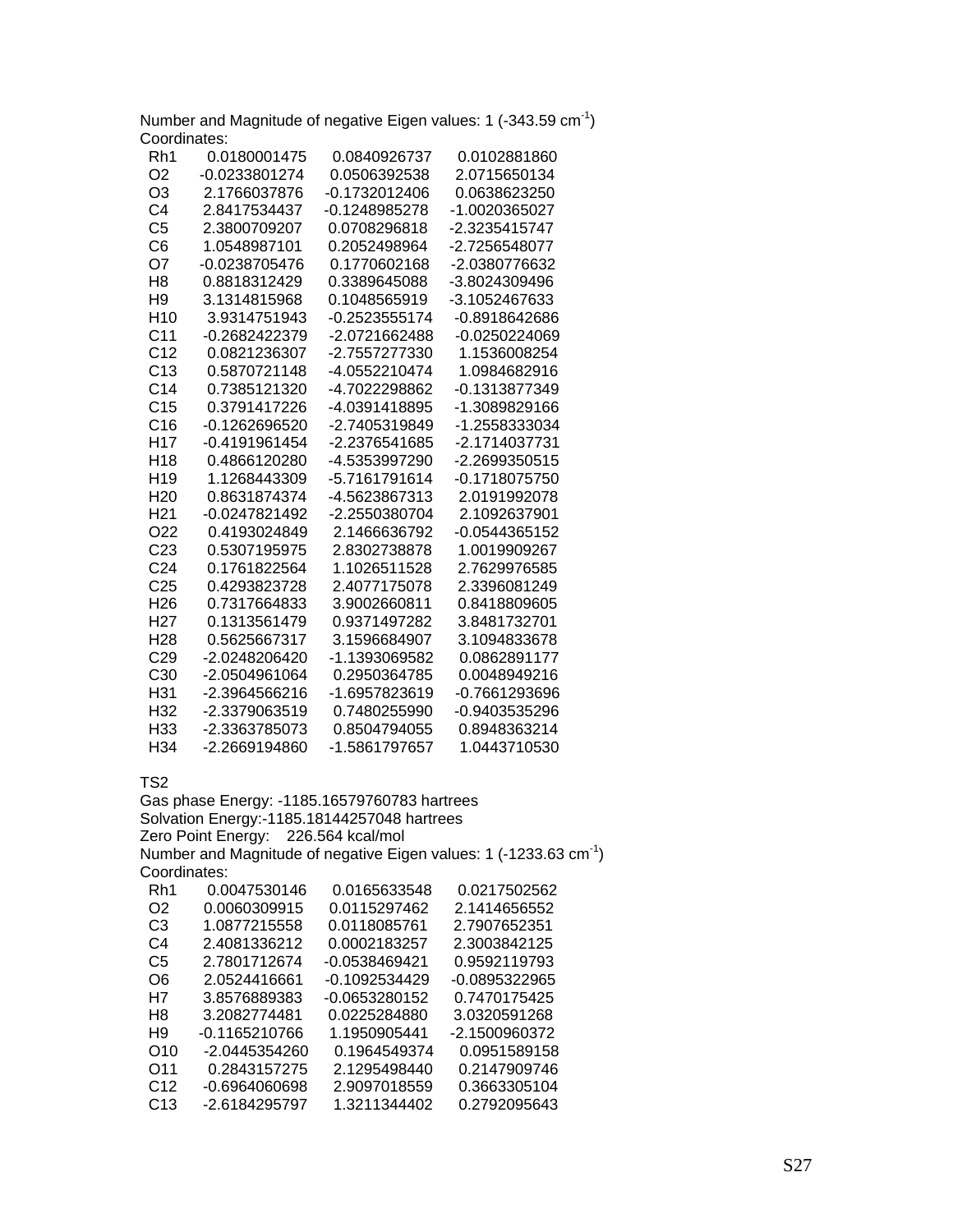| C14             | -2.0675983878   | 2.5950892056  | 0.4145559023  |
|-----------------|-----------------|---------------|---------------|
| H <sub>15</sub> | -0.4394519742   | 3.9760999560  | 0.4654182177  |
| H <sub>16</sub> | -3.7136741594   | 1.2528766655  | 0.3255274114  |
| H <sub>17</sub> | -2.7605532285   | 3.4173075379  | 0.5554523890  |
| C <sub>18</sub> | -0.1940245152   | -2.0967870817 | -0.2386550011 |
| H <sub>19</sub> | -1.0858722339   | -0.2060407243 | -2.6171271425 |
| C <sub>20</sub> | 1.0663904032    | -0.3950964123 | -3.0548843445 |
| H <sub>21</sub> | 1.0400323327    | -1.4890049960 | -3.1245240296 |
| H <sub>22</sub> | 1.9964951087    | -0.1303348232 | -2.5441925268 |
| C <sub>23</sub> | -1.4324205337   | -2.6985261299 | 0.0365393678  |
| C <sub>24</sub> | -1.5286421093   | -4.0870525046 | 0.1497899057  |
| C <sub>25</sub> | -0.3970153985   | -4.8894752831 | -0.0244049081 |
| C26             | 0.8345193875    | -4.2986260250 | -0.3175300774 |
| C <sub>27</sub> | 0.9362236742    | -2.9094521761 | -0.4268404919 |
| H <sub>28</sub> | -2.3100161753   | -2.0760477781 | 0.1687481896  |
| H <sub>29</sub> | -2.4898399553   | -4.5423222469 | 0.3734940212  |
| H <sub>30</sub> | -0.4768489296   | -5.9697989598 | 0.0600456500  |
| H31             | 1.7167604376    | -4.9162903218 | -0.4629776012 |
| H32             | 1.8908963958    | -2.4516735563 | -0.6620484650 |
| H33             | 0.9759675098    | 0.0228351617  | 3.8857198943  |
| H <sub>34</sub> | -0.2030285287   | -1.0449405168 | -1.2386245545 |
| C <sub>35</sub> | -0.1164765562   | 0.1067989374  | -2.2149462844 |
| C <sub>36</sub> | 0.9842798536    | 1.3350041277  | -7.0283649485 |
| C <sub>37</sub> | 0.3224498461    | 0.1314426495  | -6.7724754095 |
| C <sub>38</sub> | 0.3559830766    | -0.4283788248 | -5.4937205996 |
| C39             | 1.0497602815    | 0.2010670763  | -4.4502006320 |
| C40             | 1.7098742366    | 1.4090642364  | -4.7199602095 |
| C <sub>41</sub> | 1.6790188228    | 1.9723699985  | -5.9970664363 |
| H42             | 0.9625487413    | 1.7701641259  | -8.0236188822 |
| H43             | $-0.2160960863$ | -0.3743368807 | -7.5695129929 |
| H44             | -0.1559338261   | -1.3691782807 | -5.3025252628 |
| H45             | 2.2574086150    | 1.9057588072  | -3.9218868437 |
| H46             | 2.2019376493    | 2.9057482986  | -6.1881126849 |

Gas phase Energy: -1031.52765552698 hartrees Solvation Energy:-1031.53594935788 hartrees Zero Point Energy: 200.154 kcal/mol Number and Magnitude of negative Eigen values: 1 (-404.90 cm<sup>-1</sup>) Coordinates:

| Rh1             | .0622705529  | .1597597124  | .0203716156   |
|-----------------|--------------|--------------|---------------|
| O2              | - 2000857925 | .1696453394  | 2.0493218612  |
| O3              | 2.2490000883 | .0727124382  | .3339220768   |
| C4              | 3.0262818320 | .1504741077  | -.6528557168  |
| C5              | 2.7019006671 | .2389141888  | -2.0248984869 |
| C6              | 1.4238793259 | .2204347661  | -2.5827529285 |
| O7              | .2791366139  | .1265571931  | -2.0236055610 |
| H8              | 1.3720869600 | .2733014232  | -3.6789910255 |
| H9              | 3.5315839593 | .3145083085  | -2.7197471979 |
| H10             | 4.1043771686 | .1386043741  | - 4198919554  |
| O <sub>11</sub> | .3103206364  | 2.2133260591 | - 1115896878  |
| C12             | .2761706171  | 2.9372112700 | .9270545567   |
| C13             | - 1304685107 | 1.2516732012 | 2.7170079978  |
| C <sub>14</sub> | .0819385400  | 2.5557276628 | 2.2639212193  |
| H <sub>15</sub> | .4178102624  | 4.0107445095 | .7387204796   |
| H16             | - 2664159459 | 1.1188703908 | 3.7984040660  |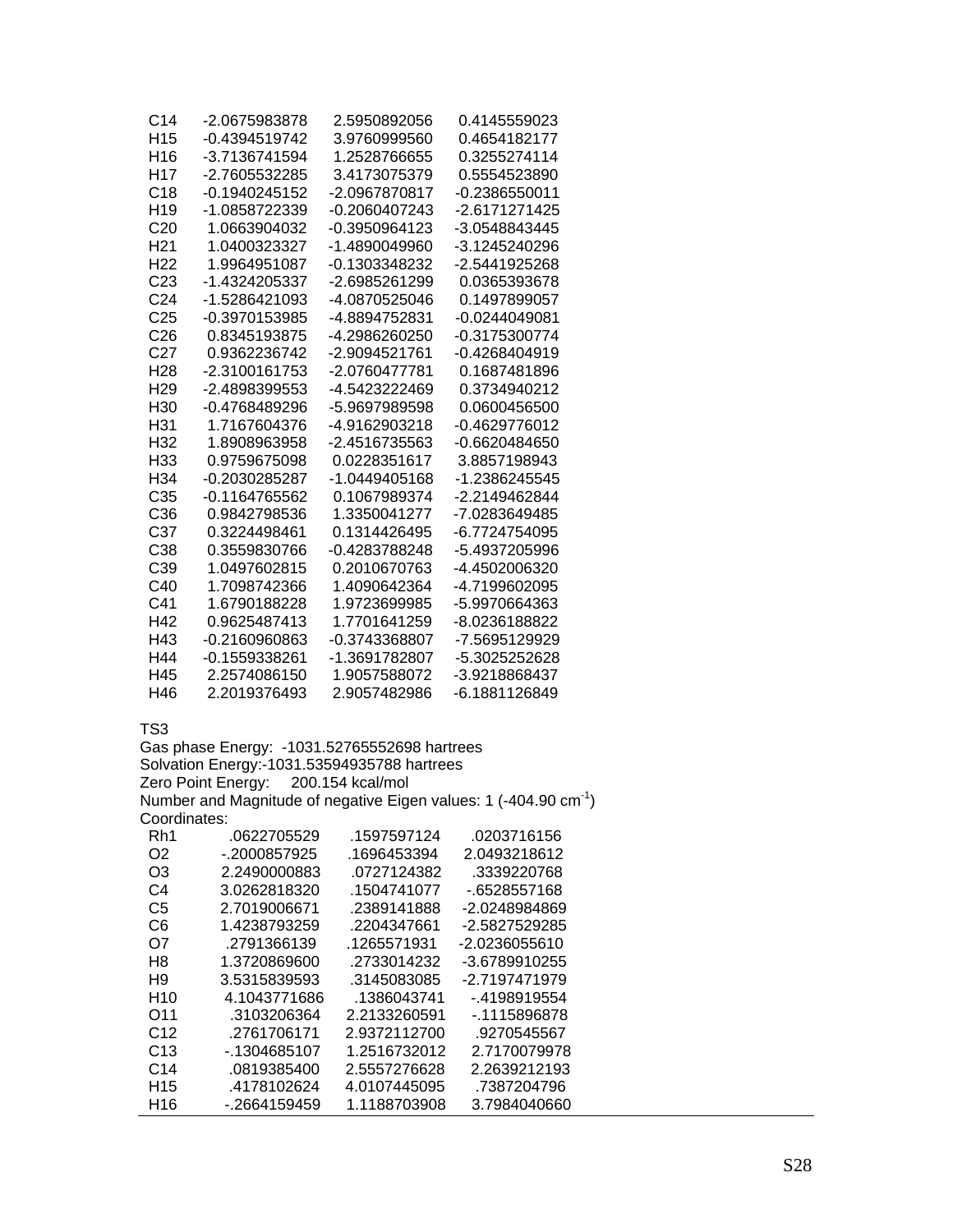| H17             | 0962877102    | 3.3419062487  | 3 0101794522  |
|-----------------|---------------|---------------|---------------|
| C <sub>18</sub> | 0152859655    | -2 1912919064 | 1203341458    |
| H <sub>19</sub> | 1.0196128219  | -1 8849420622 | 4191504269    |
| H20             | - 3859023340  | -2 7414790079 | 9697100993    |
| C <sub>21</sub> | 0827631407    | -3 0328546433 | -1 1556732568 |
| H22             | - 8858911336  | -3.5083130926 | -1 3521782600 |
| H23             | 2984760066    | -2.3842792696 | -2 0088044818 |
| C <sub>24</sub> | -1.8319135193 | -1 2553430856 | 0066082415    |
| C25             | -1.9764216087 | 1504087780    | - 2617781027  |
| H26             | -2 0805318922 | -1 9490607124 | - 7888649874  |
| H27             | -2 1798780251 | 4601040265    | -1 2841801149 |
| H <sub>28</sub> | -2 4424272641 | 7648944587    | 5060335678    |
| H <sub>29</sub> | -2 1267749636 | -1.5830149537 | 9977507742    |
| C31             | 3 1273509516  | -6 0898208738 | - 7659839427  |
| C32             | 34507795315   | -4 8385464758 | -1 2949151627 |
| C <sub>33</sub> | 24673381652   | -3 8582801118 | -1 4302197533 |
| C34             | 1 1447207462  | -4 1106420492 | -1 0397051043 |
| C35             | 8324493861    | -5 3703715470 | - 5111408883  |
| C36             | 18135068954   | -6 3535002390 | - 3746025800  |
| H37             | 3 8921716358  | -6 8542450284 | - 6629475309  |
| H38             | 44697516675   | -4 6266806233 | -1 6069117520 |
| H39             | 2 7230997758  | -2 8860310811 | -1.8447698065 |
| H40             | - 1907360690  | -5.5843173587 | - 2097860810  |
| H41             | 1.5511486615  | -7.3256952088 | .0335200296   |
|                 |               |               |               |

# **Pt.acac.+**

### A

Gas phase Energy: -962.30771073878 hartrees Solvation Energy:-962.39183988631 hartrees Zero Point Energy: 165.252 kcal/mol Coordinates:

| Pt1             | - 2869602560  | .0729130729  | - 1954427771  |
|-----------------|---------------|--------------|---------------|
| O <sub>2</sub>  | -1.9430623705 | - 0918573905 | -1.3765886346 |
| O3              | .8153514316   | .2641703728  | -1.9162026499 |
| C4              | 2.0915003475  | .3367422271  | -1.8631069651 |
| C5              | 2.9306902576  | .3111678514  | - 7467105004  |
| C6              | 2.5142010866  | .2260749741  | .5788673499   |
| O7              | 1.3217748904  | .1662848743  | 1.0534790856  |
| H8              | 3.2804687430  | .2166373087  | 1.3595985731  |
| H9              | 3 9970327305  | .3697554385  | - 9272855476  |
| H <sub>10</sub> | 2.5540871431  | 4272929046   | -2.8509469841 |
| C11             | - 4499170241  | 2.1638211544 | - 2474510752  |
| C <sub>12</sub> | -1.1774116516 | 2.7276446934 | -1.2910667164 |
| C13             | -1 2186757923 | 4 1238983990 | -1.4005640239 |
| C14             | - 5472612829  | 4.9292304581 | - 4794965234  |
| C <sub>15</sub> | .1739916598   | 4.3409920906 | .5605252669   |
| C16             | .2268622996   | 2 9470957519 | 6862420186    |
| H <sub>17</sub> | 7876167732    | 2.5039765136 | 1.5012959972  |
| H18             | .6993612246   | 4.9573912870 | 1.2840292122  |
| H <sub>19</sub> | - 5867482241  | 6.0100999124 | - 5707597672  |
| H20             | -1 7811243705 | 4.5719874097 | -2.2142707348 |
| H21             | -1.7005286601 | 2.1110067364 | -2.0109091636 |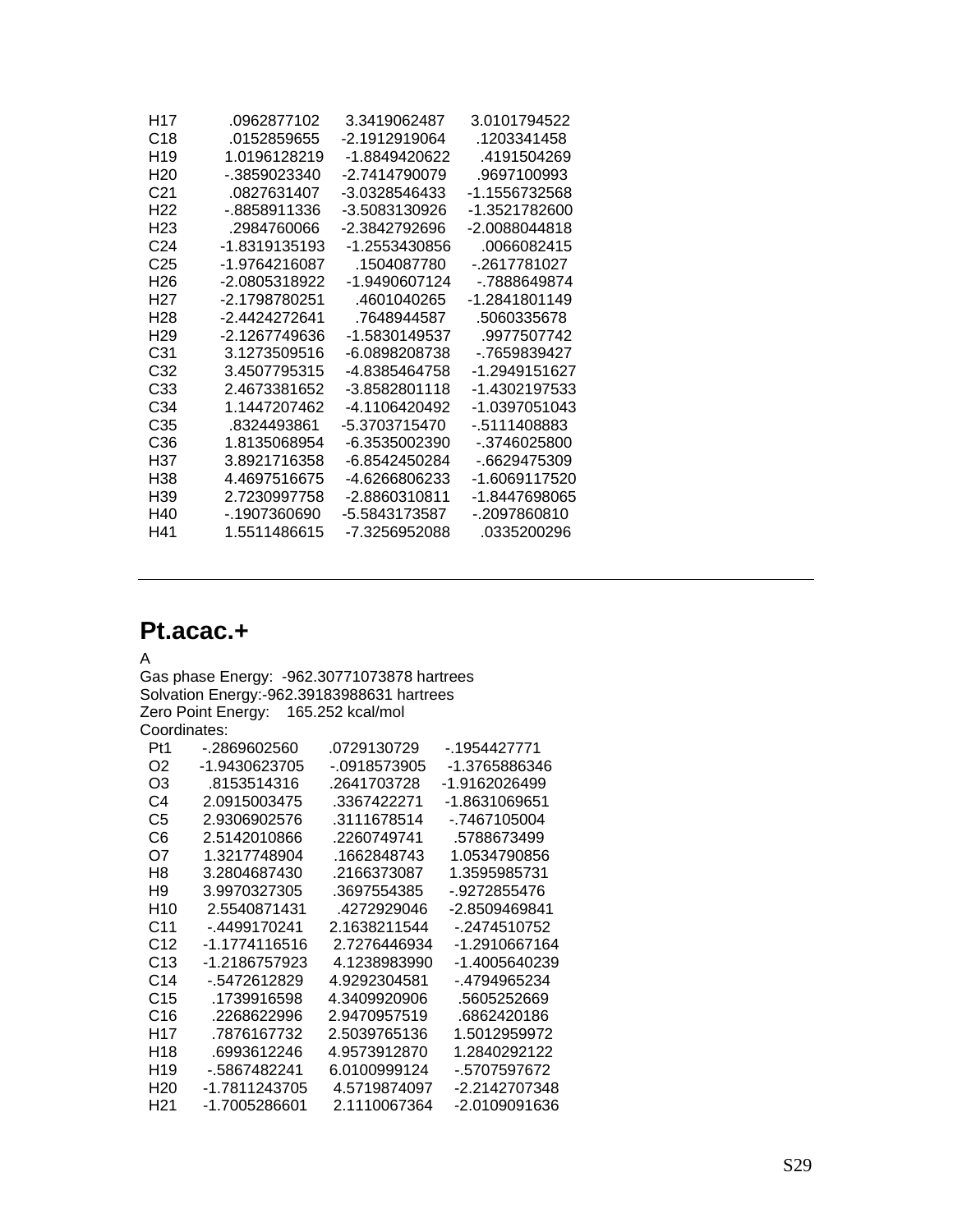| O22             | .1788657142     | -2.0889563194 | - 3951496070  |
|-----------------|-----------------|---------------|---------------|
| C23             | - 4877576640    | -2.8055194340 | -1 1948970365 |
| C24             | -2.2316410941   | -1 1976436483 | -1.9868613624 |
| C <sub>25</sub> | $-1.6219701681$ | -2.4399584665 | -1.9530410363 |
| H26             | - 1403390453    | -3.8423583060 | -1.2952858593 |
| H <sub>27</sub> | -3.1192154346   | -1.0869278681 | -2.6171172065 |
| H28             | -2.0663447466   | -3.2104837187 | -2.5722013533 |
| C <sub>29</sub> | -1.6974952828   | .5307631001   | 1.5911477735  |
| C <sub>30</sub> | -1 4509060805   | - 8275988122  | 1.5553994595  |
| H31             | -1 1246324350   | 1.1800432226  | 2.2424932299  |
| H32             | -.6673222852    | -1.2683216907 | 2.1634923673  |
| H33             | -2.1468532672   | -1.5074190501 | 1.0744868150  |
| H34             | -2.5802474086   | .9532061039   | 1.1230949607  |

B

Gas phase Energy: -962.33650559780 hartrees Solvation Energy:-962.41773222938 hartrees Zero Point Energy: 166.440 kcal/mol Coordinates:

| Pt1             | -.4880897435    | .0343774842     | -.3709053781  |
|-----------------|-----------------|-----------------|---------------|
| O <sub>2</sub>  | -1.2516961457   | .2866616513     | -2.2405198722 |
| O <sub>3</sub>  | 1.3684060512    | .1072590015     | -1.2701923503 |
| C <sub>4</sub>  | 2.4280577127    | -.0504677904    | -.5728707485  |
| C <sub>5</sub>  | 2.5578604915    | - 2522377279    | .8029754091   |
| C6              | 15080184472     | - 2997889321    | 1.7199876581  |
| O7              | .2484710626     | - 1778634806    | 1.5197595554  |
| H <sub>8</sub>  | 1.7604305042    | $-4526125200$   | 2.7739152121  |
| H <sub>9</sub>  | 3.5611431577    | $-3719498603$   | 1.1932660558  |
| H <sub>10</sub> | 3.3434361156    | $-0112712578$   | -1.1729856362 |
| O11             | - 4073509615    | $-2.1705062003$ | $-5799023044$ |
| C <sub>12</sub> | $-6586339313$   | $-2.6946700947$ | -1.7010544247 |
| C <sub>13</sub> | -1.3388140678   | - 7080734326    | -3.0664977239 |
| C <sub>14</sub> | -1.0830572499   | -2.0567094970   | -2.8898545092 |
| H <sub>15</sub> | -.5411281051    | -3.7860134943   | -1.7488017497 |
| H <sub>16</sub> | $-1.6890525040$ | - 3846465239    | -4.0514235535 |
| H <sub>17</sub> | -1.2429626158   | $-2.6920565092$ | -3.7533009934 |
| C <sub>18</sub> | - 5392033524    | 2.1262510801    | - 2015495558  |
| H <sub>19</sub> | .1752870606     | 2.3711695196    | .5860367117   |
| H <sub>20</sub> | $-2122687141$   | 2.4981938423    | -1.1728475604 |
| C <sub>21</sub> | -1.9728289484   | 2.5264626812    | .1732453937   |
| H <sub>22</sub> | -1.9995635216   | 3.4913554769    | .6889601075   |
| H <sub>23</sub> | -2.5945167555   | 2.6015832666    | - 7249641328  |
| C <sub>24</sub> | -2.9188836775   | $-9424822858$   | 2.5886924309  |
| C <sub>25</sub> | -2.8746336748   | -1.0443686680   | 1.2137950639  |
| C <sub>26</sub> | -2.6135292194   | 1147554479      | 4095749655    |
| C <sub>27</sub> | -2.4516694852   | 1.4000750378    | 1.0515849255  |
| C28             | $-2.5128582820$ | 1.4765147365    | 2.4386665931  |
| C <sub>29</sub> | -2.7580538904   | .3222220381     | 3.1910937695  |
| H30             | -3.1023791157   | -1.8162726828   | 3.2044337245  |
| H31             | -3.0362838392   | -1.9981300829   | .7225538074   |
| H <sub>32</sub> | $-3.0124462419$ | 1150824622      | $-6049539443$ |
| H33             | -2.3645977145   | 2.4289541897    | 2.9380649657  |
| H <sub>34</sub> | -2.8161340179   | .4018378121     | 4.2735095115  |
|                 |                 |                 |               |

D

Gas phase Energy: -1194.58998385532 hartrees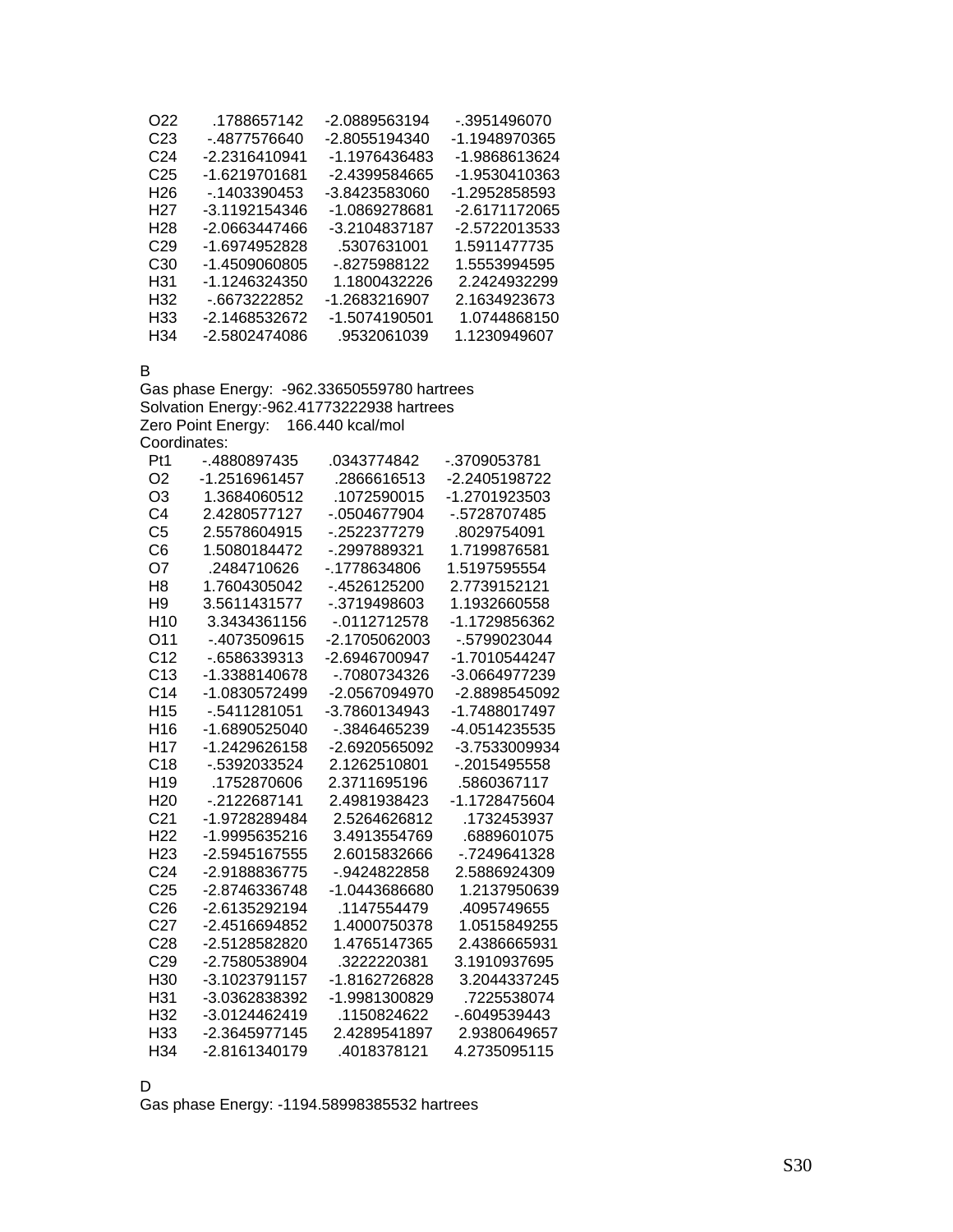Solvation Energy:-1194.67073876680 hartrees Zero Point Energy: 230.201 kcal/mol Coordinates:

| Pt1             | .3357548072   | -1.0310662708 | -.1344317036  |
|-----------------|---------------|---------------|---------------|
| O <sub>2</sub>  | 1.9372125483  | -1.0804583759 | 1.4553470755  |
| C <sub>3</sub>  | 1.7643908124  | -1.7783180698 | 2.4906828945  |
| C <sub>4</sub>  | .5975913603   | -2.4739554500 | 2.8850316362  |
| C <sub>5</sub>  | -.6110158278  | -2.5157426322 | 2.2117864040  |
| O <sub>6</sub>  | -.9804699936  | -1.9919761534 | 1.0879176721  |
| H7              | -1.4288115325 | -3.0704111105 | 2.6830242969  |
| H <sub>8</sub>  | .6441430923   | -3.0175134830 | 3.8218368138  |
| H <sub>9</sub>  | 2.6224997496  | -1.8401677059 | 3.1757257787  |
| O <sub>10</sub> | 1.6483747466  | -.0510891408  | -1.3559996215 |
| C <sub>11</sub> | -1.7410257369 | .8966053539   | .8107229203   |
| C <sub>12</sub> | -.4127522744  | 1.1055713504  | .3167612961   |
| H <sub>13</sub> | -2.5290912913 | .6307938544   | .1139572808   |
| H <sub>14</sub> | -.2887363794  | 1.3932001460  | -.7251401886  |
| C <sub>15</sub> | -2.0165885512 | 1.0259562722  | 2.1614154117  |
| C16             | .5996948653   | 1.5318686241  | 1.2363828641  |
| C <sub>17</sub> | -.9920392370  | 1.4154742940  | 3.0414487233  |
| C18             | .3127981172   | 1.6614768185  | 2.5865269666  |
| H <sub>19</sub> | -1.2168736128 | 1.5331175526  | 4.0980735886  |
| H <sub>20</sub> | 1.0841464144  | 1.9687237763  | 3.2845574856  |
| H <sub>21</sub> | -3.0189188372 | .8508490564   | 2.5375818517  |
| H <sub>22</sub> | 1.5950696776  | 1.7371291658  | .8573978118   |
| O <sub>23</sub> | .9902550382   | -2.9126345993 | -.6390613823  |
| C <sub>24</sub> | 1.9795710611  | -3.0531473769 | -1.4381749634 |
| C <sub>25</sub> | 2.5268832579  | -.7006387610  | -2.0236966590 |
| C <sub>26</sub> | 2.7282857713  | -2.0798965115 | -2.1021109847 |
| H <sub>27</sub> | 2.2440057289  | -4.1029311492 | -1.6038770608 |
| H <sub>28</sub> | 3.1893744928  | -.0539673819  | -2.6072480353 |
| H <sub>29</sub> | 3.5336947114  | -2.4259349942 | -2.7384290537 |
| C <sub>30</sub> | -1.0030001134 | -1.1506655559 | -1.7731719806 |
| H31             | -.3437795990  | -1.4215448221 | -2.6017775188 |
| H32             | -1.3862178951 | -.1429882698  | -1.9493115011 |
| C33             | -2.1205819400 | -2.1695752080 | -1.5830357978 |
| H34             | -2.7465300610 | -1.8998791872 | -.7283466470  |
| H35             | -1.6952775286 | -3.1543380923 | -1.3689654470 |
| C36             | -4.4649641011 | -2.2534659495 | -5.2222424878 |
| C37             | -4.8244953343 | -1.3992858009 | -4.1763274602 |
| C38             | -4.0703906756 | -1.3775017286 | -3.0024063774 |
| C39             | -2.9529898905 | -2.2121122945 | -2.8538524430 |
| C40             | -2.5985072992 | -3.0621669960 | -3.9118815871 |
| C41             | -3.3506764338 | -3.0861811257 | -5.0870517084 |
| H42             | -5.0533116517 | -2.2745813080 | -6.1346183080 |
| H43             | -5.6948043725 | -.7566637342  | -4.2720760832 |
| H44             | -4.3638040053 | -.7204739705  | -2.1860189224 |
| H45             | -1.7395572367 | -3.7215385527 | -3.8063927888 |
| H46             | -3.0722937590 | -3.7583868927 | -5.8933729123 |

### E

Gas phase Energy: -1194.56804198211 hartrees Solvation Energy: -1194.60716131044 hartrees Zero Point Energy: 229.180 kcal/mol Coordinates:<br>Pt1 -1. Pt1 -1.2913585839 0.4419432309 0.0097632501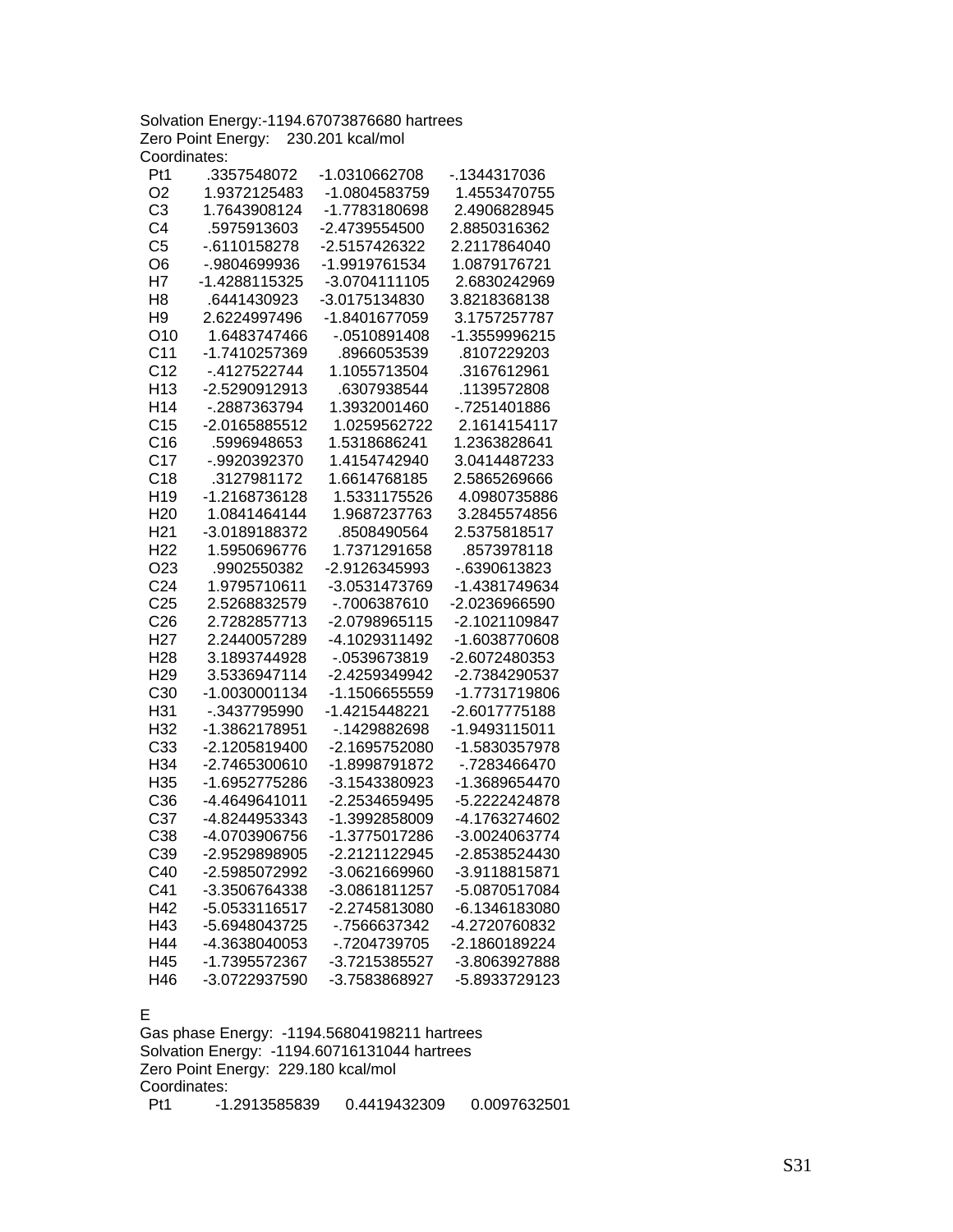| H <sub>2</sub>  | 0.3727518780    | 1.1657507835    | $-0.1545745487$ |
|-----------------|-----------------|-----------------|-----------------|
| O3              | -1.7760031163   | 0.2230036233    | -2.1394181579   |
| O <sub>4</sub>  | $-0.5540941045$ | -1.4568771400   | $-0.0660061592$ |
| C <sub>5</sub>  | -0.3134459729   | 0.7341554258    | 4.7281072428    |
| C <sub>6</sub>  | -1.4286738861   | 1.3851429034    | 4.1991786063    |
| C7              | -1.7132255447   | 1.3068551321    | 2.8320357599    |
| C <sub>8</sub>  | -0.8615908172   | 0.5688438401    | 2.0141987844    |
| C <sub>9</sub>  | 0.2545869818    | -0.0945017392   | 2.5217637520    |
| C <sub>10</sub> | 0.5256415576    | $-0.0017586194$ | 3.8916805306    |
| H <sub>11</sub> | $-0.1009864628$ | 0.7975193096    | 5.7907250610    |
| H <sub>12</sub> | -2.0858079789   | 1.9595939166    | 4.8455836323    |
| H <sub>13</sub> | -2.5770484456   | 1.8195567604    | 2.4246449199    |
| H <sub>14</sub> | 0.9037831450    | -0.6842099845   | 1.8828713417    |
| H <sub>15</sub> | 1.3937625849    | -0.5135166223   | 4.2968887523    |
| C16             | 1.1483989166    | 1.0206109587    | -1.0189195074   |
| H <sub>17</sub> | 0.8198505781    | 0.2831405652    | -1.7480680022   |
| H <sub>18</sub> | 1.9907949305    | 0.6239571211    | -0.4440402331   |
| C19             | 1.3882963765    | 2.4058539469    | -1.6266852515   |
| H <sub>20</sub> | 1.6399179399    | 3.1258701112    | -0.8429834301   |
| H <sub>21</sub> | 0.4802971156    | 2.7554978519    | -2.1271099335   |
| C <sub>22</sub> | -3.4974860088   | -1.3344803817   | 0.5286870607    |
| O <sub>23</sub> | -3.1883131016   | -0.0890139077   | 0.4333467353    |
| H <sub>24</sub> | -4.5599372207   | -1.4718987058   | 0.7526232510    |
| C <sub>25</sub> | -2.5523741031   | 2.8923402159    | -0.9663121976   |
| O <sub>26</sub> | -1.9397521887   | 2.3669257791    | 0.0469671729    |
| H <sub>27</sub> | -2.8992605931   | 3.9054008385    | -0.7414136182   |
| C <sub>28</sub> | -2.4165786685   | 1.1331126214    | -2.7378702936   |
| C <sub>29</sub> | -2.8091402535   | 2.3918608180    | -2.2310965295   |
| H30             | -2.6862453225   | 0.9167717503    | -3.7808261011   |
| H31             | -3.3532898453   | 3.0436611624    | -2.9048957290   |
| C <sub>32</sub> | -1.3292720237   | -2.4576025829   | 0.1027120907    |
| C33             | -2.6994779791   | -2.4616184098   | 0.3847756094    |
| H34             | -0.8216325192   | -3.4222641490   | 0.0075703762    |
| H35             | -3.1801163116   | -3.4254677591   | 0.5000555973    |
| C36             | 4.6354430501    | 1.8774311064    | -4.4208723469   |
| C37             | 4.9005385455    | 2.2899773359    | -3.1132641367   |
| C38             | 3.8526971757    | 2.4712274978    | -2.2125958006   |
| C39             | 2.5260782834    | 2.2540732235    | -2.6138446408   |
| C40             | 2.2706393477    | 1.8316942919    | -3.9279638629   |
| C41             | 3.3178924594    | 1.6504612419    | -4.8278207986   |
| H42             | 5.4522916574    | 1.7353670842    | -5.1220296987   |
| H43             | 5.9229520842    | 2.4727187403    | -2.7967065388   |
| H44             | 4.0623322620    | 2.7981000838    | -1.1968179617   |
| H45             | 1.2457815859    | 1.6594229776    | -4.2499250889   |
| H46             | 3.1089880397    | 1.3364638622    | -5.8461969556   |

#### G

Gas phase Energy: -1040.94267344265 hartrees Solvation Energy:-1040.98463899261 hartrees Zero Point Energy: 201.258 kcal/mol Coordinates:

| -0.3444729186 | 0.0375020479  | -0.3622940728 |
|---------------|---------------|---------------|
| -1 2222395857 | 0.0818759638  | -2 1913504065 |
| 1 4677199625  | -0.0328830533 | -1 3257529586 |
| 2.5508567033  | -0 1604714149 | -0.6548919933 |
| 2 7345934170  | -0 1819876584 | 0.7285474627  |
|               |               |               |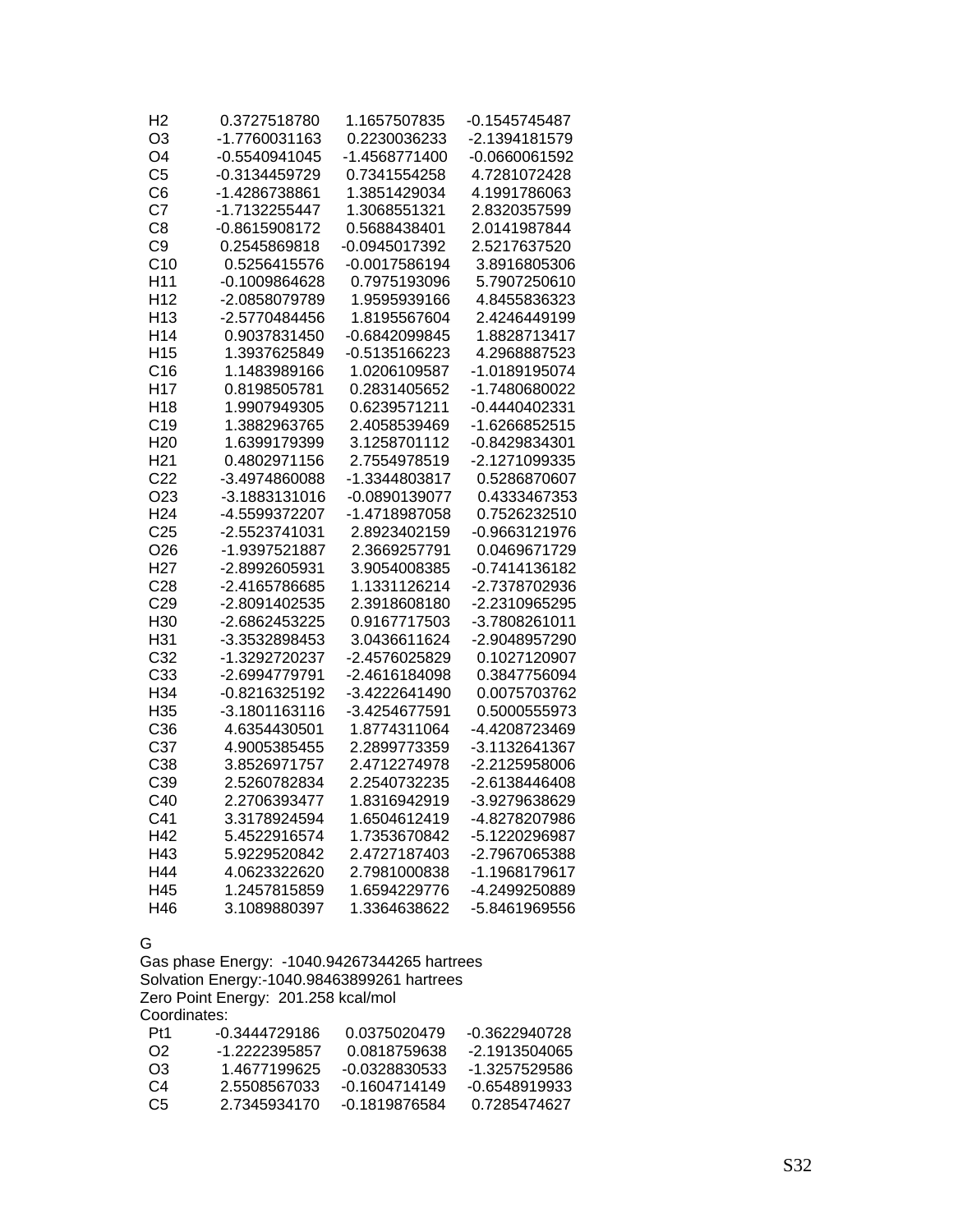| C6              | 1.7256053311    | -0.0703381389   | 1.6842242890  |
|-----------------|-----------------|-----------------|---------------|
| O7              | 0.4609793431    | 0.0540460567    | 1.5113589334  |
| H8              | 2.0130114540    | $-0.0829074958$ | 2.7396508100  |
| H <sub>9</sub>  | 3.7494328603    | -0.2888960547   | 1.0912983695  |
| H <sub>10</sub> | 3.4378531420    | -0.2477561763   | -1.2901820083 |
| O11             | -0.0838395963   | -2.2168757736   | -0.4256678561 |
| C <sub>12</sub> | -0.3768886481   | -2.8233281683   | -1.4919870707 |
| C <sub>13</sub> | -1.3106053837   | -0.9839556049   | -2.9250380140 |
| C <sub>14</sub> | -0.9521115233   | -2.2957692025   | -2.6732436518 |
| H <sub>15</sub> | $-0.1679016061$ | -3.9022633581   | -1.4950127065 |
| H <sub>16</sub> | -1.7601235120   | -0.7619955945   | -3.8973732820 |
| H <sub>17</sub> | -1.1373292896   | -3.0003565714   | -3.4755480053 |
| C18             | -0.3134518672   | 2.2034194286    | -0.4708296763 |
| H <sub>19</sub> | -1.2604223339   | 2.4361851243    | -0.9556065756 |
| H <sub>20</sub> | -0.3143598684   | 2.5257510854    | 0.5711177761  |
| C <sub>21</sub> | 0.8556980072    | 2.7774398096    | -1.2579634888 |
| H <sub>22</sub> | 1.8069996195    | 2.5756705116    | -0.7593888083 |
| H <sub>23</sub> | 0.8962296561    | 2.3480478602    | -2.2616354737 |
| C <sub>24</sub> | 0.1089264682    | 7.0344748121    | -1.4181417869 |
| C <sub>25</sub> | -0.3842232540   | 6.1987752743    | -2.4234052160 |
| C <sub>26</sub> | $-0.1388966894$ | 4.8273296481    | -2.3741934160 |
| C <sub>27</sub> | 0.6124554893    | 4.2769854155    | -1.3256145881 |
| C <sub>28</sub> | 1.0962575759    | 5.1224996155    | -0.3167730044 |
| C <sub>29</sub> | 0.8505123362    | 6.4942520240    | -0.3650291820 |
| H30             | -0.0799903974   | 8.1026029119    | -1.4579314151 |
| H31             | -0.9542667604   | 6.6160246864    | -3.2479684581 |
| H <sub>32</sub> | -0.5153080828   | 4.1809806971    | -3.1638844378 |
| H33             | 1.6804564028    | 4.7068549808    | 0.5015184025  |
| H34             | 1.2412479592    | 7.1410686995    | 0.4146868939  |
| C <sub>35</sub> | -2.2546237853   | -0.7530789567   | 0.6125278432  |
| C <sub>36</sub> | -2.3425620052   | 0.6233938393    | 0.6357497112  |
| H37             | -2.7354175474   | -1.3279775846   | -0.1721567424 |
| H <sub>38</sub> | -2.9051288129   | 1.1501555349    | -0.1270450588 |
| H <sub>39</sub> | -2.0465849903   | 1.1794416954    | 1.5186915947  |
| H40             | -1.8640260845   | -1.3042197620   | 1.4615852288  |

| Gas phase Energy: -962.29614733085 hartrees |                                            |               |                                                                              |
|---------------------------------------------|--------------------------------------------|---------------|------------------------------------------------------------------------------|
|                                             | Solvation Energy:-962.33735029457 hartrees |               |                                                                              |
|                                             | Zero Point Energy: 164.924 kcal/mol        |               |                                                                              |
|                                             |                                            |               | Number and Magnitude of negative Eigen values: 1 (-226.57 cm <sup>-1</sup> ) |
| Pt1                                         | -.0000012873                               | .0125071215   | -.0069931899                                                                 |
| O2.                                         | - 0848936878                               | -.0058030698  | 2.0353330542                                                                 |
| O3                                          | 2.1149898078                               | -.1136083939  | .1533817784                                                                  |
| C4                                          | 2.8402051404                               | -.0201241821  | -.8837484289                                                                 |
| C5                                          | 2.4418044831                               | .1456179475   | -2.2215021024                                                                |
| C6                                          | 1.1360337887                               | .1933758593   | -2.6851208611                                                                |
| O7                                          | .0224101851                                | .0962478075   | -2.0416518016                                                                |
| H8                                          | .9822915476                                | .3141555191   | -3.7615373194                                                                |
| H <sub>9</sub>                              | 3.2273988560                               | .2295984734   | -2.9623786918                                                                |
| H <sub>10</sub>                             | 3.9169064929                               | $-0800364713$ | -.6854008507                                                                 |
| C <sub>11</sub>                             | - 1968117685                               | -2.0778703461 | -.0179747438                                                                 |
| C <sub>12</sub>                             | .1418831033                                | -2.7872429661 | 1.1508227026                                                                 |
| C <sub>13</sub>                             | .3893477508                                | -4.1560157804 | 1.0773083733                                                                 |
| C <sub>14</sub>                             | .2933718759                                | -4.8256477145 | -.1470777629                                                                 |
| C15                                         | -.0558134580                               | -4.1260684853 | -1.3075241485                                                                |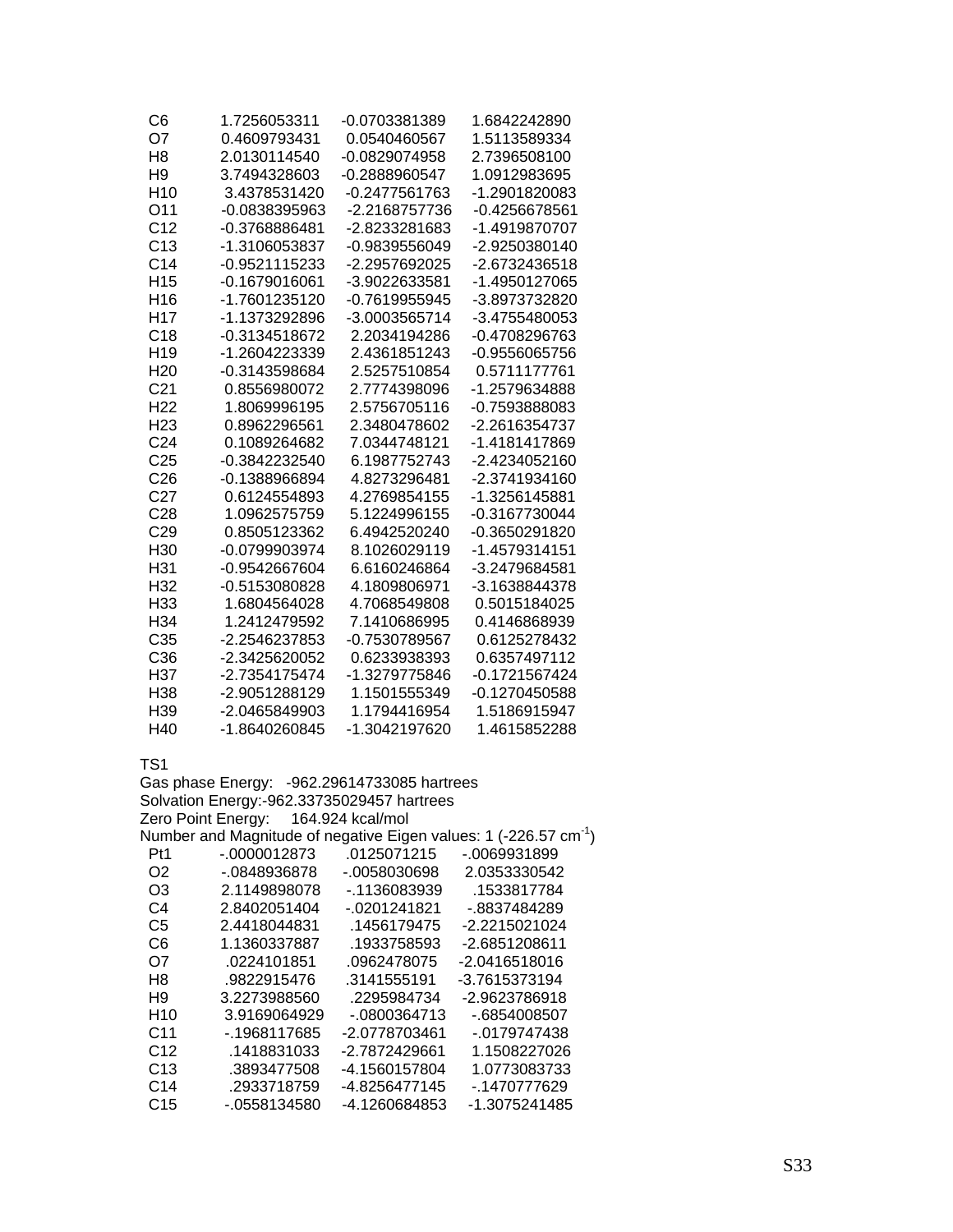| C <sub>16</sub>  | - 3067107784  | -2.7582566036 | -1.2487418742 |
|------------------|---------------|---------------|---------------|
| H17              | - 5874383873  | -2.2186364654 | -2.1458140272 |
| H18              | -.1352261159  | -4.6467683172 | -2.2564007243 |
| H <sub>19</sub>  | 4861274849    | -5.8928303228 | - 1967086829  |
| H <sub>20</sub>  | .6637950425   | -4.6995340807 | 1.9756522314  |
| H <sub>21</sub>  | .2284876159   | -2.2657507917 | 2.0961972935  |
| O22              | .2505938046   | 2.1422639307  | - 0900161743  |
| C23              | .3953220066   | 2.8185924828  | .9705631497   |
| C24              | .1374853932   | 1.0664168577  | 2.7225442972  |
| C25              | .3650766685   | 2.3666290261  | 2.3046197394  |
| H26              | .5554277185   | 3.8919544375  | .8113953643   |
| H <sub>2</sub> 7 | .1210328915   | .8743680268   | 3.7993131928  |
| H <sub>28</sub>  | 5186613827    | 3.1076240668  | 3.0797675375  |
| C <sub>29</sub>  | -2.2781389786 | -1.2432583120 | .2558523034   |
| C30              | -2.1412077839 | .1296119391   | -.0794980537  |
| H31              | -2.6345722588 | -1.9689392878 | - 4633679964  |
| H32              | -2.3961530103 | .4350210426   | -1.0910258703 |
| H33              | -2.3654322766 | .8520799396   | .7029088827   |
| H34              | -2.3124944276 | -1.5385582255 | 1.2985854370  |

Gas phase Energy: -1194.54285426943 hartrees Solvation Energy:-1194.61993044776 hartrees Zero Point Energy: 226.559 kcal/mol Number and Magnitude of negative Eigen values: 1 (-1255.35  $cm^{-1}$ ) Coordinates:

| Pt1             | 0.0511599230  | 0.2112760458  | 0.2661030579  |
|-----------------|---------------|---------------|---------------|
| O2              | -0.1504797415 | 0.5741262888  | 2.3422488606  |
| CЗ              | 0.8768323397  | 0.6386647438  | 3.0855632233  |
| C4              | 2.2289608087  | 0.4965928485  | 2.7288657459  |
| C <sub>5</sub>  | 2.7119024992  | 0.2080119579  | 1.4612821750  |
| O6              | 2.0760558009  | -0.0023937697 | 0.3587548457  |
| Η7              | 3.7954598691  | 0.1220300990  | 1.3362344709  |
| H <sub>8</sub>  | 2.9623317059  | 0.6132113899  | 3.5178029694  |
| H9              | 0.3699519563  | 1.0132374683  | -2.0749865815 |
| O10             | -1.9678287541 | 0.4804044994  | 0.1217979397  |
| O11             | 0.4444684557  | 2.3200174993  | 0.1616052772  |
| C <sub>12</sub> | -0.5053784071 | 3.1605888089  | 0.1617513081  |
| C13             | -2.4909883502 | 1.6607721747  | 0.1446866900  |
| C <sub>14</sub> | -1.8895190008 | 2.9094503325  | 0.1758087927  |
| H <sub>15</sub> | -0.1877505567 | 4.2102555760  | 0.1351914258  |
| H16             | -3.5841613518 | 1.6236523327  | 0.1203396691  |
| H17             | -2.5489779538 | 3.7691196783  | 0.1807869204  |
| C <sub>18</sub> | -0.2442555812 | -1.9025690206 | 0.2643670072  |
| H <sub>19</sub> | -0.8394045305 | -0.2487951128 | -2.4249266641 |
| C <sub>20</sub> | 1.2901122647  | -0.8671031938 | -2.6823124286 |
| H <sub>21</sub> | 1.0760896188  | -1.9391877386 | -2.6351129298 |
| H <sub>22</sub> | 2.2223841326  | -0.6855660546 | -2.1407421834 |
| C <sub>23</sub> | -1.5445248588 | -2.3950717284 | 0.4538655135  |
| C24             | -1.7239895440 | -3.7572383372 | 0.6976918767  |
| C25             | -0.6222348126 | -4.6174127136 | 0.7476396382  |
| C <sub>26</sub> | 0.6687919200  | -4.1215720022 | 0.5451352869  |
| C27             | 0.8666873011  | -2.7609081242 | 0.3041535707  |
| H <sub>28</sub> | -2.3964167220 | -1.7273960885 | 0.4191305538  |
| H <sub>29</sub> | -2.7266914510 | -4.1435780055 | 0.8516707666  |
| H30             | -0.7709034089 | -5.6755752914 | 0.9398556694  |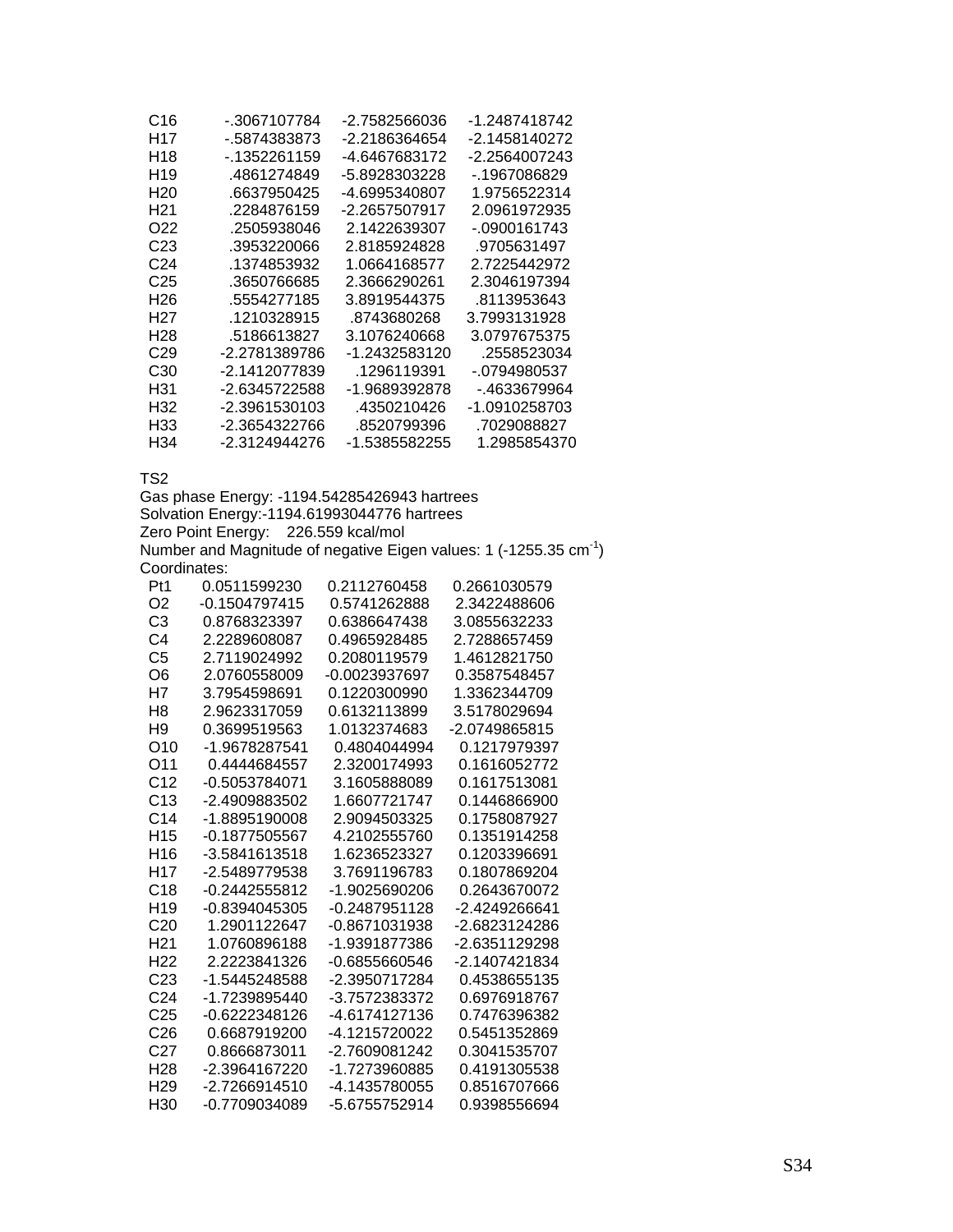| H31             | 1.5240472185    | -4.7894894212 | 0.5744775251  |
|-----------------|-----------------|---------------|---------------|
| H32             | 1.8657087320    | -2.3771665802 | 0.1366048598  |
| H33             | 0.6535091431    | 0.8342066240  | 4.1411293128  |
| H34             | $-0.0845706943$ | -1.0250728912 | -0.9445390688 |
| C <sub>35</sub> | 0.1632264546    | -0.0557372730 | -2.0345549452 |
| C36             | 1.6016425187    | 0.4576768181  | -6.7850738059 |
| C37             | 0 7350171232    | -0.5865053518 | -6.4513602172 |
| C38             | 0.6378535021    | -1.0174948765 | -5.1275604110 |
| C39             | 1.4116647282    | -0.4133609688 | -4.1261046102 |
| C40             | 2 2752978790    | 0.6379002525  | -4.4682859856 |
| C41             | 2.3729280061    | 1.0682384472  | -5.7917087630 |
| H42             | 1.6798242990    | 0.7909691736  | -7.8154825849 |
| H43             | 0 1397309714    | -1 0682269873 | -7.2211888317 |
| H44             | -0.0303199219   | -1.8373056894 | -4.8731717676 |
| H45             | 2.8843451041    | 1.1081238774  | -3.6992607802 |
| H46             | 3.0546319558    | 1.8734018276  | -6.0488757253 |

Gas phase Energy: -1040.90490683252 hartrees Solvation Energy:-1040.94672158429 hartrees Zero Point Energy: 200.834 kcal/mol Number and Magnitude of negative Eigen values: 1 (-352.81  $cm^{-1}$ ) Coordinates:

| Pt1             | .0584509981   | .1491053302   | .0093835093   |
|-----------------|---------------|---------------|---------------|
| O <sub>2</sub>  | -.2155101147  | .1451284928   | 2.0254974270  |
| O <sub>3</sub>  | 2.2238334918  | .0466631536   | .3711037218   |
| C4              | 3.0259844605  | .1525591791   | -.6010722958  |
| C <sub>5</sub>  | 2.7208510255  | .2850822229   | -1.9735089631 |
| C6              | 1.4607659826  | .2546757551   | -2.5476367911 |
| O7              | .2918797835   | .1240959807   | -2.0081666255 |
| H <sub>8</sub>  | 1.3979939302  | .3250758429   | -3.6374072239 |
| H <sub>9</sub>  | 3.5582717606  | .3884989099   | -2.6533991661 |
| H <sub>10</sub> | 4.0905641928  | .1248754734   | -.3343301984  |
| O <sub>11</sub> | .3411056652   | 2.1915018058  | -.1300753658  |
| C <sub>12</sub> | .3554472324   | 2.9063646513  | .9288026395   |
| C <sub>13</sub> | - 0826178998  | 1.2262704786  | 2.7052654679  |
| C <sub>14</sub> | .1800457816   | 2.5195755215  | 2.2606969825  |
| H <sub>15</sub> | .5284720920   | 3.9681832946  | .7243840813   |
| H <sub>16</sub> | $-2117156062$ | 1.0696156914  | 3.7801976383  |
| H <sub>17</sub> | .2420646116   | 3.2966086981  | 3.0125899642  |
| C <sub>18</sub> | -.0424838929  | -2.2813127601 | .0753505840   |
| H <sub>19</sub> | .9514401051   | -1.9442626640 | .3846079766   |
| H <sub>20</sub> | -.4303284073  | -2.8252873777 | .9344646160   |
| C <sub>21</sub> | .0344697029   | -3.0839343761 | -1.2195285563 |
| H <sub>22</sub> | -.9269123844  | -3.5666390686 | -1.4261090417 |
| H <sub>23</sub> | .2549570036   | -2.4246199614 | -2.0622656297 |
| C <sub>24</sub> | -1.8723896534 | -1.3653170700 | .0366416133   |
| C <sub>25</sub> | -1.9873259002 | .0417967525   | $-3018209664$ |
| H <sub>26</sub> | -2.1623618019 | -2.0857144205 | -.7199247514  |
| H <sub>27</sub> | -2.1782122584 | .2972769769   | -1.3416526919 |
| H <sub>28</sub> | -2.4831328076 | .6830773705   | .4244280455   |
| H <sub>29</sub> | -2.1417942490 | -1.6234449673 | 1.0549154283  |
| C <sub>31</sub> | 3.1169516331  | -6.0725001752 | - 7157698663  |
| C <sub>32</sub> | 3.4240724843  | -4.8458304138 | -1.3088545184 |
| C <sub>33</sub> | 24292489836   | -3.8836960367 | -1 4793681440 |
| C34             | 1.1148656298  | -4.1385958994 | -1.0639452215 |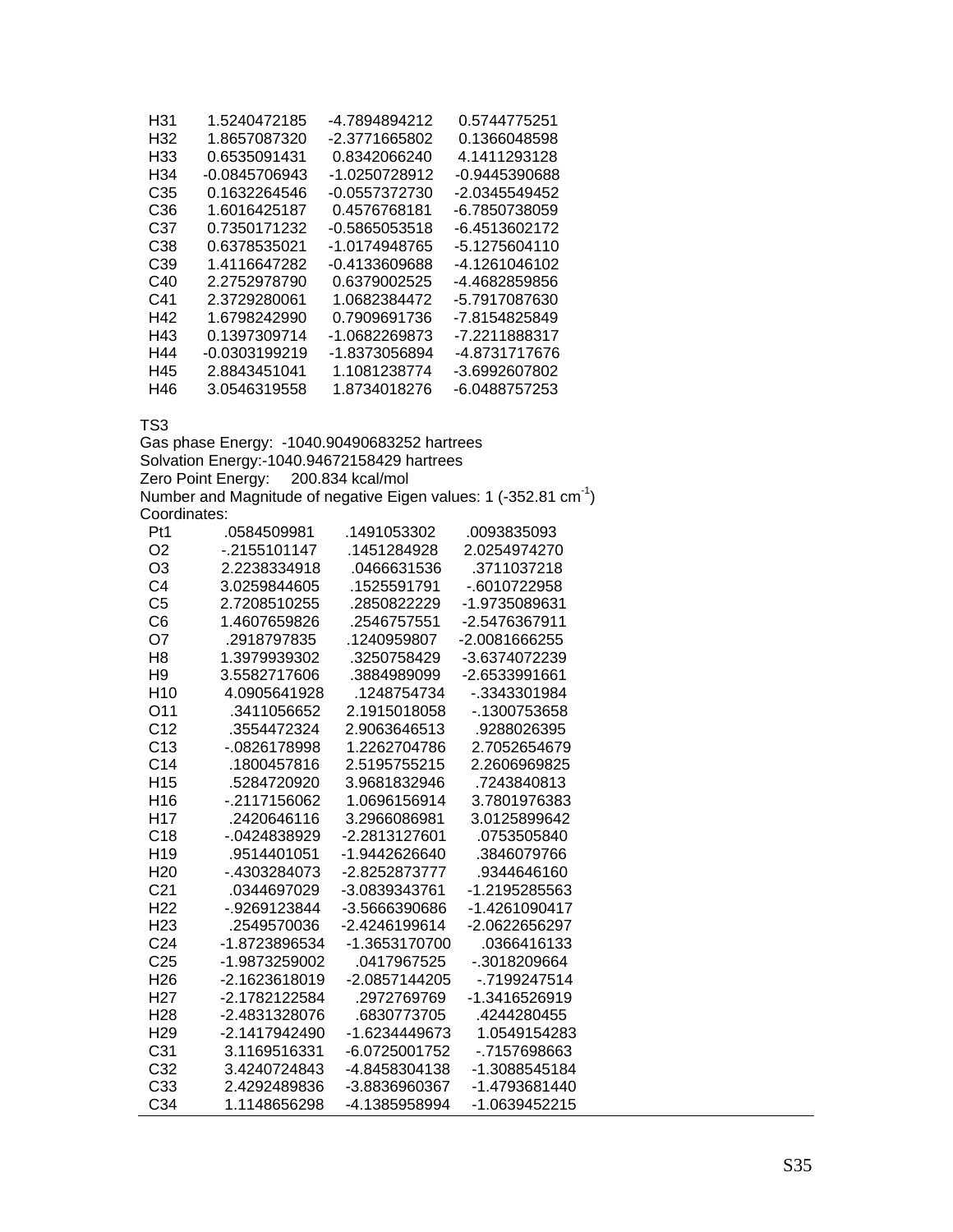| C35 | .8164352879  | -5.3723576594 | - 4686805330  |
|-----|--------------|---------------|---------------|
| C36 | 1.8111134748 | -6.3350249095 | - 2976367889  |
| H37 | 3.8905767305 | -6.8229070250 | - 5866564113  |
| H38 | 4 4358538403 | -4 6431438864 | -1.6462306583 |
| H39 | 2.6694768209 | -2.9349764361 | -1.9535438946 |
| H40 | - 2018394218 | -5.5875923884 | - 1531409104  |
| H41 | 1.5656637903 | -7.2903988450 | .1553621855   |

# **Pd.acac+**

A

Gas phase Energy: -969.85101092989 hartrees Solvation Energy:-969.89244982499 hartrees Zero Point Energy: 164.249 kcal/mol Coordinates:

| Pd1             | -0.2642090078 | 0.0769972187    | -0.2227750626   |
|-----------------|---------------|-----------------|-----------------|
| O <sub>2</sub>  | -1.9204178548 | $-0.0947475112$ | -1.3890294371   |
| O3              | 0.8395194709  | 0.3021775513    | -1.9245425580   |
| C4              | 2.1116723276  | 0.3415150409    | -1.8679680160   |
| C <sub>5</sub>  | 2.9534377978  | 0.2792906226    | -0.7539375775   |
| C6              | 2.5221599696  | 0.1997755270    | 0.5677279790    |
| O7              | 1.3301541692  | 0.1684395133    | 1.0323634371    |
| H <sub>8</sub>  | 3.2879995854  | 0.1719874464    | 1.3509707222    |
| H <sub>9</sub>  | 4.0208379034  | 0.3129574929    | -0.9311942351   |
| H <sub>10</sub> | 2.5809929025  | 0.4402678435    | -2.8540368065   |
| C <sub>11</sub> | -0.4511826430 | 2.1700061905    | $-0.2464354669$ |
| C <sub>12</sub> | -1.2014420595 | 2.7064910571    | -1.2785990996   |
| C <sub>13</sub> | -1.2546631306 | 4.1048344801    | -1.3758883119   |
| C <sub>14</sub> | -0.5747147123 | 4.9086218734    | -0.4606560896   |
| C <sub>15</sub> | 0.1692398700  | 4.3243223016    | 0.5644102998    |
| C <sub>16</sub> | 0.2409732053  | 2.9291976126    | 0.6858108271    |
| H <sub>17</sub> | 0.8178917760  | 2.4829088957    | 1.4858139301    |
| H <sub>18</sub> | 0.7008758021  | 4.9409311004    | 1.2829231529    |
| H <sub>19</sub> | -0.6240926725 | 5.9893009033    | -0.5464289632   |
| H <sub>20</sub> | -1.8325833183 | 4.5508791239    | -2.1796707704   |
| H <sub>21</sub> | -1.7276263797 | 2.0840821726    | -1.9899362922   |
| O <sub>22</sub> | 0.1658761058  | -2.0924165677   | -0.3827947022   |
| C <sub>23</sub> | -0.4941422928 | -2.8156100293   | -1.1730433926   |
| C <sub>24</sub> | -2.2156020441 | -1.2024023782   | -1.9889317205   |
| C <sub>25</sub> | -1.6242897957 | -2.4506930690   | -1.9443779460   |
| H <sub>26</sub> | -0.1577744693 | -3.8586926534   | -1.2621606834   |
| H <sub>27</sub> | -3.0998518938 | -1.0887382550   | -2.6263012672   |
| H <sub>28</sub> | -2.0737028994 | -3.2221150551   | -2.5580166876   |
| C29             | -1.7454874457 | 0.5412173908    | 1.6093400926    |
| C <sub>30</sub> | -1.4870181695 | -0.8037850383   | 1.5710534424    |
| H31             | -1.1714532646 | 1.2002870572    | 2.2496315464    |
| H32             | -0.6871510409 | -1.2404025697   | 2.1603072075    |
| H <sub>33</sub> | -2.1524958036 | -1.4871349477   | 1.0539643586    |
| H <sub>34</sub> | -2.6121396093 | 0.9624682074    | 1.1112944314    |

B

Gas phase Energy: -969.88853692673 hartrees Solvation Energy:-969.92924760320 hartrees Zero Point Energy: 165.848 kcal/mol Coordinates: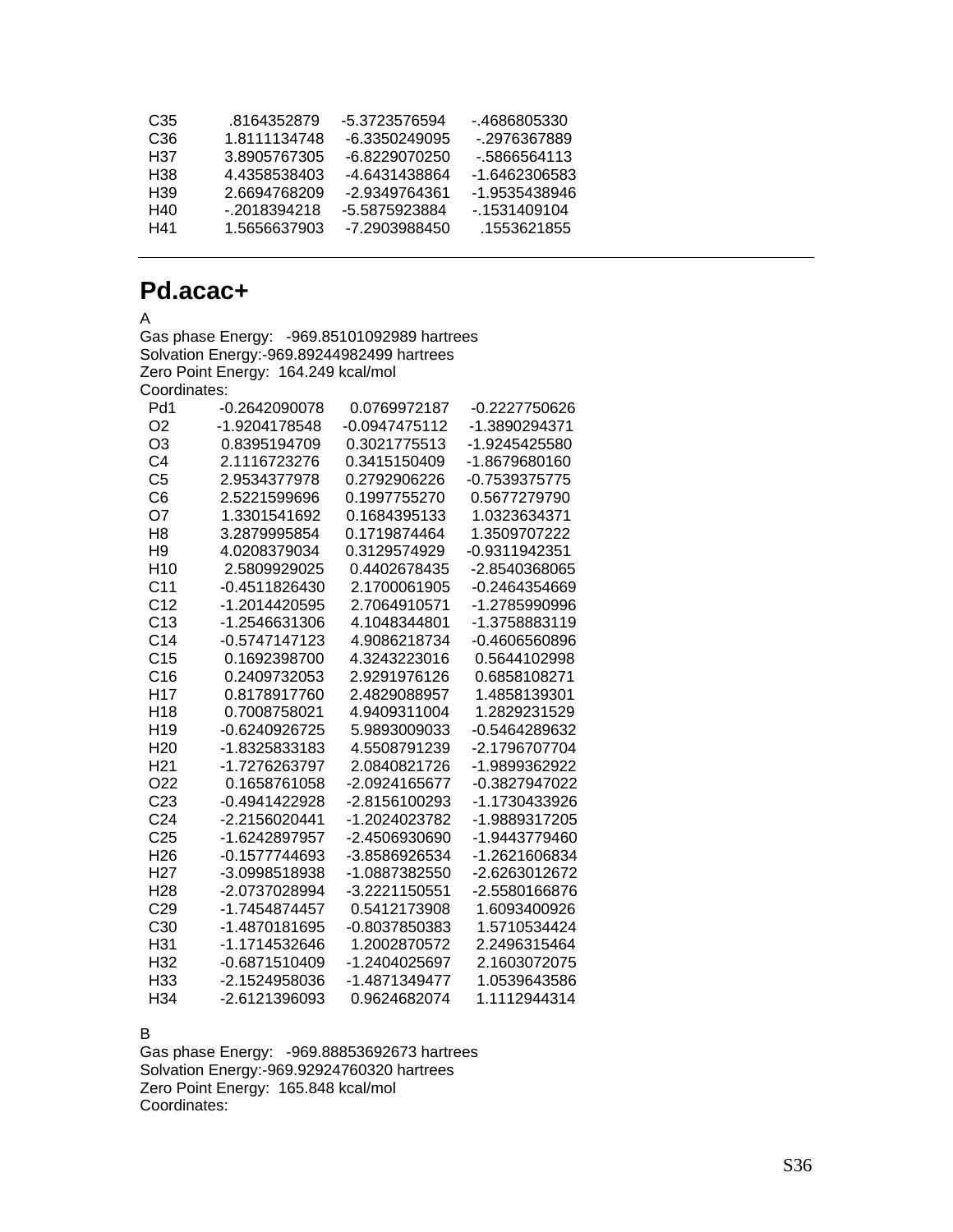| Pd1             | -0.4939493366   | 0.0175342126    | -0.3724341066 |
|-----------------|-----------------|-----------------|---------------|
| O <sub>2</sub>  | -1.2672664436   | 0.2829843364    | -2.2275756542 |
| O3              | 1.3595657712    | 0.1485559369    | -1.2477365380 |
| C <sub>4</sub>  | 2.4134091315    | -0.0260653117   | -0.5532221768 |
| C <sub>5</sub>  | 2.5446347012    | $-0.2664416357$ | 0.8163476162  |
| C6              | 1.4849208352    | -0.3231022822   | 1.7232893014  |
| O7              | 0.2328756875    | -0.1885479588   | 1.5164552447  |
| H8              | 1.7345183759    | -0.4936629963   | 2.7768898155  |
| H <sub>9</sub>  | 3.5456640728    | -0.3964858063   | 1.2076825083  |
| H <sub>10</sub> | 3.3341374064    | 0.0357319013    | -1.1464649658 |
| O11             | -0.4459484762   | -2.1861287746   | -0.5935771848 |
| C <sub>12</sub> | $-0.6696771248$ | -2.6990406031   | -1.7193399622 |
| C13             | -1.3230152764   | $-0.6980451485$ | -3.0710294365 |
| C <sub>14</sub> | -1.0629698202   | -2.0455274323   | -2.9156129648 |
| H <sub>15</sub> | $-0.5594406036$ | -3.7919244683   | -1.7819066272 |
| H <sub>16</sub> | -1.6506574451   | -0.3599325976   | -4.0605035625 |
| H <sub>17</sub> | -1.1987546936   | -2.6676640898   | -3.7922704622 |
| C18             | -0.5512348105   | 2.1245537985    | -0.2266552435 |
| H <sub>19</sub> | 0.1625127416    | 2.3177730059    | 0.5726147677  |
| H <sub>20</sub> | -0.1970778060   | 2.4054251688    | -1.2164672333 |
| C <sub>21</sub> | -1.9866148896   | 2.4837314769    | 0.1156289337  |
| H <sub>22</sub> | -2.0321831765   | 3.4553800568    | 0.6205440547  |
| H <sub>23</sub> | -2.5988864421   | 2.5392893691    | -0.7886486098 |
| C <sub>24</sub> | -2.9031896302   | -0.9501478335   | 2.5877274687  |
| C <sub>25</sub> | -2.9264050370   | -1.0615654179   | 1.2114953392  |
| C <sub>26</sub> | -2.6870954428   | 0.0847642119    | 0.4009750837  |
| C <sub>27</sub> | -2.4484227217   | 1.3594256022    | 1.0147797250  |
| C <sub>28</sub> | -2.4407586635   | 1.4484780500    | 2.4045119994  |
| C <sub>29</sub> | -2.6782667281   | 0.3094373757    | 3.1776784095  |
| H <sub>30</sub> | -3.0788987386   | -1.8170499863   | 3.2150992878  |
| H31             | -3.1310652443   | $-2.0135543915$ | 0.7343384979  |
| H32             | -3.0023955353   | 0.0629641667    | -0.6391682288 |
| H <sub>33</sub> | -2.2445152217   | 2.4011916250    | 2.8865471115  |
| H <sub>34</sub> | -2.6825908788   | 0.3961437188    | 4.2604424748  |

D

Gas phase Energy: -1202.14467306384 hartrees Solvation Energy:-1202.18355606793 hartrees Zero Point Energy: 229.668 kcal/mol Coordinates:

| 0.4305695123  | -1.0317706747 | -0.1475253741 |
|---------------|---------------|---------------|
| 2.1328830681  | -1.0732080508 | 1.3638553092  |
| 2.0128584661  | -1.7734677189 | 2.3973321861  |
| 0.8558098849  | -2.4591863558 | 2.8526170923  |
| -0.3920068565 | -2.4500177404 | 2.2612611958  |
| -0.8241836580 | -1.8941294813 | 1.1759940728  |
| -1.1926135068 | -2.9899645258 | 2.7802120984  |
| 0.9462889979  | -3.0165985135 | 3.7776544254  |
| 2.9019015000  | -1.8535635854 | 3.0426958729  |
| 1.6607557412  | -0.0815859860 | -1.4636958484 |
| -1.8079764549 | 1.1123448042  | 0.3832227403  |
| -0.3963799303 | 1.2207480111  | 0.2547982879  |
| -2.4279395840 | 1.1044996279  | -0.5072189057 |
| 0.0360555929  | 1.5053801953  | -0.6995867633 |
| -2.3906148353 | 1.0463550133  | 1.6367504649  |
| 0.4002317889  | 1.3253924096  | 1.4269522056  |
|               |               |               |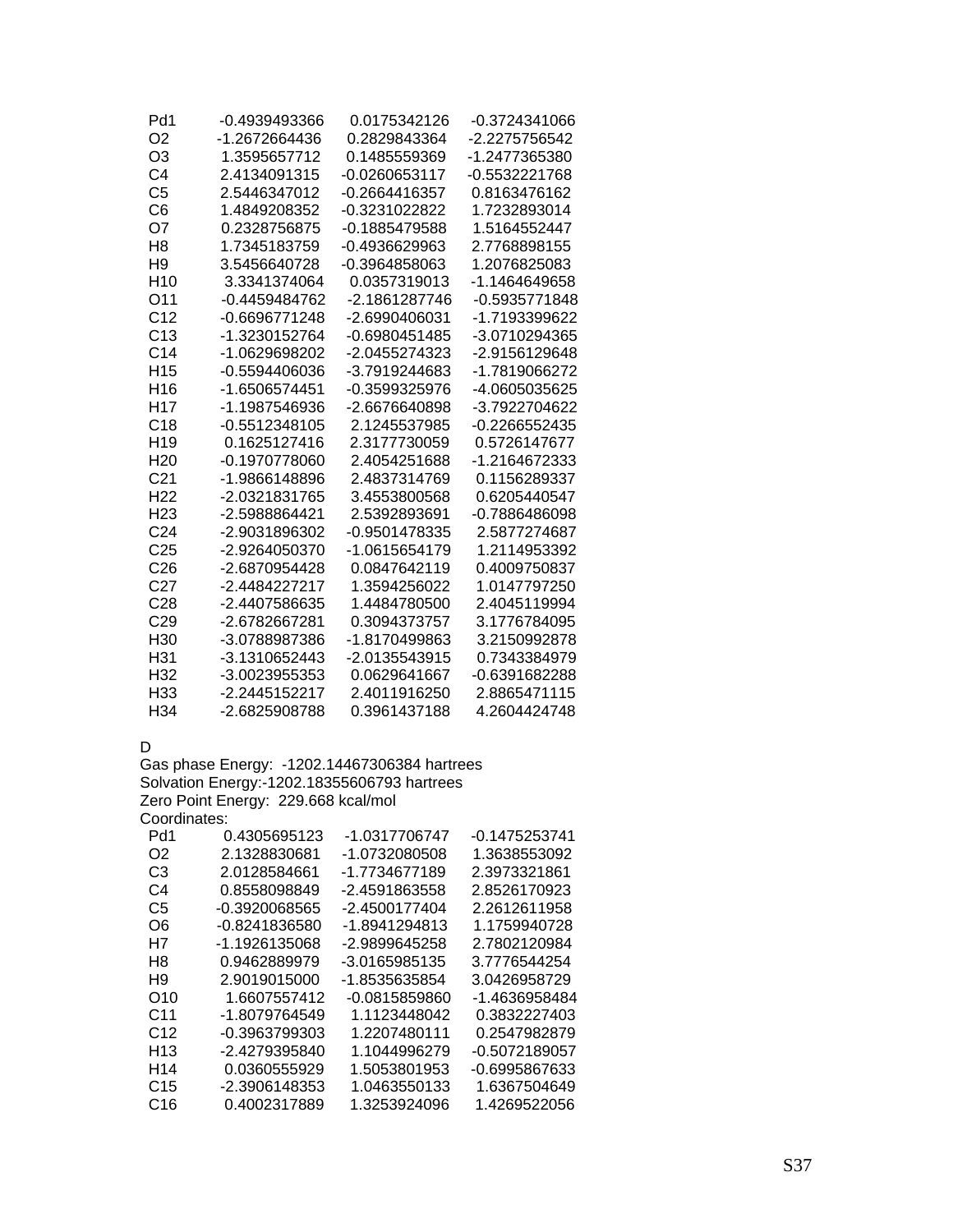| C17             | -1.5823082480 | 1.1174813669  | 2.7859251517  |
|-----------------|---------------|---------------|---------------|
| C <sub>18</sub> | -0.1956580178 | 1.2540621348  | 2.6848006827  |
| H <sub>19</sub> | -2.0465185856 | 1.0767045482  | 3.7670001012  |
| H <sub>20</sub> | 0.4123229062  | 1.3254401532  | 3.5801618572  |
| H <sub>21</sub> | -3.4675267480 | 0.9622733708  | 1.7382375057  |
| H <sub>22</sub> | 1.4709266583  | 1.4648286699  | 1.3308503151  |
| O23             | 1.0550691926  | -2.9171350984 | -0.6628489032 |
| C <sub>24</sub> | 2.0331757567  | -3.0656672829 | -1.4685514139 |
| C <sub>25</sub> | 2.5367857176  | -0.7283491024 | -2.1263006905 |
| C <sub>26</sub> | 2.7658797247  | -2.1064825209 | -2.1693439062 |
| H27             | 2.3051800406  | -4.1175560779 | -1.6200114854 |
| H <sub>28</sub> | 3.1767704424  | -0.0903995061 | -2.7465931891 |
| H <sub>29</sub> | 3.5667005944  | -2.4591552662 | -2.8069908308 |
| C30             | -0.9838830539 | -1.2381308352 | -1.7543652725 |
| H31             | -0.3308872669 | -1.6894522258 | -2.5005102808 |
| H <sub>32</sub> | -1.2113525983 | -0.2046096299 | -2.0089788490 |
| C33             | -2.1715184238 | -2.0866554249 | -1.3770761701 |
| H34             | -2.7301157217 | -1.6482176731 | -0.5483021019 |
| H35             | -1.8536289960 | -3.0876489344 | -1.0780459929 |
| C36             | -4.5363200418 | -2.1757607052 | -4.9986863785 |
| C37             | -4.7912828815 | -1.2106598299 | -4.0205124633 |
| C <sub>38</sub> | -4.0300339022 | -1.1835981199 | -2.8537299728 |
| C39             | -3.0158541174 | -2.1307416243 | -2.6427976533 |
| C40             | -2.7608967879 | -3.0897793405 | -3.6356906138 |
| C41             | -3.5212185482 | -3.1161085927 | -4.8033437050 |
| H42             | -5.1293538069 | -2.1973263808 | -5.9076062786 |
| H43             | -5.5857262777 | -0.4850615141 | -4.1651170978 |
| H44             | -4.2406543798 | -0.4403106755 | -2.0882476865 |
| H45             | -1.9790217693 | -3.8293041422 | -3.4806599073 |
| H46             | -3.3264132897 | -3.8715544118 | -5.5581519058 |

E

Gas phase Energy: -1202.12185764263 hartrees Solvation Energy: -1202.16028385060 hartrees Zero Point Energy: 228.105 kcal/mol Coordinates:

| Pd1             | -1.3562617678 | 0.4415783313    | 0.0236916871    |
|-----------------|---------------|-----------------|-----------------|
| Н2              | 0.3494904046  | 1.3176430351    | -0.2274674718   |
| O3              | -1.7944308670 | 0.2988913194    | -2.1387268312   |
| O4              | -0.5738772062 | -1.4335991438   | -0.1005155358   |
| C5              | -0.2550205985 | 0.7383690694    | 4.6813798085    |
| C6              | -1.4078786393 | 1.3573187292    | 4.1958149543    |
| C7              | -1.7494269000 | 1.2629791875    | 2.8397658768    |
| C8              | -0.8961522559 | 0.5428893049    | 2.0219357916    |
| C9              | 0.2517246541  | -0.1009025246   | 2.4590604434    |
| C10             | 0.5705956225  | 0.0158184248    | 3.8202379292    |
| H11             | -0.0022916641 | 0.8156647922    | 5.7341791749    |
| H12             | -2.0531529293 | 1.9217052950    | 4.8627330103    |
| H13             | -2.6369151163 | 1.7504756959    | 2.4550270319    |
| H14             | 0.8837293048  | -0.6785176842   | 1.7947266202    |
| H <sub>15</sub> | 1.4668473291  | $-0.4713807373$ | 4.1934262664    |
| C16             | 1.1588955122  | 1.1364842236    | -1.0074049455   |
| H17             | 0.8497482861  | 0.3622367318    | -1 7087119137   |
| H18             | 2.0051907545  | 0.7732338758    | $-0.4165432449$ |
| C <sub>19</sub> | 1.4319548103  | 2.4810006975    | -1.7059641577   |
| H <sub>20</sub> | 1.6751223966  | 3.2465645296    | -0.9635323460   |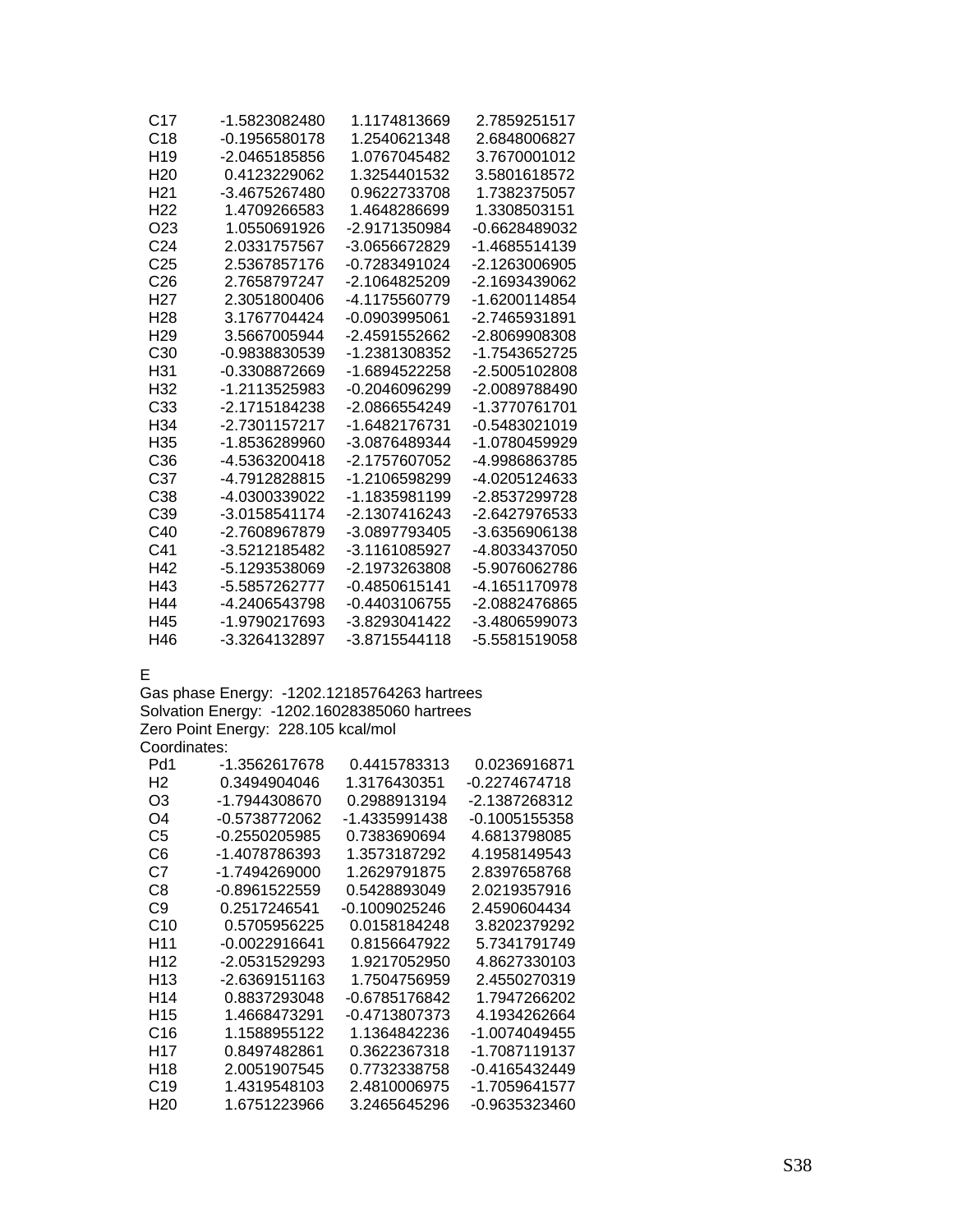| H <sub>21</sub>  | 0.5352356019  | 2.8070357873  | -2.2419596593 |
|------------------|---------------|---------------|---------------|
| C <sub>22</sub>  | -3.4967990755 | -1.4141503812 | 0.5495991517  |
| O23              | -3.2227405690 | -0.1642372661 | 0.5033489099  |
| H <sub>24</sub>  | -4.5503070433 | -1.5947323693 | 0.7969543269  |
| C <sub>25</sub>  | -2.6418555982 | 2.8944538955  | -0.8918428053 |
| O26              | -2.0140441538 | 2.3534673087  | 0.1004962900  |
| H <sub>2</sub> 7 | -3.0342657176 | 3.8834768966  | -0.6280255148 |
| C28              | -2.4402581494 | 1.2072416567  | -2.7213801211 |
| C <sub>29</sub>  | -2.8754939054 | 2.4417125235  | -2.1776340466 |
| H30              | -2.6849000654 | 1.0281647547  | -3.7793522936 |
| H31              | -3.4340455374 | 3.1017521874  | -2.8310901111 |
| C32              | -1.3142918795 | -2 4583435708 | 0.0367908786  |
| C <sub>33</sub>  | -2.6804491932 | -2.5192844947 | 0.3384650651  |
| H34              | -0.7847685732 | -3.4084639979 | -0.1024750932 |
| H35              | -3.1337087709 | -3 4992644660 | 0.4204817036  |
| C36              | 4.7275400205  | 1.7704567867  | -4.3983458626 |
| C37              | 4.9701683555  | 2.2597275334  | -3.1115342142 |
| C38              | 3.9067733744  | 24981925181   | -2.2450539215 |
| C39              | 2.5837820547  | 2.2649138120  | -2.6578640128 |
| C40              | 2.3529335656  | 1.7632990422  | -3.9510253564 |
| C <sub>41</sub>  | 3.4153213544  | 1 5248450947  | -4.8173435009 |
| H42              | 5 5569614275  | 1.5817553991  | -5.0733880894 |
| H43              | 5.9876175657  | 2.4564157608  | -2.7875327811 |
| H44              | 4.0975645282  | 2.8824226643  | -1.2459326016 |
| H45              | 1.3334528463  | 1.5745023219  | -4.2800755841 |
| H46              | 3.2254686735  | 1.1516059433  | -5.8193116094 |

G

Gas phase Energy: -1048.48894797611 hartrees iterations: 14 Solvation Energy:-1048.53028330986 hartrees Zero Point Energy: 199.566 kcal/mol

Coordinates:

| Pd1             | -0.2365360077   | 0.0663016178  | -0.3622691878 |
|-----------------|-----------------|---------------|---------------|
| O <sub>2</sub>  | -0.9004711685   | 0 1540757770  | -2.2795289877 |
| OЗ              | 1.6177916980    | -0.0754056026 | -1.1950116880 |
| C <sub>4</sub>  | 2.6476678434    | -0.3244385624 | -0.4837460830 |
| C5              | 2.7629663878    | -0.4277480231 | 0.9015609381  |
| C6              | 1 7124210176    | -0.2191522257 | 1.7959989347  |
| O7              | 0.4888751327    | 0.0518137095  | 1.5559333664  |
| H8              | 1.9404107833    | -0.2739323024 | 2.8668712340  |
| H9              | 3.7397961765    | -0.6488816144 | 1.3121392559  |
| H10             | 3.5572553643    | -0 4519879796 | -1 0827979612 |
| O11             | -0.3607902535   | -2.1978821779 | -0.3330205198 |
| C12             | -0.5801265176   | -2.8093221627 | -1.4055258152 |
| C <sub>13</sub> | $-0.9940879067$ | -0.9177833209 | -3.0033788942 |
| C <sub>14</sub> | -0.8704266530   | -2.2541767844 | -2.6835467742 |
| H <sub>15</sub> | $-0.5567844363$ | -3.9091356545 | -1.3578519569 |
| H16             | -1.2290125191   | -0.6723385177 | -4.0453920158 |
| H17             | -1.0175780816   | -2.9555063325 | -3.4965965371 |
| C <sub>18</sub> | -0.1647633876   | 2.2185475834  | -0.4094242687 |
| H <sub>19</sub> | -1.2210016948   | 2.4302534312  | -0.5726700923 |
| H <sub>20</sub> | 0.1489458822    | 2.4333108845  | 0.6123961784  |
| C <sub>21</sub> | 0.7266190319    | 2.7644559029  | -1.4951502786 |
| H22             | 1.7789687131    | 2.5568914780  | -1.2953624756 |
| H23             | 0.4641361693    | 2.3398411373  | -2.4659274566 |
| C24             | -0.0893429562   | 7.0101965217  | -1.3643656112 |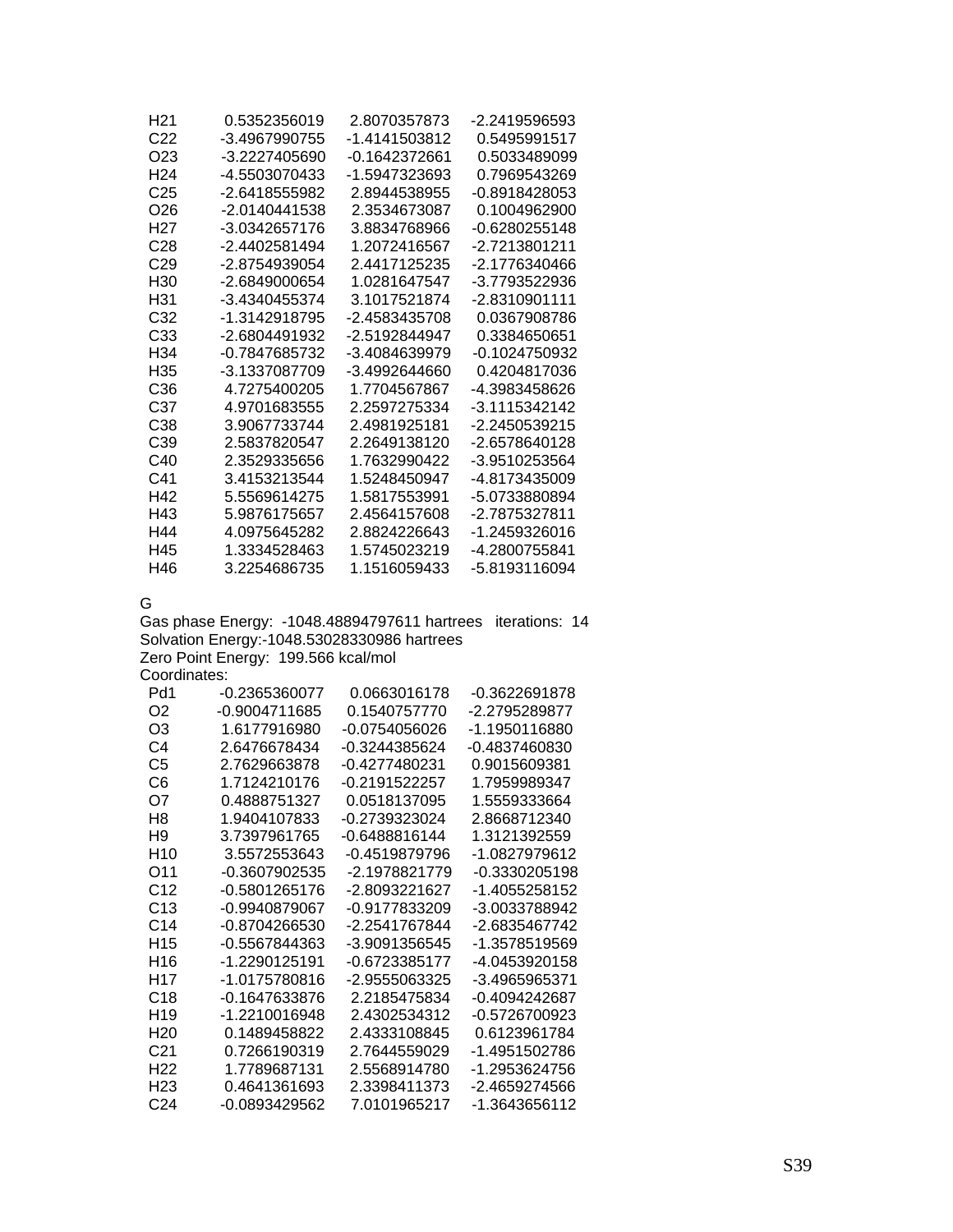| C <sub>25</sub> | -0.8214131324   | 6.1833033195    | -2.2215204494   |
|-----------------|-----------------|-----------------|-----------------|
| C26             | -0.5589307012   | 4.8156885302    | -2.2638024328   |
| C27             | 0.4516243360    | 4.2623813755    | -1.4614440357   |
| C28             | 1.1719923298    | 5.0975443408    | -0.5933250996   |
| C <sub>29</sub> | 0.9082086198    | 6.4656276422    | -0.5516553584   |
| H30             | -0.2938168287   | 8.0757937217    | -1.3327780169   |
| H31             | -1.5910018316   | 6.6058967249    | -2.8599442885   |
| H <sub>32</sub> | -1.1214357167   | 4.1753002291    | -2.9388925891   |
| H33             | 1.9556582975    | 4.6774419298    | 0.0325096145    |
| H34             | 1.4820838825    | 7.1068694525    | 0.1099515888    |
| C35             | -2.1975779976   | 0.1914618949    | 1.0851415430    |
| C36             | -2.6913810470   | 0.0193163421    | $-0.1702935148$ |
| H37             | $-1.9669715933$ | $-0.6584651313$ | 1.7183790498    |
| H38             | -2.8743380715   | -0.9732968375   | -0.5680032715   |
| H <sub>39</sub> | -3.0024233113   | 0.8579942911    | -0.7839847205   |
| H40             | -2.1079841179   | 1.1764776803    | 1.5322966376    |

Gas phase Energy: -969.84532125825 hartrees Solvation Energy:-969.88674477418 hartrees Zero Point Energy: 164.031 kcal/mol Number and Magnitude of negative Eigen values: 1 (-214.22  $cm^{-1}$ ) Coordinates:

| Pd1             | $-0.0105104804$ | .0094497070   | -.0041023207  |
|-----------------|-----------------|---------------|---------------|
| O <sub>2</sub>  | -.1020099719    | -.0015283219  | 2.0327585170  |
| O <sub>3</sub>  | 2.0934621970    | -.1758256354  | .1332425004   |
| C4              | 2.8102776023    | -.0632722655  | -.9014557203  |
| C <sub>5</sub>  | 2.4076051970    | .1444789283   | -2.2349003567 |
| C6              | 1.0962242478    | .2023096783   | -2.6801275324 |
| O7              | -.0087051652    | .0918273146   | -2.0303562323 |
| H <sub>8</sub>  | .9343898234     | .3441113448   | -3.7547383532 |
| H <sub>9</sub>  | 3.1875894730    | .2412949065   | -2.9797889410 |
| H <sub>10</sub> | 3.8900238511    | -.1464221037  | -.7184904666  |
| C <sub>11</sub> | -.2242250396    | -2.0963829255 | -.0200245676  |
| C <sub>12</sub> | .1133737863     | -2.7631527035 | 1.1625183819  |
| C13             | .4210967143     | -4.1233062500 | 1.0941807069  |
| C <sub>14</sub> | .3786106697     | -4.7980750117 | - 1296058273  |
| C <sub>15</sub> | .0251286948     | -4.1171661900 | -1.2991775630 |
| C16             | -.2868025465    | -2.7581651025 | -1.2539410133 |
| H <sub>17</sub> | -.5730274005    | -2.2315819940 | -2.1560685701 |
| H <sub>18</sub> | $-0150126490$   | -4.6416178699 | -2.2488707767 |
| H <sub>19</sub> | .6178753823     | -5.8559059253 | -.1722018763  |
| H <sub>20</sub> | .6988115547     | -4.6506196603 | 2.0013716507  |
| H <sub>21</sub> | .1569777632     | -2.2335201476 | 2.1057622070  |
| O <sub>22</sub> | .2329837080     | 2.1401857146  | -.0781388494  |
| C <sub>23</sub> | .4017668131     | 2.8134078637  | .9751124723   |
| C <sub>24</sub> | .1448577165     | 1.0613775260  | 2.7203768808  |
| C <sub>25</sub> | .3880426179     | 2.3611643408  | 2.3122558895  |
| H <sub>26</sub> | .5672210920     | 3.8883500435  | .8200715458   |
| H <sub>27</sub> | .1371922981     | .8657034775   | 3.7985632451  |
| H <sub>28</sub> | .5600725215     | 3.0966332825  | 3.0884550977  |
| C <sub>29</sub> | -2.3016450756   | -1.1677177295 | .2080147790   |
| C <sub>30</sub> | -2.1713533444   | .2056689509   | -.0537603112  |
| H31             | -2.6249881093   | -1.8514620975 | -.5659114573  |
| H32             | -2.3540875347   | .5787980885   | -1.0570438670 |
| H33             | -2.2992867334   | .9084498011   | .7640423161   |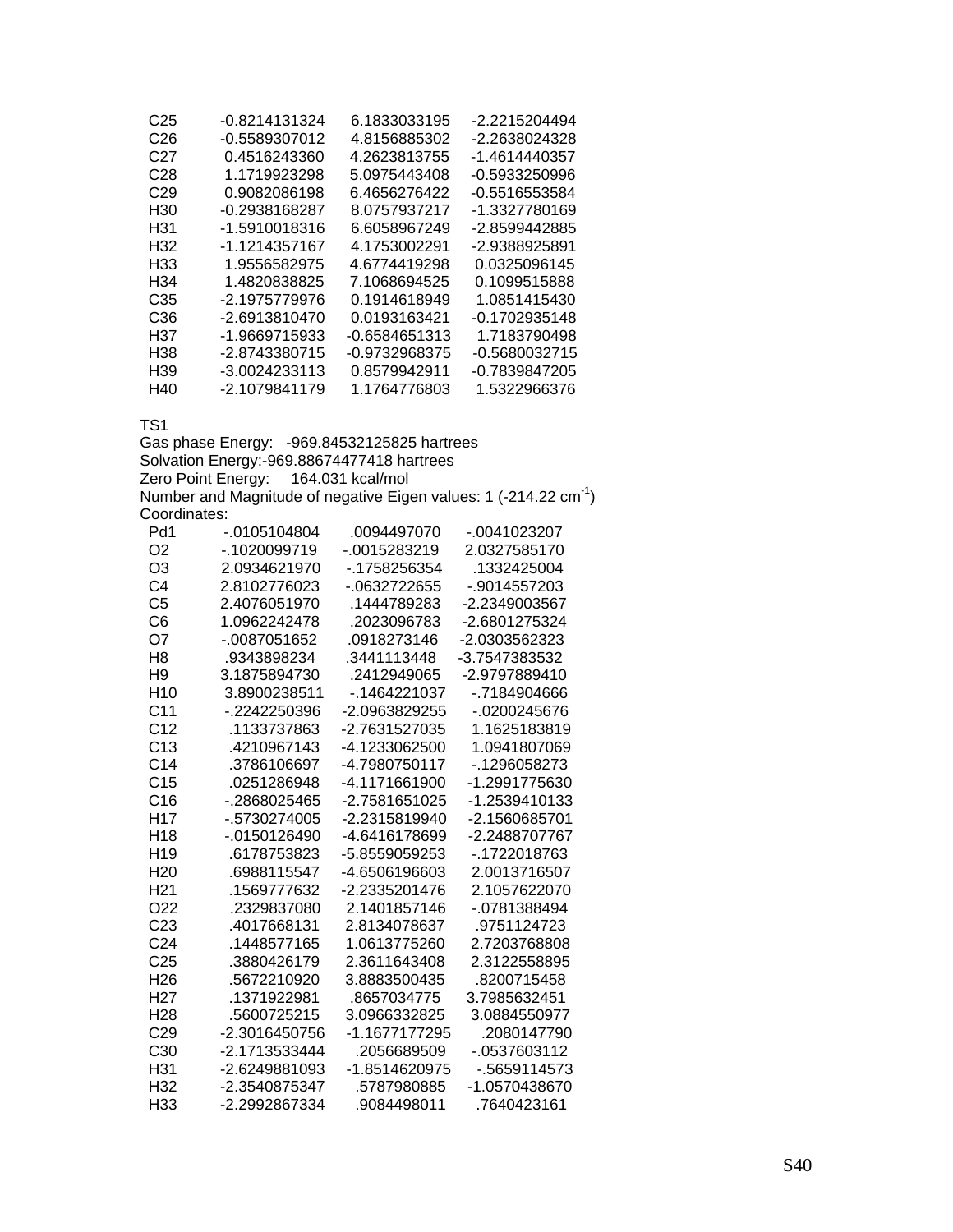| Gas phase Energy: -1202.09790211630 hartrees |                                                                      |                  |               |       |       |       |
|----------------------------------------------|----------------------------------------------------------------------|------------------|---------------|-------|-------|-------|
|                                              | Solvation Energy:-1202.13543983512 hartrees                          |                  |               |       |       |       |
|                                              | Zero Point Energy:                                                   | 225.962 kcal/mol |               |       |       |       |
|                                              | Number and Magnitude of negative Eigen values: 1 (cm <sup>-1</sup> ) |                  | $-1212.06$    | 27.26 | 30.87 | 33.10 |
| 45.80                                        | 52.69                                                                |                  |               |       |       |       |
| Coordinates:                                 |                                                                      |                  |               |       |       |       |
| Pd1                                          | 0.0622705847                                                         | 0.2373040508     | 0.2802126878  |       |       |       |
| O <sub>2</sub>                               | $-0.1714964726$                                                      | 0.4785388569     | 2.3805374617  |       |       |       |
| C <sub>3</sub>                               | 0.8446583299                                                         | 0.5353734301     | 3.1278660124  |       |       |       |
| C <sub>4</sub>                               | 2.2060381036                                                         | 0.4351196443     | 2.7776311800  |       |       |       |
| C <sub>5</sub>                               | 2.6959296619                                                         | 0.1912767668     | 1.5044438205  |       |       |       |
| O <sub>6</sub>                               | 2.0727074986                                                         | 0.0048961988     | 0.3944764979  |       |       |       |
| H7                                           | 3.7836567051                                                         | 0.1227430097     | 1.3890232367  |       |       |       |
| H <sub>8</sub>                               | 2.9320926666                                                         | 0.5376302007     | 3.5746289352  |       |       |       |
| H <sub>9</sub>                               | 0.3722174482                                                         | 0.9120112933     | -2.0376806953 |       |       |       |
| O10                                          | -1.9391165074                                                        | 0.5194646169     | 0.0638119461  |       |       |       |
| O11                                          | 0.4570964575                                                         | 2.3512717415     | 0.1845938297  |       |       |       |
| C <sub>12</sub>                              | -0.4856792854                                                        | 3.1901151611     | 0.2127649291  |       |       |       |
| C <sub>13</sub>                              | -2.4655997518                                                        | 1.6931669535     | 0.1354912395  |       |       |       |
| C14                                          | -1.8738193216                                                        | 2.9418076296     | 0.2259333651  |       |       |       |
| H <sub>15</sub>                              | $-0.1742100110$                                                      | 4.2439619703     | 0.2095945785  |       |       |       |
| H <sub>16</sub>                              | -3.5602208812                                                        | 1.6568209495     | 0.0985305735  |       |       |       |
| H <sub>17</sub>                              | -2.5346512653                                                        | 3.7991819429     | 0.2621630498  |       |       |       |
| C <sub>18</sub>                              | -0.2350186250                                                        | -1.8899505496    | 0.1563532325  |       |       |       |
| H19                                          | $-0.7989571463$                                                      | -0.3606848333    | -2.4932474383 |       |       |       |
| C <sub>20</sub>                              | 1.3575374582                                                         | -0.9234827093    | -2.7079381156 |       |       |       |
| H <sub>21</sub>                              | 1.1887436842                                                         | -2.0026942006    | -2.6614669368 |       |       |       |
| H <sub>22</sub>                              | 2.2803847965                                                         | -0.6945754433    | -2.1696464793 |       |       |       |
| C <sub>23</sub>                              | -1.5435478681                                                        | -2.3470637772    | 0.3413597895  |       |       |       |
| C <sub>24</sub>                              | -1.7359062153                                                        | -3.6913108291    | 0.6643324450  |       |       |       |
| C <sub>25</sub>                              | -0.6406005346                                                        | -4.5493310100    | 0.7994413171  |       |       |       |
| C <sub>26</sub>                              | 0.6590219241                                                         | -4.0746614040    | 0.6034751671  |       |       |       |
| C <sub>27</sub>                              | 0.8751367232                                                         | -2.7335973630    | 0.2812577538  |       |       |       |
| H <sub>28</sub>                              | -2.3854920028                                                        | -1.6737040756    | 0.2450636815  |       |       |       |
| H <sub>29</sub>                              | -2.7446049241                                                        | -4.0626496777    | 0.8152959265  |       |       |       |
| H30                                          | -0.8008921549                                                        | -5.5918694701    | 1.0557748790  |       |       |       |
| H <sub>31</sub>                              | 1.5084840521                                                         | -4.7431668288    | 0.7013511120  |       |       |       |
| H <sub>32</sub>                              | 1.8787702452                                                         | -2.3605207744    | 0.1219992054  |       |       |       |
| H <sub>33</sub>                              | 0.6196850871                                                         | 0.6807088373     | 4.1934421186  |       |       |       |
| H34                                          | -0.0523826881                                                        | -1.0280802005    | -0.9991103938 |       |       |       |
| C35                                          | 0.1938367896                                                         | $-0.1616406164$  | -2.0816856970 |       |       |       |
| C36                                          |                                                                      | 0.4481142277     |               |       |       |       |
|                                              | 1.5255123210                                                         |                  | -6.7985156410 |       |       |       |
| C37                                          | 0.7490062751                                                         | -0.6650064830    | -6.4663245841 |       |       |       |
| C38                                          | 0.6948035421                                                         | -1.1080691342    | -5.1460548947 |       |       |       |
| C39                                          | 1.4298907989                                                         | -0.4505205253    | -4.1473977533 |       |       |       |
| C40                                          | 2.1978689363                                                         | 0.6740918402     | -4.4871178098 |       |       |       |
| C41                                          | 2.2508739597                                                         | 1.1160507892     | -5.8071882518 |       |       |       |
| H42                                          | 1.5682360561                                                         | 0.7926122575     | -7.8270097665 |       |       |       |
| H43                                          | 0.1903499090                                                         | -1.1891289937    | -7.2354226595 |       |       |       |
| H44                                          | 0.0967548007                                                         | -1.9793914982    | -4.8905782985 |       |       |       |
| H45                                          | 2.7701731208                                                         | 1.1885298268     | -3.7187630713 |       |       |       |
| H46                                          | 2.8614651568                                                         | 1.9757213610     | -6.0648546728 |       |       |       |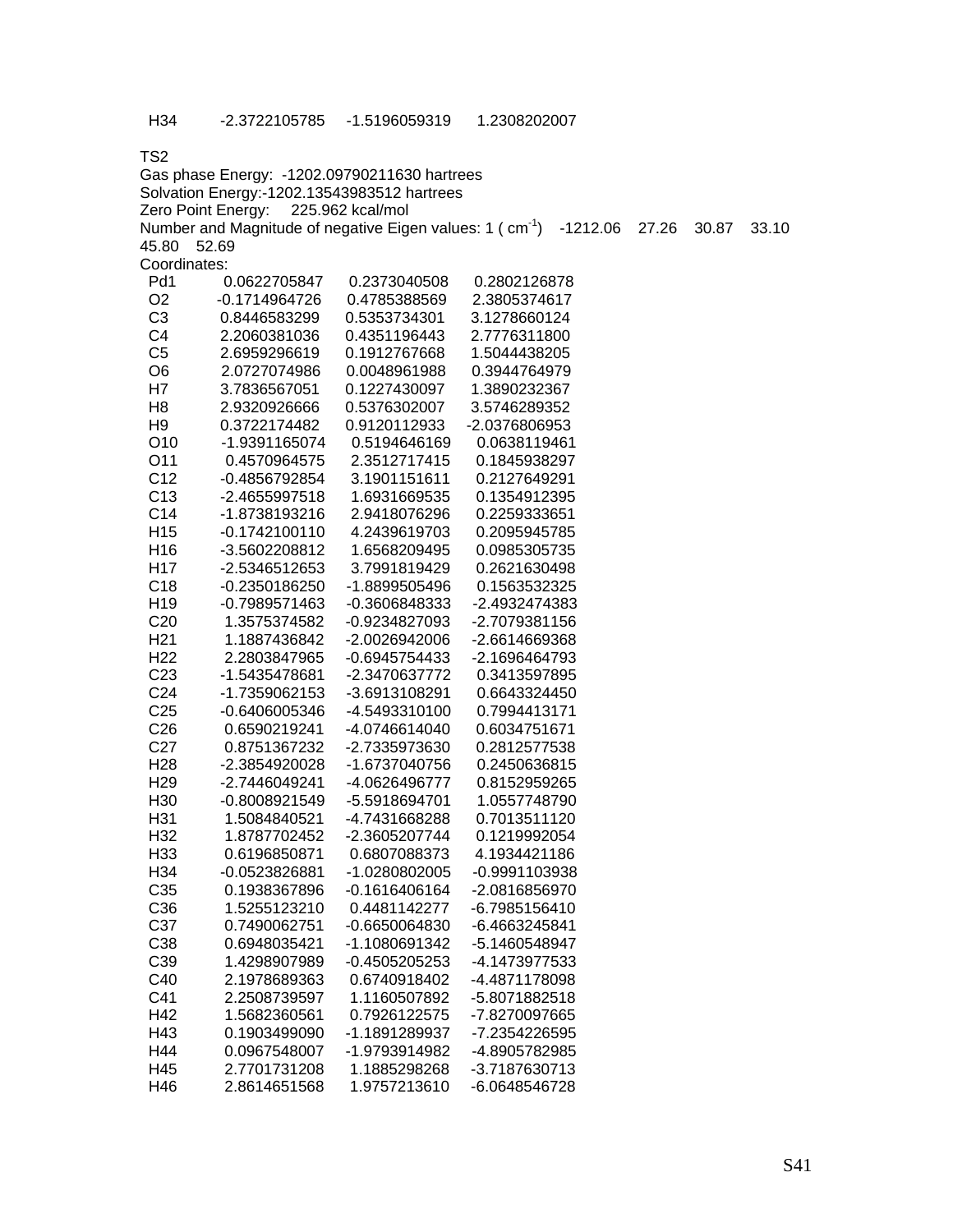TS3 Gas phase Energy: -1048.46581809139 hartrees Solvation Energy:-1048.50728181853 hartrees Zero Point Energy: 199.663 kcal/mol Number and Magnitude of negative Eigen values:  $1 \text{ (cm}^3)$   $-321.62$  23.70 28.94 38.86 53.75 65.65 Coordinates: Pd1 .0761064016 .1826153054 -.0041067191 O2 -.1464701868 .1140917801 2.0032112787 O3 2.2526949177 .0604420125 .2763377087 C4 3.0221866900 .2098851042 -.7092143672 C5 2.6728579764 .3826969792 -2.0699762250 C6 1.3917844786 .3434241859 -2.5931268737 O7 .2490158950 .1746988568 -2.0163478515 H8 1.2895415623 .4440367179 -3.6793360940 H9 3.4835335490 .5211839023 -2.7754427372 H10 4.0981280577 .1855139031 -.4833479710 O11 .2413074189 2.2650676098 -.0791825611 C12 .2790791476 2.9345706636 .9980853357 C13 -.0163679363 1.1694441961 2.7184284575 C14 .1850648746 2.4883931973 2.3257790924 H15 .3948663450 4.0153469060 .8424323043 H16 -.0940508509 .9666988137 3.7927680393 H17 .2539263646 3.2340896364 3.1077956024 C18 -.0137886031 -2.3380878552 .0278624654 H19 .9409110392 -1.9111441418 .3376202581

### C21 .0779026709 -3.1030898657 -1.2760284100 H22 -.8789303991 -3.5709713569 -1.5268298370 H23 .3557500749 -2.4398324570 -2.0977691125 C24 -1.8756862208 -1.3490512859 -.0431168303 C25 -1.9931126386 .0621261204 -.2623891951 H26 -2.1247444823 -1.9956510703 -.8776573642 H27 -2.1467127716 .4276463812 -1.2739811194 H28 -2.3977534416 .6777475836 .5368367851 H29 -2.1672516886 -1.7013512803 .9406073658 C31 3.0909816730 -6.1208173599 -.5818224832 C32 3.4476731770 -4.8992273213 -1.1611100957 C33 2.4779632324 -3.9248980925 -1.3878856916 C34 1.1378503797 -4.1667809577 -1.0486179247 C35 .7902535354 -5.3927927702 -.4592438670 C36 1.7610250461 -6.3666884050 -.2327926133 H37 3.8467500308 -6.8802001821 -.4084279242 H38 4.4791834979 -4.7116833840 -1.4428136505 H39 2.7542800987 -2.9803155979 -1.8508439653 H40 -.2461810350 -5.5926915093 -.1981855820 H41 1.4801497757 -7.3173324884 .2096228380

H20 -.4278506891 -2.8803161268 .8738078818

## **Os.Tp.CO**

A Gas phase Energy: -1217.14541356499 hartrees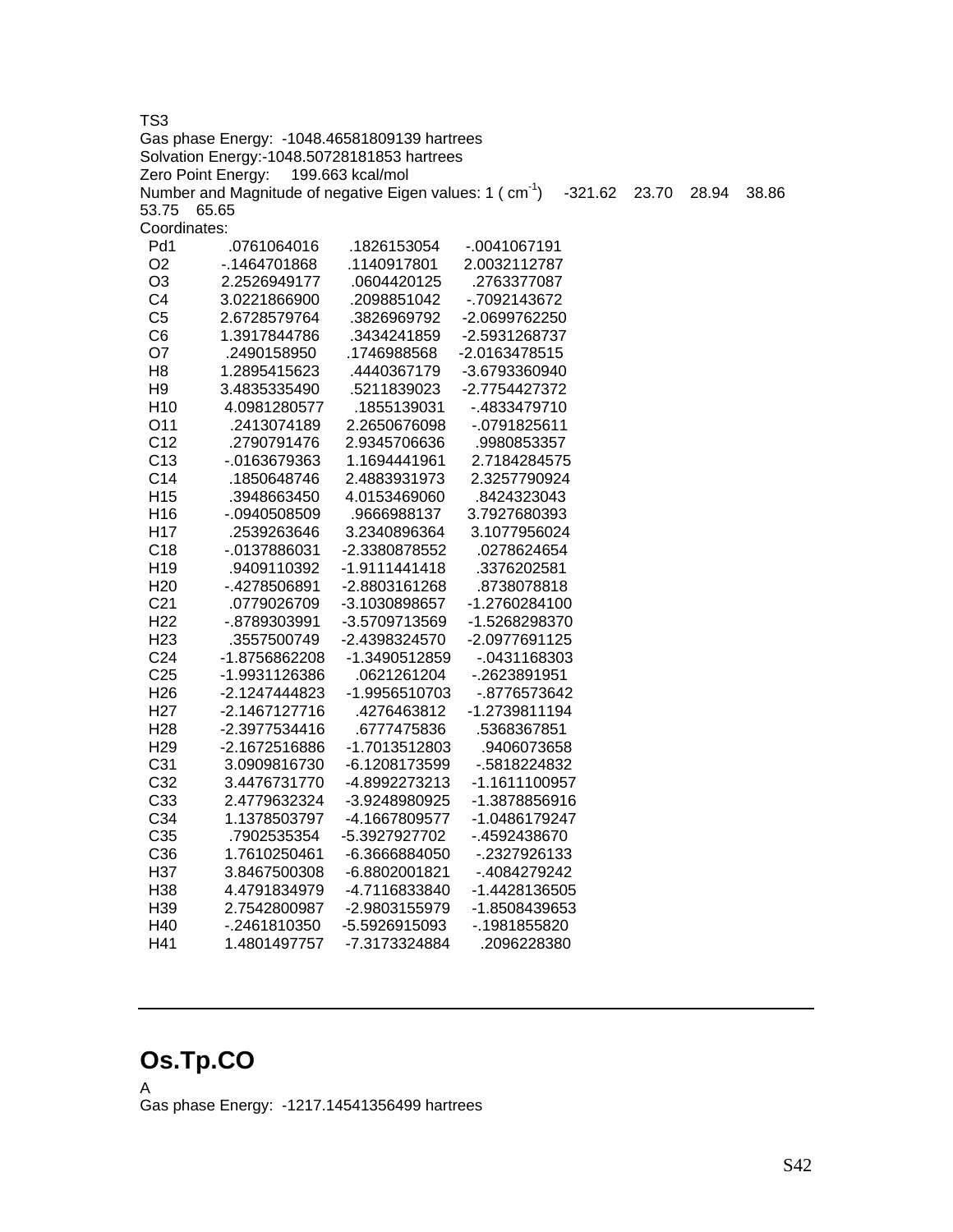|                                     | Solvation Energy:-1217.15309575323 hartrees |
|-------------------------------------|---------------------------------------------|
| Zero Point Energy: 224.573 kcal/mol |                                             |
| Coordinates:                        |                                             |

| Os1             | -2.4053607497   | 1.4936607391  | -0.1527747401 |
|-----------------|-----------------|---------------|---------------|
| N <sub>2</sub>  | -2.4582690895   | 3.6948223021  | -0.3362723208 |
| N <sub>3</sub>  | -4.5577730952   | 1.6343021804  | -0.1688734331 |
| N <sub>4</sub>  | -2.7248421051   | 1.5488455142  | -2.3678030091 |
| N <sub>5</sub>  | -5.1903097511   | 2.5311882570  | -0.9769356151 |
| N <sub>6</sub>  | -3.3723955174   | 4.2665668454  | -1.1724937579 |
| N7              | -3.5960218284   | 2.4463948796  | -2.9005427584 |
| B <sub>8</sub>  | -4.3804521445   | 3.4006076844  | -1.9697013156 |
| C <sub>9</sub>  | -1.7515197573   | 4.6940405799  | 0.2096003739  |
| C10             | -5.4991423203   | 0.9949938208  | 0.5368132589  |
| C <sub>11</sub> | -2.2491384274   | 0.8135865228  | -3.3801361258 |
| C <sub>12</sub> | -3.6634306772   | 2.2733778852  | -4.2400115464 |
| C <sub>13</sub> | -3.2299579528   | 5.6099916381  | -1.1470432399 |
| C <sub>14</sub> | -6.5241864803   | 2.4435945902  | -0.7783892871 |
| H <sub>15</sub> | -5.1132427194   | 4.1024716958  | -2.6065472143 |
| C16             | -6.7672654748   | 1.4737705884  | 0.1842996107  |
| C17             | -2.8125997465   | 1.2360893055  | -4.5926915182 |
| C18             | -2.1999172876   | 5.9299233550  | -0.2744082442 |
| H <sub>19</sub> | -0.9798349439   | 4.4835798512  | 0.9339526043  |
| H <sub>20</sub> | -5.2114710713   | 0.2522206334  | 1.2652253291  |
| H <sub>21</sub> | -1.5344503250   | 0.0269496272  | -3.1891148298 |
| H <sub>22</sub> | -4.3098761106   | 2.8976358567  | -4.8383007015 |
| H <sub>23</sub> | -3.8717060825   | 6.2364154629  | -1.7480810102 |
| H <sub>24</sub> | -7.1985738220   | 3.0741738917  | -1.3379948325 |
| H <sub>25</sub> | -7.7216693355   | 1.1595452338  | 0.5769849296  |
| H <sub>26</sub> | -2.6266879909   | 0.8414758703  | -5.5795134626 |
| H <sub>27</sub> | -1.8312882057   | 6.9111782064  | -0.0190035415 |
| O <sub>28</sub> | -2.3623821951   | -1.5235511809 | -0.0629634998 |
| C29             | -2.3884069512   | -0.3574107686 | -0.0873347864 |
| C <sub>30</sub> | -0.3042863496   | 1.5672071836  | -0.8285570543 |
| C <sub>31</sub> | -0.3206083592   | 1.6200506713  | 0.5783181480  |
| H32             | -0.0080688218   | 0.6532129425  | -1.3349932620 |
| H33             | $-0.0576994511$ | 0.7463407548  | 1.1642545889  |
| H34             | -0.1552265387   | 2.5563602824  | 1.0996147280  |
| H35             | -0.1582011788   | 2.4759256946  | -1.4053190710 |
| C <sub>37</sub> | -3.0917791407   | 1.7882875485  | 4.7882315641  |
| C38             | -3.5187084171   | 2.8031310763  | 3.9321997011  |
| C39             | -3.3048930632   | 2.7070577707  | 2.5532044161  |
| C40             | -2.6508527923   | 1.6034448425  | 1.9701417069  |
| C41             | -2.2391382461   | 0.5918339173  | 2.8618501365  |
| C42             | -2.4527490982   | 0.6752935599  | 4.2399689022  |
| H43             | -3.2561734996   | 1.8606252004  | 5.8599292518  |
| H44             | -4.0252252093   | 3.6776163939  | 4.3346720317  |
| H45             | -3.6676269418   | 3.5132320488  | 1.9230534855  |
| H46             | -1.7347555195   | -0.2924637759 | 2.4794159932  |
| H47             | -2.1166989883   | -0.1339812886 | 4.8843238515  |

#### B

Gas phase Energy: -1217.13060950233 hartrees Solvation Energy:-1217.13806479621 hartrees Zero Point Energy: 224.905 kcal/mol Coordinates:<br>Os1 -2 -2.4956196557 1.3303780063 -0.2483385867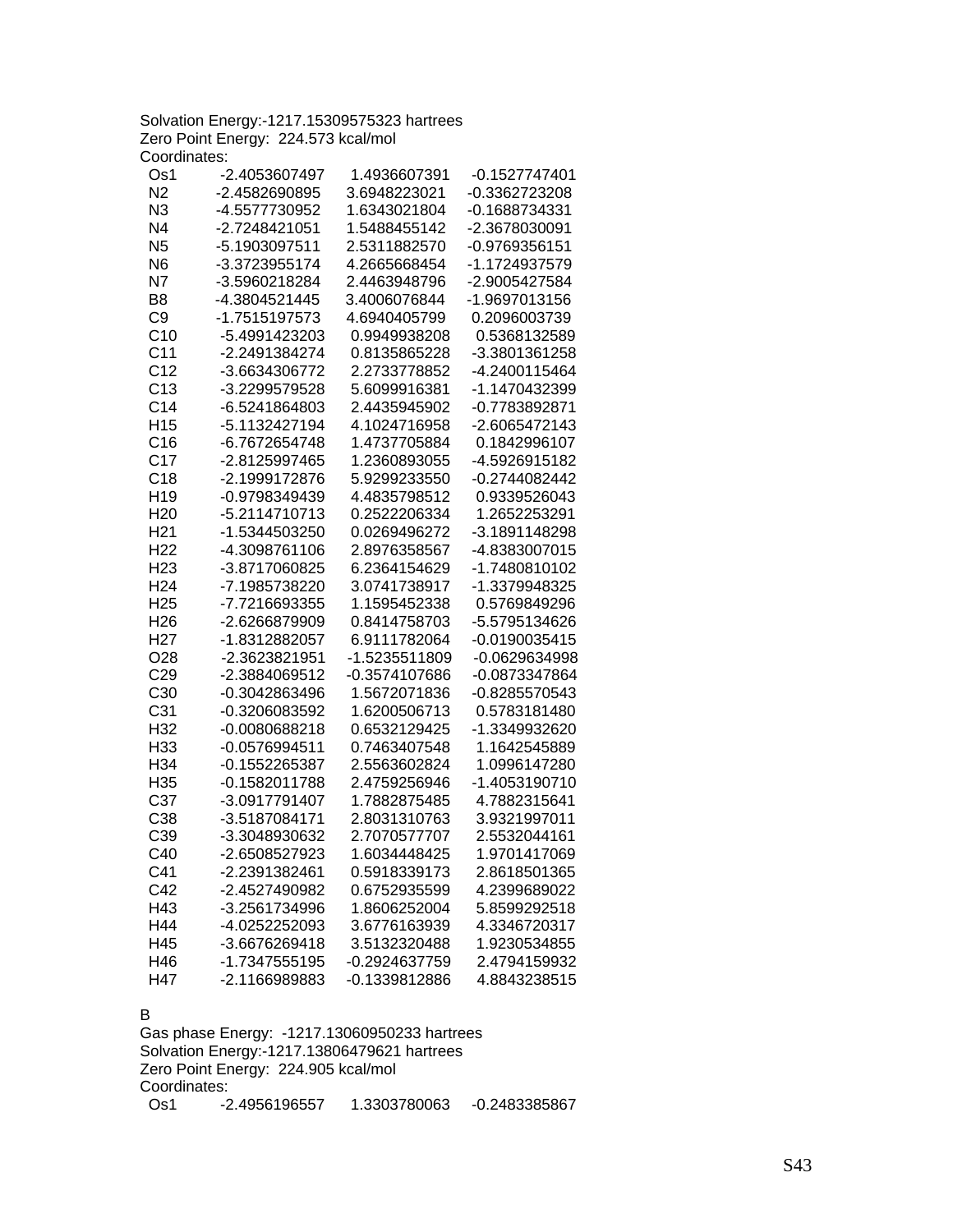| N2              | -2.4057836503   | 3.5499538670  | -0.2742397943   |
|-----------------|-----------------|---------------|-----------------|
| N <sub>3</sub>  | -4.5333841126   | 1.6465166364  | -0.1819990742   |
| N <sub>4</sub>  | -2.7041269824   | 1.5427704543  | -2.4624463408   |
| N <sub>5</sub>  | -5.1287351787   | 2.5647408417  | -0.9982099177   |
| N <sub>6</sub>  | -3.2533690634   | 4.2177491283  | -1.1060364323   |
| N7              | -3.5319313536   | 2.5100420541  | -2.9454788647   |
| B8              | -4.2825779980   | 3.4348754014  | -1.9648593106   |
| C <sub>9</sub>  | -1.7141083102   | 4.4794852646  | 0.4008422579    |
| C10             | -5.4969452144   | 1.0800746448  | 0.5582906462    |
| C <sub>11</sub> | -2.2303361818   | 0.8734290610  | -3.5197361279   |
| C <sub>12</sub> | -3.5691685229   | 2.4479976673  | -4.2976904959   |
| C <sub>13</sub> | -3.0879897939   | 5.5498684397  | -0.9517115188   |
| C <sub>14</sub> | -6.4608753100   | 2.5717252240  | -0.7578660170   |
| H <sub>15</sub> | -4.9893859802   | 4.1982259182  | -2.5608401864   |
| C16             | -6.7407139719   | 1.6349947225  | 0.2253021509    |
| C17             | -2.7464815163   | 1.4110468113  | -4.7103064391   |
| C18             | -2.1044592983   | 5.7656592067  | 0.0030481186    |
| H <sub>19</sub> | -0.9868298709   | 4.1833091482  | 1.1418258896    |
| H <sub>20</sub> | -5.2410907630   | 0.3154822712  | 1.2757652670    |
| H <sub>21</sub> | -1.5510295877   | 0.0473176674  | -3.3694223794   |
| H <sub>22</sub> | -4.1764237752   | 3.1413812867  | -4.8602767784   |
| H <sub>23</sub> | -3.6835558734   | 6.2427769712  | -1.5270526073   |
| H <sub>24</sub> | -7.1056740027   | 3.2440130863  | -1.3033846152   |
| H <sub>25</sub> | -7.7035025649   | 1.3871179201  | 0.6445078292    |
| H <sub>26</sub> | -2.5510020133   | 1.0877005779  | -5.7212664558   |
| H <sub>27</sub> | -1.7299018907   | 6.7111296972  | 0.3636768354    |
| O <sub>28</sub> | -2.8753679451   | -1.6633426840 | -0.1817816334   |
| C <sub>29</sub> | -2.7030043811   | -0.5057094727 | $-0.2196602045$ |
| C <sub>30</sub> | -2.2213780047   | 1.4098952039  | 1.8903709928    |
| H31             | -2.7055408444   | 0.5754193104  | 2.4104858633    |
| H <sub>32</sub> | -2.6424892423   | 2.3307145825  | 2.3124336016    |
| C33             | $-0.6921603315$ | 1.3467239444  | 2.1322455444    |
| H34             | -0.4133973385   | 0.7893458503  | 3.0359068563    |
| H35             | -0.2667591079   | 2.3522583081  | 2.2477897262    |
| C36             | 0.9932021381    | -0.5301728432 | -1.4096680381   |
| C37             | 0.6151544310    | 0.8024200772  | -1.4430725401   |
| C38             | 0.0828787881    | 1.4269396719  | -0.2918645803   |
| C39             | -0.0730532532   | 0.6950681642  | 0.9093285063    |
| C40             | 0.3315778004    | -0.6567135773 | 0.9214761072    |
| C41             | 0.8574000091    | -1.2561141559 | -0.2133713080   |
| H42             | 1.4068467843    | -1.0076525323 | -2.2929292784   |
| H43             | 0.7443194406    | 1.3887532449  | -2.3478309010   |
| H44             | -0.0196248838   | 2.5067679119  | -0.2867503348   |
| H45             | 0.2232293046    | -1.2290531614 | 1.8385256746    |
| H46             | 1.1667180640    | -2.2971079668 | $-0.1771521418$ |

#### D

Gas phase Energy: -1449.38799350416 hartrees Solvation Energy:-1449.39685396639 hartrees Zero Point Energy: 288.563 kcal/mol Coordinates:

| -2 7300330758 | 1 7183350520 | -0 1698737111 |
|---------------|--------------|---------------|
| -2 8563255309 | 38771313976  | -0.5810667524 |
| -4 8029717623 | 1 8169818141 | -0.0171917994 |
| -3.0998329079 | 1.5216875648 | -2.3606550207 |
| -5.5264702698 | 2.5571011062 | -0.9076711809 |
|               |              |               |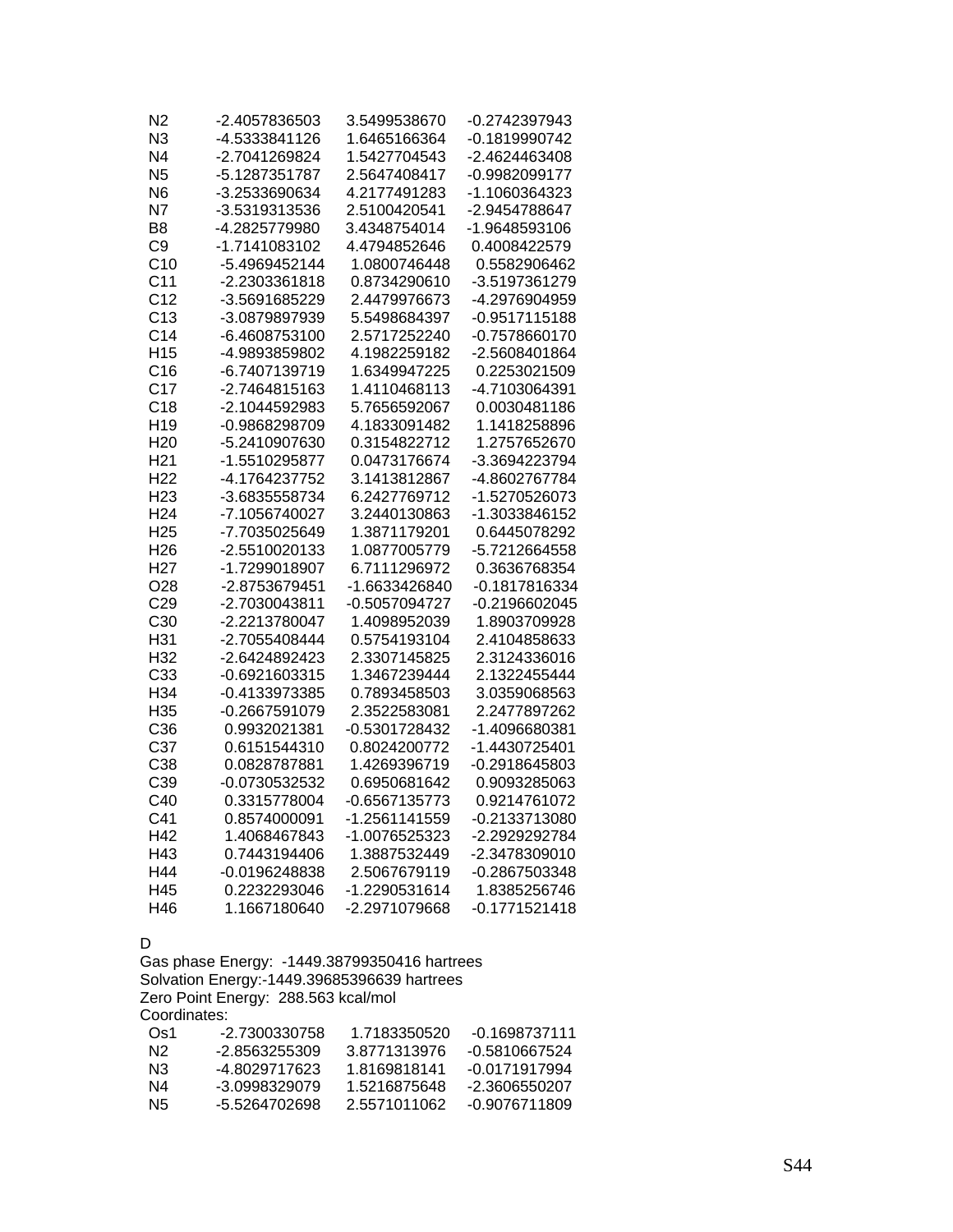| N <sub>6</sub>  | -3.8236347782   | 4.3250734359  | -1.4297730202 |
|-----------------|-----------------|---------------|---------------|
| N7              | -4.0518259911   | 2.3082779111  | -2.9305593049 |
| B <sub>8</sub>  | -4.8277630906   | 3.3237123409  | -2.0628616349 |
| C <sub>9</sub>  | -2.1795669854   | 4.9530154212  | -0.1535480662 |
| C10             | -5.6693440412   | 1.2627137464  | 0.8428158113  |
| C <sub>11</sub> | -2.6081362797   | 0.7371519498  | -3.3260260266 |
| C <sub>12</sub> | -4.1553960022   | 2.0162237623  | -4.2486834530 |
| C13             | -3.7491748118   | 5.6704718246  | -1.5299116749 |
| C <sub>14</sub> | -6.8392679380   | 2.4633660236  | -0.5959980476 |
| H <sub>15</sub> | -5.6397597742   | 3.9110342363  | -2.7200315115 |
| C16             | -6.9769555078   | 1.6446489740  | 0.5149117261  |
| C <sub>17</sub> | -3.2460395666   | 1.0124614410  | -4.5464173384 |
| C18             | -2.7047487418   | 6.1170642227  | -0.7317411498 |
| H <sub>19</sub> | -1.3645734840   | 4.8370196033  | 0.5458600463  |
| H <sub>20</sub> | -5.3078918721   | 0.6267843027  | 1.6361173522  |
| H <sub>21</sub> | -1.8252619325   | 0.0291912325  | -3.0964970035 |
| H <sub>22</sub> | -4.8649160335   | 2.5411898667  | -4.8708503158 |
| H <sub>23</sub> | -4.4444288229   | 6.2092891064  | -2.1561012493 |
| H <sub>24</sub> | -7.5747910021   | 2.9857673279  | -1.1888336826 |
| H <sub>25</sub> | -7.8891945461   | 1.3633705499  | 1.0175157470  |
| H <sub>26</sub> | -3.0705175449   | 0.5461337422  | -5.5036588353 |
| H <sub>27</sub> | -2.3764410657   | 7.1340898623  | -0.5834399489 |
| O <sub>28</sub> | -2.7355388103   | -1.2425414159 | 0.4395539566  |
| C <sub>29</sub> | -2.7194313077   | -0.0983288069 | 0.1956741793  |
| C30             | -2.5366560134   | 2.1819354237  | 1.9388520295  |
| H31             | -3.5182136584   | 2.0680732585  | 2.4202507946  |
| H32             | -2.2939233922   | 3.2492222802  | 2.0481073229  |
| C33             | -1.5067446893   | 1.3696356018  | 2.7592375222  |
| H34             | -0.5099632066   | 1.4599552516  | 2.3054704252  |
| H <sub>35</sub> | -1.7651078428   | 0.3046889953  | 2.7137941259  |
| C <sub>36</sub> | -1.2620074334   | 2.6031224839  | 6.9085694023  |
| C37             | -2.1719399895   | 1.6183277937  | 6.5187177389  |
| C38             | -2.2421630756   | 1.2177187719  | 5.1840066570  |
| C39             | -1.4102064425   | 1.7893811568  | 4.2112603482  |
| C40             | -0.5017852368   | 2.7762815268  | 4.6186852457  |
| C41             | -0.4256839536   | 3.1815806351  | 5.9517693957  |
| H42             | -1.2011002005   | 2.9122754191  | 7.9482993387  |
| H43             | -2.8227713811   | 1.1561113329  | 7.2563331434  |
| H44             | -2.9466683656   | 0.4428903278  | 4.8892920873  |
| H45             | 0.1601017228    | 3.2244699503  | 3.8802372100  |
| H46             | 0.2917793620    | 3.9436668758  | 6.2449193439  |
| C47             | 0.2935480843    | 0.4023176811  | -0.6746217328 |
| C48             | -0.3823483516   | 1.6277623176  | -0.7930018004 |
| H49             | 0.0094005738    | -0.2956101902 | 0.1052115406  |
| H <sub>50</sub> | -0.9297477366   | 2.0044106211  | 0.1518708631  |
| C52             | 1.6968245721    | 0.9919085702  | -2.5541675665 |
| C <sub>53</sub> | 1.3186783086    | 0.0816145821  | -1.5631657154 |
| H <sub>54</sub> | 2.4969986793    | 0.7416145875  | -3.2447290467 |
| H <sub>55</sub> | 1.8253393265    | -0.8752584060 | -1.4784797746 |
| C56             | 1.0556164186    | 2.2305662516  | -2.6461768607 |
| C <sub>57</sub> | 0.0264461261    | 2.5551477570  | -1.7639510220 |
| H <sub>58</sub> | 1.3560724554    | 2.9435411137  | -3.4083951209 |
| H <sub>59</sub> | $-0.4741176570$ | 3.5135809763  | -1.8372767736 |
|                 |                 |               |               |

E

Gas phase Energy: -1449.39249551472 hartrees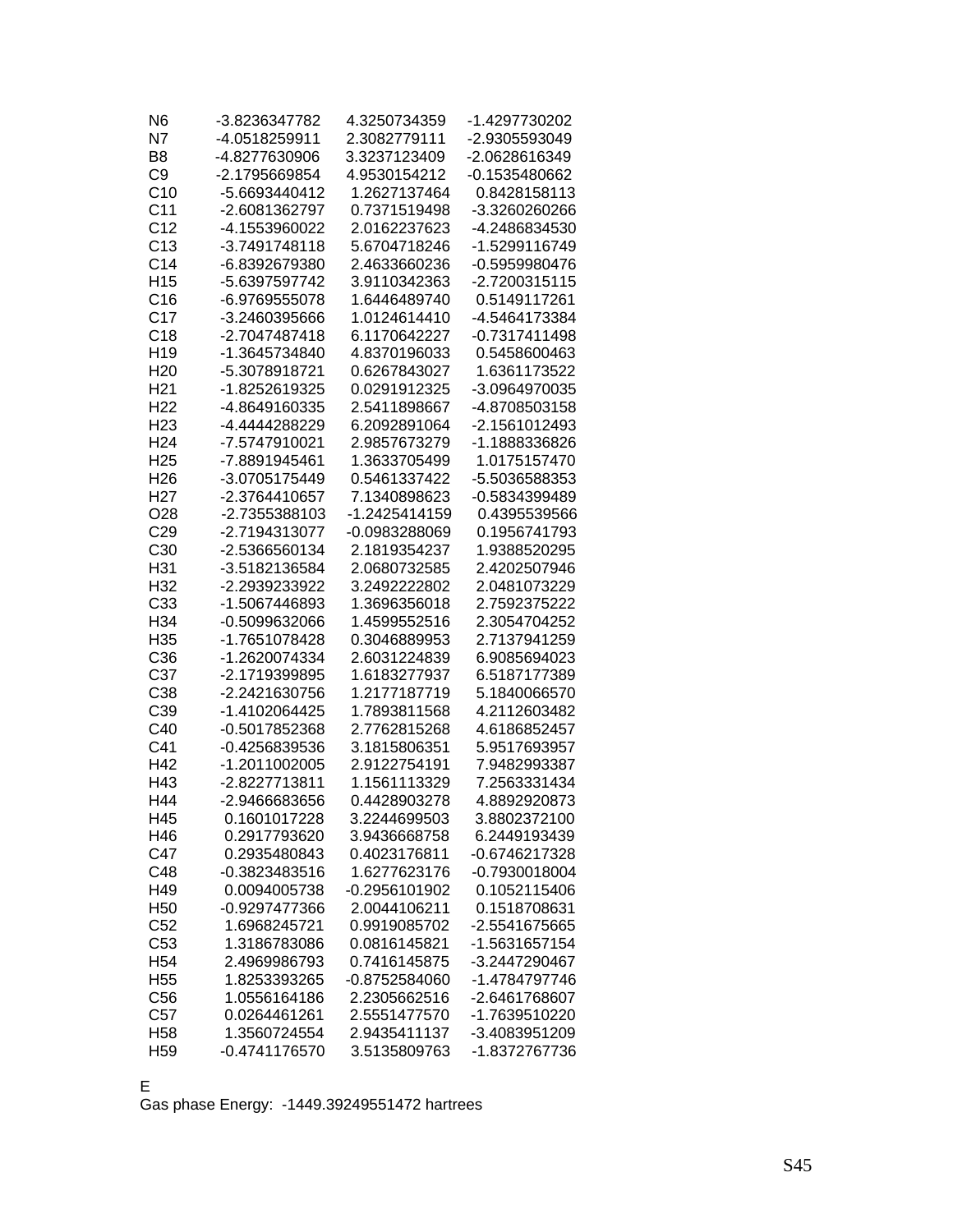Solvation Energy:-1449.40185550063 hartrees Zero Point Energy: 288.564 kcal/mol Coordinates:

| Os1             | -1.7088927563   | -1.2323083956   | -0.9573165087   |
|-----------------|-----------------|-----------------|-----------------|
| N <sub>2</sub>  | -0.9399526372   | $-0.6403535418$ | 1.0059945162    |
| N <sub>3</sub>  | -0.3035479930   | -2.9551455955   | -0.7397948870   |
| N <sub>4</sub>  | -3.0417183750   | -2.3650792012   | 0.1143616669    |
| N <sub>5</sub>  | -0.2488086947   | -3.5915252090   | 0.4626326605    |
| N <sub>6</sub>  | -0.7457564717   | -1.6100535670   | 1.9432620572    |
| N7              | -2.6130753237   | -3.1038923280   | 1.1819285822    |
| B <sub>8</sub>  | -1.1245874620   | -3.0826998589   | 1.6289366452    |
| C <sub>9</sub>  | $-0.6218800276$ | 0.5301365618    | 1.5774823128    |
| C10             | 0.5183911412    | -3.6140346222   | -1.5665801547   |
| C <sub>11</sub> | -4.3630269616   | -2.5559493395   | $-0.0101540514$ |
| C <sub>12</sub> | -3.6736774662   | -3.7509112279   | 1.7183491524    |
| C <sub>13</sub> | -0.3031182095   | -1.0483002877   | 3.0894178778    |
| C <sub>14</sub> | 0.6040137691    | -4.6396801458   | 0.3869586187    |
| H <sub>15</sub> | -0.9762101593   | -3.7680943308   | 2.6004317094    |
| C16             | 1.1215109636    | -4.6912942270   | -0.8989481544   |
| C <sub>17</sub> | -4.8085859161   | -3.4341103440   | 0.9867423651    |
| C18             | -0.2012452369   | 0.3235643027    | 2.8988139623    |
| H <sub>19</sub> | $-0.7366613110$ | 1.4510159530    | 1.0262676852    |
| H <sub>20</sub> | 0.6266742503    | -3.2895984210   | -2.5917009896   |
| H <sub>21</sub> | -4.9065120117   | -2.0467615369   | -0.7909620962   |
| H <sub>22</sub> | -3.5399436801   | -4.3853798777   | 2.5814689641    |
| H <sub>23</sub> | $-0.1001044580$ | -1.6621320157   | 3.9543450276    |
| H <sub>24</sub> | 0.7762033792    | -5.2681859381   | 1.2479480634    |
| H <sub>25</sub> | 1.8266315258    | -5.4044424374   | -1.2973109765   |
| H <sub>26</sub> | -5.8166236313   | -3.7818882817   | 1.1509486272    |
| H <sub>27</sub> | 0.1144843269    | 1.0665173028    | 3.6147684407    |
| O28             | -2.9163430870   | -2.1301152692   | -3.5845483741   |
| C <sub>29</sub> | -2.4344927167   | -1.7814776052   | -2.5803828509   |
| C30             | 0.2462482237    | 0.4474486428    | -1.9422697294   |
| H31             | -0.2452856834   | 1.0924510701    | -1.2184106416   |
| H32             | 0.1785683647    | 0.9439388561    | -2.9151577136   |
| C33             | 1.6911614527    | 0.1115940421    | -1.5436905778   |
| H34             | 2.1499180091    | -0.5039542097   | -2.3263512248   |
| H35             | 1.6742604180    | -0.4943889470   | -0.6332176985   |
| C36             | 3.9828128101    | 3.7243424284    | -0.8929198737   |
| C37             | 3.3921143045    | 3.0618814792    | 0.1844295949    |
| C38             | 2.6650553862    | 1.8897817225    | -0.0271276235   |
| C39             | 2.5161049823    | 1.3604783008    | -1.3157878489   |
| C40             | 3.1160101717    | 2.0326851174    | -2.3888728040   |
| C41             | 3.8431476822    | 3.2052996654    | -2.1817361052   |
| H42             | 4.5501370914    | 4.6360615167    | -0.7295585660   |
| H43             | 3.4996687298    | 3.4553213290    | 1.1914901531    |
| H44             | 2.2076847472    | 1.3764155916    | 0.8152785626    |
| H45             | 3.0157361424    | 1.6305744555    | -3.3947207492   |
| H46             | 4.3030252105    | 3.7117955738    | -3.0257140613   |
| H47             | -0.3071792464   | $-0.5246414865$ | -2.1304172606   |
| C48             | -4.5566163456   | 2.8281844914    | -0.8277041065   |
| C49             | -4.4503548090   | 1.9921359776    | 0.2843588384    |
| C50             | -3.6670250306   | 0.8355755401    | 0.2277912710    |
| C51             | -2.9532347506   | 0.4599995233    | -0.9319023463   |
| C52             | -3.0993008658   | 1.3216234802    | -2.0425553839   |
| C <sub>53</sub> | -3.8754391376   | 2.4820779817    | -1.9965332268   |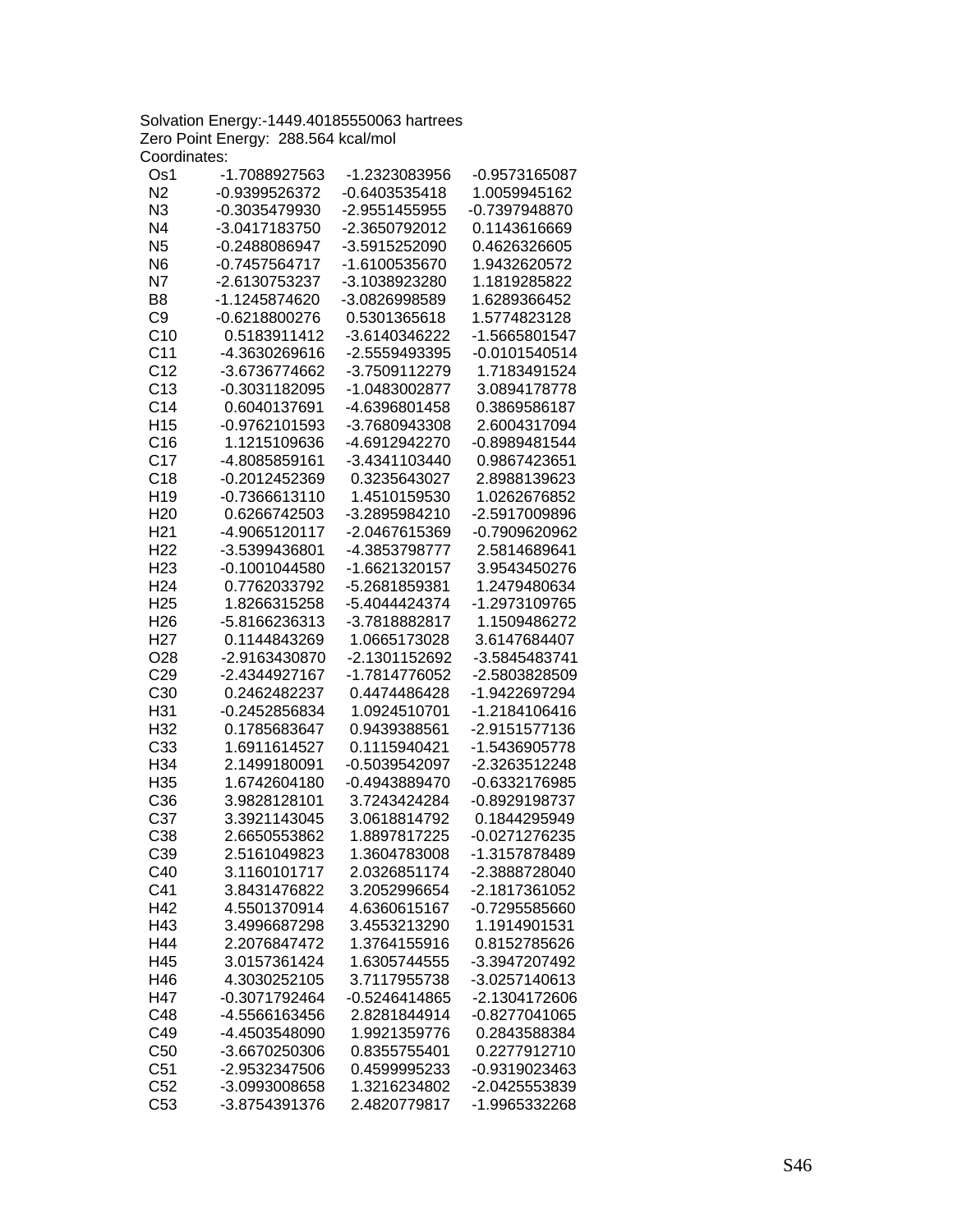| H54 | -5 1630316399 | 3 7290822599 | $-0.7871655733$ |
|-----|---------------|--------------|-----------------|
| H55 | -4 9782328496 | 2 2391862942 | 1.2030999103    |
| H56 | -3 6080992521 | 0.2113023664 | 1.1157988920    |
| H57 | -2.5952260895 | 1 0802016936 | -2.9770558427   |
| H58 | -3.9510987170 | 3.1146084463 | -2 8783004962   |

G

Gas phase Energy: -1295.77256830645 hartrees Solvation Energy:-1295.78066750769 hartrees Zero Point Energy: 260.189 kcal/mol Coordinates:

| Os1             | -2.4842508710 | 1.6915084410  | -0.2595295754   |
|-----------------|---------------|---------------|-----------------|
| N <sub>2</sub>  | -2.7611887858 | 3.8451110861  | -0.6593547681   |
| N <sub>3</sub>  | -4.6236814828 | 1.6828437373  | 0.0786511077    |
| N <sub>4</sub>  | -3.1920675166 | 1.4304450635  | -2.3702765876   |
| N <sub>5</sub>  | -5.4530457876 | 2.4357635483  | -0.6959284000   |
| N <sub>6</sub>  | -3.8474160719 | 4.2516204316  | -1.3778458897   |
| N7              | -4.1923503860 | 2.2197067123  | -2.8408007832   |
| B <sub>8</sub>  | -4.8881512387 | 3.2317400394  | -1.9005438590   |
| C <sub>9</sub>  | -2.0907762324 | 4.9506219932  | -0.3087765603   |
| C10             | -5.3863078776 | 1.0466576094  | 0.9776191465    |
| C <sub>11</sub> | -2.8447483021 | 0.6016412116  | -3.3619808496   |
| C <sub>12</sub> | -4.4703962743 | 1.8862852496  | -4.1222230973   |
| C13             | -3.8490254056 | 5.6000090079  | -1.4713657444   |
| C <sub>14</sub> | -6.7280788146 | 2.2656866244  | -0.2819215714   |
| H <sub>15</sub> | -5.7714374278 | 3.8016910548  | -2.4755765817   |
| C16             | -6.7325559189 | 1.3864331236  | 0.7920093115    |
| C <sub>17</sub> | -3.6262259340 | 0.8526945881  | -4.4994822116   |
| C18             | -2.7378092264 | 6.0915607310  | -0.8024992266   |
| H <sub>19</sub> | -1.1913526701 | 4.8784048204  | 0.2835393906    |
| H <sub>20</sub> | -4.9298426057 | 0.3908334071  | 1.7037690753    |
| H <sub>21</sub> | -2.0609091736 | -0.1254320346 | -3.2106429942   |
| H <sub>22</sub> | -5.2457457407 | 2.4060272586  | -4.6648031275   |
| H <sub>23</sub> | -4.6391676825 | 6.1073998307  | -2.0041242246   |
| H <sub>24</sub> | -7.5348827413 | 2.7792735342  | -0.7828869589   |
| H <sub>25</sub> | -7.5838428084 | 1.0397877380  | 1.3569084752    |
| H <sub>26</sub> | -3.5821710000 | 0.3517717181  | -5.4541290683   |
| H <sub>27</sub> | -2.4405528901 | 7.1219394776  | $-0.6841564836$ |
| O28             | -2.2586303309 | -1.2879323435 | 0.1639506699    |
| C <sub>29</sub> | -2.3341069335 | -0.1303610189 | 0.0295368078    |
| C30             | -2.3886723077 | 2.2173279658  | 1.8565244385    |
| H31             | -3.4108715473 | 2.4851232331  | 2.1496772422    |
| H32             | -1.8070813229 | 3.1410529307  | 1.9624877019    |
| C33             | -1.8524856871 | 1.1912488596  | 2.8747684643    |
| H34             | -0.8510621472 | 0.8555851225  | 2.5821901768    |
| H35             | -2.4879232664 | 0.2962209160  | 2.8673199386    |
| C36             | -1.6829627909 | 2.8443119729  | 6.8809962239    |
| C37             | -2.8512674250 | 2.2334563566  | 6.4209332603    |
| C38             | -2.8992400422 | 1.6902009552  | 5.1365899909    |
| C39             | -1.7872720194 | 1.7439970075  | 4.2847846424    |
| C40             | -0.6213300479 | 2.3592911867  | 4.7621293341    |
| C41             | -0.5661003928 | 2.9049122249  | 6.0453839952    |
| H42             | -1.6420047439 | 3.2647083340  | 7.8819707934    |
| H43             | -3.7247823534 | 2.1757473783  | 7.0650266809    |
| H44             | -3.8120160977 | 1.2119977962  | 4.7877274524    |
| H45             | 0.2552413784  | 2.4047359172  | 4.1191669775    |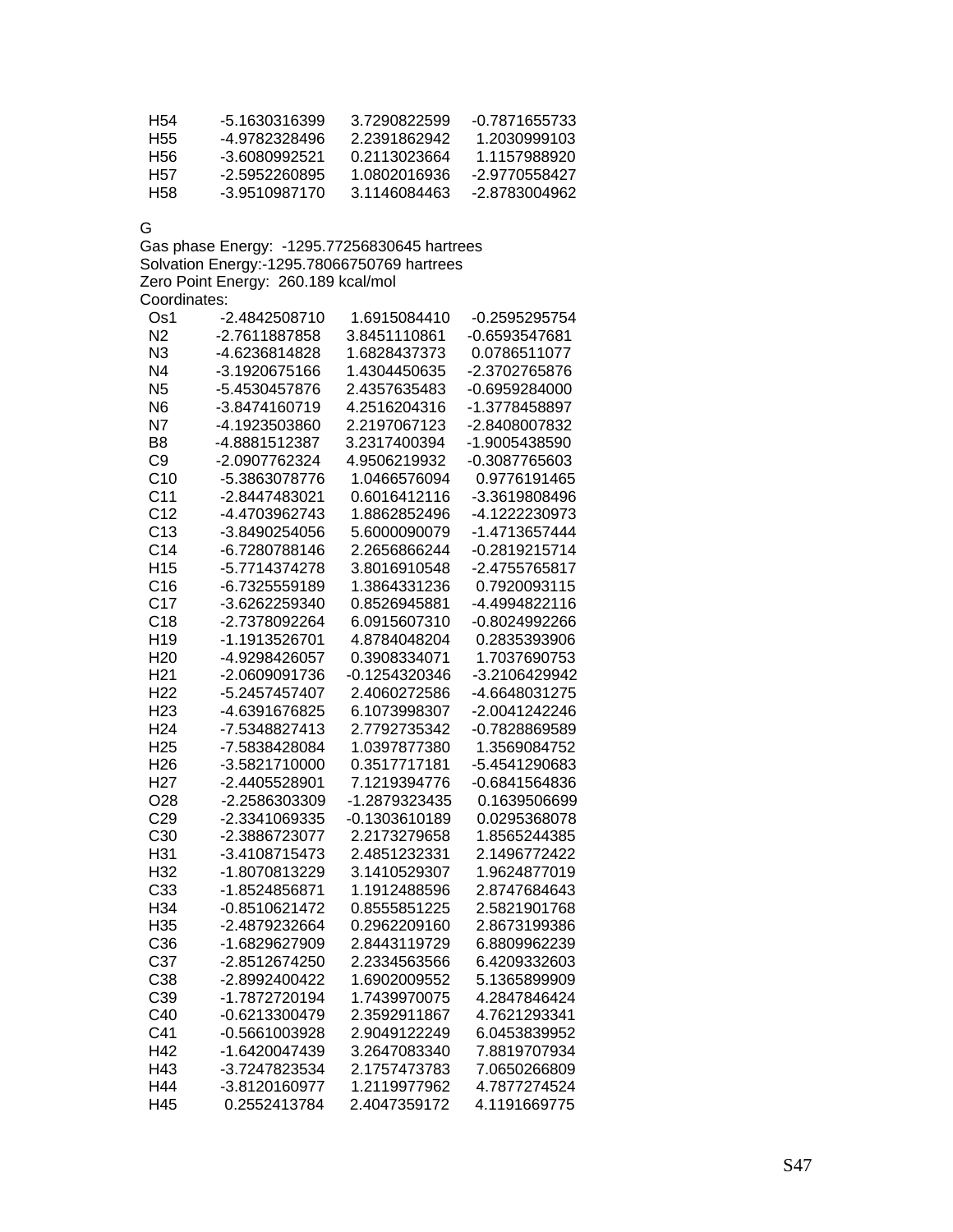| H46             | 0.3508340811  | 3.3722791732 | 6.3950207097  |
|-----------------|---------------|--------------|---------------|
| C47             | -0.3264370431 | 2.0035966703 | 0.0476107104  |
| H48             | 0.1187781080  | 1.2250491009 | 0.6579730928  |
| H49             | -0.1236190055 | 3 0088500549 | 0.4037039038  |
| C50             | -0.5652530873 | 1.7752135830 | -1.3237651989 |
| H <sub>51</sub> | -0.2961537180 | 0.8235441229 | -1.7729193954 |
| H52             | -0.5879129780 | 2.6129300492 | -2 0152941299 |

Gas phase Energy: -1217.09396598218 hartrees Solvation Energy:-1217.10119444688 hartrees Zero Point Energy: 223.959 kcal/mol Number and Magnitude of negative Eigen values: 1 (-336.88  $cm^{-1}$ ) Coordinates:

| Os1             | -0.0768981542   | -0.1524512868   | 0.0097394363    |
|-----------------|-----------------|-----------------|-----------------|
| N <sub>2</sub>  | -0.0589333537   | -0.1179106463   | 2.2321502743    |
| N3              | 2.1163517376    | 0.0768686917    | 0.1900308644    |
| N <sub>4</sub>  | 0.3445541846    | -2.1987410545   | 0.2925350259    |
| N <sub>5</sub>  | 2.7870964855    | -0.6078286419   | 1.1544293964    |
| N <sub>6</sub>  | 0.9463702851    | -0.7689235618   | 2.8776893666    |
| N7              | 1.2663838405    | -2.6062260253   | 1.2112679967    |
| B <sub>8</sub>  | 2.0169448791    | -1.5674825942   | 2.0813688932    |
| C <sub>9</sub>  | -0.8737656508   | 0.3718757667    | 3.1788111725    |
| C <sub>10</sub> | 3.0143464017    | 0.8269185296    | -0.4580695379   |
| C <sub>11</sub> | -0.1503186010   | -3.3002899217   | -0.2903806097   |
| C <sub>12</sub> | 1.3382117022    | -3.9568575649   | 1.2044110892    |
| C13             | 0.7617382043    | -0.6838080462   | 4.2133396733    |
| C <sub>14</sub> | 4.1018238161    | -0.2874846084   | 1.1103413790    |
| H <sub>15</sub> | 2.7639281407    | -2.1186784010   | 2.8400757196    |
| C16             | 4.2928877435    | 0.6304133844    | 0.0886739062    |
| C <sub>17</sub> | 0.4513023387    | -4.4428904610   | 0.2553889810    |
| C18             | -0.3935742170   | 0.0457963855    | 4.4543792540    |
| H <sub>19</sub> | -1.7589332888   | 0.9258539639    | 2.9043156231    |
| H <sub>20</sub> | 2.6945922550    | 1.4693999508    | -1.2650640637   |
| H <sub>21</sub> | -0.9031700442   | -3.2080562882   | -1.0583123611   |
| H <sub>22</sub> | 2.0128797458    | -4.4677080216   | 1.8747999188    |
| H <sub>23</sub> | 1.4619177007    | -1.1500985483   | 4.8900712963    |
| H <sub>24</sub> | 4.7976463729    | -0.7361829665   | 1.8036297395    |
| H <sub>25</sub> | 5.2199854990    | 1.0893695990    | -0.2186273922   |
| H <sub>26</sub> | 0.2634461383    | -5.4732929202   | -0.0036378009   |
| H <sub>27</sub> | -0.8265267082   | 0.3015001527    | 5.4090124471    |
| O <sub>28</sub> | $-0.1201366403$ | $-0.4756395115$ | -2.9905997032   |
| C <sub>29</sub> | -0.0952237345   | $-0.3415138706$ | -1.8280030100   |
| C <sub>30</sub> | -2.1854068926   | -0.0284398099   | 0.1195947298    |
| C <sub>31</sub> | -1.9106145797   | 1.4322108561    | 0.0270912734    |
| H32             | -2.7666216113   | -0.4308373617   | -0.7097249858   |
| H33             | -2.3198498485   | 1.9069303971    | -0.8604981794   |
| H34             | -2.1552237779   | 2.0101210424    | 0.9159093020    |
| H35             | -2.5928120232   | -0.3605337640   | 1.0758116500    |
| C36             | 1.2933750872    | 4.5123260988    | -0.5483975445   |
| C37             | 1.0539659512    | 4.0123296631    | 0.7340568004    |
| C38             | 0.2986468213    | 2.8559170231    | 0.9128979796    |
| C39             | -0.2203852662   | 2.1322280482    | -0.1857679574   |
| C40             | -0.0005397941   | 2.6873145496    | -1.4704509236   |
| C41             | 0.7534985871    | 3.8425791564    | -1.6513313552   |
| H42             | 1.8768328762    | 5.4177996329    | $-0.6864161256$ |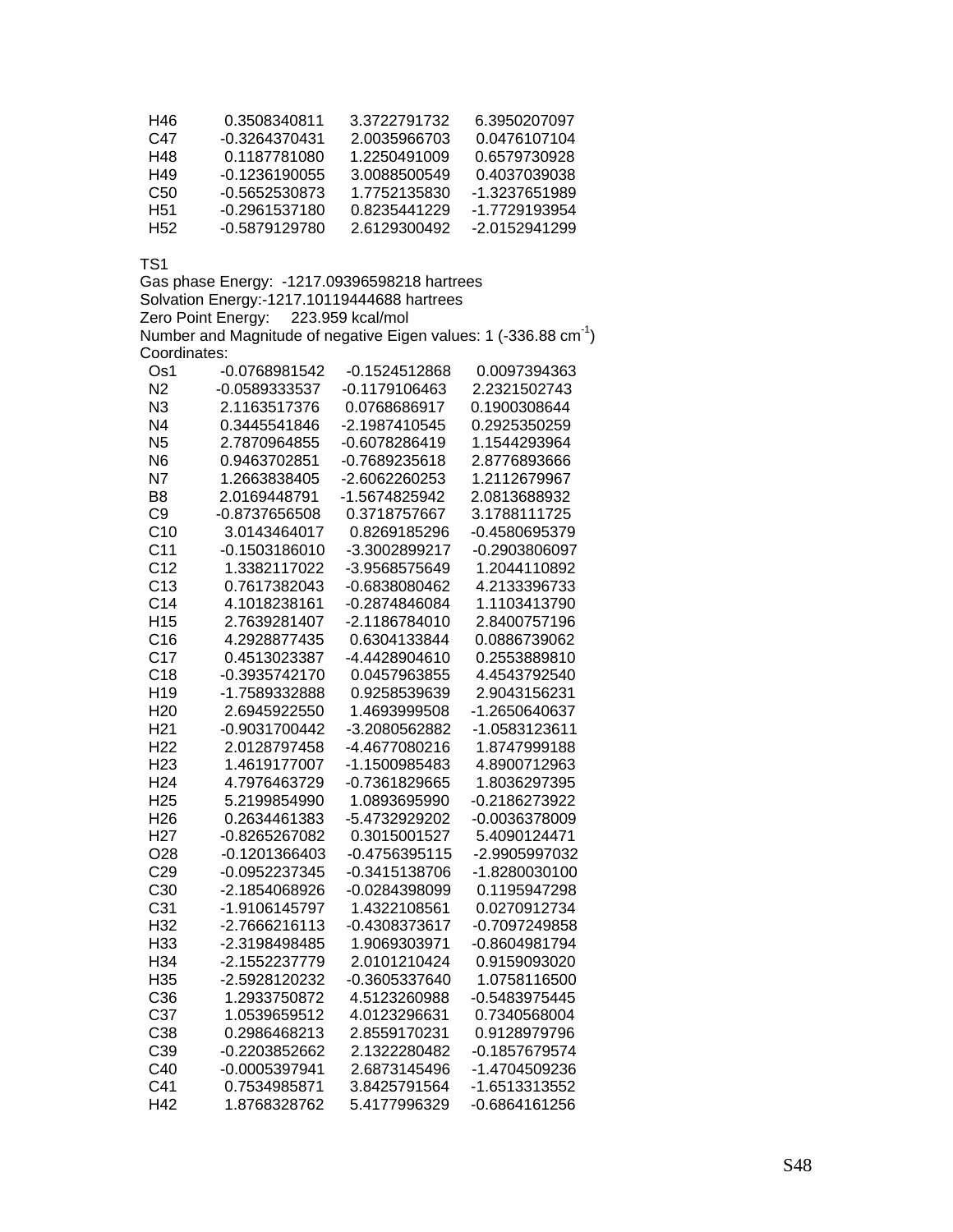| H43<br>H44<br>H45<br>H46<br>$TS2 - Ph-H$ | 1.4562024296<br>0.1250192118<br>$-0.4310724617$<br>0.9116907614      | 4.5265619969<br>2.4932375468<br>2.1992960362<br>4.2265013159 | 1.6027695537<br>1.9199903506<br>-2.3397982906<br>-2.6556335143 |       |       |       |
|------------------------------------------|----------------------------------------------------------------------|--------------------------------------------------------------|----------------------------------------------------------------|-------|-------|-------|
|                                          | TS2 - intermediate                                                   |                                                              |                                                                |       |       |       |
| $TS2 - CH2-H$                            |                                                                      |                                                              |                                                                |       |       |       |
|                                          | Gas phase Energy: -1449.37786663405 hartrees                         |                                                              |                                                                |       |       |       |
|                                          | Solvation Energy:-1449.38663925067 hartrees                          |                                                              |                                                                |       |       |       |
|                                          | Zero Point Energy:                                                   | 287.025 kcal/mol                                             |                                                                |       |       |       |
|                                          | Number and Magnitude of negative Eigen values: 1 (cm <sup>-1</sup> ) |                                                              | $-456.94$                                                      | 24.56 | 26.25 | 30.22 |
| 45.66                                    | 53.75                                                                |                                                              |                                                                |       |       |       |
| Coordinates:                             |                                                                      |                                                              |                                                                |       |       |       |
| Os1                                      | -0.2449393610                                                        | 0.0026759272                                                 | 0.0604060016                                                   |       |       |       |
| N <sub>2</sub>                           | -0.0048680247                                                        | -0.1589170941                                                | 2.2257340065                                                   |       |       |       |
| N3                                       | 1.9795016813                                                         | 0.1576974894                                                 | 0.0388157720                                                   |       |       |       |
| N <sub>4</sub>                           | 0.2319017171                                                         | -2.1097853068                                                | 0.0519607637                                                   |       |       |       |
| N <sub>5</sub>                           | 2.7063514583                                                         | -0.6197759875                                                | 0.8847650148                                                   |       |       |       |
| N <sub>6</sub>                           | 1.0197357191                                                         | $-0.8936374511$                                              | 2.7435755970                                                   |       |       |       |
| N7<br>B <sub>8</sub>                     | 1.1796250924<br>1.9971178590                                         | -2.6029414157                                                | 0.8994928920                                                   |       |       |       |
| C <sub>9</sub>                           | -0.6876628440                                                        | -1.6447305896<br>0.3519884590                                | 1.8046722076                                                   |       |       |       |
| C10                                      | 2.8513362888                                                         | 0.8596570379                                                 | 3.2588024697<br>-0.6972360035                                  |       |       |       |
| C <sub>11</sub>                          | -0.2761277778                                                        | -3.1449615989                                                | $-0.6282116701$                                                |       |       |       |
| C <sub>12</sub>                          | 1.2631514410                                                         | -3.9425915633                                                | 0.7407996767                                                   |       |       |       |
| C <sub>13</sub>                          | 0.9745826522                                                         | -0.8376719786                                                | 4.0934212179                                                   |       |       |       |
| C14                                      | 4.0254366764                                                         | -0.4027654036                                                | 0.6799405967                                                   |       |       |       |
| H <sub>15</sub>                          | 2.8006056598                                                         | -2.2589379260                                                | 2.4469051500                                                   |       |       |       |
| C <sub>16</sub>                          | 4.1656518744                                                         | 0.5439296572                                                 | -0.3242080347                                                  |       |       |       |
| C <sub>17</sub>                          | 0.3475582578                                                         | -4.3334349790                                                | -0.2266081060                                                  |       |       |       |
| C <sub>18</sub>                          | -0.1036593767                                                        | -0.0479870441                                                | 4.4684943336                                                   |       |       |       |
| H <sub>19</sub>                          | -1.5640529118                                                        | 0.9568297531                                                 | 3.0785266271                                                   |       |       |       |
| H <sub>20</sub>                          | 2.4960750826                                                         | 1.5431045498                                                 | -1.4547474319                                                  |       |       |       |
| H <sub>21</sub>                          | -1.0653296185                                                        | -2.9798934928                                                | -1.3460025090                                                  |       |       |       |
| H <sub>22</sub>                          | 1.9680688611                                                         | -4.5158928599                                                | 1.3240940325                                                   |       |       |       |
| H <sub>23</sub>                          | 1.7086529736                                                         | -1.3638481814                                                | 4.6850361724                                                   |       |       |       |
| H <sub>24</sub>                          | 4.7621088173                                                         | -0.9386835952                                                | 1.2595264073                                                   |       |       |       |
| H <sub>25</sub>                          | 5.0815883813                                                         | 0.9435638876                                                 | -0.7309787093                                                  |       |       |       |
| H <sub>26</sub>                          | 0.1573332330                                                         | -5.3318120542                                                | -0.5886069954                                                  |       |       |       |
| H <sub>27</sub>                          | $-0.4241725635$                                                      | 0.1973302874                                                 | 5.4690537952                                                   |       |       |       |
| O <sub>28</sub>                          | -0.4693039497                                                        | 0.2104946885                                                 | -2.9483847723                                                  |       |       |       |
| C <sub>29</sub>                          | -0.3952582212                                                        | 0.1337978695                                                 | -1.7875320541                                                  |       |       |       |
| C30                                      | $-0.1445206607$                                                      | 2.2745386623                                                 | 0.2709310621                                                   |       |       |       |
| H31                                      | 0.8773821909                                                         | 2.4304561697                                                 | -0.0793454948                                                  |       |       |       |
| H32                                      | -0.1541053036                                                        | 2.5086662258                                                 | 1.3400504326                                                   |       |       |       |
| C33                                      | -1.0874151344                                                        | 3.2297454650                                                 | -0.4920952739                                                  |       |       |       |
| H34                                      | -2.1204123184                                                        | 3.0992030285                                                 | $-0.1447155435$                                                |       |       |       |
| H35                                      | -1.0846196504                                                        | 2.9667229804                                                 | -1.5556390595                                                  |       |       |       |
| C36                                      | 0.1345909288                                                         | 7.3505069258                                                 | 0.0394909151                                                   |       |       |       |
| C37                                      | 0.5415081564                                                         | 6.6383525520                                                 | -1.0897739797                                                  |       |       |       |
| C38                                      | 0.1373898483                                                         | 5.3139534041                                                 | -1.2665446780                                                  |       |       |       |
| C39                                      | -0.6781692846                                                        | 4.6777893704                                                 | -0.3218312136                                                  |       |       |       |
| C40                                      | -1.0819231507                                                        | 5.4060490857                                                 | 0.8064836655                                                   |       |       |       |
| C41                                      | $-0.6801403156$                                                      | 6.7294520606                                                 | 0.9882687022                                                   |       |       |       |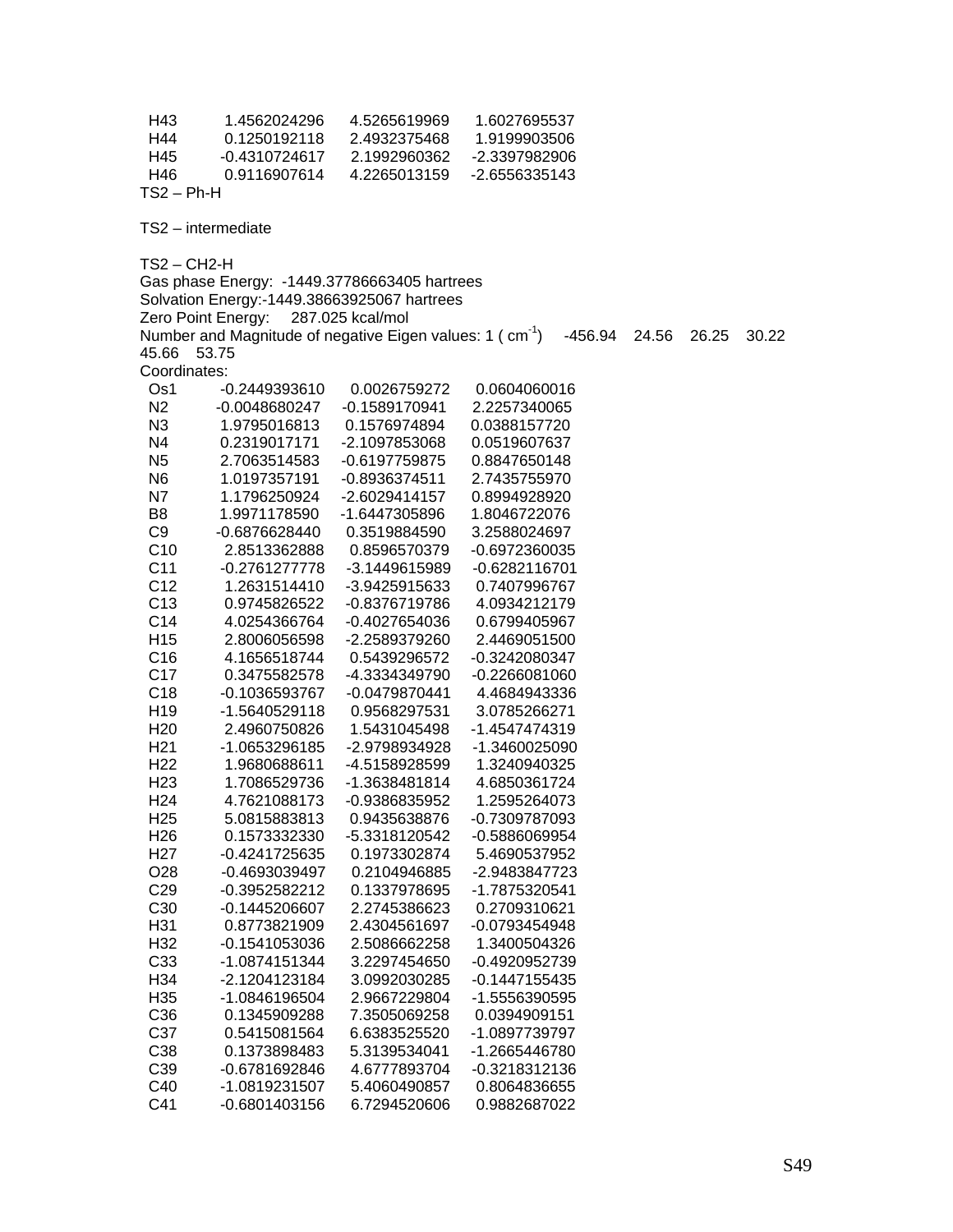| H42             | 0.4449806684  | 8.3824378033  | 0.1771044159  |
|-----------------|---------------|---------------|---------------|
| H43             | 1.1684561034  | 7.1153665568  | -1.8371293121 |
| H44             | 0.4506487818  | 4.7670354475  | -2.1531171874 |
| H45             | -1.7253322129 | 4.9308522484  | 1.5454671554  |
| H46             | -1.0076772512 | 7.2775045802  | 1.8675819172  |
| H47             | -1.2771984478 | 1.1907121165  | 0.3461638870  |
| C48             | -4.9934091245 | -1.4989640623 | 0.4310313817  |
| C49             | -4.0079301258 | -1.9987555216 | 1.2823583943  |
| C50             | -2.6837477665 | -1.5629951407 | 1.1703743196  |
| C51             | -2.2915609728 | -0.6147775340 | 0.2058301004  |
| C52             | -3.3101006685 | -0.1242800135 | -0.6368494827 |
| C53             | -4.6339234202 | -0.5565586700 | -0.5337983058 |
| H54             | -6.0228195124 | -1.8357455586 | 0.5179486132  |
| H <sub>55</sub> | -4.2662874822 | -2.7340872650 | 2.0409485980  |
| H56             | -1.9449234355 | -1.9785451354 | 1.8489020878  |
| H57             | -3.0672585296 | 0.6141650907  | -1.3974152256 |
| H <sub>58</sub> | -5.3844721767 | -0.1515284761 | -1.2086085344 |

Gas phase Energy: -1295.70757067820 hartrees Solvation Energy:-1295.71558931332 hartrees Zero Point Energy: 259.629 kcal/mol Number and Magnitude of negative Eigen values: 1 (cm<sup>-1</sup>) -470.53 25.64 27.88 33.66 60.24 63.69 Coordinates: Os1 0.0117346299 -0.3290843244 -0.0924449459

| Os1             | 0.0117346299    | -0.3290843244   | -0.0924449459   |  |
|-----------------|-----------------|-----------------|-----------------|--|
| N <sub>2</sub>  | -0.0695371497   | 0.2314522181    | 2.0350324666    |  |
| N <sub>3</sub>  | 2.1962087839    | $-0.0493977165$ | 0.1366377303    |  |
| N4              | 0.3872003698    | -2.2497186827   | 0.6281221407    |  |
| N <sub>5</sub>  | 2.7991664893    | -0.5103497833   | 1.2651149150    |  |
| N <sub>6</sub>  | 0.8735783216    | $-0.2724429465$ | 2.8752822099    |  |
| N7              | 1.2433461827    | -2.4431616812   | 1.6739643312    |  |
| B <sub>8</sub>  | 1.9608268129    | -1.2414270346   | 2.3384596494    |  |
| C <sub>9</sub>  | -0.8812558698   | 0.9999799268    | 2.7751961961    |  |
| C <sub>10</sub> | 3.1552679790    | 0.4957556509    | -0.6235577422   |  |
| C <sub>11</sub> | $-0.0869762517$ | -3.4521167179   | 0.2728483697    |  |
| C <sub>12</sub> | 1.2940071063    | -3.7629546414   | 1.9700261697    |  |
| C <sub>13</sub> | 0.6533232799    | 0.1779708286    | 4.1299088997    |  |
| C <sub>14</sub> | 4.1271228376    | $-0.2509713727$ | 1.2127924230    |  |
| H <sub>15</sub> | 2.6600884450    | -1.6173295725   | 3.2366799898    |  |
| C <sub>16</sub> | 4.4004073635    | 0.3960056308    | 0.0175414835    |  |
| C <sub>17</sub> | 0.4623997578    | -4.4458258850   | 1.0958332969    |  |
| C <sub>18</sub> | -0.4632803905   | 1.0018240470    | 4.1132017659    |  |
| H <sub>19</sub> | -1.7199204230   | 1.5038407071    | 2.3182293107    |  |
| H <sub>20</sub> | 2.9072035754    | 0.9198837792    | -1.5858102877   |  |
| H <sub>21</sub> | -0.7873835082   | -3.5312055685   | -0.5444223959   |  |
| H <sub>22</sub> | 1.9173486658    | -4.1138891286   | 2.7785714946    |  |
| H <sub>23</sub> | 1.3038647341    | $-0.1212565130$ | 4.9380196710    |  |
| H <sub>24</sub> | 4.7742533305    | -0.5476918239   | 2.0246484102    |  |
| H <sub>25</sub> | 5.3578719723    | 0.7407262040    | $-0.3414585296$ |  |
| H <sub>26</sub> | 0.2768709349    | -5.5080455408   | 1.0576494699    |  |
| H <sub>27</sub> | -0.9104724977   | 1.5234505745    | 4.9450869241    |  |
| O <sub>28</sub> | 0.1768839899    | -1.2424167153   | -2.9696206298   |  |
| C <sub>29</sub> | 0.1153110108    | -0.8744424891   | -1.8596720228   |  |
| C <sub>30</sub> | $-2.1086869293$ | -0.3118319688   | -0.1017597484   |  |
| C31             | -1.9110691605   | 1.0517925712    | $-0.6058291555$ |  |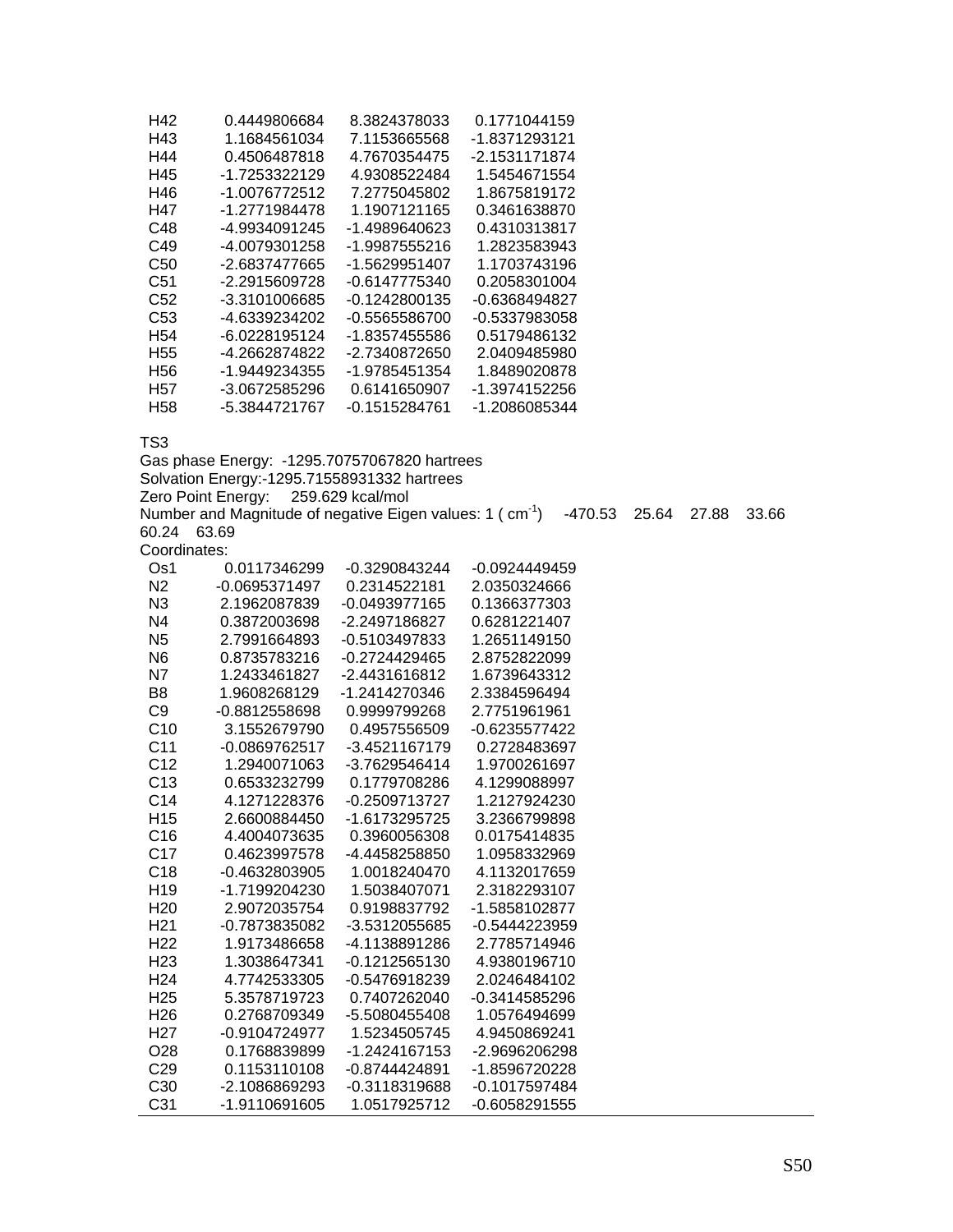| H <sub>32</sub> | -2.5895784973   | -0.9958999997 | -0.8011223299 |
|-----------------|-----------------|---------------|---------------|
| H33             | -2.0827292974   | 1.1751137430  | -1.6710317507 |
| H34             | -2.3635535222   | 1.8632175015  | -0.0350216799 |
| H35             | -2.5459077815   | -0.3903092135 | 0.8951371336  |
| C36             | -0.2218908642   | 2.1113418776  | -0.5313790753 |
| H37             | 0.8257356242    | 1.8678937212  | -0.7027843903 |
| H38             | $-0.2939734857$ | 2.5531217914  | 0.4625064200  |
| C39             | -0.6119364936   | 3.1216159357  | -1.6200913012 |
| H40             | $-0.5123066470$ | 2.6523768828  | -2.6058923676 |
| H41             | -1.6626757541   | 3.4195051980  | -1.5127660843 |
| C42             | 0.2663278780    | 4.3547906024  | -1.5491327520 |
| C43             | 1.9408351401    | 6.6087270772  | -1.3397455493 |
| C44             | 1 4246473852    | 4.4628755575  | -2.3294501131 |
| C45             | -0.0413448662   | 5.3981376441  | -0.6654108597 |
| C46             | 0.7869250217    | 6.5153688713  | -0.5588538532 |
| C47             | 2.2563881442    | 5.5788891577  | -2.2274518397 |
| H48             | 1.6726532690    | 3.6661783892  | -3.0273530596 |
| H49             | -0.9411102034   | 5.3334973387  | -0.0573227076 |
| H50             | 0.5299876450    | 7.3142695492  | 0.1311329676  |
| H51             | 3.1485992638    | 5.6453613569  | -2.8439252085 |
| H <sub>52</sub> | 2.5862869986    | 7.4786139002  | -1.2596108140 |

## **Ru.Tp.CO**

### A

Gasphase Energy: -1219.951597 Hartrees Solvation Energy: -1219.958609 Hartrees Zero Point Energy: 223.95 kcal/mol Coordinates: Ru1 -2.4184739896 1.5125597271 -0.1206001402

| N2              | -2.4662740509 | 3.7259748643 | -0.3286717763   |
|-----------------|---------------|--------------|-----------------|
| N <sub>3</sub>  | -4.5654914562 | 1.6410517322 | $-0.1437774340$ |
| N4              | -2.6808420265 | 1.5492672292 | -2.3825033476   |
| N <sub>5</sub>  | -5.1825238800 | 2.5152663748 | -0.9852105533   |
| N <sub>6</sub>  | -3.3760322446 | 4.2677526753 | -1.1864493890   |
| N7              | -3.5706456401 | 2.4305685065 | -2 9090502555   |
| B8              | -4.3669507457 | 3.3780334608 | -1.9813904878   |
| C9              | -1.7743068629 | 4.7454813418 | 0.1962571170    |
| C <sub>10</sub> | -5.5184926856 | 1.0280554977 | 0.5677011499    |
| C11             | -2.1939700745 | 0.8329723667 | -3.4018087776   |
| C <sub>12</sub> | -3.6382300834 | 2.2673735183 | -4.2508530767   |
| C <sub>13</sub> | -3.2474569021 | 5.6137111370 | -1.1952061316   |
| C14             | -6.5205006496 | 2.4422167948 | -0.8004355447   |
| H <sub>15</sub> | -5.1049800348 | 4.0681661683 | -2.6269890541   |
| C16             | -6.7815856522 | 1.5013894247 | 0.1856885875    |
| C17             | -2.7674752196 | 1.2503963635 | -4.6131798910   |
| C <sub>18</sub> | -2.2286964072 | 5.9665359470 | $-0.3220925914$ |
| H <sub>19</sub> | -1.0056476752 | 4.5616865301 | 0.9321391330    |
| H <sub>20</sub> | -5.2455881841 | 0.3057724900 | 1.3224469953    |
| H <sub>21</sub> | -1.4626850348 | 0.0580882494 | -3.2214401865   |
| H <sub>22</sub> | -4.2975483706 | 2.8837468195 | -4.8436103153   |
| H <sub>23</sub> | -3.8899203341 | 6.2182292772 | -1.8177829131   |
| H <sub>24</sub> | -7 1840657759 | 3.0627685864 | -1.3838778626   |
|                 |               |              |                 |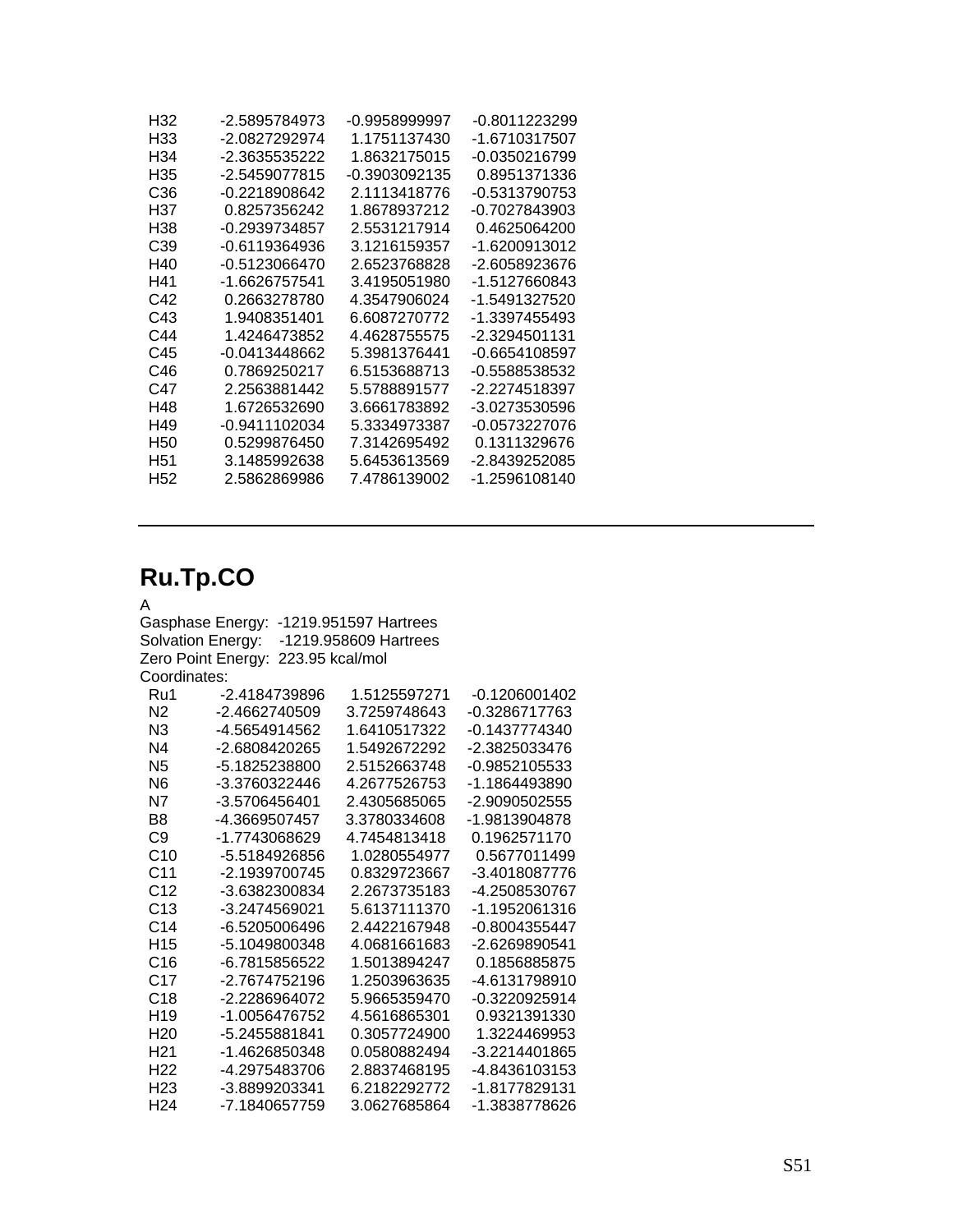| H <sub>25</sub>                    | -7.7426647624                                                                  | 1.2034673765                 | 0.5753021848                  |
|------------------------------------|--------------------------------------------------------------------------------|------------------------------|-------------------------------|
| H <sub>26</sub>                    | -2.5757669203                                                                  | 0.8666004980                 | -5.6033892904                 |
| H <sub>27</sub>                    | -1.8719097789                                                                  | 6.9578994441                 | -0.0891174597                 |
| O <sub>28</sub>                    | -2.4380186714                                                                  | -1.5041172118                | -0.0518745544                 |
| C <sub>29</sub>                    | -2.4309406777                                                                  | -0.3449832758                | -0.0606660095                 |
| C <sub>30</sub>                    | -0.2621382611                                                                  | 1.5747654639                 | -0.7691360202                 |
| C <sub>31</sub>                    | -0.2799691581                                                                  | 1.6316347220                 | 0.6147334773                  |
| H32                                | -0.0231108684                                                                  | 0.6482400403                 | -1.2809375417                 |
| H33                                | -0.0670108420                                                                  | 0.7540543091                 | 1.2132787967                  |
| H34                                | $-0.1804691433$                                                                | 2.5724126464                 | 1.1422460360                  |
| H35                                | -0.1783873222                                                                  | 2.4776782981                 | -1.3637247121                 |
| X36                                | -0.4742280869                                                                  | 1.5709608672                 | -0.0247244879                 |
| C37                                | -3.0482870333                                                                  | 1.7634191736                 | 4.8054727071                  |
| C38                                | -3.4590650253                                                                  | 2.7934310100                 | 3.9587663883                  |
| C39                                | -3.2540154805                                                                  | 2.7045361950                 | 2.5777325197                  |
| C40                                | -2.6240669467                                                                  | 1.5915772934                 | 1.9907872205                  |
| C41                                | -2.2263188947                                                                  | 0.5640774283                 | 2.8675053874                  |
| C42                                | -2.4332365158                                                                  | 0.6421186150                 | 4.2482979854                  |
| H43                                | -3.2070257953                                                                  | 1.8315687632                 | 5.8782640069                  |
| H44                                | -3.9470333773                                                                  | 3.6742102630                 | 4.3702351293                  |
| H45                                | -3.6036939634                                                                  | 3.5195327145                 | 1.9528637398                  |
| H46                                | -1.7382215466                                                                  | -0.3269505141                | 2.4792041965                  |
| H47                                | -2.1097399892                                                                  | -0.1776705093                | 4.8857475177                  |
| Coordinates:                       | Gasphase Energy:<br>Solvation Energy:<br>224.64 kcal/mol<br>Zero Point Energy: | -1219.964251 Hartrees        |                               |
| Ru1                                | -2.4933520457                                                                  | 1.3351131945                 | -0.2350469563                 |
| N <sub>2</sub>                     | -2.4040799771                                                                  | 3.5684394949                 | -0.2529186102                 |
| N3                                 | -4.5390361339                                                                  | 1.6319598914                 | $-0.1418951493$               |
| N <sub>4</sub>                     | -2.6909216110                                                                  | 1.5619402616                 | -2.4912859839                 |
| N <sub>5</sub>                     | -5.1322947574                                                                  | 2.5403920906                 | -0.9647573515                 |
| N <sub>6</sub>                     | -3.2695276556                                                                  | 4.2145207943                 | -1.0819778336                 |
| N7                                 | -3.5487366127                                                                  | 2.5171768656                 | -2.9392244585                 |
| B <sub>8</sub>                     | -4.2950159007                                                                  | 3.4211553828                 | -1.9343707963                 |
| C9                                 | -1.7103918053                                                                  | 4.5160461115                 | 0.3918298899                  |
| C10                                | -5.4994074980                                                                  | 1.0756361123                 | 0.6064153910                  |
| C11                                | -2.2111551157                                                                  | 0.9366577386                 | -3.5708125908                 |
| C <sub>12</sub>                    | -3.6006802668                                                                  | 2.4918726309                 | -4.2926799039                 |
| C13                                | -3.1148462691                                                                  | 5.5518093168                 | -0.9543438268                 |
| C <sub>14</sub>                    | -6.4639904640                                                                  | 2.5513947482                 | -0.7239533686                 |
| H <sub>15</sub>                    | -5.0179786728                                                                  | 4.1810288369                 | -2.5168126095                 |
| C16                                | -6.7446971593                                                                  | 1.6269065584                 | 0.2711136172                  |
| C <sub>17</sub>                    | -2.7544123066                                                                  | 1.4902886251                 | -4.7431940314                 |
| C <sub>18</sub>                    | -2.1186583492                                                                  | 5.7936050637                 | -0.0199569172                 |
| H <sub>19</sub>                    | -0.9652703231                                                                  | 4.2406163739                 | 1.1237781949                  |
| H <sub>20</sub>                    | -5.2450563405                                                                  | 0.3195464495                 | 1.3338793170                  |
| H <sub>21</sub>                    | -1.5061795347                                                                  | 0.1260295347                 | -3.4524414044                 |
| H <sub>22</sub>                    | -4.2331606458                                                                  | 3.1830970955                 | -4.8297420769                 |
| H <sub>23</sub><br>H <sub>24</sub> |                                                                                |                              |                               |
|                                    | -3.7253068811                                                                  | 6.2289164284                 | -1.5329476996                 |
|                                    | -7.1088541477                                                                  | 3.2173114305                 | -1.2772652968                 |
| H <sub>25</sub>                    | -7.7072662255                                                                  | 1.3852838319                 | 0.6945380873                  |
| H <sub>26</sub><br>H <sub>27</sub> | -2.5616383771<br>-1.7473304450                                                 | 1.2006210386<br>6.7487277966 | -5.7649094116<br>0.3180286386 |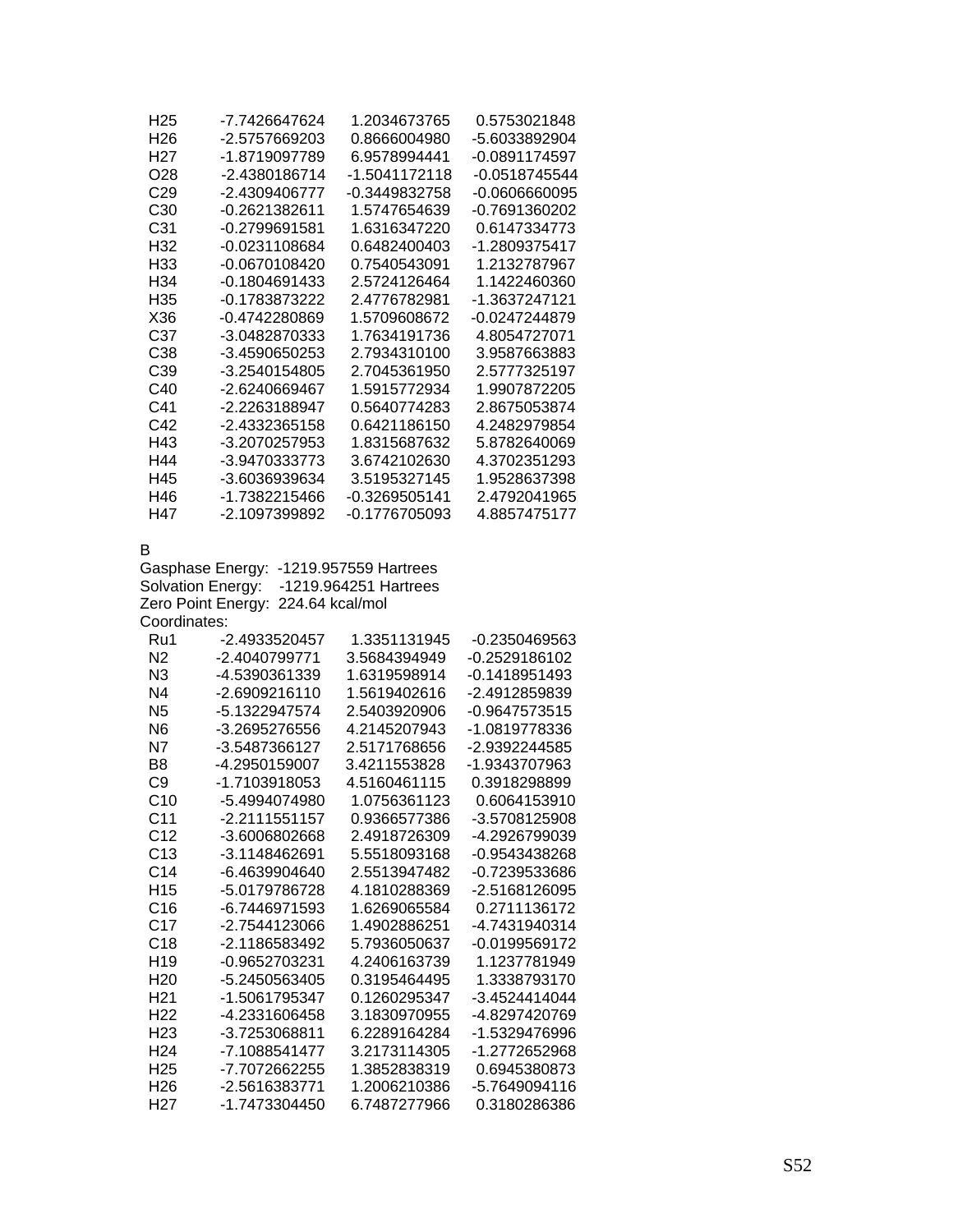| O28             | -2.9061468077 | -1.6513806667 | -0.1779488041 |
|-----------------|---------------|---------------|---------------|
| C <sub>29</sub> | -2.7143599295 | -0.5052939541 | -0.2125802538 |
| C <sub>30</sub> | -2.2587736003 | 1.3595438314  | 1.8880415749  |
| H31             | -2.7202630819 | 0.4900377783  | 2.3683716025  |
| H32             | -2.7377679415 | 2.2571529402  | 2.2931527891  |
| C33             | -0.7376051138 | 1.3619588561  | 2.1590627961  |
| H34             | -0.4697658340 | 0.8633116513  | 3.1000957505  |
| H35             | -0.3606197068 | 2.3894259025  | 2.2358831004  |
| C36             | 1.0738883631  | -0.6298886971 | -1.2489725001 |
| C37             | 0.6837381530  | 0.7003532946  | -1.3426405070 |
| C38             | 0.1328637426  | 1.3596440636  | -0.2275783282 |
| C39             | -0.0471787019 | 0.6765601338  | 0.9946713481  |
| C40             | 0.3654941786  | -0.6664782968 | 1.0707386310  |
| C41             | 0.9218611949  | -1.3074510585 | -0.0306121578 |
| H42             | 1.5063693030  | -1.1380367073 | -2.1056408412 |
| H43             | 0.8174382197  | 1.2495366449  | -2.2698562473 |
| H44             | -0.0412070380 | 2.4298584475  | -0.2833058197 |
| H45             | 0.2410316682  | -1.2045442749 | 2.0065934323  |
| H46             | 1.2389155255  | -2.3432883831 | 0.0537940086  |

#### D

Gasphase Energy: -1452.210791 Hartrees Solvation Energy: -1452.218899 Hartrees Zero Point Energy: 288.34 kcal/mol Coordinates:

| Ru1             | -2.6944703642 | 1.7332028029    | -0.1537139843 |
|-----------------|---------------|-----------------|---------------|
| N <sub>2</sub>  | -2.8505214683 | 3.8996759204    | -0.5468863599 |
| N <sub>3</sub>  | -4.7561706487 | 1.7677069692    | -0.0306731369 |
| N <sub>4</sub>  | -2.9914815988 | 1.5523440853    | -2.4063029318 |
| N <sub>5</sub>  | -5.4708145412 | 2.4849658306    | -0.9426696068 |
| N <sub>6</sub>  | -3.8122604662 | 4.3165978396    | -1.4147841108 |
| N7              | -3.9641510480 | 2.3233828321    | -2.9631157262 |
| B8              | -4.7747868104 | 3.2928201212    | -2.0757256477 |
| C9              | -2.2017381934 | 4.9944790305    | -0.1279547484 |
| C <sub>10</sub> | -5.6294295958 | 1.1897892960    | 0.8041578553  |
| C <sub>11</sub> | -2.4609567009 | 0.8241025976    | -3.3930493550 |
| C <sub>12</sub> | -4.0401882768 | 2.0776671574    | -4.2931787779 |
| C <sub>13</sub> | -3.7625809012 | 5.6623941789    | -1.5369075173 |
| C <sub>14</sub> | -6.7897081127 | 2.3544033946    | -0.6699496079 |
| H <sub>15</sub> | -5.6004690987 | 3.8678275962    | -2.7281111068 |
| C <sub>16</sub> | -6.9381841032 | 1.5326226117    | 0.4372723715  |
| C <sub>17</sub> | -3.0907374021 | 1.1195688150    | -4.6146185890 |
| C <sub>18</sub> | -2.7393471222 | 6.1416993411    | -0.7311457358 |
| H <sub>19</sub> | -1.3953879277 | 4.9070263210    | 0.5862649375  |
| H <sub>20</sub> | -5.2746195255 | 0.5659349203    | 1.6102563558  |
| H <sub>21</sub> | -1.6561968661 | 0.1345647810    | -3.1807438367 |
| H <sub>22</sub> | -4.7606172408 | 2.5984062669    | -4.9065289370 |
| H <sub>23</sub> | -4.4582747169 | 6.1774254218    | -2.1824385878 |
| H <sub>24</sub> | -7.5213492592 | 2.8553025510    | -1.2856422229 |
| H <sub>25</sub> | -7.8565589626 | 1.2250013323    | 0.9125703954  |
| H26             | -2.8856616473 | 0.6954921690    | -5.5857153541 |
| H <sub>27</sub> | -2.4331230148 | 7.1672002476    | -0.5936634224 |
| O <sub>28</sub> | -2.6974429416 | -1.2429588395   | 0.3689479442  |
| C <sub>29</sub> | -2.6696544527 | $-0.0984981440$ | 0.1680113577  |
| C30             | -2.5166666372 | 2.1434338887    | 1.9453986112  |
| H31             | -3.5082716914 | 2.0435919066    | 2.4038338272  |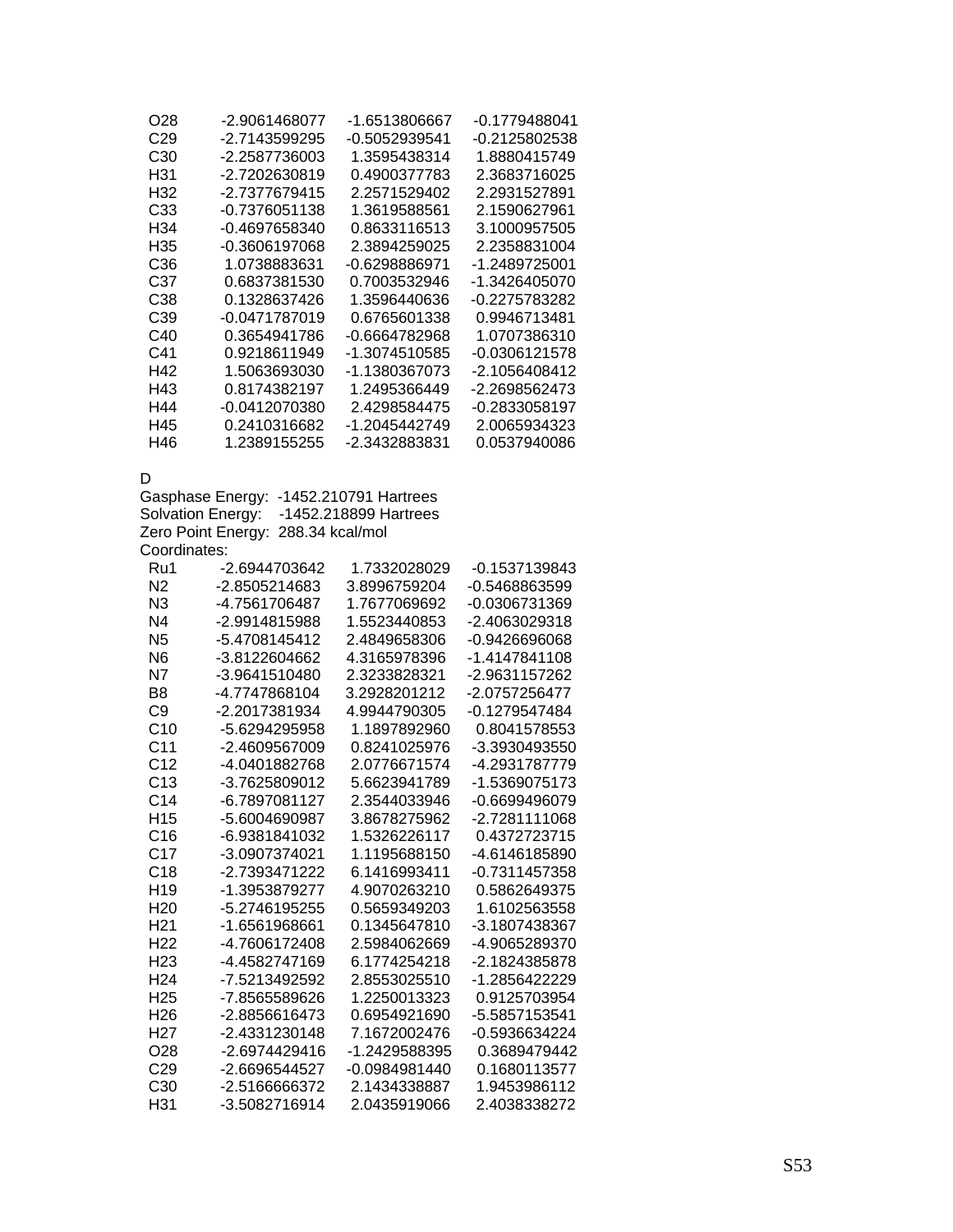| H32             | -2.2540038599   | 3.2064051293  | 2.0368763120  |
|-----------------|-----------------|---------------|---------------|
| C33             | -1.5058001531   | 1.3094829668  | 2.7622953784  |
| H34             | -0.5119257265   | 1.3528891869  | 2.2973254803  |
| H35             | -1.8040186252   | 0.2538432597  | 2.7475775163  |
| C <sub>36</sub> | -1.1509521253   | 2.6452592242  | 6.8719879390  |
| C37             | -2.1163676497   | 1.6995041342  | 6.5201186936  |
| C38             | -2.2233049943   | 1.2652359241  | 5.1984338307  |
| C <sub>39</sub> | -1.3721648993   | 1.7635682105  | 4.2023287466  |
| C40             | -0.4078682290   | 2.7117406086  | 4.5710258623  |
| C41             | -0.2957743407   | 3.1507135120  | 5.8908730215  |
| H42             | -1.0623935151   | 2.9807583094  | 7.9014507292  |
| H43             | -2.7824682048   | 1.2943600824  | 7.2772834077  |
| H44             | -2.9717727069   | 0.5216111363  | 4.9332577269  |
| H45             | 0.2685833402    | 3.1025586772  | 3.8135014566  |
| H46             | 0.4640407653    | 3.8818061782  | 6.1544732052  |
| C47             | 0.5279761793    | 0.5347148399  | -0.4447105453 |
| C48             | -0.0994770587   | 1.7772144798  | -0.5963462170 |
| H49             | 0.2695614555    | -0.1023925507 | 0.3945865492  |
| H <sub>50</sub> | -0.7421046182   | 2.1570672165  | 0.2248276346  |
| X51             | -0.3191567369   | 1.5578181861  | -0.1054602026 |
| C <sub>52</sub> | 1.8187291636    | 0.9586350089  | -2.4442503869 |
| C <sub>53</sub> | 1.4845238886    | 0.1241771523  | -1.3740485012 |
| H <sub>54</sub> | 2.5647385461    | 0.6391979072  | -3.1664326922 |
| H <sub>55</sub> | 1.9693276746    | -0.8410707267 | -1.2625899639 |
| C <sub>56</sub> | 1.2030113768    | 2.2057701361  | -2.5846691303 |
| C57             | 0.2423967321    | 2.6182396221  | -1.6612560525 |
| H <sub>58</sub> | 1.4681314051    | 2.8527519644  | -3.4154772216 |
| H <sub>59</sub> | $-0.2494475818$ | 3.5787353670  | -1.7681641478 |

E

Gasphase Energy: -1452.216535 Hartrees Solvation Energy: -1452.224588 Hartrees Zero Point Energy: 288.27 kcal/mol Coordinates:

| Ru1             | -1.6390503335   | -1 2718473439   | -0 8537321237 |
|-----------------|-----------------|-----------------|---------------|
| N2              | $-0.9367194547$ | -0.9337349391   | 1.1895531587  |
| N3              | -0.3961905554   | -3.1731410538   | -0.7199032420 |
| N4              | -3.1574575756   | -2.3452508139   | 0.0117906005  |
| N5              | -0.5146368364   | -3.8968599184   | 0.4253890160  |
| N6              | -0.9117137979   | -1.9957207670   | 2.0410489828  |
| N7              | -2.8700685388   | -3.2072886120   | 1.0281670026  |
| B8              | -1 4193480685   | -3.3832864758   | 1 5684681945  |
| C9              | -0.4974873570   | 0.1301541163    | 1.8732036728  |
| C <sub>10</sub> | 0.4271340383    | -3.8541657716   | -1.5243252603 |
| C11             | -4.4779418931   | -2.3909412319   | -0.2051717903 |
| C <sub>12</sub> | -4 0188643451   | -3.7892426589   | 1.4438681611  |
| C <sub>13</sub> | -0.4533771284   | -1.5961287858   | 3.2490952370  |
| C <sub>14</sub> | 0.2325626520    | -5.0224202434   | 0.3374226337  |
| H <sub>15</sub> | -1.4198220738   | -4.1587485517   | 2 4826008763  |
| C16             | 0.8584543866    | -5.0364201451   | -0.9000647178 |
| C17             | -5.0703051413   | $-3.2999759663$ |               |
| C18             | $-0.1692804014$ | -0 2388472282   | 3.1865595486  |
| H <sub>19</sub> | $-0.4691775905$ | 1 0997045367    | 1 3981872461  |
| H <sub>20</sub> | 0.6643580571    | -3.4697578944   | -2.5067580358 |
| H <sub>21</sub> | -4.9203695011   | -1 7648219548   | -0.9647091411 |
| H22             | -4 0008776961   | -4.5049953541   | 2.2517765482  |
|                 |                 |                 |               |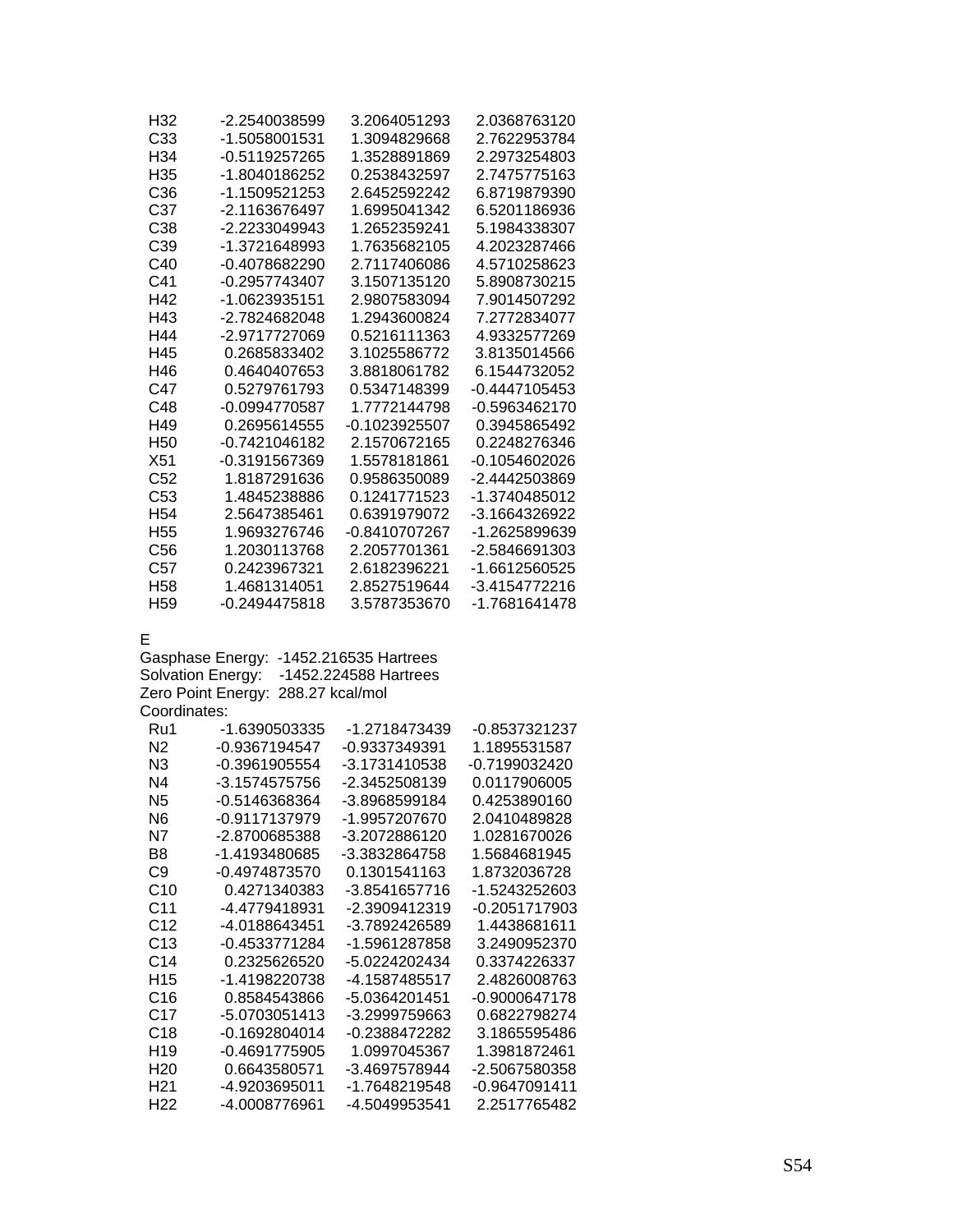| H <sub>23</sub> | -0.3678552102   | -2.3023422596 | 4.0614511529  |
|-----------------|-----------------|---------------|---------------|
| H <sub>24</sub> | 0.2627028831    | -5.7252677121 | 1.1566711782  |
| H <sub>25</sub> | 1.5234494766    | -5.7894259457 | -1.2941239898 |
| H <sub>26</sub> | -6.1154186936   | -3.5567790409 | 0.7586501646  |
| H <sub>27</sub> | 0.2091945674    | 0.3921634360  | 3.9758335431  |
| O <sub>28</sub> | -2.7358717518   | -1.8369524597 | -3.6204412309 |
| C <sub>29</sub> | -2.2988309135   | -1.6149877857 | -2.5701622683 |
| C <sub>30</sub> | 0.5296825970    | 0.3471395773  | -1.8079177063 |
| H31             | $-0.1646014574$ | 1.0852228486  | -1.4072950642 |
| H <sub>32</sub> | 0.5766561766    | 0.4852437253  | -2.8920870455 |
| C33             | 1.9176265125    | 0.4618532535  | -1.1530515844 |
| H <sub>34</sub> | 2.5848768768    | -0.3007890247 | -1.5698364365 |
| H35             | 1.8230332911    | 0.2502176900  | -0.0825881361 |
| C36             | 3.5493216530    | 4.4217278639  | -1.7858674518 |
| C37             | 2.6952421541    | 4.1761526236  | -0.7084463980 |
| C38             | 2.1853731062    | 2.8949739132  | -0.4982723891 |
| C39             | 2.5160250395    | 1.8380782945  | -1.3575435304 |
| C40             | 3.3743594134    | 2.0972786353  | -2.4334065797 |
| C41             | 3.8885803850    | 3.3773352926  | -2.6475973084 |
| H42             | 3.9485714971    | 5.4184007071  | -1.9507003606 |
| H43             | 2.4277169249    | 4.9816149669  | -0.0301599456 |
| H44             | 1.5245386346    | 2.7104027396  | 0.3456946363  |
| H45             | 3.6445116711    | 1.2874363626  | -3.1073642964 |
| H46             | 4.5553377073    | 3.5579201557  | -3.4862502874 |
| H47             | 0.1533815911    | -0.6949642973 | -1.6548769112 |
| C48             | -4.1116705023   | 2.9912725165  | -0.5815762602 |
| C49             | -4.1170282273   | 2.0910206757  | 0.4852161186  |
| C <sub>50</sub> | -3.4453682392   | 0.8684131205  | 0.3844103765  |
| C <sub>51</sub> | -2.7396980568   | 0.4984442965  | -0.7778831270 |
| C52             | -2.7713840657   | 1.4189717902  | -1.8459788142 |
| C <sub>53</sub> | -3.4356813555   | 2.6458751281  | -1.7524475107 |
| H <sub>54</sub> | -4.6307010476   | 3.9428424650  | -0.5043581116 |
| H <sub>55</sub> | -4.6439904112   | 2.3397044371  | 1.4038665666  |
| H <sub>56</sub> | -3.4686109379   | 0.1942729404  | 1.2359101586  |
| H <sub>57</sub> | -2.2640755171   | 1.1837006222  | -2.7799051805 |
| H <sub>58</sub> | -3.4263970449   | 3.3284819334  | -2.5991953755 |

G

Gas phase Energy: -1298.57938671424 hartrees Solvation Energy: -1298.58679224331 hartrees Zero Point Energy: 259.543 kcal/mol Coordinates:

| Ru1             | -2.4732901523 | 1.7271963360 | -0.2260991201   |
|-----------------|---------------|--------------|-----------------|
| N2              | -2.7491542117 | 3.8911131017 | -0.6197116121   |
| N3              | -4.6138693539 | 1.7017212436 | 0.0943656323    |
| N4              | -3.1330718676 | 1.4713887539 | -2.4025926446   |
| N5              | -5.4263484339 | 2.4430051294 | -0.7060969262   |
| N6.             | -3.8271902134 | 4.2827275474 | -1.3539829206   |
| N7              | -4.1399485082 | 2.2639737313 | -2.8515055552   |
| B8              | -4.8490488341 | 3.2526490865 | -1.8962575436   |
| C <sub>9</sub>  | -2.0936974804 | 5.0052377016 | $-0.2706701172$ |
| C10             | -5.3957716579 | 1.0761486150 | 0.9824370708    |
| C <sub>11</sub> | -2.7738161218 | 0.6861925711 | -3.4239543702   |
| C <sub>12</sub> | -4.4092922596 | 1.9771035345 | -4.1473216825   |
| C13             | -3.8395764385 | 5.6310583713 | -1.4620247910   |
| C14             | -6.7111297415 | 2.2788860655 | -0.3180681820   |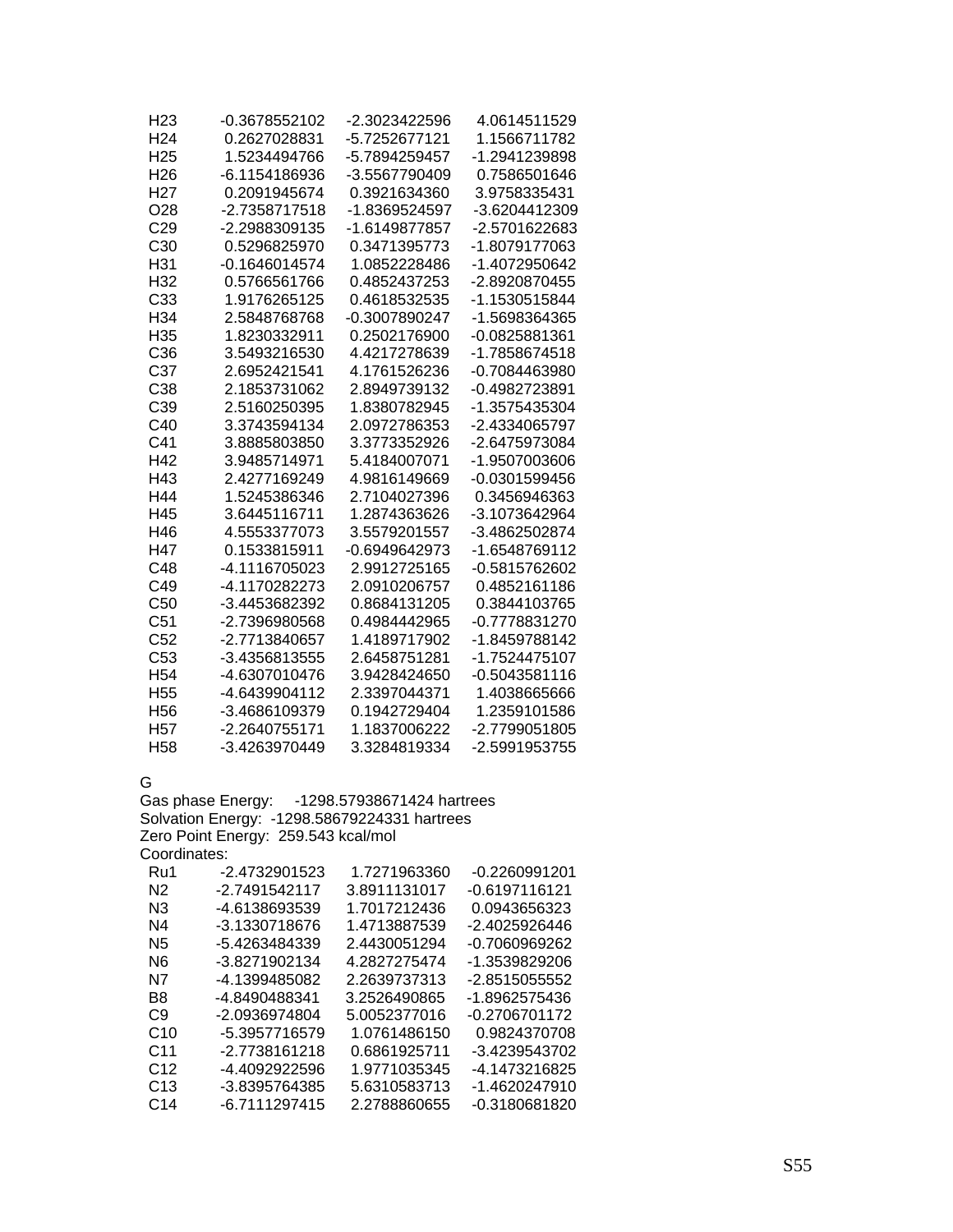| H <sub>15</sub> | -5.7331186653                           | 3.8227420057    | -2.4721226067                                                                |
|-----------------|-----------------------------------------|-----------------|------------------------------------------------------------------------------|
| C16             | -6.7397534696                           | 1.4112249863    | 0.7642997297                                                                 |
|                 |                                         |                 |                                                                              |
| C <sub>17</sub> | -3.5522593878                           | 0.9677298105    | -4.5588873204                                                                |
| C18             | -2.7417945375                           | 6.1387927516    | -0.7832044683                                                                |
| H <sub>19</sub> | -1.2020394080                           | 4.9473572290    | 0.3359367556                                                                 |
| H <sub>20</sub> | -4.9566337686                           | 0.4301143091    | 1.7284400113                                                                 |
| H <sub>21</sub> | -1.9813668709                           | -0.0382518644   | -3.3001660299                                                                |
| H <sub>22</sub> | -5.1876568667                           | 2.5088345457    | -4.6746535538                                                                |
| H <sub>23</sub> | -4.6267143376                           | 6.1270518458    | -2.0097842990                                                                |
| H <sub>24</sub> | -7.5061337832                           | 2.7895166219    | -0.8406744169                                                                |
| H <sub>25</sub> | -7.6033963175                           | 1.0706228478    | 1.3138553272                                                                 |
| H <sub>26</sub> | -3.4983939468                           | 0.5030393614    | -5.5316451460                                                                |
| H <sub>27</sub> | -2.4549261750                           | 7.1729893498    | -0.6699564884                                                                |
| O <sub>28</sub> | -2.2279341200                           | -1.2357999320   | 0.2963714286                                                                 |
| C <sub>29</sub> | -2.3180995675                           | -0.0945443403   | 0.1044708326                                                                 |
| C <sub>30</sub> | -2.3474070188                           | 2.2219612082    | 1.8820955308                                                                 |
|                 |                                         |                 |                                                                              |
| H31             | -3.3699900314                           | 2.5077758351    | 2.1474834624                                                                 |
| H <sub>32</sub> | -1.7411542099                           | 3.1289405544    | 1.9770897950                                                                 |
| C33             | -1.8443005637                           | 1.1754992597    | 2.8915623041                                                                 |
| H34             | -0.8500726892                           | 0.8128043566    | 2.6049481761                                                                 |
| H <sub>35</sub> | -2.5049408357                           | 0.2986818670    | 2.8790407314                                                                 |
| C36             | -1.6501854569                           | 2.7980899266    | 6.9077263569                                                                 |
| C37             | -2.8223818922                           | 2.1925925984    | 6.4502048832                                                                 |
| C <sub>38</sub> | -2.8792138166                           | 1.6605800007    | 5.1613086985                                                                 |
| C39             | -1.7709874824                           | 1.7202408726    | 4.3048411700                                                                 |
| C40             | -0.6021289942                           | 2.3313306054    | 4.7788642839                                                                 |
| C41             | -0.5389906813                           | 2.8659423914    | 6.0657281196                                                                 |
| H42             | -1.6024919150                           | 3.2090882214    | 7.9121307371                                                                 |
| H43             | -3.6912118123                           | 2.1292477550    | 7.0992384196                                                                 |
| H44             | -3.7943124252                           | 1.1859084470    | 4.8139372618                                                                 |
| H45             | 0.2713250930                            | 2.3804953345    | 4.1308814560                                                                 |
| H46             | 0.3798378602                            | 3.3297362453    | 6.4136454509                                                                 |
| C47             |                                         |                 |                                                                              |
|                 | -0.2632116580                           | 2.0353211584    | 0.0679260801                                                                 |
| H48             | 0.1322380335                            | 1.2547491220    | 0.7074793465                                                                 |
| H49             | $-0.1176697876$                         | 3.0456077226    | 0.4327502219                                                                 |
| C50             | $-0.5020689903$                         | 1.7977027973    | -1.2790345494                                                                |
| H <sub>51</sub> | $-0.2955311418$                         | 0.8257520264    | -1.7159946514                                                                |
| H <sub>52</sub> | -0.5853217248                           | 2.6200420905    | -1.9819136482                                                                |
|                 |                                         |                 |                                                                              |
| TS1             |                                         |                 |                                                                              |
|                 | Gasphase Energy: - 1219.917714 Hartrees |                 |                                                                              |
|                 | Solvation Energy: -1219.924248 Hartrees |                 |                                                                              |
|                 | Zero Point Energy: 223.49 kcal/mol      |                 |                                                                              |
|                 |                                         |                 | Number and Magnitude of negative Eigen values: 1 (-352.85 cm <sup>-1</sup> ) |
| Coordinates:    |                                         |                 |                                                                              |
| Ru1             | -0.0623750086                           | -0.0825472582   | 0.0154909358                                                                 |
| N <sub>2</sub>  | -0.0347844199                           | $-0.0724245467$ | 2.2542742711                                                                 |
| N3              | 2.1553780578                            | 0.1074778810    | 0.2030385831                                                                 |
| N4              | 0.2896315036                            | -2.1766502321   | 0.2846447472                                                                 |
|                 |                                         |                 |                                                                              |
| N <sub>5</sub>  | 2.7971299381                            | -0.6307825054   | 1.1475182333                                                                 |
| N <sub>6</sub>  | 0.9525600578                            | -0.7739241445   | 2.8744837017                                                                 |
| N7              | 1.2193952603                            | -2.6028385738   | 1.1811814886                                                                 |
| B <sub>8</sub>  | 1.9977113857                            | -1.5860986849   | 2.0571159637                                                                 |
| C <sub>9</sub>  | -0.8206797043                           | 0.4226608206    | 3.2199791981                                                                 |
| C10             | 3.0787481623                            | 0.8588636833    | -0.4032889135                                                                |
| C <sub>11</sub> | -0.2392927111                           | -3.2649955212   | -0.2874951271                                                                |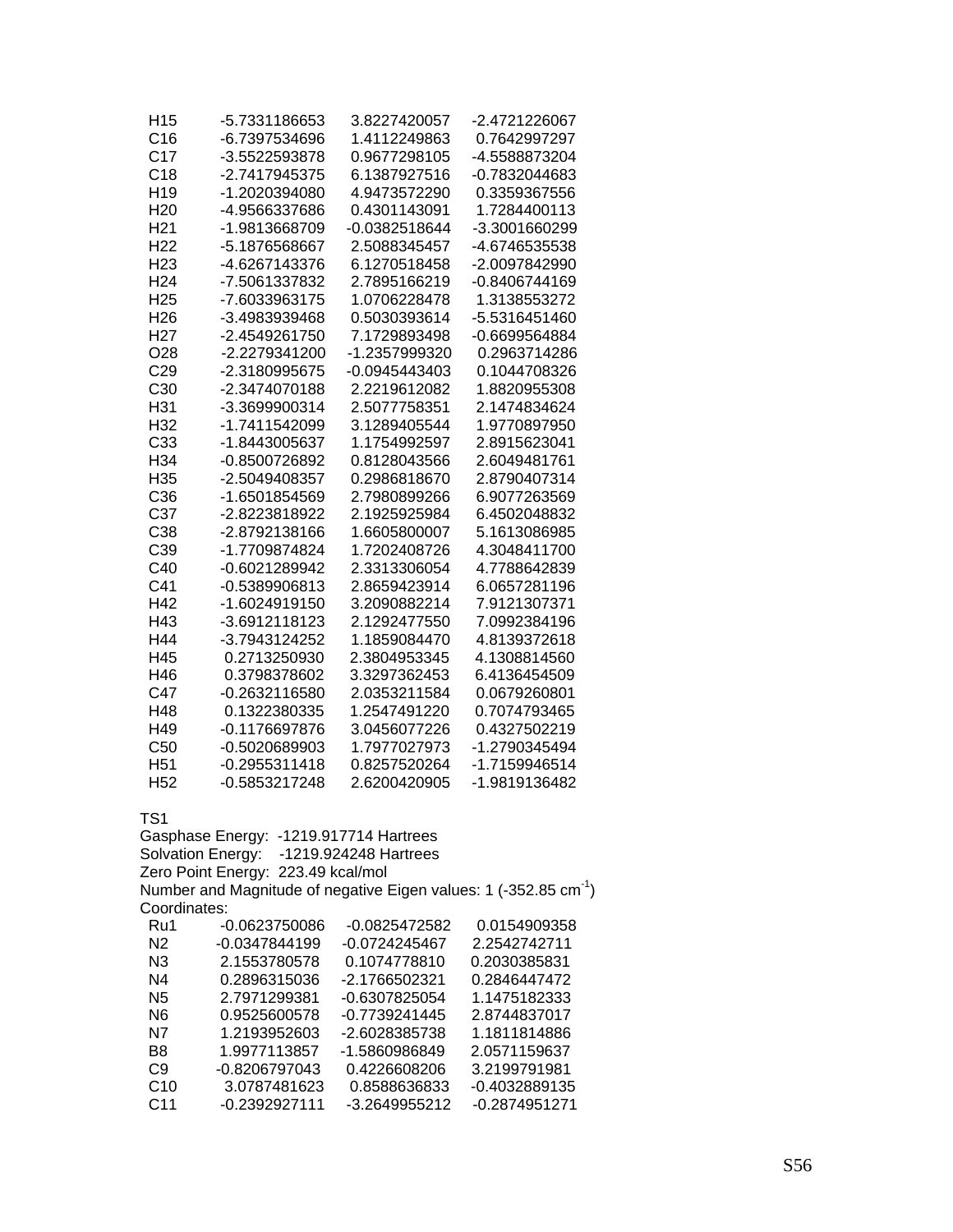| C12             | 1.2651784407    | -3.9549276592 | 1.1727689723    |
|-----------------|-----------------|---------------|-----------------|
| C13             | 0.7843465797    | -0.7124472033 | 4.2148015663    |
| C <sub>14</sub> | 4.1201283132    | -0.3404586042 | 1.1314982010    |
| H <sub>15</sub> | 2.7340356817    | -2.1666243603 | 2.8053715484    |
| C16             | 4.3470666440    | 0.6114948049  | 0.1489708188    |
| C17             | 0.3480431460    | -4.4232159756 | 0.2431983811    |
| C18             | -0.3419524791   | 0.0510824026  | 4.4849242553    |
| H <sub>19</sub> | -1.6872957076   | 1.0167198639  | 2.9674041906    |
| H <sub>20</sub> | 2.7851043033    | 1.5422697400  | -1.1872491694   |
| H <sub>21</sub> | -1.0049663320   | -3.1590338583 | -1.0418451698   |
| H <sub>22</sub> | 1.9440103013    | -4.4800229865 | 1.8278505160    |
| H <sub>23</sub> | 1.4749526054    | -1.2167144044 | 4.8739524025    |
| H <sub>24</sub> | 4.7962133009    | -0.8312193002 | 1.8158252583    |
| H <sub>25</sub> | 5.2886234631    | 1.0601584807  | -0.1286941679   |
| H <sub>26</sub> | 0.1335394221    | -5.4491718145 | -0.0131724759   |
| H <sub>27</sub> | -0.7561547030   | 0.3005148461  | 5.4496370525    |
| O <sub>28</sub> | -0.0839013216   | -0.5350161223 | -2.9633344762   |
| C <sub>29</sub> | -0.0681707966   | -0.3210693682 | -1.8208381942   |
| C <sub>30</sub> | -2.1830183219   | -0.0530360125 | 0.0950029558    |
| C <sub>31</sub> | -1.9430480634   | 1.3828301497  | 0.0152700155    |
| H <sub>32</sub> | -2.6943769883   | -0.5057422394 | $-0.7523881515$ |
| H <sub>33</sub> | -2.3167252086   | 1.8733301229  | -0.8781070247   |
| H34             | -2.1584228786   | 1.9644702768  | 0.9075245813    |
| H <sub>35</sub> | -2.5200769262   | -0.4464054955 | 1.0519438818    |
| C36             | 1.1635963904    | 4.6288978738  | -0.5518325692   |
| C37             | 0.9636013960    | 4.1052031546  | 0.7279299308    |
| C38             | 0.2874656296    | 2.8978998108  | 0.9011765586    |
| C39             | $-0.1903185257$ | 2.1582701336  | $-0.1998890100$ |
| C40             | -0.0062529009   | 2.7249086702  | -1.4801445398   |
| C41             | 0.6691681777    | 3.9315632951  | -1.6573512291   |
| H42             | 1.6825293158    | 5.5738190480  | -0.6851471931   |
| H43             | 1.3347813846    | 4.6390795922  | 1.5986553690    |
| H44             | 0.1466635183    | 2.5149823507  | 1.9060547829    |
| H45             | -0.4083822486   | 2.2186178603  | -2.3533338003   |
| H46             | 0.7984834112    | 4.3319665339  | -2.6596375097   |

Gasphase Energy: -1452.178668 Hartrees Solvation Energy: -1452.186275 Hartrees Zero Point Energy: 285.87 kcal/mol Number and Magnitude of negative Eigen values: 1 (-1137.17 cm-1) Coordinates: Ru1 -.1319293883 -.0180283147 -.0303528805

| .               | . <u>.</u>    | . <del>.</del> . | .vuuuluuu    |
|-----------------|---------------|------------------|--------------|
| N <sub>2</sub>  | $-0129487910$ | .0256054963      | 2.1851214513 |
| N3              | 2.0611932575  | .1022929580      | .0783443219  |
| N4              | .1891298499   | -2.1680735255    | .2157694018  |
| N5              | 2.7200922465  | $-6616855188$    | .9874079682  |
| N6              | .9578743675   | -.7184254194     | 2.7858904511 |
| N7              | 1.1119361657  | -2.6026836536    | 1.1168417337 |
| B8              | 1.9356110442  | -1.5886720592    | 1.9492505436 |
| C9              | -.6845723420  | .6489204241      | 3.1623512509 |
| C10             | 2.9840504458  | .8024491533      | -.5916764574 |
| C <sub>11</sub> | -.3800706435  | -3.2511244297    | -.3233954410 |
| C <sub>12</sub> | 1.1173704697  | -3.9559414455    | 1.1385196389 |
| C13             | .8899681649   | -.5566404317     | 4.1265550137 |
| C <sub>14</sub> | 4.0509761048  | -.4388497608     | .8887123558  |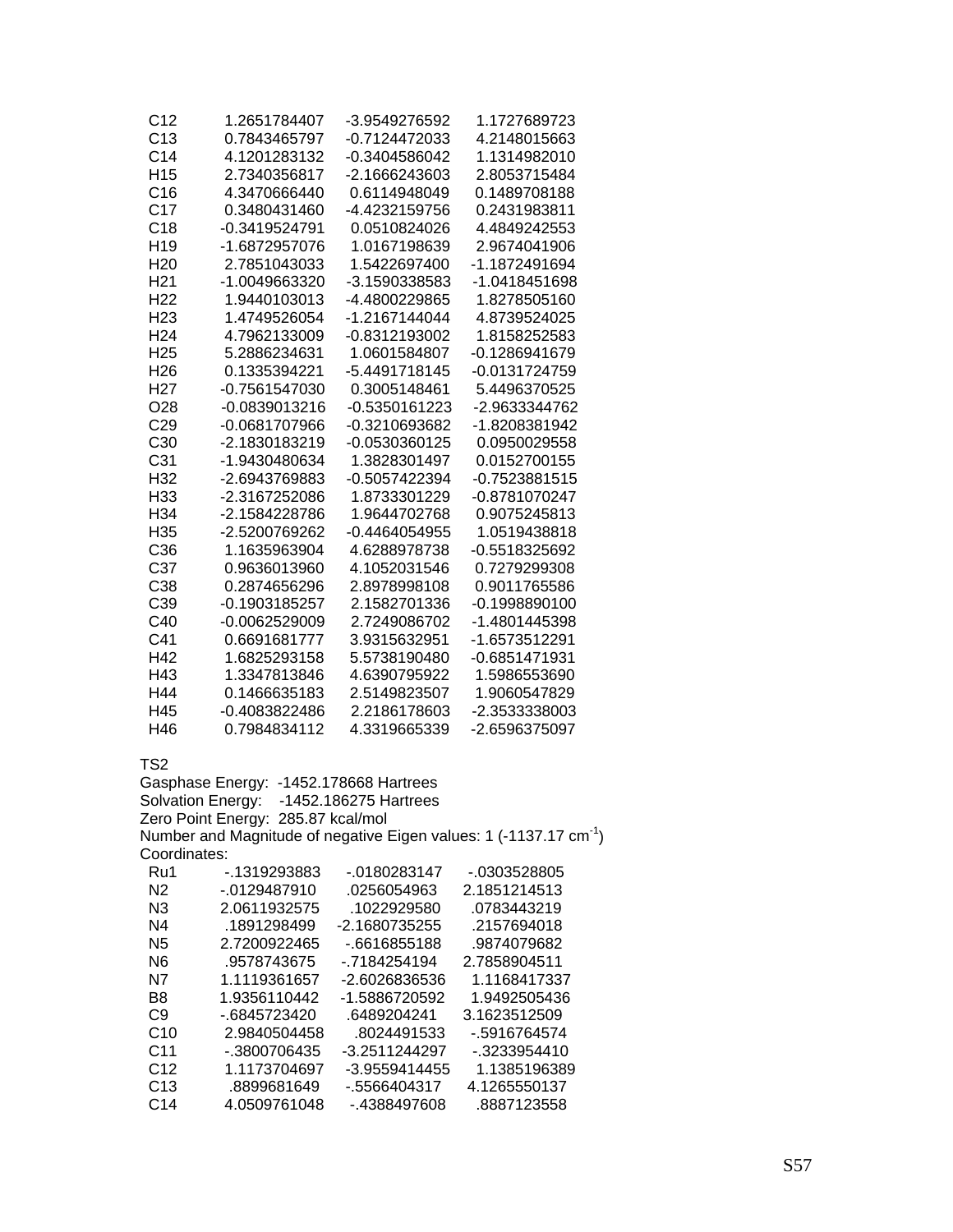| H <sub>15</sub><br>C16             | 2.6927073006<br>4.2674446654        | -2.1675520527<br>.4953736171                 | 2.6770253714<br>-.1139153732                                                 |
|------------------------------------|-------------------------------------|----------------------------------------------|------------------------------------------------------------------------------|
| C17                                | .1761764226                         | -4.4155805068                                | .2287159997                                                                  |
| C18                                | -. 1511587850                       | .3141377402                                  | 4.4153870460                                                                 |
| H <sub>19</sub>                    | -1.5225543517                       | 1.2858623217                                 | 2.9211232584                                                                 |
| H <sub>20</sub>                    | 2.6836926859                        | 1.4855040647                                 | -1.3733068688                                                                |
| H <sub>21</sub>                    | -1.1572596554                       | -3.1375264376                                | -1.0650514975                                                                |
| H <sub>22</sub>                    | 1.7880421561                        | -4.4882797315                                | 1.7964832531                                                                 |
| H <sub>23</sub>                    | 1.5838770309                        | -1.0726970317                                | 4.7731184378                                                                 |
| H <sub>24</sub>                    | 4.7408710569                        | -.9593822127                                 | 1.5361024754                                                                 |
| H <sub>25</sub><br>H <sub>26</sub> | 5.2117975978<br>-.0718933761        | .8942987506<br>-5.4401767604                 | -.4507236883                                                                 |
| H <sub>27</sub>                    | -.4783060094                        | .6536145025                                  | $-0019615755$<br>5.3860153195                                                |
| O28                                | -.0286697275                        | -. 1433798904                                | -3.0462473069                                                                |
| C <sub>29</sub>                    | -.0925870487                        | $-0.0951583719$                              | -1.8901880337                                                                |
| C30                                | -.2585556534                        | 2.2426504755                                 | -.0815435898                                                                 |
| H31                                | -.0175761092                        | 2.5139600840                                 | -1.1116212831                                                                |
| H <sub>32</sub>                    | .6193642471                         | 2.4256214448                                 | .5403862170                                                                  |
| C33                                | -1.4134450524                       | 3.1539071448                                 | .4023366258                                                                  |
| H34                                | -1.6555059154                       | 2.9292865004                                 | 1.4475872818                                                                 |
| H <sub>35</sub>                    | -2.3245970603                       | 2.9643139303                                 | -.1770557652                                                                 |
| C <sub>36</sub>                    | -.2543773898                        | 7.3085622731                                 | .0115223686                                                                  |
| C37                                | -1.0396957190                       | 6.7031110006                                 | -.9715171642                                                                 |
| C <sub>38</sub>                    | -1.4255432868                       | 5.3683073298                                 | -.8358074766                                                                 |
| C <sub>39</sub>                    | -1.0365132241                       | 4.6163742954                                 | .2804289499                                                                  |
| C40                                | -.2502487855                        | 5.2371799691                                 | 1.2614436672                                                                 |
| C41                                | .1390789529                         | 6.5702129767                                 | 1.1304683473                                                                 |
| H42                                | .0463906698                         | 8.3474165002                                 | -.0913344316                                                                 |
| H43                                | -1.3548585878                       | 7.2702009587                                 | -1.8435857849                                                                |
| H44                                | -2.0402724168                       | 4.9026577399                                 | -1.6033114921                                                                |
| H45                                | .0585455925                         | 4.6676607868                                 | 2.1353779515                                                                 |
| H46                                | .7474870948                         | 7.0338320316                                 | 1.9029069141                                                                 |
| H47                                | -1.3578069992                       | 1.0196398794                                 | .0440993488                                                                  |
| C48                                | -5.0456196218                       | -.8923134528                                 | -. 1459693283                                                                |
| C49                                | -4.2707132654                       | -1.2138288214                                | .9707103368                                                                  |
| C50                                | -2.9160472739                       | -.8781504943                                 | 1.0156284530                                                                 |
| C <sub>51</sub>                    | -2.2879580970                       | -.2259880295                                 | -.0632655419                                                                 |
| C <sub>52</sub>                    | -3.0935409323                       | .1011448738                                  | -1.1724703003                                                                |
| C53                                | -4.4500087679                       | -.2279120254                                 | -1.2184069971                                                                |
| H <sub>54</sub>                    | -6.1002770724                       | -1.1509585030                                | -.1766705417                                                                 |
| H <sub>55</sub>                    | -4.7212181461                       | -1.7328044656                                | 1.8131336834                                                                 |
| H <sub>56</sub>                    | -2.3374136959                       | -1.1495572449                                | 1.8911271534                                                                 |
| H <sub>57</sub>                    | -2.6579457257                       | .6284770646                                  | -2.0174177217                                                                |
| H <sub>58</sub>                    | -5.0377274465                       | .0368528876                                  | -2.0937946199                                                                |
| TS3                                |                                     |                                              |                                                                              |
|                                    |                                     | Gas phase Energy: -1298.53505262389 hartrees |                                                                              |
|                                    |                                     | Solvation Energy:-1298.54227357060 hartrees  |                                                                              |
|                                    | Zero Point Energy: 259.120 kcal/mol |                                              |                                                                              |
|                                    |                                     |                                              | Number and Magnitude of negative Eigen values: 1 (-439.64 cm <sup>-1</sup> ) |
| Coordinates:                       |                                     |                                              |                                                                              |
| Ru1                                | -0.0286068800                       | -0.2880575951                                | -0.0758177680                                                                |
| N <sub>2</sub>                     | -0.0633583676                       | 0.1643960102                                 | 2.0836240463                                                                 |
| N <sub>3</sub>                     | 2.2145678750                        | -0.0360331354                                | 0.1326878210                                                                 |
| N <sub>4</sub>                     | 0.3429603054                        | -2.2804097443                                | 0.5417334054                                                                 |
| N <sub>5</sub>                     | 2.8080450641                        | -0.5932091352                                | 1.2219009335                                                                 |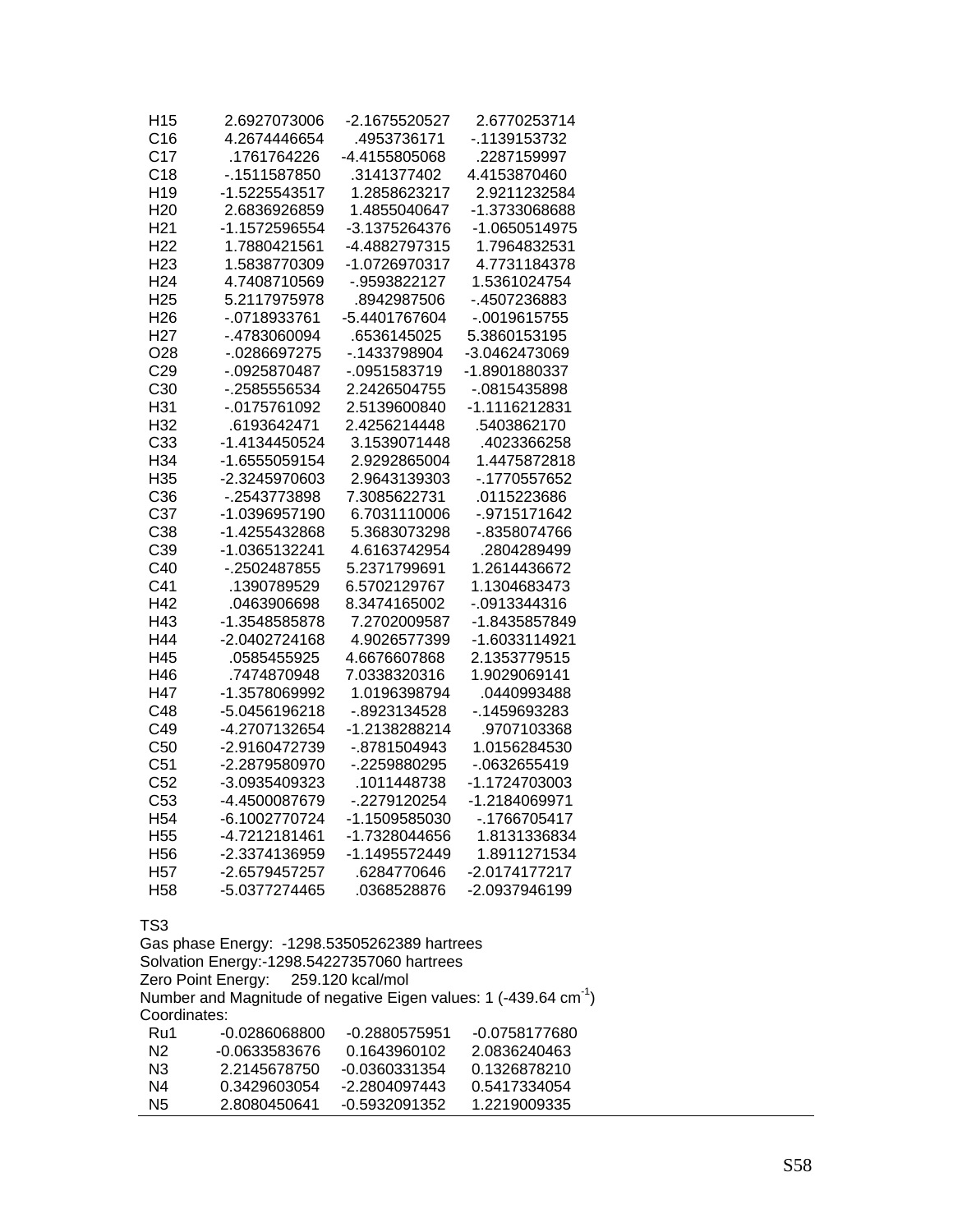| N <sub>6</sub>  | 0.8961135290                 | -0.3963303444                | 2.8656273132                   |
|-----------------|------------------------------|------------------------------|--------------------------------|
| N7              | 1.2163258170                 | -2.5208471830                | 1.5579250657                   |
| B <sub>8</sub>  | 1.9582412779                 | -1.3559915136                | 2.2647224287                   |
| C <sub>9</sub>  | -0.8298350024                | 0.9136873689                 | 2.8865408854                   |
| C10             | 3.1887564423                 | 0.5172315009                 | -0.5981522803                  |
| C <sub>11</sub> | -0.1391796209                | -3.4636318614                | 0.1433217412                   |
| C <sub>12</sub> | 1.2734803615                 | -3.8520445695                | 1.7946458855                   |
| C13             | 0.7309368258                 | 0.0010321991                 | 4.1477104666                   |
| C <sub>14</sub> | 4.1453936540                 | -0.3857110258                | 1.1725082044                   |
| H <sub>15</sub> | 2.6601373892                 | -1.7859954984                | 3.1373546462                   |
| C16             | 4.4361052450                 | 0.3270108545                 | 0.0193244743                   |
| C <sub>17</sub> | 0.4221648077                 | -4.4963707776                | 0.9095199141                   |
| C18             | -0.3668478442                | 0.8467430493                 | 4.2092513986                   |
| H <sub>19</sub> | -1.6710962939                | 1.4585553543                 | 2.4832667066                   |
| H <sub>20</sub> | 2.9520526066                 | 1.0184323290                 | -1.5262846416                  |
| H <sub>21</sub> | $-0.8570524150$              | -3.5092969346                | -0.6620629013                  |
| H <sub>22</sub> | 1.9148408157                 | -4.2386059073                | 2.5723719908                   |
| H <sub>23</sub> | 1.4034612155                 | -0.3473018136                | 4.9172147536                   |
| H <sub>24</sub> | 4.7864349285                 | -0.7603790334                | 1.9566606396                   |
| H <sub>25</sub> | 5.4039364484                 | 0.6562517874                 | -0.3263085525                  |
| H <sub>26</sub> | 0.2332979033                 | -5.5556718846                | 0.8289145817                   |
| H <sub>27</sub> | -0.7726808070                | 1.3392186630                 | 5.0793659888                   |
| O <sub>28</sub> | 0.1322094237                 | -1.0666214145                | -2.9903709567                  |
| C <sub>29</sub> | 0.0655152313                 | $-0.7518073458$              | -1.8728329141                  |
| C <sub>30</sub> | -2.1428984711                | -0.3813118930                | -0.0596588021                  |
| C <sub>31</sub> | -2.0116642071                | 0.9929823670                 | -0.4908727493                  |
| H32             | -2.5507733370                | -1.0840092053                | -0.7840738649                  |
| H33             | -2.2012064148                | 1.1803755287                 | -1.5428229794                  |
| H34             | -2.4324918909                | 1.7689828948                 | 0.1456464936                   |
| H <sub>35</sub> | -2.5083657791                | -0.5545744461                | 0.9512487813                   |
| C36             | -0.2821159024                | 2.1073555611                 | -0.4205529338                  |
| H37             | 0.7725611643                 | 1.8883061336                 | -0.5815725644                  |
| H38             | -0.3807222110                | 2.5225930458                 | 0.5823064187                   |
| C39             | -0.7018351695                | 3.1156331965                 | -1.4960399346                  |
| H40             | -0.5916415123                | 2.6586996916                 | -2.4868197261                  |
| H41             | -1.7586550902                | 3.3869001601                 | -1.3868525573                  |
| C42             | 0.1414088736                 | 4.3741612068                 | -1.4171823452                  |
| C43<br>C44      | 1.7442812128<br>1.3937593879 | 6.6789873335                 | -1.1863082213                  |
|                 | -0.2954687497                | 4.4440339572<br>5.4817782762 | -2.0433824676<br>-0.6782158986 |
| C45<br>C46      | 0.4967888833                 | 6.6255721284                 | -0.5625149248                  |
| C47             | 2.1899855646                 | 5.5832621449                 | -1.9292946127                  |
| H48             | 1.7440092584                 | 3.5973370072                 | -2.6301631602                  |
| H49             | -1.2677297902                | 5.4475488203                 | -0.1925374089                  |
| H <sub>50</sub> | 0.1379740932                 | 7.4749770344                 | 0.0124247153                   |
| H <sub>51</sub> | 3.1566929544                 | 5.6182103937                 | -2.4230499430                  |
| H <sub>52</sub> | 2.3625123539                 | 7.5677527030                 | -1.0978015879                  |
|                 |                              |                              |                                |

# **Ir.Tp.CO<sup>+</sup>**

A Gas phase Energy: -1230.56473888375 hartrees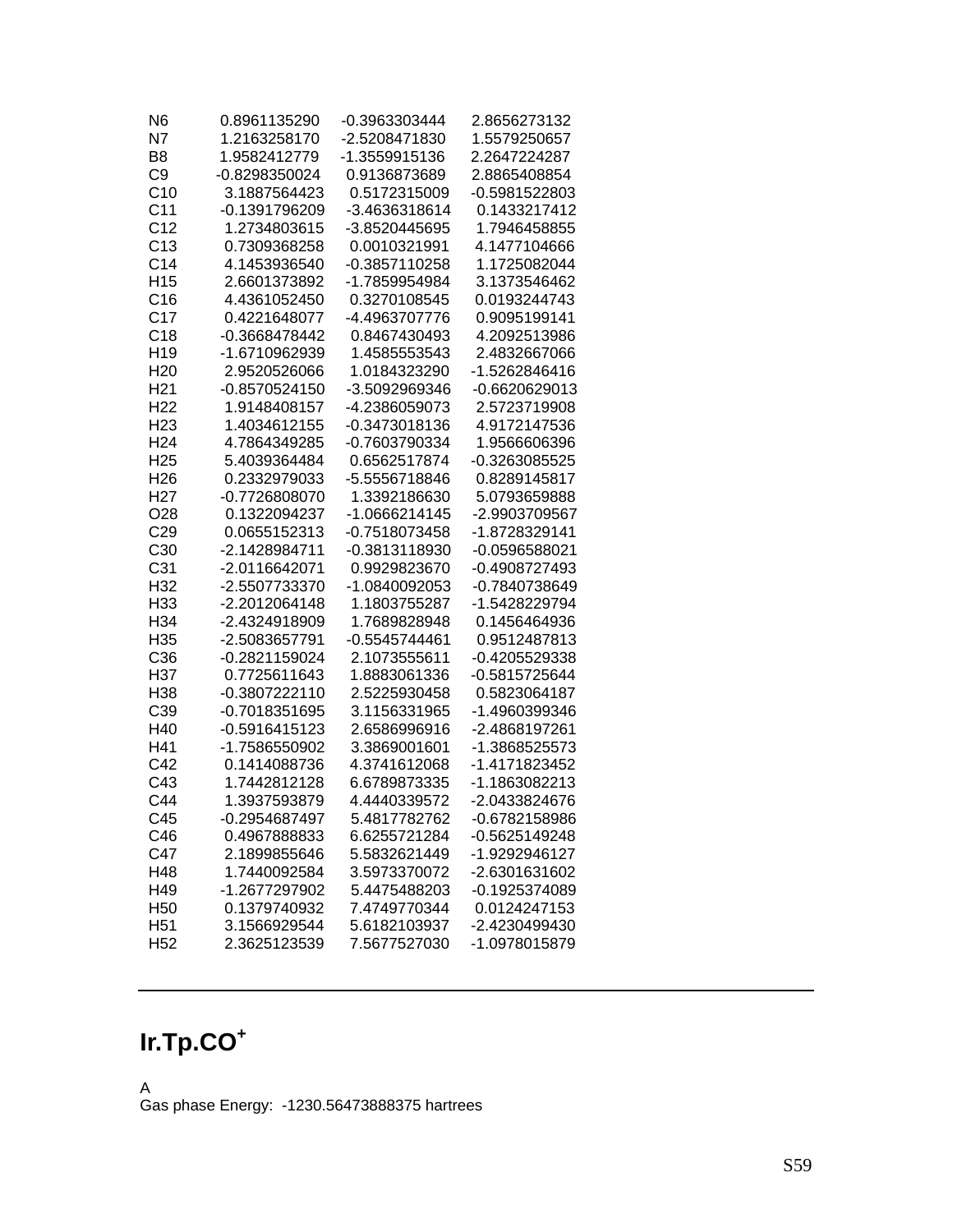Solvation Energy:-1230.60307505538 hartrees Zero Point Energy: 225.450 kcal/mol Coordinates:

| Ir1             | -2.4435141011 | 1.5426983075    | -0.1318200231   |
|-----------------|---------------|-----------------|-----------------|
| N <sub>2</sub>  | -2.4654506480 | 3.6589174793    | -0.3064878603   |
| N <sub>3</sub>  | -4.5353835931 | 1.6490914240    | $-0.1415066553$ |
| N <sub>4</sub>  | -2.6797829278 | 1.5459405698    | -2.3565516074   |
| N <sub>5</sub>  | -5.1658360937 | 2.5085461990    | -0.9912288734   |
| N <sub>6</sub>  | -3.3514501643 | 4.2351722590    | -1.1721702008   |
| N7              | -3.5595661224 | 2.4245385009    | -2.9066672390   |
| B <sub>8</sub>  | -4.3553430827 | 3.3786560890    | -1.9900787737   |
| C <sub>9</sub>  | -1.7567923050 | 4.6512222627    | 0.2623334011    |
| C10             | -5.4724995927 | 1.0034851230    | 0.5729786170    |
| C <sub>11</sub> | -2.1877598370 | 0.7941374726    | -3.3542913712   |
| C <sub>12</sub> | -3.6126347516 | 2.2266924060    | -4.2422349223   |
| C13             | -3.1869752870 | 5.5732651744    | -1.1430377275   |
| C <sub>14</sub> | -6.4976400895 | 2.3922597717    | -0.8079756696   |
| H <sub>15</sub> | -5.0824972694 | 4.0791862281    | -2.6246545623   |
| C16             | -6.7372243950 | 1.4438224172    | 0.1795369227    |
| C17             | -2.7478107511 | 1.1920204761    | -4.5724638520   |
| C18             | -2.1761188443 | 5.8833312568    | -0.2411818109   |
| H <sub>19</sub> | -1.0121626548 | 4.4429058746    | 1.0148638067    |
| H <sub>20</sub> | -5.1879163730 | 0.2908059245    | 1.3323238143    |
| H <sub>21</sub> | -1.4672675039 | 0.0131513225    | -3.1578612873   |
| H <sub>22</sub> | -4.2591762399 | 2.8325344771    | -4.8592717370   |
| H <sub>23</sub> | -3.8009028902 | 6.2098102706    | -1.7623926356   |
| H <sub>24</sub> | -7.1792669533 | 2.9909543148    | -1.3934298375   |
| H <sub>25</sub> | -7.6918182444 | 1.1197306272    | 0.5632605712    |
| H <sub>26</sub> | -2.5508384549 | 0.7835262954    | -5.5513473278   |
| H <sub>27</sub> | -1.8019244938 | 6.8607545798    | 0.0200684290    |
| O28             | -2.4976736266 | -1.4830365911   | $-0.0461811419$ |
| C <sub>29</sub> | -2.4748066025 | -0.3384755116   | -0.0618683698   |
| C30             | -0.2637809717 | 1.6019810433    | -0.7966694241   |
| C <sub>31</sub> | -0.2643723760 | 1.6136798915    | 0.5878702990    |
| H32             | -0.0527038512 | 0.6858633514    | -1.3372773675   |
| H33             | -0.0702092383 | 0.7094578737    | 1.1517763491    |
| H34             | -0.1551672192 | 2.5322871965    | 1.1488136100    |
| H35             | -0.1815983504 | 2.5218875156    | -1.3643244743   |
| C <sub>37</sub> | -3.0182555652 | 1.7712565828    | 4.7791666396    |
| C38             | -3.4684233963 | 2.7963844250    | 3.9476975829    |
| C39             | -3.2824389353 | 2.7251674151    | 2.5632595806    |
| C40             | -2.6299169806 | 1.6280444117    | 1.9844949012    |
| C41             | -2.1906522670 | 0.5973687464    | 2.8298203978    |
| C42             | -2.3833379617 | 0.6666972536    | 4.2128377319    |
| H43             | -3.1636770892 | 1.8298722254    | 5.8531607327    |
| H44             | -3.9735484064 | 3.6597896631    | 4.3708839579    |
| H45             | -3.6628862442 | 3.5305981645    | 1.9466133796    |
| H46             | -1.6839696184 | -0.2787542536   | 2.4338503666    |
| H47             | -2.0318313962 | $-0.1464782127$ | 4.8411923948    |
|                 |               |                 |                 |

#### B

Gas phase Energy: -1230.58298076215 hartrees Solvation Energy:-1230.61959926768 hartrees Zero Point Energy: 226.329 kcal/mol Coordinates: Ir1 -2.4659102311 1.3981411693 -0.2761603246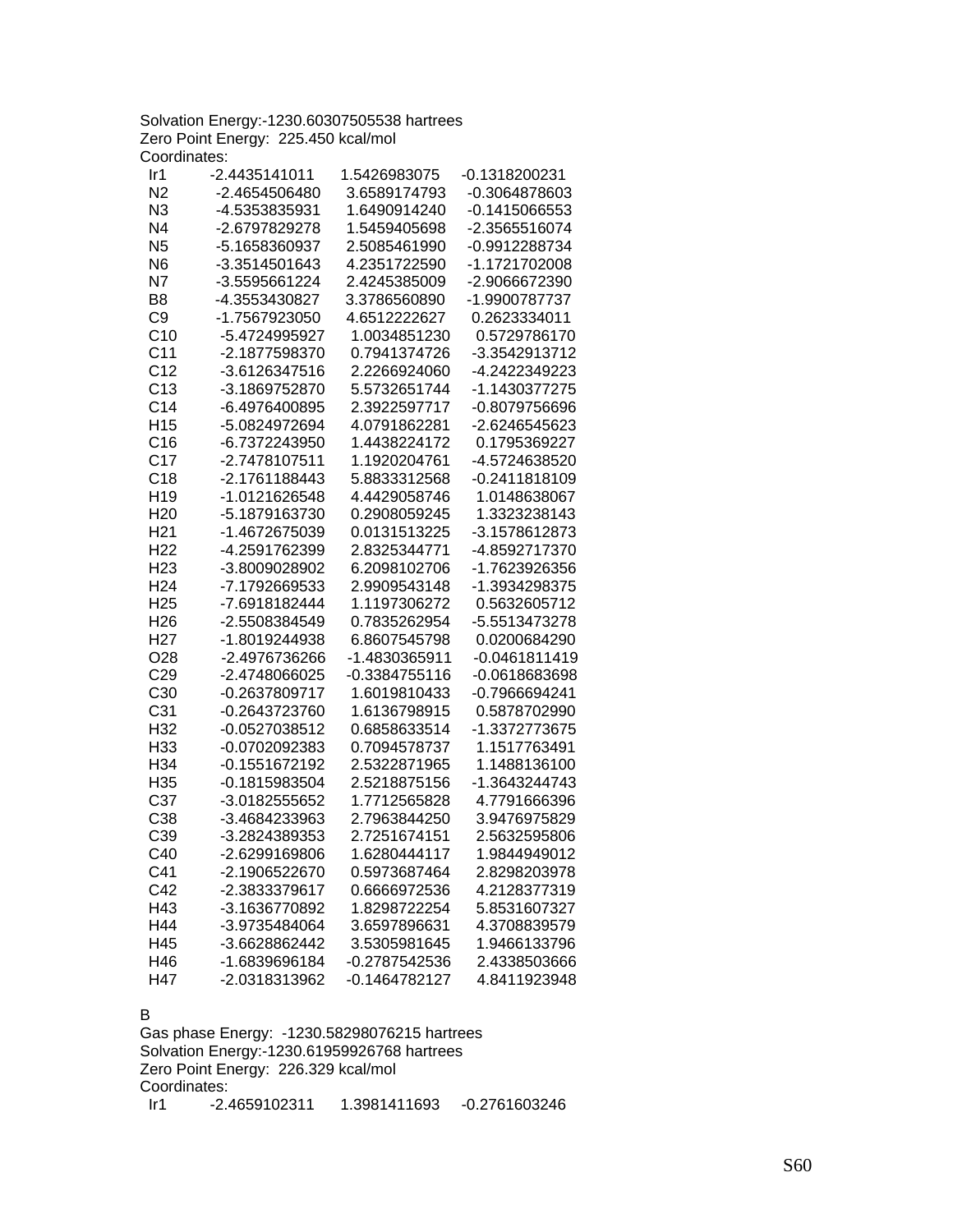| N2              | -2.3864231653 | 3.5295443759    | -0.2641133062   |
|-----------------|---------------|-----------------|-----------------|
| N <sub>3</sub>  | -4.5063933649 | 1.6578443087    | -0.1612385904   |
| N <sub>4</sub>  | -2.7006801766 | 1.5907284138    | -2.4859077389   |
| N <sub>5</sub>  | -5.1199545061 | 2.5609935008    | -0.9752613371   |
| N6              | -3.2445713280 | 4.2081167591    | -1.0766382961   |
| N7              | -3.5559912871 | 2.5437661301    | -2.9453463491   |
| B8              | -4.2905775688 | 3.4560805352    | -1.9428004920   |
| C <sub>9</sub>  | -1.6721269044 | 4.4463793869    | 0.4141444218    |
| C10             | -5.4468209560 | 1.0585687480    | 0.5874047492    |
| C <sub>11</sub> | -2.2492714166 | 0.9150837865    | -3.5528386254   |
| C <sub>12</sub> | -3.6305711244 | 2.4694264995    | -4.2933546471   |
| C <sub>13</sub> | -3.0612175922 | 5.5339822557    | -0.9093293943   |
| C <sub>14</sub> | -6.4463625232 | 2.5279819044    | -0.7278954822   |
| H <sub>15</sub> | -5.0031955074 | 4.2288550910    | -2.5072143633   |
| C16             | -6.6993937584 | 1.5820688892    | 0.2581042346    |
| C <sub>17</sub> | -2.8071448304 | 1.4391352083    | -4.7252854664   |
| C18             | -2.0600732387 | 5.7324569882    | 0.0327663691    |
| H <sub>19</sub> | -0.9303749606 | 4.1453682360    | 1.1380254790    |
| H <sub>20</sub> | -5.1774688495 | 0.3006453786    | 1.3076153345    |
| H <sub>21</sub> | -1.5596259459 | 0.0929528952    | -3.4275183732   |
| H <sub>22</sub> | -4.2616583594 | 3.1496252549    | -4.8455551524   |
| H <sub>23</sub> | -3.6564004022 | 6.2401025645    | -1.4686282545   |
| H <sub>24</sub> | -7.1145835162 | 3.1800718346    | -1.2700618565   |
| H <sub>25</sub> | -7.6541451530 | 1.3095379563    | 0.6797132502    |
| H <sub>26</sub> | -2.6376288579 | 1.1124661007    | -5.7394626371   |
| H <sub>27</sub> | -1.6714512511 | 6.6713515000    | 0.3946044678    |
| O <sub>28</sub> | -2.7478263844 | -1.6077572616   | -0.3025884212   |
| C <sub>29</sub> | -2.6226329143 | $-0.4660823809$ | -0.2933893024   |
| C <sub>30</sub> | -2.2753597324 | 1.4167247423    | 1.8509800947    |
| H31             | -2.7973153436 | 0.5580353907    | 2.2797804188    |
| H32             | -2.7577979749 | 2.3241339755    | 2.2195812956    |
| C33             | -0.7759424005 | 1.3617254220    | 2.2246762531    |
| H34             | -0.6052332317 | 0.8227835978    | 3.1616899553    |
| H35             | -0.3673173389 | 2.3694267082    | 2.3624849463    |
| C36             | 0.9309064646  | -0.6049049174   | -1.2403562313   |
| C37             | 0.4520073361  | 0.6915478266    | -1.3370233306   |
| C38             | -0.0769213798 | 1.3532125173    | $-0.1934928060$ |
| C39             | -0.0740850238 | 0.6861465550    | 1.0747642229    |
| C40             | 0.4223419893  | -0.6173794091   | 1.1493061564    |
| C41             | 0.9305920535  | -1.2456355790   | 0.0104547863    |
| H42             | 1.3339729491  | -1.1126209701   | -2.1101136711   |
| H43             | 0.4973676477  | 1.2289482004    | -2.2786664126   |
| H44             | -0.0955797508 | 2.4394724172    | -0.2160576424   |
| H45             | 0.4133871266  | -1.1417530998   | 2.0999225535    |
| H46             | 1.3287717471  | -2.2529157752   | 0.0936992320    |

#### D

Gas phase Energy: -1462.83129402175 hartrees Solvation Energy:-1462.86824716210 hartrees Zero Point Energy: 290.184 kcal/mol Coordinates:

| Ir1 | -2 4782691281 | 1.8612221707 | -0 2966593643 |
|-----|---------------|--------------|---------------|
| N2  | -2.9397036701 | 39286092224  | -0.4954606674 |
| N3  | -4.4903764341 | 1 6125758287 | -0.0074992751 |
| N4  | -2.9587720177 | 1.6650151119 | -2.4949781430 |
| N5  | -5 3703549210 | 2 2707655288 | -0.8160546938 |
|     |               |              |               |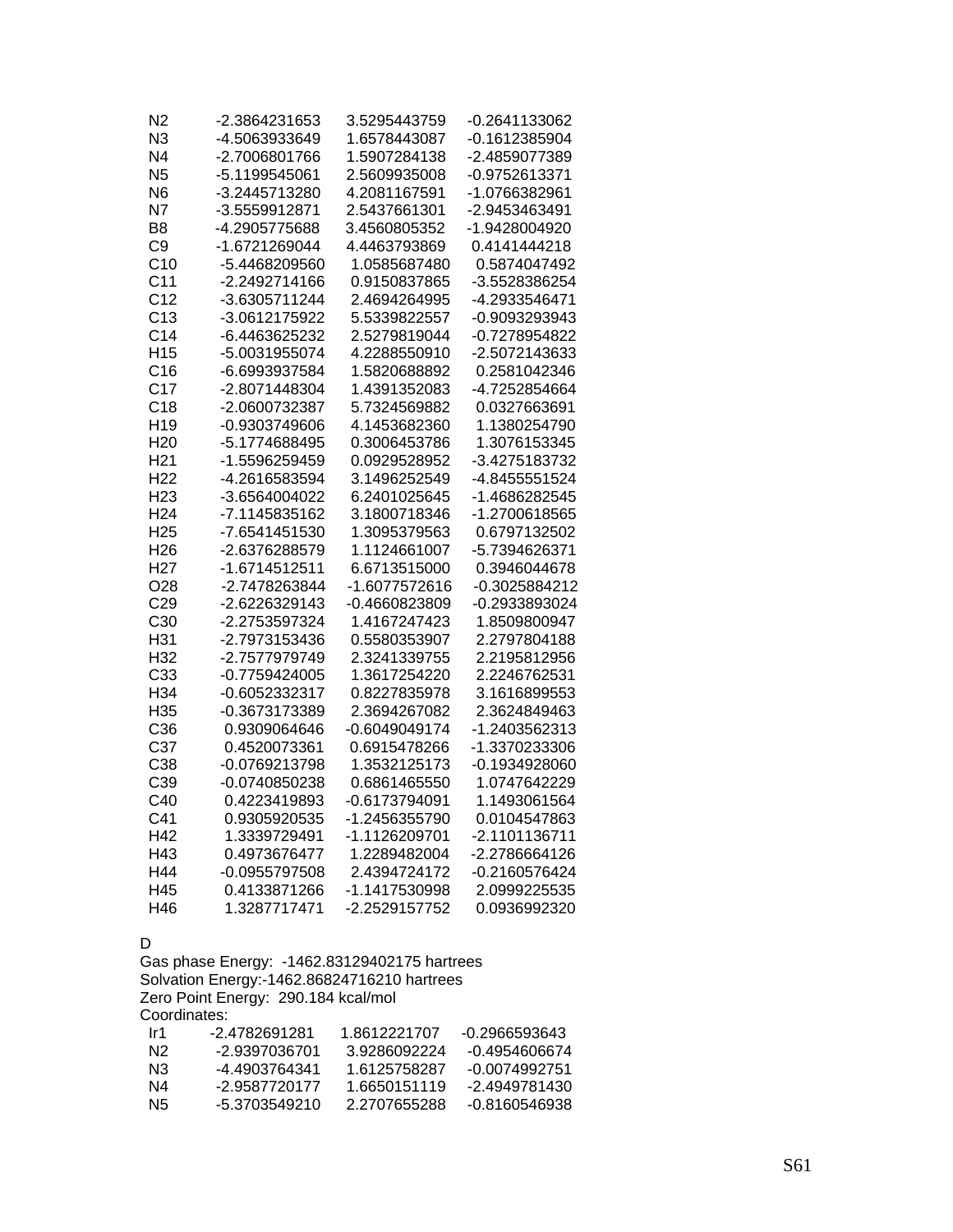| N <sub>6</sub>  | -3.9783366827   | 4.2852874554  | -1.3063725321 |
|-----------------|-----------------|---------------|---------------|
| N7              | -4.0469816726   | 2.3488571469  | -2.9427024315 |
| B <sub>8</sub>  | -4.8741390650   | 3.2041747583  | -1.9639119703 |
| C <sub>9</sub>  | -2.4455401753   | 5.0581992453  | 0.0418097376  |
| C10             | -5.1953911045   | 0.8841352163  | 0.8754846090  |
| C <sub>11</sub> | -2.5378218512   | 0.8905314335  | -3.5052607418 |
| C <sub>12</sub> | -4.2977247524   | 2.0096480222  | -4.2280879949 |
| C13             | -4.1231613086   | 5.6264637080  | -1.2752245533 |
| C <sub>14</sub> | -6.6234960052   | 1.9527778352  | -0.4301820517 |
| H <sub>15</sub> | -5.8048090868   | 3.7090862367  | -2.5143645133 |
| C16             | -6.5589663250   | 1.0709497292  | 0.6417084903  |
| C17             | -3.3505362038   | 1.0794529093  | -4.6304976401 |
| C18             | -3.1583853228   | 6.1623342288  | -0.4313140332 |
| H <sub>19</sub> | -1.6289668138   | 5.0260497335  | 0.7476975091  |
| H <sub>20</sub> | -4.6948070248   | 0.2806874095  | 1.6163421181  |
| H <sub>21</sub> | -1.6798669375   | 0.2471313300  | -3.3793216825 |
| H <sub>22</sub> | -5.1273445582   | 2.4518403026  | -4.7595306893 |
| H <sub>23</sub> | -4.9034899311   | 6.1032397536  | -1.8494504223 |
| H <sub>24</sub> | -7.4715054769   | 2.3774678788  | -0.9462682060 |
| H <sub>25</sub> | -7.3814639297   | 0.6263302788  | 1.1797389354  |
| H <sub>26</sub> | -3.2622479980   | 0.6056778067  | -5.5958038838 |
| H <sub>27</sub> | -2.9998991345   | 7.2008710361  | -0.1864247174 |
| O <sub>28</sub> | -1.9977579648   | -1.1138097748 | -0.0966413626 |
| C <sub>29</sub> | -2.1517598670   | 0.0224121404  | -0.1527229879 |
| C30             | -2.2167840653   | 2.2201447088  | 1.7891315452  |
| H31             | -3.1153395370   | 2.7577303708  | 2.1066903860  |
| H32             | -1.3813674906   | 2.9234192511  | 1.8901802256  |
| C33             | -1.9711476845   | 1.0254023340  | 2.7275199823  |
| H34             | -1.1118073725   | 0.4381164097  | 2.3843082213  |
| H <sub>35</sub> | -2.8315397150   | 0.3451827566  | 2.7082795752  |
| C36             | -1.2427046761   | 2.3664932787  | 6.7782395346  |
| C37             | -2.5498484983   | 2.2695422265  | 6.2956630809  |
| C38             | -2.7843164681   | 1.8266089447  | 4.9941687120  |
| C39             | -1.7192934550   | 1.4734060012  | 4.1545713732  |
| C40             | -0.4133663921   | 1.5729231156  | 4.6510557942  |
| C41             | -0.1736394960   | 2.0155734244  | 5.9527419626  |
| H42             | -1.0596197019   | 2.7060299785  | 7.7930448074  |
| H43             | -3.3868163872   | 2.5324363835  | 6.9356767119  |
| H44             | -3.8060264929   | 1.7454505961  | 4.6292194482  |
| H45             | 0.4254362773    | 1.2848275609  | 4.0200842019  |
| H46             | 0.8452358352    | 2.0780787300  | 6.3234085968  |
| C47             | 0.5670866711    | 1.4980906956  | 0.1655163700  |
| C48             | -0.0622197641   | 2.5177710186  | -0.5953705535 |
| H49             | 0.5278440241    | 1.5432553803  | 1.2477808063  |
| H <sub>50</sub> | -0.3367993681   | 3.4445257509  | -0.1057571076 |
| C52             | 1.3513106859    | 0.4654177868  | -1.8677308019 |
| C <sub>53</sub> | 1.2519882811    | 0.4672326629  | -0.4717127189 |
| H <sub>54</sub> | 1.9051472985    | -0.3268445982 | -2.3630276607 |
| H <sub>55</sub> | 1.7252194047    | -0.3165486371 | 0.1103303529  |
| C56             | 0.7573958485    | 1.4769375442  | -2.6350731329 |
| C57             | 0.0616171320    | 2.5038750433  | -2.0068801613 |
| H <sub>58</sub> | 0.8581542595    | 1.4691728318  | -3.7153746305 |
| H <sub>59</sub> | $-0.3793144555$ | 3.3073197685  | -2.5867462458 |
|                 |                 |               |               |

E

Gas phase Energy: -1462.82727333094 hartrees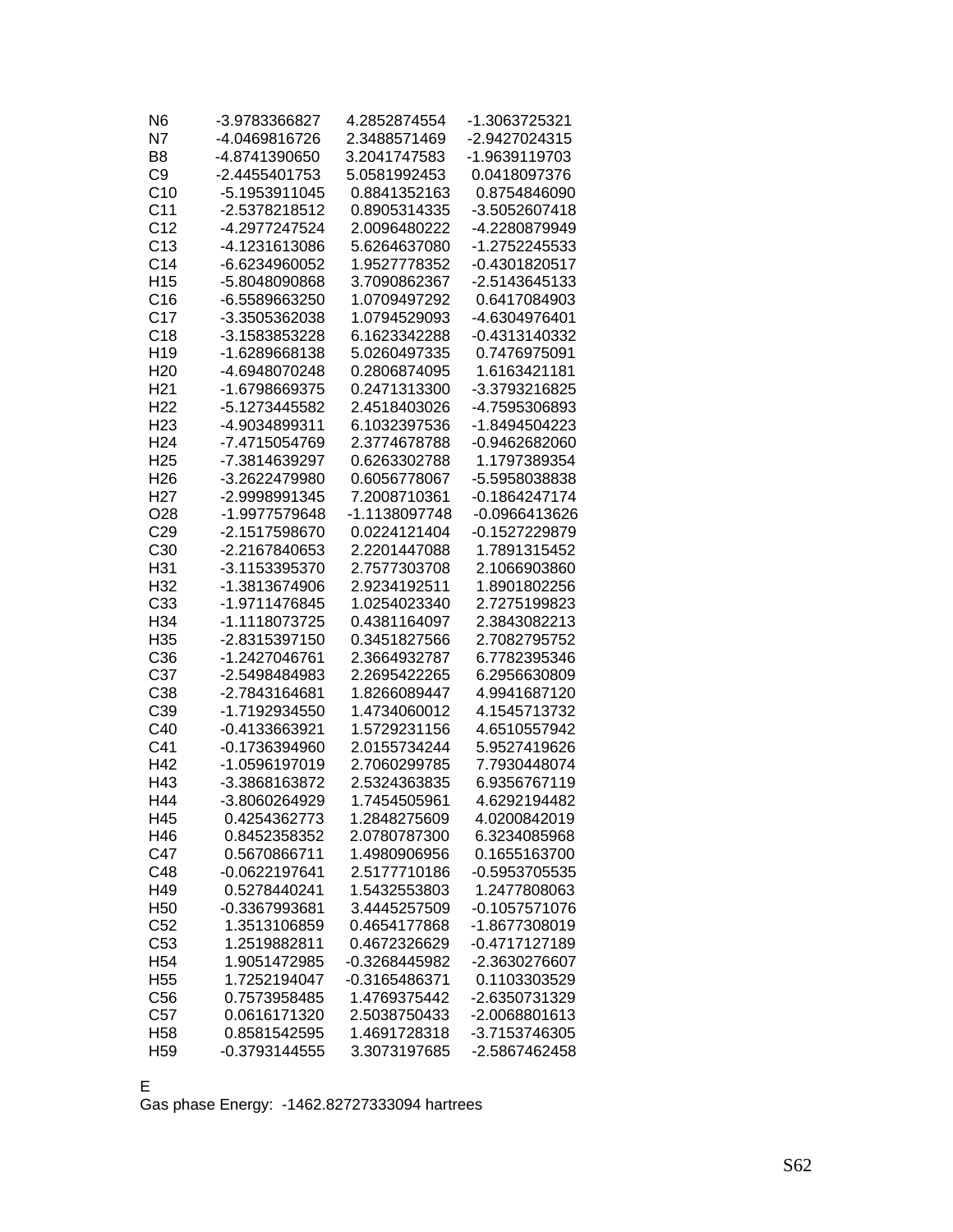Solvation Energy:-1462.86353318977 hartrees Zero Point Energy: 289.214 kcal/mol Coordinates:

| Ir1             | $-0.1512527304$ | -0.1613438627   | 0.0273321026    |
|-----------------|-----------------|-----------------|-----------------|
| N <sub>2</sub>  | -0.1082849669   | -0.1517679273   | 2.1301061974    |
| N3              | 2.0456871431    | 0.1490775904    | 0.1705955982    |
| N <sub>4</sub>  | 0.2246186290    | -2.1513038136   | 0.1515598230    |
| N <sub>5</sub>  | 2.7258445722    | -0.6206243969   | 1.0650125051    |
| N <sub>6</sub>  | 0.8904480434    | -0.8228339550   | 2.7740341910    |
| N7              | 1.1692175598    | -2.5978374246   | 1.0285394775    |
| B <sub>8</sub>  | 1.9488793207    | -1.6119341212   | 1.9568509638    |
| C <sub>9</sub>  | -0.8925156537   | 0.4136538631    | 3.0639528140    |
| C10             | 2.9485672192    | 0.9021320436    | -0.4757344026   |
| C <sub>11</sub> | -0.3033498418   | -3.2091724197   | -0.4885763143   |
| C <sub>12</sub> | 1.2290896650    | -3.9424801685   | 0.9302120494    |
| C <sub>13</sub> | 0.7301269433    | -0.6695982429   | 4.1046039074    |
| C <sub>14</sub> | 4.0465977409    | -0.3439071882   | 0.9805195913    |
| H <sub>15</sub> | 2.6819021228    | -2.2165449165   | 2.6774440530    |
| C16             | 4.2339695765    | 0.6277192581    | 0.0067889636    |
| C <sub>17</sub> |                 |                 |                 |
|                 | 0.3134277605    | -4.3719291499   | -0.0240728775   |
| C18             | -0.3934481041   | 0.1170644119    | 4.3345384000    |
| H <sub>19</sub> | -1.7698977653   | 0.9723927019    | 2.7741690887    |
| H <sub>20</sub> | 2.6383282106    | 1.5951213472    | -1.2451704973   |
| H <sub>21</sub> | -1.0893888599   | -3.0747831374   | -1.2159264587   |
| H <sub>22</sub> | 1.9187917464    | -4.4986711077   | 1.5473079864    |
| H <sub>23</sub> | 1.4218405117    | -1.1315228887   | 4.7933600279    |
| H <sub>24</sub> | 4.7551614278    | -0.8547055950   | 1.6155325200    |
| H <sub>25</sub> | 5.1650480411    | 1.0714536481    | -0.3099884814   |
| H <sub>26</sub> | 0.1160974307    | -5.3850170467   | -0.3380082621   |
| H <sub>27</sub> | -0.7970674601   | 0.4235370860    | 5.2867215060    |
| O <sub>28</sub> | -0.1699107036   | -0.2512051228   | -3.0053098691   |
| C29             | -0.1636617532   | -0.2090733924   | -1.8611813977   |
| C <sub>30</sub> | -0.3244706281   | 2.5786342645    | -0.0219106655   |
| H31             | -0.0484527315   | 2.6913164349    | -1.0700072305   |
| H32             | 0.5557217248    | 2.6548039126    | 0.6137195300    |
| C33             | -1.4505984326   | 3.5539773030    | 0.3857725069    |
| H34             | -1.6913824556   | 3.4044432933    | 1.4428920423    |
| H35             | -2.3533674836   | 3.3270317716    | -0.1889096062   |
| C36             | -0.1612202197   | 7.6131188532    | -0.3342988305   |
| C37             | -0.8340283759   | 6.9043860776    | -1.3321246318   |
| C38             | -1.2528109104   | 5.5950943252    | -1.0968543444   |
| C39             | -1.0082499055   | 4.9805056014    | 0.1389493328    |
| C40             | -0.3287177705   | 5.6981132300    | 1.1325465028    |
| C41             | 0.0899047393    | 7.0079786972    | 0.8990643600    |
| H42             | 0.1595679999    | 8.6345138689    | $-0.5145666110$ |
| H43             | -1.0403980613   | 7.3736964801    | -2.2891948292   |
| H44             | -1.7895001449   | 5.0526317216    | -1.8720922485   |
| H45             | $-0.1416812525$ | 5.2353744582    | 2.0989507307    |
| H46             | 0.6040541732    | 7.5580954392    | 1.6812539877    |
| H47             | -0.8399725066   | 1.5609959857    | 0.1269406055    |
|                 |                 | -0.7920764316   |                 |
| C48             | -5.0214996668   |                 | 0.1543414219    |
| C49             | -4.1919423319   | -1.5248020962   | 1.0039060018    |
| C50             | -2.8037530755   | -1.3631189268   | 0.9529061756    |
| C <sub>51</sub> | -2.2185962354   | $-0.4613351612$ | 0.0521398624    |
| C52             | -3.0652176255   | 0.2592239218    | -0.8078406492   |
| C53             | -4.4528351573   | 0.1013761470    | -0.7538847876   |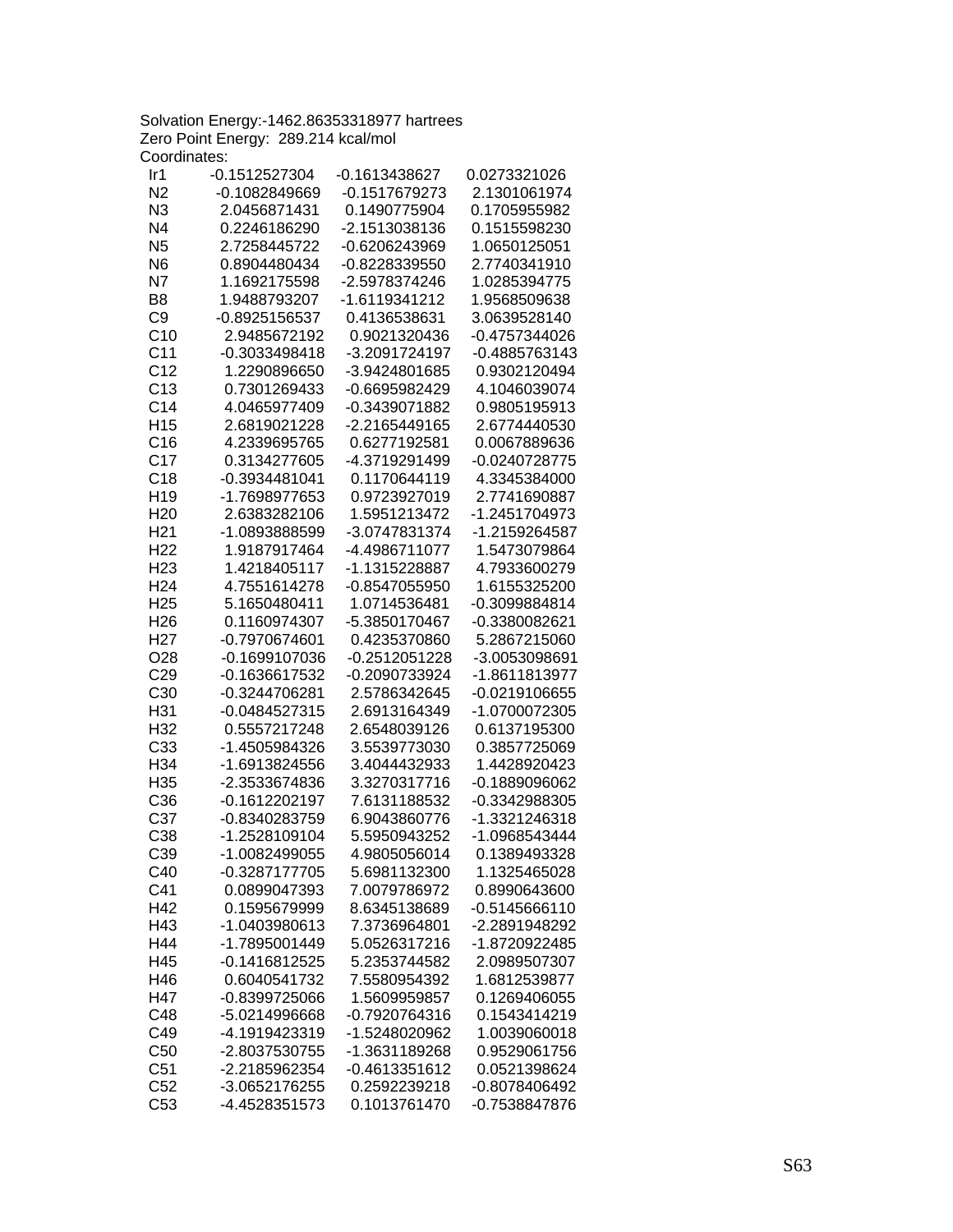| H54 | -6 0987763608 | -0.9190189742 | 0.1955458697  |
|-----|---------------|---------------|---------------|
| H55 | -4 6218094975 | -2 2269797987 | 1.7124479916  |
| H56 | -2 1841268497 | -1.9432816446 | 1 6284682112  |
| H57 | -2 6555905108 | 0.9572022092  | -1.5348854306 |
| H58 | -5 0841407204 | 0.6740430900  | -1 4273770037 |

G

Gas phase Energy: -1309.19620732843 hartrees Solvation Energy:-1309.23492488040 hartrees Zero Point Energy: 261.210 kcal/mol Coordinates:

| Ir1             | -2.5412816660   | 1.7632254098  | -0.2181269461   |
|-----------------|-----------------|---------------|-----------------|
| N2              | -2.8089911905   | 3.8370070371  | -0.5776530478   |
| N3              | -4.6160643351   | 1.6980685511  | 0.1092562766    |
| N <sub>4</sub>  | -3.1496316906   | 1.4533305934  | -2.3649890177   |
| N <sub>5</sub>  | -5.4491405216   | 2.4038227274  | -0.7058926261   |
| N <sub>6</sub>  | -3.8643901390   | 4.2373632520  | -1.3464644902   |
| N7              | -4.1631675395   | 2.2224788363  | -2.8423698915   |
| B <sub>8</sub>  | -4.8867550897   | 3.2154305790  | -1.9070556325   |
| C <sub>9</sub>  | -2.1585699494   | 4.9466181411  | -0.1829193745   |
| C10             | -5.3729563757   | 1.0467064656  | 1.0100333832    |
| C <sub>11</sub> | -2.7792065765   | 0.6230075538  | -3.3527219232   |
| C <sub>12</sub> | -4.4231222388   | 1.8775411613  | -4.1235184789   |
| C13             | -3.8633891813   | 5.5834931077  | -1.4298680607   |
| C <sub>14</sub> | -6.7215513454   | 2.1915126474  | -0.3122162711   |
| H <sub>15</sub> | -5.7674204255   | 3.7794065759  | -2.4806050947   |
| C16             | -6.7194816617   | 1.3329684512  | 0.7809447672    |
| C <sub>17</sub> | -3.5571914630   | 0.8574164036  | -4.4919280244   |
| C18             | -2.7871833481   | 6.0783989740  | -0.7042382642   |
| H <sub>19</sub> | -1.2928299190   | 4.8890169331  | 0.4584346895    |
| H <sub>20</sub> | -4.9166574083   | 0.4259269534  | 1.7665293988    |
| H <sub>21</sub> | -1.9857002391   | -0.0954147302 | -3.2056296699   |
| H <sub>22</sub> | -5.2023723837   | 2.3792834615  | -4.6774711619   |
| H <sub>23</sub> | -4.6283809027   | 6.0935833200  | -1.9957276661   |
| H <sub>24</sub> | -7.5374805540   | 2.6650269589  | -0.8372548936   |
| H <sub>25</sub> | -7.5712007085   | 0.9672838408  | 1.3326256014    |
| H <sub>26</sub> | -3.4977048831   | 0.3545752649  | -5.4447402703   |
| H <sub>27</sub> | -2.5023915836   | 7.1097051893  | $-0.5665468705$ |
| O <sub>28</sub> | -2.2954840139   | -1.2201319036 | 0.2255739026    |
| C29             | -2.3777685013   | -0.0861697958 | 0.0823878507    |
| C30             | -2.3944601105   | 2.2376807083  | 1.8967556702    |
| H31             | -3.4003328823   | 2.5762725513  | 2.1521905151    |
| H32             | -1.7350860808   | 3.1013885873  | 1.9968272530    |
| C33             | -1.9478472367   | 1.1302302012  | 2.8621972345    |
| H34             | -0.9824127808   | 0.7114838451  | 2.5547868816    |
| H35             | -2.6656767796   | 0.3006894728  | 2.8457871767    |
| C36             | -1.5921207371   | 2.6841640141  | 6.8852303518    |
| C37             | -2.8117693363   | 2.1719191389  | 6.4381206149    |
| C38             | -2.9242500723   | 1.6633352561  | 5.1439467451    |
| C39             | -1.8222053354   | 1.6573468970  | 4.2794897713    |
| C40             | $-0.6027791505$ | 2.1732970958  | 4.7394469920    |
| C41             | -0.4860501198   | 2.6828985133  | 6.0327262072    |
| H42             | -1.5017143699   | 3.0745431978  | 7.8941431644    |
| H43             | -3.6733383004   | 2.1614690045  | 7.0993334583    |
| H44             | -3.8748424508   | 1.2554568821  | 4.8067848505    |
| H45             | 0.2675715888    | 2.1615070569  | 4.0861223584    |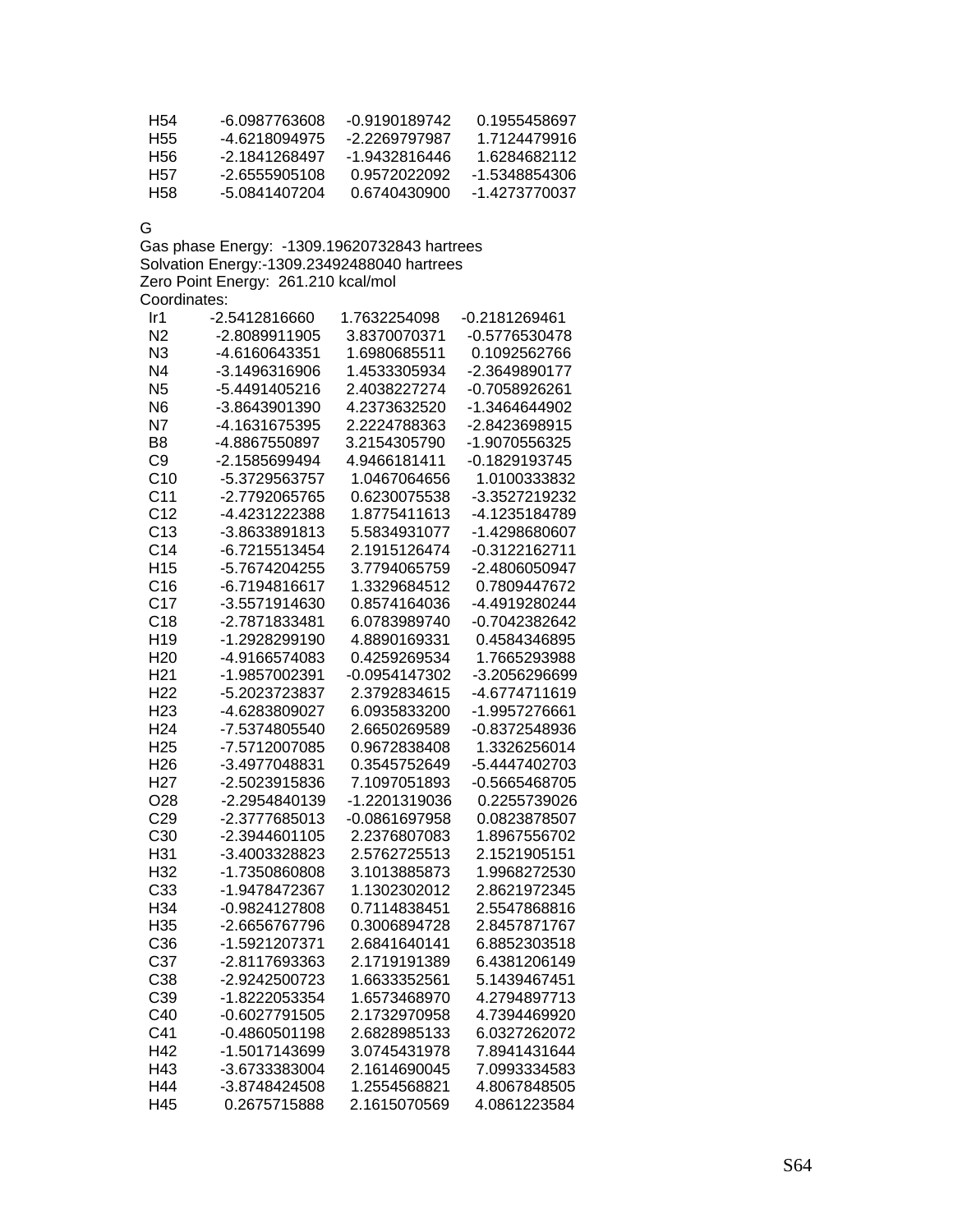| H46 | 0.4686843204  | 3.0696117743 | 6.3773676821  |
|-----|---------------|--------------|---------------|
| C47 | -0.3019739738 | 2.0798505477 | 0.0649213099  |
| H48 | 0.0761048543  | 1.2956511788 | 0.7102162758  |
| H49 | -0 1624374116 | 3 0893491361 | 0.4287143869  |
| C50 | -0.5404828574 | 1.8432115882 | -1.2801130104 |
| H51 | -0.3475206099 | 0.8680378461 | -1 7121000583 |
| H52 | -0.6335706637 | 2.6651294564 | -1.9805474842 |

Gas phase Energy: -1230.53765495878 hartrees Solvation Energy:-1230.57495959577 hartrees Zero Point Energy: 224.784 kcal/mol Number and Magnitude of negative Eigen values: 1 (-319.26  $cm^{-1}$ ) Coordinates:

| Ir1             | -.0222806431  | -.0822770006  | 0397155847      |
|-----------------|---------------|---------------|-----------------|
| N <sub>2</sub>  | -.0336359283  | $-0529625002$ | 2.1813498497    |
| N3              | 2.1328174734  | .0959315720   | .1998748853     |
| N <sub>4</sub>  | .2440144222   | -2.1689783591 | .3117164396     |
| N <sub>5</sub>  | 2.7854762264  | -.6626341119  | 1.1192270920    |
| N <sub>6</sub>  | .9404529102   | -.7515744206  | 2.8298498856    |
| N <sub>7</sub>  | 1.1895359025  | -2.6119064395 | 1.1849963247    |
| B <sub>8</sub>  | 1.9870372326  | -1.5998175288 | 2.0486508521    |
| C <sub>9</sub>  | -.8420724099  | .4681218471   | 3.1229506747    |
| C <sub>10</sub> | 3.0487296606  | .8327736510   | -.4455146277    |
| C <sub>11</sub> | -.3193345009  | -3.2429140788 | -.2642325874    |
| C <sub>12</sub> | 1.2085634875  | -3.9617763716 | 1.1605238901    |
| C13             | .7433507816   | -.6589344446  | 4.1606651834    |
| C <sub>14</sub> | 4.1095374021  | -.3981712577  | 1.0532659270    |
| H <sub>15</sub> | 2.7109726940  | -2.1692193306 | 2.8073483340    |
| C16             | 4.3225359928  | .5516598290   | .0632616687     |
| C <sub>17</sub> | .2630225842   | -4.4070446691 | .2455350243     |
| C18             | -.3847031332  | .1175603925   | 4.3945938460    |
| H <sub>19</sub> | -1.6998432668 | 1.0648214556  | 2.8525323064    |
| H <sub>20</sub> | 2.7488461534  | 1.5236691944  | -1.2199082972   |
| H <sub>21</sub> | -1.1009790685 | -3.1253094915 | -1.0003655687   |
| H <sub>22</sub> | 1.8893210391  | -4.5079423357 | 1.7962381475    |
| H <sub>23</sub> | 1.4160997764  | -1.1531701358 | 4.8454437499    |
| H <sub>24</sub> | 4.8012245040  | -.9013864149  | 1.7124948939    |
| H <sub>25</sub> | 5.2642431945  | .9782052272   | -.2459022232    |
| H <sub>26</sub> | .0263585725   | -5.4271853772 | $-0.0130573577$ |
| H <sub>27</sub> | -.8140766595  | .3880853084   | 5.3464120403    |
| O <sub>28</sub> | .0989402048   | -.5127817013  | -2.9437749845   |
| C <sub>29</sub> | .0448843202   | -.3117242751  | -1.8148947404   |
| C <sub>30</sub> | -2.1649693820 | -.0656542408  | .0767907932     |
| C <sub>31</sub> | -2.0825080204 | 1.3736965152  | -.0054704868    |
| H32             | -2.6042874213 | -.5663934992  | -.7828416587    |
| H33             | -2.3733072179 | 1.8571887689  | -.9304008828    |
| H34             | -2.2767627242 | 1.9739553925  | .8757647274     |
| H35             | -2.4863447797 | -.4864786399  | 1.0260947388    |
| C36             | 1.0449423455  | 4.6531906406  | -.5068992011    |
| C37             | .8786419860   | 4.1173093767  | .7731385028     |
| C38             | .2776384555   | 2.8721334363  | .9429916462     |
| C39             | -.1582086003  | 2.1140235049  | $-0.1669111591$ |
| C40             | -.0124740626  | 2.6949219042  | -1.4495688586   |
| C41             | .5900481745   | 3.9389899011  | -1.6195785475   |
| H42             | 1.5135609765  | 5.6241618542  | -.6357480593    |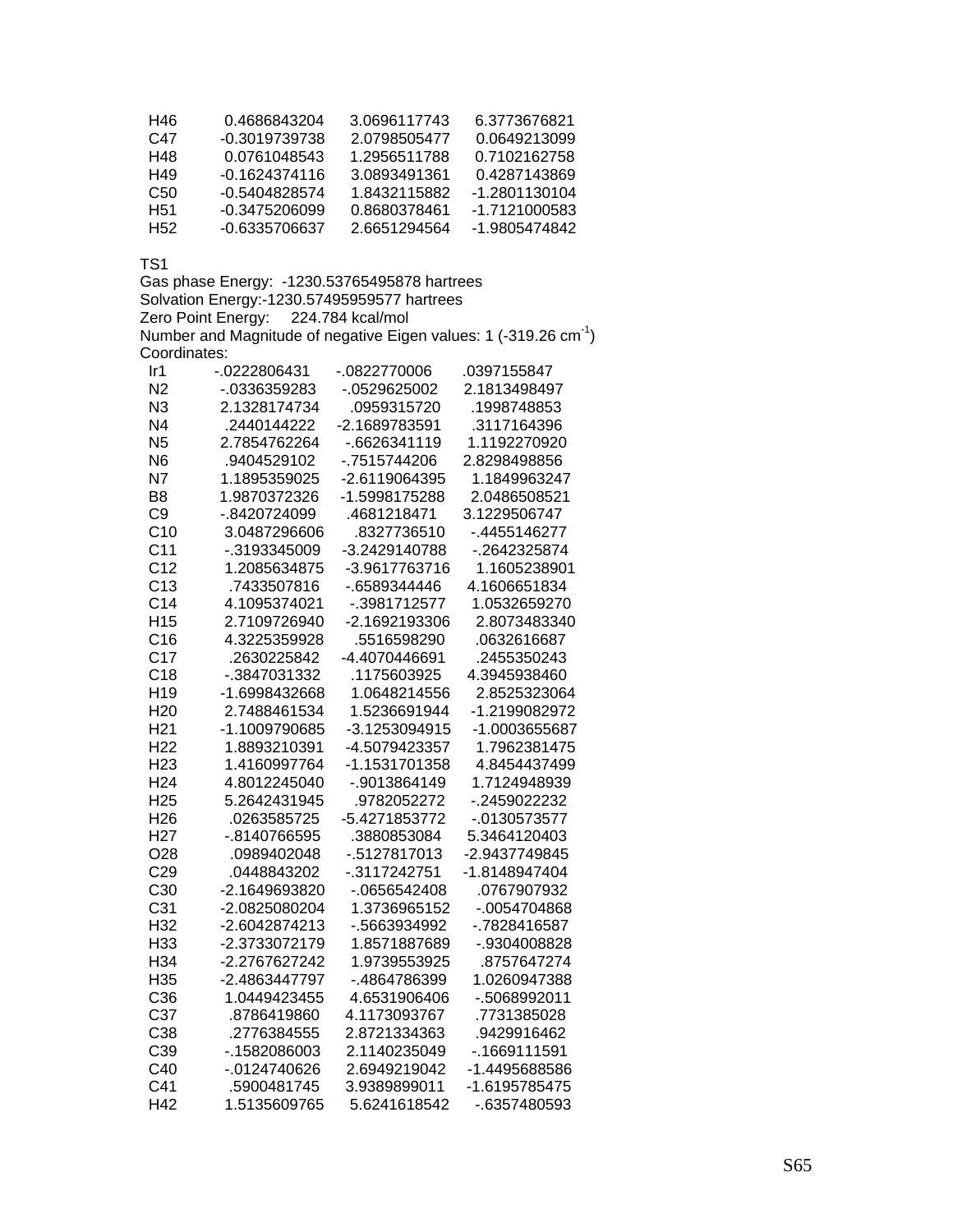| H43 | 1.2234191635 | 4 6680652039 | 1.6430282179  |
|-----|--------------|--------------|---------------|
| H44 | 1779704187   | 2 4776003237 | 1.9461951969  |
| H45 | - 3847706176 | 2 1783592505 | -23296682837  |
| H46 | 6970225810   | 4 3535655955 | -2.6172340816 |

Gas phase Energy: -1462.79489112585 hartrees Solvation Energy:-1462.83062450321 hartrees Zero Point Energy: 287.201 kcal/mol Number and Magnitude of negative Eigen values: 1 (-1156.58  $cm^{-1}$ ) Coordinates:

| Ir1             | -0.0977983899   | -0.0249762058   | 0.0248643332    |
|-----------------|-----------------|-----------------|-----------------|
| N2              | 0.0365034521    | -0.0141121830   | 2.1376958196    |
| N <sub>3</sub>  | 2.0554791813    | 0.0723395806    | 0.0861683689    |
| N <sub>4</sub>  | 0.1868663507    | -2.1424095783   | 0.1724596112    |
| N <sub>5</sub>  | 2.7330101603    | -0.7265689301   | 0.9567458670    |
| N <sub>6</sub>  | 0.9811135620    | -0.7877054357   | 2.7475033702    |
| <b>N7</b>       | 1.1035942183    | -2.6368801671   | 1.0502157872    |
| B <sub>8</sub>  | 1.9535222911    | -1.6680362627   | 1.9091918533    |
| C <sub>9</sub>  | -0.6217260266   | 0.6576855546    | 3.0990391903    |
| C10             | 2.9609309073    | 0.7843446821    | -0.6034583345   |
| C <sub>11</sub> | -0.4238798521   | -3.1821331663   | $-0.4161296118$ |
| C <sub>12</sub> | 1.0653383952    | -3.9863260581   | 1.0059491190    |
| C13             | 0.9077724912    | -0.5963675859   | 4.0805041011    |
| C <sub>14</sub> | 4.0578261047    | -0.5091390197   | 0.8120859862    |
| H <sub>15</sub> | 2.6972565471    | -2.2683211512   | 2.6226742190    |
| C16             | 4.2489739775    | 0.4489906580    | -0.1755770362   |
| C <sub>17</sub> | 0.1048408683    | -4.3771607351   | 0.0811342275    |
| C18             | -0.1041032334   | 0.3183179403    | 4.3503077663    |
| H <sub>19</sub> | -1.4296093135   | 1.3278449969    | 2.8457379753    |
| H <sub>20</sub> | 2.6481258129    | 1.4923177279    | -1.3575343655   |
| H <sub>21</sub> | -1.2036053614   | -3.0179822236   | -1.1455125851   |
| H <sub>22</sub> | 1.7223274660    | -4.5709777513   | 1.6324330239    |
| H <sub>23</sub> | 1.5785936103    | -1.1231040734   | 4.7425877917    |
| H <sub>24</sub> | 4.7682743803    | -1.0491514619   | 1.4199841404    |
| H <sub>25</sub> | 5.1851996127    | 0.8472214133    | -0.5341807707   |
| H <sub>26</sub> | -0.1726833509   | -5.3826747464   | -0.1940562346   |
| H <sub>27</sub> | -0.4207860927   | 0.6845360790    | 5.3142750374    |
| O <sub>28</sub> | -0.0770668269   | $-0.0817871755$ | -3.0030587385   |
| C <sub>29</sub> | $-0.1060415711$ | -0.0570481946   | -1.8586196919   |
| C30             | -0.2190522437   | 2.2612665910    | 0.0592801850    |
| H31             | 0.2754265685    | 2.5091046939    | -0.8791806494   |
| H32             | 0.4595243287    | 2.4340931509    | 0.8926649072    |
| C33             | -1.4904296806   | 3.1373253443    | 0.2018993239    |
| H34             | -1.9938203501   | 2.9328453192    | 1.1542129452    |
| H35             | -2.2108304320   | 2.9050086467    | -0.5885042418   |
| C36             | -0.3884050386   | 7.3113718173    | -0.0342733802   |
| C37             | -0.8594027073   | 6.6452005026    | -1.1672295592   |
| C38             | -1.2179962322   | 5.2990668951    | -1.0875408176   |
| C39             | -1.1135316829   | 4.6038366232    | 0.1241360096    |
| C40             | -0.6388323623   | 5.2811377861    | 1.2551111586    |
| C41             | -0.2789059966   | 6.6264323672    | 1.1778037100    |
| H42             | -0.1144287790   | 8.3602403048    | -0.0936523843   |
| H43             | -0.9561566309   | 7.1746736994    | -2.1102195223   |
| H44             | -1.5967480835   | 4.7889949265    | -1.9707044591   |
| H45             | -0.5634329521   | 4.7570108844    | 2.2053851547    |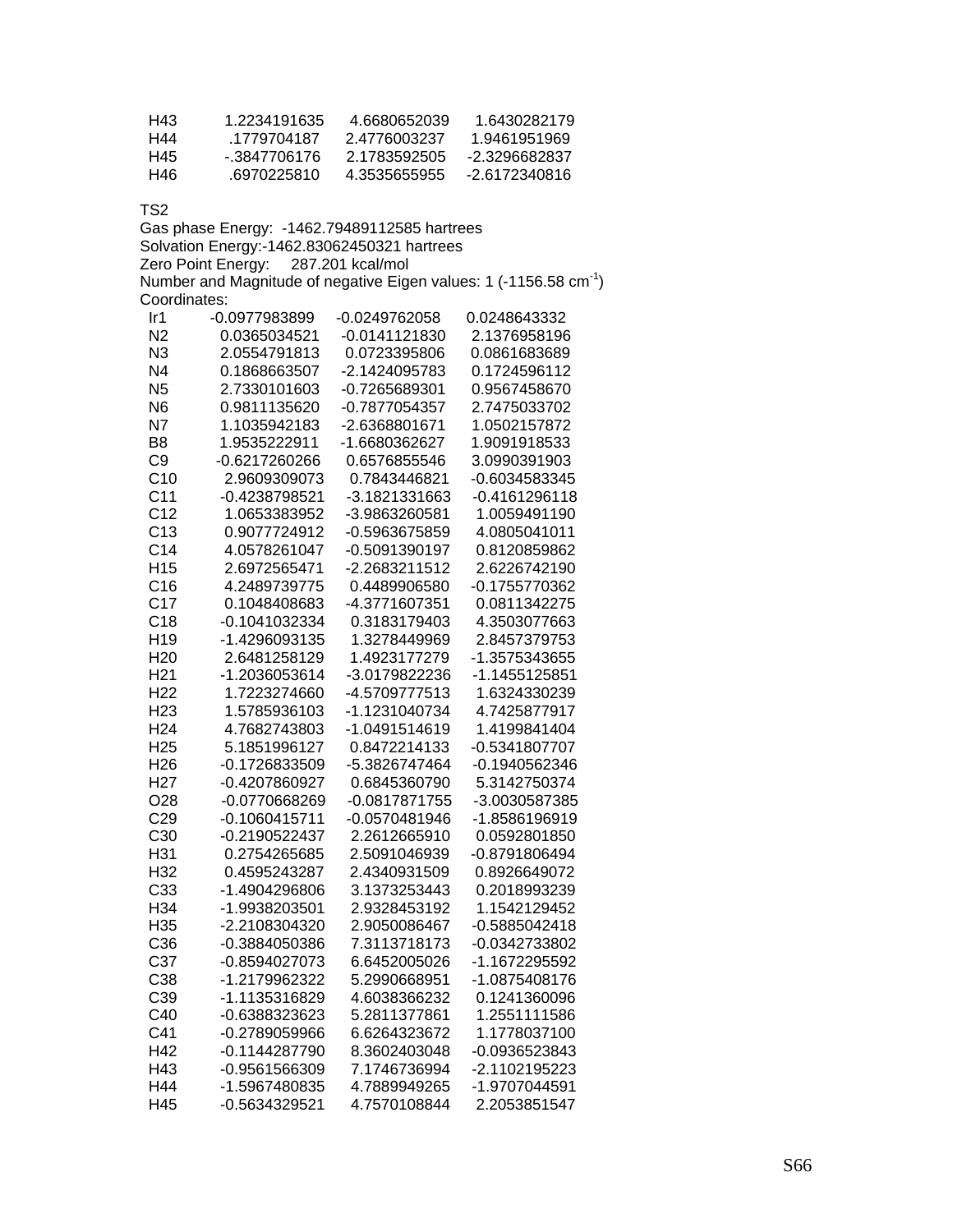| H46             | 0.0785025696  | 7.1419043234  | 2.0641525831  |
|-----------------|---------------|---------------|---------------|
| H47             | -1.3216537968 | 1.0509437607  | 0.1893647781  |
| C48             | -5.0163928473 | -0.7584386000 | -0.0091036775 |
| C49             | -4.2343135957 | -1.1609616589 | 1.0765906490  |
| C50             | -2.8673041284 | -0.8827512570 | 1.1087748438  |
| C <sub>51</sub> | -2.2583817409 | -0.2042115158 | 0.0396761270  |
| C <sub>52</sub> | -3.0549790247 | 0.1994104540  | -1.0470543611 |
| C <sub>53</sub> | -4.4235711317 | -0.0759969993 | -1.0711129103 |
| H <sub>54</sub> | -6.0805178117 | -0.9719218493 | -0.0242031064 |
| H <sub>55</sub> | -4.6886854965 | -1.6961539550 | 1.9048219636  |
| H <sub>56</sub> | -2.2799558720 | -1.2120478979 | 1.9570729016  |
| H <sub>57</sub> | -2.6210018763 | 0.7485421026  | -1.8777453781 |
| H58             | -5.0203359695 | 0.2471836290  | -1.9185159293 |

Gas phase Energy: -1309.15260500323 hartrees Solvation Energy:-1309.18981195820 hartrees Zero Point Energy: 260.769 kcal/mol Number and Magnitude of negative Eigen values: 1 (-395.36  $cm^{-1}$ ) Coordinates:

| Ir1             | -0.0193365148   | -0.3098536332   | -0.0793894101   |
|-----------------|-----------------|-----------------|-----------------|
| N <sub>2</sub>  | -0.0477558702   | 0.1507957239    | 1.9860055311    |
| N <sub>3</sub>  | 2.1741150105    | -0.0591706114   | 0.0624684890    |
| N <sub>4</sub>  | 0.3244334101    | -2.2707921950   | 0.5265053644    |
| N <sub>5</sub>  | 2.8031560457    | $-0.6004596440$ | 1.1392774542    |
| N <sub>6</sub>  | 0.9117294219    | -0.3898681313   | 2.7872792469    |
| N7              | 1.2253030056    | -2.5212960501   | 1.5170862735    |
| B <sub>8</sub>  | 1.9841242869    | -1.3554714557   | 2.2089760526    |
| C <sub>9</sub>  | -0.8428425957   | 0.9066600839    | 2.7648011236    |
| C <sub>10</sub> | 3.1158279916    | 0.5123494785    | -0.7057110719   |
| C <sub>11</sub> | $-0.2011612012$ | -3.4437061334   | 0.1355320492    |
| C <sub>12</sub> | 1.2574434415    | -3.8512397826   | 1.7454322457    |
| C13             | 0.7163944834    | 0.0276600291    | 4.0547350633    |
| C <sub>14</sub> | 4.1310743564    | -0.3646694202   | 1.0481240267    |
| H <sub>15</sub> | 2.6883636123    | -1.7692843658   | 3.0783880217    |
| C16             | 4.3754105235    | 0.3471619919    | $-0.1180510497$ |
| C17             | 0.3658347907    | -4.4783070263   | 0.8838546912    |
| C18             | -0.3945976844   | 0.8616717409    | 4.0863289338    |
| H <sub>19</sub> | -1.6882804557   | 1.4343120009    | 2.3498060843    |
| H <sub>20</sub> | 2.8500309900    | 1.0105864020    | -1.6273107875   |
| H <sub>21</sub> | -0.9455879489   | -3.4801673187   | -0.6458329436   |
| H <sub>22</sub> | 1.9108690605    | -4.2560762684   | 2.5037519249    |
| H <sub>23</sub> | 1.3785412914    | -0.2980066964   | 4.8430015941    |
| H <sub>24</sub> | 4.8035387933    | -0.7183675989   | 1.8155290309    |
| H <sub>25</sub> | 5.3267183785    | 0.6936985916    | $-0.4905411594$ |
| H <sub>26</sub> | 0.1545687178    | -5.5335041449   | 0.8091418021    |
| H <sub>27</sub> | -0.8196515200   | 1.3610712974    | 4.9427952475    |
| O <sub>28</sub> | 0.1046402600    | -1.0610101760   | -3.0075352402   |
| C29             | 0.0598408034    | -0.7712704220   | -1.8983085080   |
| C <sub>30</sub> | -2.1205805972   | -0.3320058015   | -0.0786232908   |
| C <sub>31</sub> | -1.9782835197   | 1.0403874732    | -0.5447005800   |
| H32             | -2.5457070805   | -1.0359887072   | -0.7912411490   |
| H33             | -2.1382960355   | 1.2030350724    | -1.6046960804   |
| H34             | -2.3835362998   | 1.8357389863    | 0.0728108039    |
| H <sub>35</sub> | -2.5055309110   | -0.4767137953   | 0.9282678308    |
| C <sub>36</sub> | -0.2126768596   | 2.0904276822    | $-0.4658952168$ |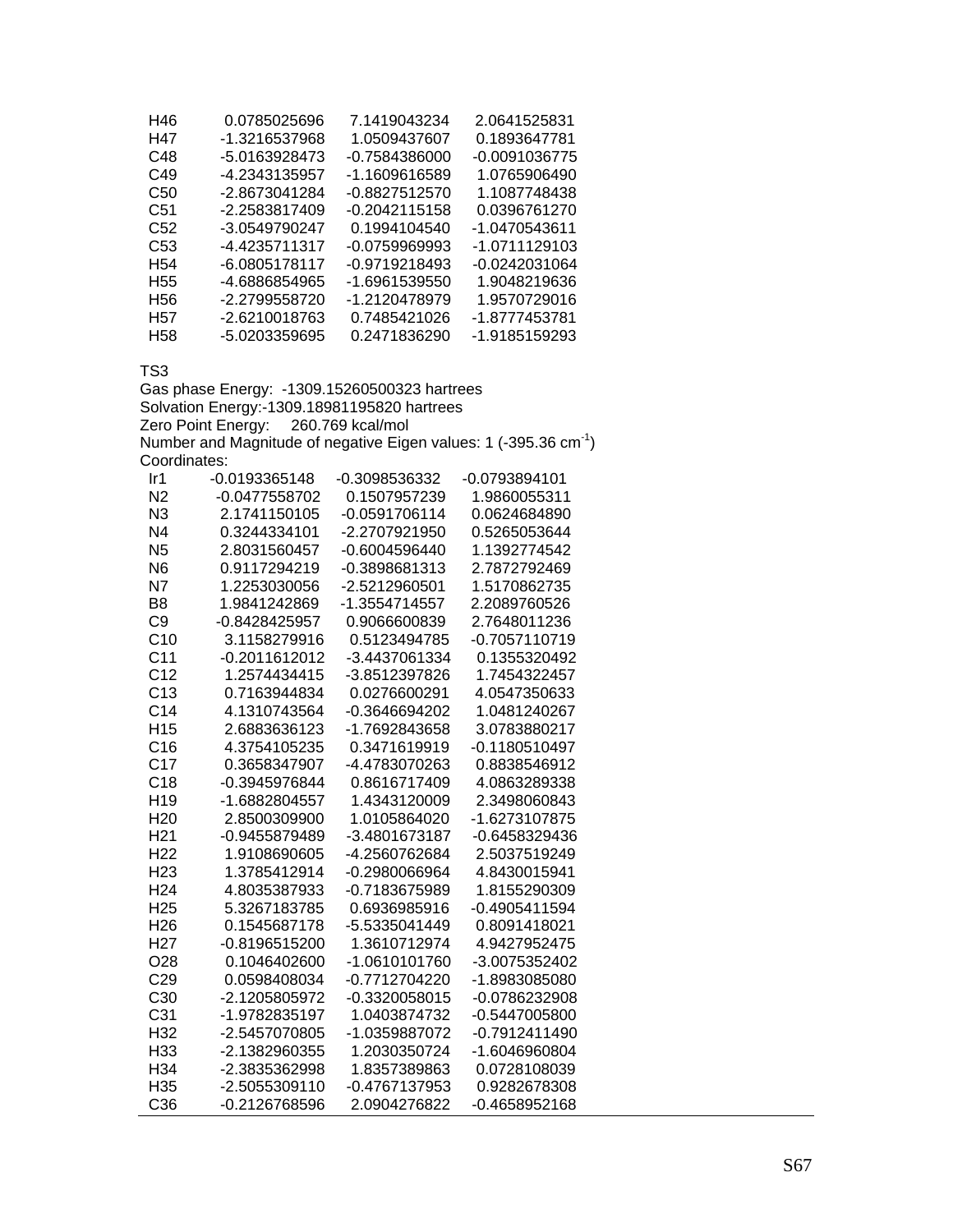| H37             | 0.8511548350  | 1.8675692095 | -0.5242220514 |
|-----------------|---------------|--------------|---------------|
| H38             | -0.3829609897 | 2.5488632809 | 0.5058771096  |
| C39             | -0.5332533008 | 3.0304549508 | -1.6373218881 |
| H40             | -0.4266729806 | 2.4937549059 | -2.5871575866 |
| H41             | -1.5673921706 | 3.3872222899 | -1.5788688620 |
| C42             | 0.4238763325  | 4.2069042291 | -1.6001389763 |
| C43             | 2.2432234766  | 6.3408041201 | -1.4505463391 |
| C44             | 1.6027225428  | 4.1930868368 | -2.3575449124 |
| C45             | 0.1664771370  | 5.3057506090 | -0.7693579639 |
| C46             | 1.0694509377  | 6.3663415815 | -0.6944578066 |
| C47             | 2.5067780162  | 5.2532702175 | -2.2856876248 |
| H48             | 1.8040675120  | 3.3574967362 | -3.0251325171 |
| H49             | -0.7509564566 | 5.3373611717 | -0.1857310250 |
| H <sub>50</sub> | 0.8541934170  | 7.2143977752 | -0.0515194786 |
| H51             | 3.4106632052  | 5.2348387509 | -2.8871481409 |
| H <sub>52</sub> | 2.9443197657  | 7.1678236105 | -1.3957352184 |
|                 |               |              |               |

# **Rh.Tp.CO<sup>+</sup>**

A

Gas phase Energy: -1235.32769960196 hartrees Solvation Energy:-1235.36582789793 hartrees Zero Point Energy: 224.462 kcal/mol Coordinates:

| Rh1              | -2.4779481380 | 1.5602359803  | -0.1295882483   |
|------------------|---------------|---------------|-----------------|
| N <sub>2</sub>   | -2.4880292132 | 3.6595136204  | -0.3135097190   |
| N3               | -4.5565025636 | 1.6544799386  | -0.1364199194   |
| N <sub>4</sub>   | -2.6565091214 | 1.5176761424  | -2.3928498321   |
| N <sub>5</sub>   | -5.1701680894 | 2.4871797369  | -1.0207867375   |
| N6               | -3.3601665159 | 4.2159964686  | -1.2021413268   |
| N7               | -3.5454350154 | 2.3930205411  | -2.9355189030   |
| B <sub>8</sub>   | -4.3491271822 | 3.3440654437  | -2.0250710024   |
| C9               | -1.7910192866 | 4.6621675803  | 0.2494623996    |
| C <sub>10</sub>  | -5.5044063896 | 1.0405775137  | 0.5907087593    |
| C <sub>11</sub>  | -2.1603448453 | 0.7853931355  | -3.4018395850   |
| C <sub>12</sub>  | -3.5991713464 | 2.2115877005  | -4.2745448361   |
| C <sub>13</sub>  | -3.2016697241 | 5.5561724282  | -1.1935203595   |
| C <sub>14</sub>  | -6.5055274192 | 2.3893074844  | $-0.8466405133$ |
| H15              | -5.0759877011 | 4.0384704902  | -2.6680635163   |
| C16              | -6.7630093360 | 1 4768829460  | 0.1696160413    |
| C <sub>17</sub>  | -2.7248543043 | 1.1902140567  | -4.6177064930   |
| C <sub>18</sub>  | -2.2066575210 | 5.8857183037  | -0.2812879091   |
| H <sub>19</sub>  | -1.0558659721 | 4.4674831493  | 1.0154284565    |
| H <sub>20</sub>  | -5.2342001299 | 0.3521294176  | 1.3772361183    |
| H <sub>21</sub>  | -1.4302792266 | 0.0094923938  | -3.2179459472   |
| H <sub>22</sub>  | -4.2518155109 | 2.8193265736  | -4.8835089439   |
| H <sub>23</sub>  | -3.8079257345 | 6.1796476039  | -1.8334685657   |
| H <sub>24</sub>  | -7.1758193841 | 2.9765810507  | -1.4563660120   |
| H <sub>25</sub>  | -7.7239758308 | 1.1741514074  | 0.5551570994    |
| H <sub>26</sub>  | -2.5247281083 | 0.7957275065  | -5.6017228423   |
| H <sub>2</sub> 7 | -1.8400221277 | 6.8690270161  | -0.0311230490   |
| O28              | -2.6203580747 | -1.4909359579 | -0.1092744229   |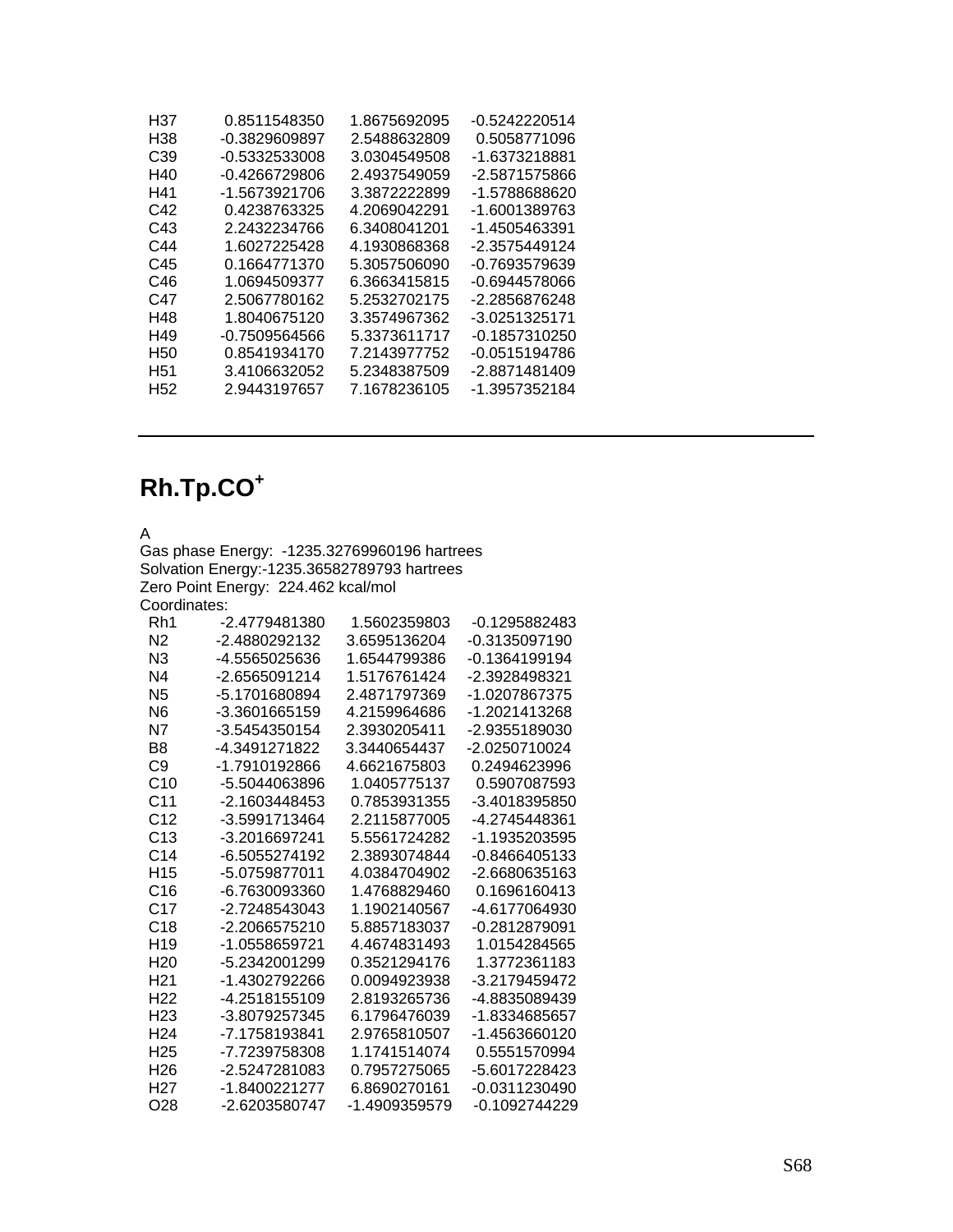| C29 | -2.5522379829   | -0.3545843562 | -0.0844062567 |
|-----|-----------------|---------------|---------------|
| C30 | -0.2254963927   | 1.6223407778  | -0.7919121609 |
| C31 | -0.2105202446   | 1.6018104336  | 0.5760767877  |
| H32 | $-0.0689875324$ | 0.7134816193  | -1.3622274870 |
| H33 | -0.0470066577   | 0.6808969371  | 1.1224126728  |
| H34 | -0.1480354115   | 2.5098018477  | 1.1614843588  |
| H35 | -0.2007097200   | 2.5531279498  | -1.3462706675 |
| C37 | -2.9761333007   | 1.7290833457  | 4.7601336789  |
| C38 | -3.4246251248   | 2.7716600102  | 3.9491114171  |
| C39 | -3.2593901205   | 2.7185165593  | 2.5603117512  |
| C40 | -2.6271870614   | 1.6194135916  | 1.9708095595  |
| C41 | -2.1874341793   | 0.5679637372  | 2.7853977027  |
| C42 | -2.3621146537   | 0.6239202602  | 4.1728658774  |
| H43 | -3.1074538157   | 1.7751904661  | 5.8364875846  |
| H44 | $-3.9142204062$ | 3.6352127642  | 4.3898814096  |
| H45 | -3.6382138906   | 3.5340933661  | 1.9574286457  |
| H46 | -1.6940888900   | -0.3068960598 | 2.3719704060  |
| H47 | -2.0114840110   | -0.2013297651 | 4.7856532758  |

B

Gas phase Energy: -1235.35686996163 hartrees Solvation Energy:-1235.39346266770 hartrees Zero Point Energy: 225.727 kcal/mol Coordinates:

| Rh1              | -2.4656899658 | 1.3982983512  | -0.2831912900 |
|------------------|---------------|---------------|---------------|
| N <sub>2</sub>   | -2.3952002512 | 3.5122331228  | -0.2670937690 |
| N <sub>3</sub>   | -4.4997416537 | 1.6226132820  | -0.1344321573 |
| N <sub>4</sub>   | -2.7023165094 | 1.5629049179  | -2.5257067651 |
| N <sub>5</sub>   | -5.1217387751 | 2.5091093259  | -0.9561986094 |
| N6               | -3.2670907892 | 4.1754169507  | -1.0778070261 |
| N7               | -3.5801273641 | 2.5104408604  | -2.9550583941 |
| B <sub>8</sub>   | -4.3085544401 | 3.4086623352  | -1.9379666816 |
| C9               | -1.6867331177 | 4.4397691972  | 0.4006452444  |
| C <sub>10</sub>  | -5.4311142949 | 1.0279032477  | 0.6290045860  |
| C <sub>11</sub>  | -2.2558346515 | 0.9210086080  | -3.6138861769 |
| C <sub>12</sub>  | -3.6736508820 | 2.4644681533  | -4.3043754850 |
| C <sub>13</sub>  | -3.0973880275 | 5.5049347648  | -0.9185316727 |
| C <sub>14</sub>  | -6.4466855414 | 2.4723956706  | -0.7008750663 |
| H <sub>15</sub>  | -5.0387899480 | 4.1751643915  | -2.4894772635 |
| C16              | -6.6892145346 | 1.5392896676  | 0.3004382542  |
| C17              | -2.8390871767 | 1.4588941717  | -4.7695686386 |
| C <sub>18</sub>  | -2.0921823391 | 5.7203728035  | 0.0152548439  |
| H <sub>19</sub>  | -0.9328903936 | 4.1514540641  | 1.1177168302  |
| H <sub>20</sub>  | -5.1560980563 | 0.2828814656  | 1.3606309321  |
| H <sub>21</sub>  | -1.5462131716 | 0.1114326477  | -3.5180708833 |
| H <sub>22</sub>  | -4.3233582097 | 3.1462803154  | -4.8327699751 |
| H <sub>23</sub>  | -3.7034398814 | 6.2015148518  | -1.4782005737 |
| H <sub>24</sub>  | -7.1214429954 | 3.1138088185  | -1.2478441510 |
| H25              | -7.6397069643 | 1.2682860591  | 0.7328482614  |
| H <sub>26</sub>  | -2.6776936002 | 1.1579425403  | -5.7930360024 |
| H <sub>2</sub> 7 | -1.7108442238 | 6.6655968593  | 0.3685029174  |
| O28              | -2.7846527656 | -1.6309799934 | -0.3813037595 |
| C <sub>29</sub>  | -2.6371682126 | -0.5012461767 | -0.3308879426 |
| C <sub>30</sub>  | -2.2704694824 | 1.3767465860  | 1.8266072885  |
| H31              | -2.7979134393 | 0.5022576025  | 2.2110331086  |
| H32              | -2.7625143443 | 2.2839333092  | 2.1764592190  |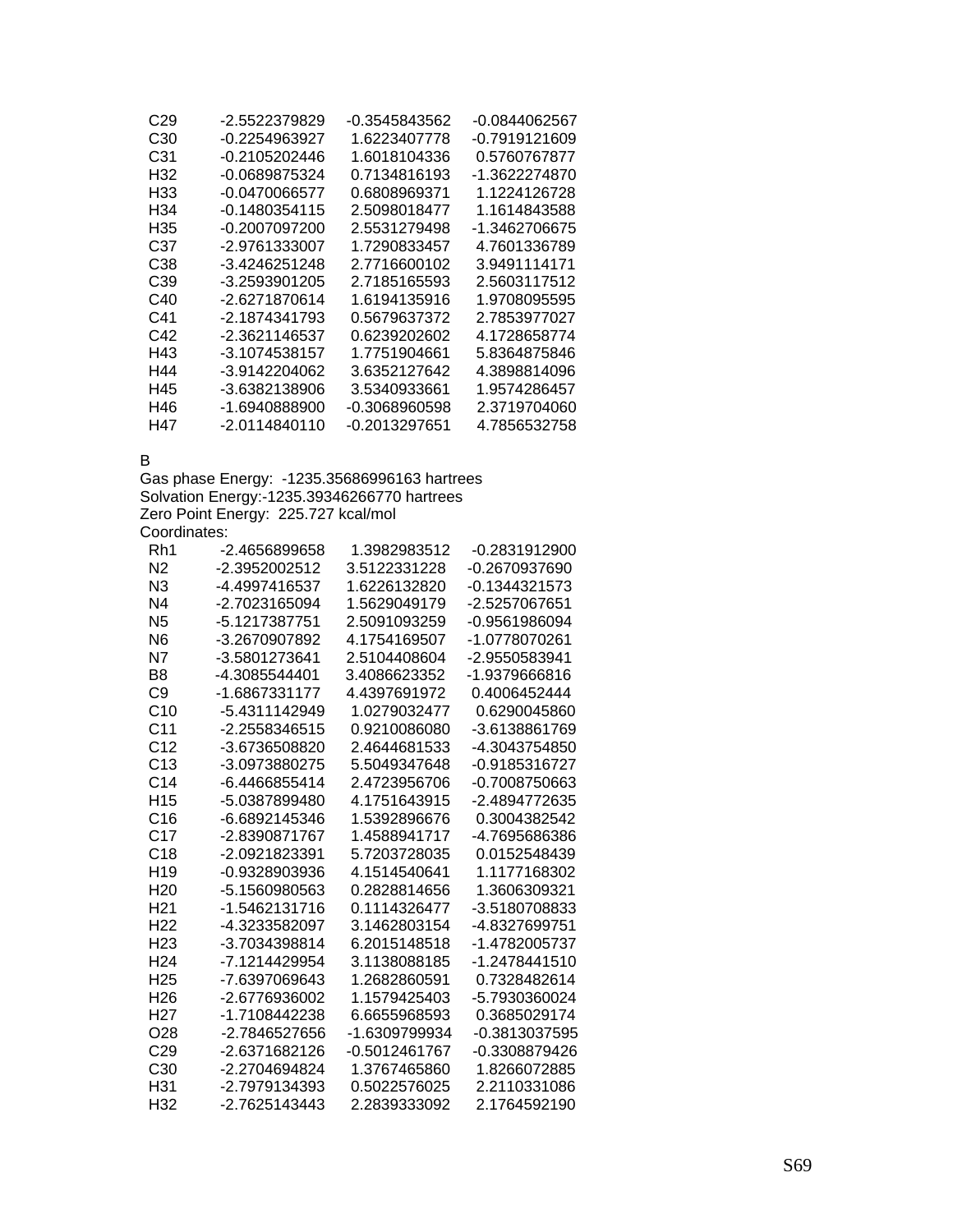| C <sub>33</sub> | -0.7718082449 | 1.3158085575  | 2.1557783699  |
|-----------------|---------------|---------------|---------------|
| H34             | -0.5933329835 | 0.7805206135  | 3.0945561718  |
| H35             | -0.3568327553 | 2.3213996797  | 2.2831297191  |
| C <sub>36</sub> | 0.9605234497  | -0.6718693156 | -1.2871592333 |
| C37             | 0.5150163101  | 0.6382991032  | -1.3866849158 |
| C <sub>38</sub> | -0.0106208559 | 1.2995149267  | -0.2504012400 |
| C39             | -0.0797882395 | 0.6250305072  | 1.0019931936  |
| C40             | 0.3785610594  | -0.6955393003 | 1.0799752059  |
| C41             | 0.9042766341  | -1.3283536541 | -0.0466495195 |
| H42             | 1.3751577783  | -1.1801085118 | -2.1514838040 |
| H43             | 0.5909258232  | 1.1795865962  | -2.3240866826 |
| H44             | -0.1038041763 | 2.3815532033  | -0.2853112434 |
| H45             | 0.3292463603  | -1.2254802560 | 2.0266323568  |
| H46             | 1.2747199473  | -2.3458684549 | 0.0376807331  |

#### D

Gas phase Energy: -1467.60739236050 hartrees Solvation Energy:-1467.64355565603 hartrees Zero Point Energy: 289.508 kcal/mol Coordinates:

| Rh <sub>1</sub> | -2.5286056571 | 1.8957535413  | -0.3116533711 |
|-----------------|---------------|---------------|---------------|
| N <sub>2</sub>  | -2.9487160974 | 3.9578079061  | -0.4853845224 |
| N3              | -4.5389194349 | 1.6559181346  | 0.0156969278  |
| N <sub>4</sub>  | -3.0499480705 | 1.6964816439  | -2.5462038823 |
| N <sub>5</sub>  | -5.4134221130 | 2.3335542106  | -0.7771378118 |
| N <sub>6</sub>  | -3.9938071193 | 4.3268098672  | -1.2784099566 |
| N7              | -4.1403392127 | 2.4085340444  | -2.9412987453 |
| B <sub>8</sub>  | -4.9201015377 | 3.2660566501  | -1.9291648289 |
| C <sub>9</sub>  | -2.4243381368 | 5.0805547758  | 0.0353208700  |
| C <sub>10</sub> | -5.2469202549 | 0.9264702314  | 0.8944486405  |
| C <sub>11</sub> | -2.6798271528 | 0.9438217887  | -3.5911249700 |
| C <sub>12</sub> | -4.4432310485 | 2.1070627250  | -4.2264178321 |
| C <sub>13</sub> | -4.1147979632 | 5.6715515171  | -1.2541829029 |
| C <sub>14</sub> | -6.6690136240 | 2.0276043959  | -0.3888140225 |
| H <sub>15</sub> | -5.8549233472 | 3.7969251001  | -2.4490330958 |
| C16             | -6.6103229739 | 1.1329279832  | 0.6730994170  |
| C <sub>17</sub> | -3.5272093296 | 1.1727250555  | -4.6849740142 |
| C18             | -3.1261716295 | 6.1957267261  | -0.4313268986 |
| H <sub>19</sub> | -1.5923207139 | 5.0402255438  | 0.7228287936  |
| H <sub>20</sub> | -4.7526339565 | 0.3075792371  | 1.6269117751  |
| H <sub>21</sub> | -1.8259977234 | 0.2864700027  | -3.5149592315 |
| H <sub>22</sub> | -5.2823735709 | 2.5775952723  | -4.7172316038 |
| H <sub>23</sub> | -4.8957703088 | 6.1581054723  | -1.8192905679 |
| H <sub>24</sub> | -7.5139483662 | 2.4683211261  | -0.8965422411 |
| H <sub>25</sub> | -7.4351978111 | 0.6931274977  | 1.2116301203  |
| H <sub>26</sub> | -3.4794376845 | 0.7234131037  | -5.6648257896 |
| H <sub>27</sub> | -2.9440607123 | 7.2328473822  | -0.1966256560 |
| O <sub>28</sub> | -2.1389649031 | -1.1244627304 | -0.1674207787 |
| C <sub>29</sub> | -2.2468251779 | 0.0109582811  | -0.1932120847 |
| C <sub>30</sub> | -2.2467410534 | 2.2179831893  | 1.7658626522  |
| H31             | -3.1427437937 | 2.7670232212  | 2.0603412583  |
| H32             | -1.3943958386 | 2.9023109053  | 1.8105723615  |
| C33             | -2.0083668145 | 1.0176890846  | 2.6863511775  |
| H34             | -1.1423298987 | 0.4358569308  | 2.3527842698  |
| H <sub>35</sub> | -2.8684954943 | 0.3386934395  | 2.6681972242  |
| C <sub>36</sub> | -1.3320935581 | 2.4419408805  | 6.7172147522  |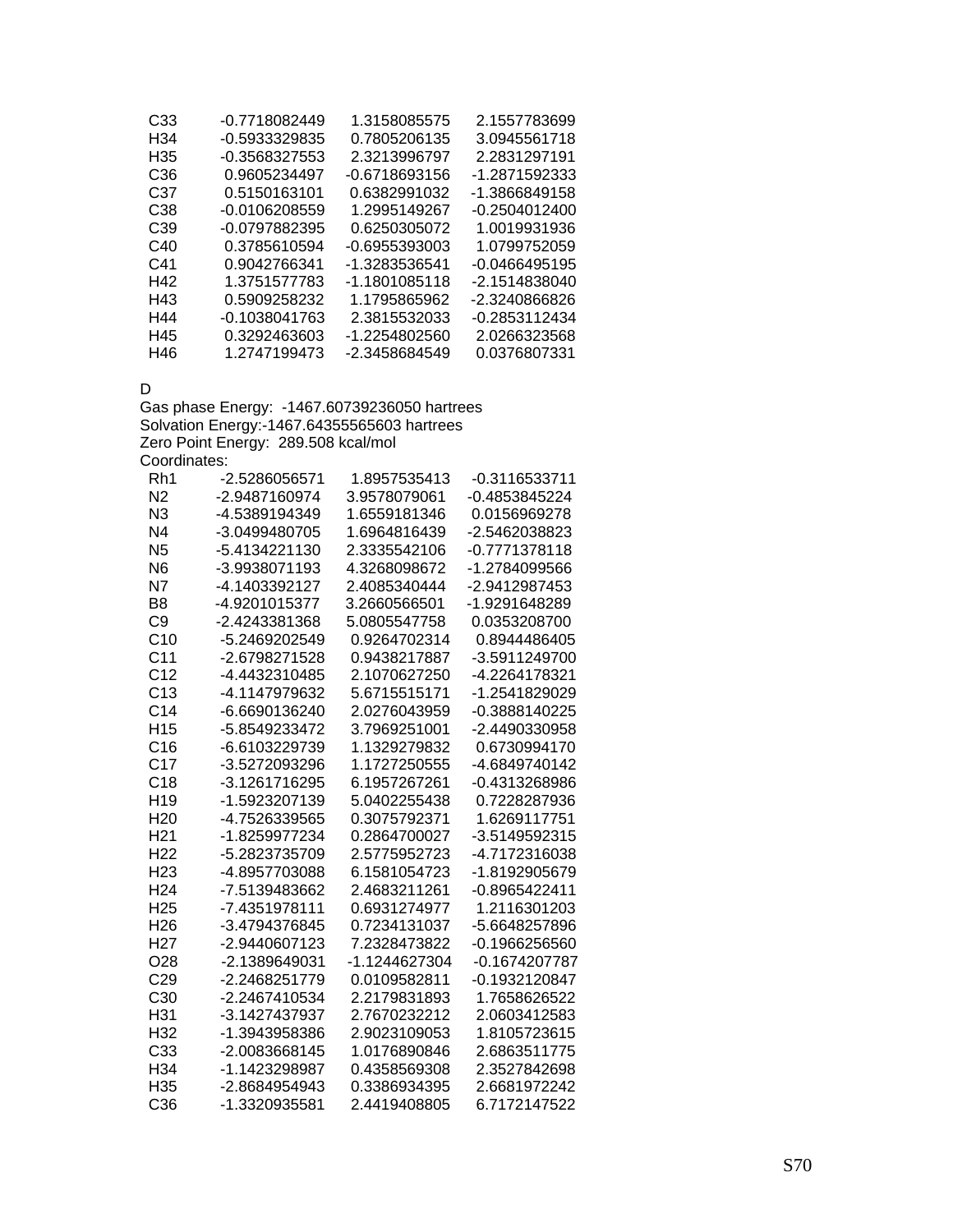| C38<br>-2.8515692149<br>1.7956802100<br>4.9501340206<br>-1.7717601410<br>C39<br>1.4931164141<br>4.1094768236<br>-0.4695161806<br>1.6752230890<br>4.5929300731<br>C40<br>C41<br>$-0.2488036217$<br>2.1447336082<br>5.8882253898<br>H42<br>-1.1624878199<br>2.8029311286<br>7.7269381789<br>H43<br>-3.4813010393<br>2.4868629389<br>6.8881187252<br>H44<br>-3.8688003809<br>1.6529340058<br>4.5921257697<br>H45<br>0.3802710052<br>1.4311247094<br>3.9584858615<br>H46<br>0.7667145694<br>2.2706928343<br>6.2516250765<br>0.5299790439<br>C47<br>1.4229668019<br>0.0663645361<br>C48<br>-0.0698927096<br>2.4774907077<br>$-0.6625043457$<br>H49<br>0.5261516706<br>1.4526899625<br>1.1501559417<br>-0.1516508716<br>H50<br>-0.3455234378<br>3.3921493721<br>C52<br>1.2225938982<br>0.3921722823<br>-2.0024955778 |  |
|----------------------------------------------------------------------------------------------------------------------------------------------------------------------------------------------------------------------------------------------------------------------------------------------------------------------------------------------------------------------------------------------------------------------------------------------------------------------------------------------------------------------------------------------------------------------------------------------------------------------------------------------------------------------------------------------------------------------------------------------------------------------------------------------------------------|--|
|                                                                                                                                                                                                                                                                                                                                                                                                                                                                                                                                                                                                                                                                                                                                                                                                                |  |
|                                                                                                                                                                                                                                                                                                                                                                                                                                                                                                                                                                                                                                                                                                                                                                                                                |  |
|                                                                                                                                                                                                                                                                                                                                                                                                                                                                                                                                                                                                                                                                                                                                                                                                                |  |
|                                                                                                                                                                                                                                                                                                                                                                                                                                                                                                                                                                                                                                                                                                                                                                                                                |  |
|                                                                                                                                                                                                                                                                                                                                                                                                                                                                                                                                                                                                                                                                                                                                                                                                                |  |
|                                                                                                                                                                                                                                                                                                                                                                                                                                                                                                                                                                                                                                                                                                                                                                                                                |  |
|                                                                                                                                                                                                                                                                                                                                                                                                                                                                                                                                                                                                                                                                                                                                                                                                                |  |
|                                                                                                                                                                                                                                                                                                                                                                                                                                                                                                                                                                                                                                                                                                                                                                                                                |  |
|                                                                                                                                                                                                                                                                                                                                                                                                                                                                                                                                                                                                                                                                                                                                                                                                                |  |
|                                                                                                                                                                                                                                                                                                                                                                                                                                                                                                                                                                                                                                                                                                                                                                                                                |  |
|                                                                                                                                                                                                                                                                                                                                                                                                                                                                                                                                                                                                                                                                                                                                                                                                                |  |
|                                                                                                                                                                                                                                                                                                                                                                                                                                                                                                                                                                                                                                                                                                                                                                                                                |  |
|                                                                                                                                                                                                                                                                                                                                                                                                                                                                                                                                                                                                                                                                                                                                                                                                                |  |
|                                                                                                                                                                                                                                                                                                                                                                                                                                                                                                                                                                                                                                                                                                                                                                                                                |  |
| C53<br>1.1597975672<br>0.3768876894<br>-0.6050593912                                                                                                                                                                                                                                                                                                                                                                                                                                                                                                                                                                                                                                                                                                                                                           |  |
| H <sub>54</sub><br>1.7334402636<br>-0.4111745556<br>-2.5250941830                                                                                                                                                                                                                                                                                                                                                                                                                                                                                                                                                                                                                                                                                                                                              |  |
| H55<br>1.6201935752<br>-0.4317539417<br>-0.0470470658                                                                                                                                                                                                                                                                                                                                                                                                                                                                                                                                                                                                                                                                                                                                                          |  |
| 0.6446707909<br>1 4372342305<br>-2.7358554161<br>C56                                                                                                                                                                                                                                                                                                                                                                                                                                                                                                                                                                                                                                                                                                                                                           |  |
| C57<br>0.0030389557<br>2.4792931355<br>-2.0728330462                                                                                                                                                                                                                                                                                                                                                                                                                                                                                                                                                                                                                                                                                                                                                           |  |
| H58<br>0.7141445244<br>1.4439643885<br>-3.8188836770                                                                                                                                                                                                                                                                                                                                                                                                                                                                                                                                                                                                                                                                                                                                                           |  |
| H <sub>59</sub><br>-0.4279728802<br>3.3044464248<br>-2.6290952508                                                                                                                                                                                                                                                                                                                                                                                                                                                                                                                                                                                                                                                                                                                                              |  |

E

G

Gas phase Energy: -1313.96206651892 hartrees Solvation Energy:-1314.00038333931 hartrees Zero Point Energy: 260.140 kcal/mol Coordinates:

| Rh1             | -2.4939252439 | 1.7716565382  | -0.2518727541   |
|-----------------|---------------|---------------|-----------------|
| N <sub>2</sub>  | -2.7630887268 | 3.8318615943  | -0.5867266294   |
| N <sub>3</sub>  | -4.5432978541 | 1.6679229812  | 0.1300382603    |
| N4              | -3.1182475681 | 1.4550299534  | -2.4441868343   |
| N <sub>5</sub>  | -5.3866741771 | 2 3644870770  | $-0.6755244783$ |
| N6              | -3 8369130077 | 4 2242860024  | -1.3285907758   |
| N7              | -4.1546110216 | 2.2314316909  | -2.8598343562   |
| B8              | -4.8579528578 | 3.1944042078  | -1.8815372559   |
| C9              | -2.1027816187 | 4.9431552042  | -0.2174023161   |
| C <sub>10</sub> | -5.2850747092 | 1.0180237708  | 1.0432217309    |
| C <sub>11</sub> | -2.7704133288 | 0.6800005706  | -3.4820368556   |
| C <sub>12</sub> | -4 4495604185 | 1.9448060614  | -4 1491449039   |
| C <sub>13</sub> | -3.8411690125 | 5.5707865701  | -1.4224589917   |
| C <sub>14</sub> | -6.6550832424 | 2.1516805079  | -0.2657911296   |
| H <sub>15</sub> | -5.7612830946 | 3.7605222125  | -2.4188287116   |
| C16             | -6.6370037055 | 1.2978486652  | 0.8304481805    |
| C17             | -3.5836980500 | 0.9550502892  | -4.5895073876   |
| C <sub>18</sub> | -2.7469754740 | 6.0724943561  | -0.7290487469   |
| H <sub>19</sub> | -1.2164038081 | 4.8890839301  | 0.3965392255    |
| H <sub>20</sub> | -4.8193844684 | 0.4014105149  | 1.7974013127    |
| H21             | -1.9648461245 | -0.0357280886 | -3.3942533466   |
| H <sub>22</sub> | -5.2502945663 | 2.4626597387  | -4.6561495063   |
| H23             | -4.6207881213 | 6.0756704658  | -1.9731624114   |
| H <sub>24</sub> | -7.4780730851 | 2.6227041415  | -0.7824023874   |
| H <sub>25</sub> | -7.4806242312 | 0.9313342707  | 1.3941677755    |
| H26             | -3.5470145783 | 0.4979363468  | -5.5661204531   |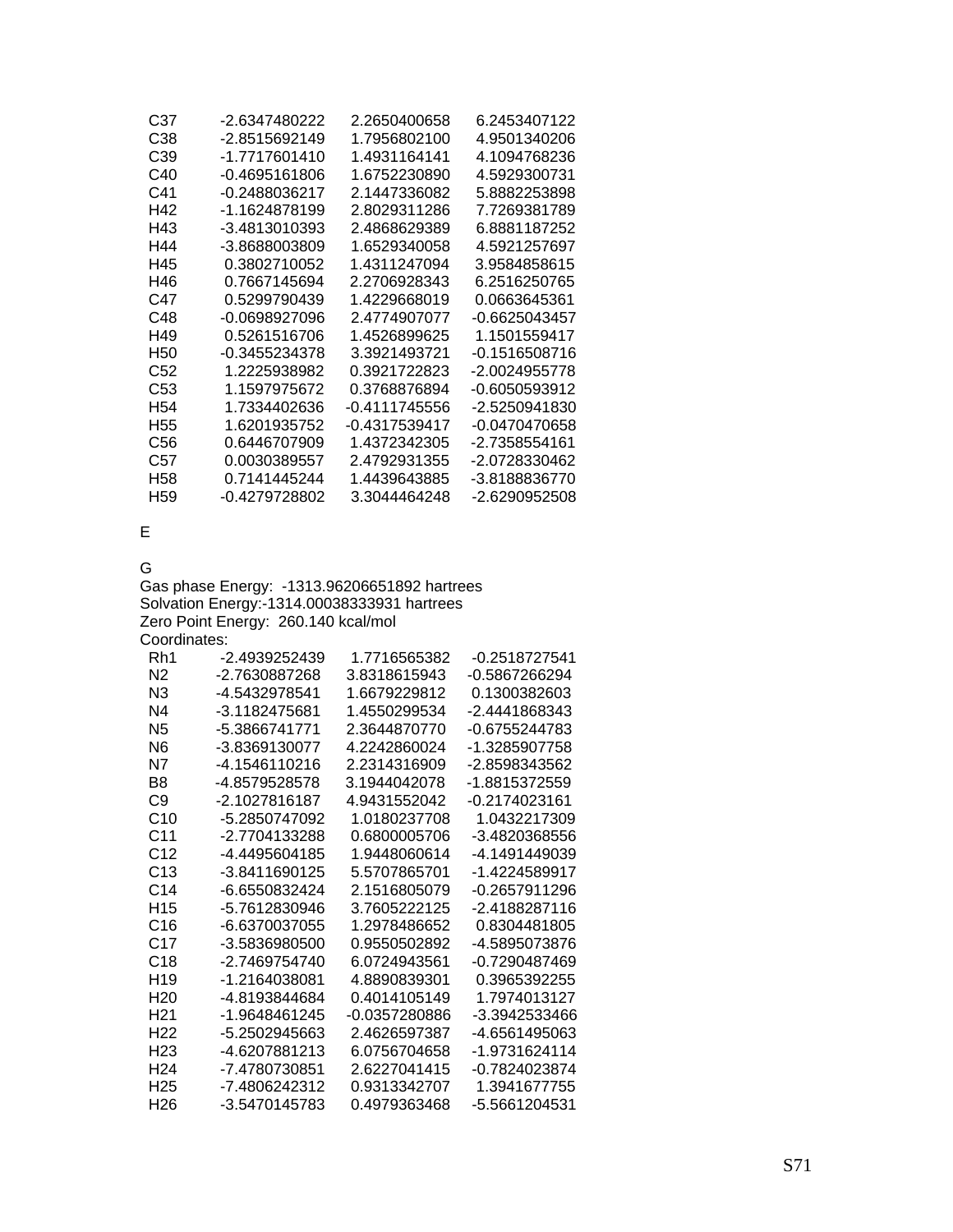| H27             | -2.4602599327                                 | 7.1053004919     | -0.6065031674                                                                |
|-----------------|-----------------------------------------------|------------------|------------------------------------------------------------------------------|
| O <sub>28</sub> | -2.2754714285                                 | -1.2468934007    | 0.1492491487                                                                 |
| C <sub>29</sub> | -2.3366687092                                 | -0.1149476415    | 0.0292836948                                                                 |
| C <sub>30</sub> | -2.2892823471                                 | 2.2437638994     | 1.8458496661                                                                 |
| H31             | -3.2818248999                                 | 2.6339257635     | 2.0686939669                                                                 |
| H32             | -1.5794003356                                 | 3.0683418776     | 1.8987144727                                                                 |
| C <sub>33</sub> | -1.8985975904                                 | 1.1243948538     | 2.8094479320                                                                 |
| H34             | -0.9298248559                                 | 0.6896845479     | 2.5390687619                                                                 |
| H35             | -2.6338144824                                 | 0.3113698614     | 2.7777414554                                                                 |
| C <sub>36</sub> | -1.6968881222                                 | 2.7955806060     | 6.7950473232                                                                 |
| C <sub>37</sub> | -2.9213243203                                 | 2.3705902518     | 6.2745676394                                                                 |
| C38             | -2.9827087585                                 | 1.8205837600     | 4.9945381016                                                                 |
| C39             | -1.8228380917                                 | 1.6848918658     | 4.2193570511                                                                 |
| C40             | -0.6002045494                                 | 2.1169835298     | 4.7496715512                                                                 |
| C41             | -0.5356840340                                 | 2.6663163214     | 6.0304931551                                                                 |
| H42             | -1.6473588315                                 | 3.2196333236     | 7.7931689860                                                                 |
| H43             | -3.8264837907                                 | 2.4621000669     | 6.8672202776                                                                 |
| H44             | -3.9383750606                                 | 1.4842065307     | 4.5982703064                                                                 |
| H45             | 0.3097201905                                  | 2.0084515580     | 4.1634091347                                                                 |
| H46             | 0.4205264665                                  | 2.9863268596     | 6.4332601891                                                                 |
| C47             | -0.1571556301                                 | 2.0249415524     | -0.0550802466                                                                |
| H48             | 0.1885435001                                  | 1.1800945638     | 0.5302011171                                                                 |
| H49             | -0.0256699738                                 | 3.0012058841     | 0.3930092957                                                                 |
| C <sub>50</sub> | -0.4565688136                                 | 1.8973642108     | -1.3847643122                                                                |
| H <sub>51</sub> | -0.3612274193                                 | 0.9435810769     | -1.8909966801                                                                |
| H <sub>52</sub> | -0.6083637696                                 | 2.7662224143     | -2.0147488258                                                                |
| TS <sub>1</sub> |                                               |                  |                                                                              |
|                 | Gas phase Energy: - 1235.31051278440 hartrees |                  |                                                                              |
|                 | Solvation Energy:-1235.34799500711 hartrees   |                  |                                                                              |
|                 | Zero Point Energy:                            | 224.081 kcal/mol |                                                                              |
|                 |                                               |                  | Number and Magnitude of negative Eigen values: 1 (-300.22 cm <sup>-1</sup> ) |
| Coordinates:    |                                               |                  |                                                                              |
| Rh1             | $-0153096274$                                 | -.0560543866     | .0674744578                                                                  |
| N <sub>2</sub>  | $-0.0253135604$                               | -.0399648710     | 2.1932961163                                                                 |
| <b>NR</b>       | 21476273770                                   | 1091266811       | 1087853514                                                                   |

| N2              | -.0253135604  | - 0399648710  | 2.1932961163  |
|-----------------|---------------|---------------|---------------|
| N <sub>3</sub>  | 2.1476273770  | .1091266811   | .1987853514   |
| N4              | .2141068344   | -2.1753882150 | .3048067375   |
| N <sub>5</sub>  | 2.7837789646  | -.6723837885  | 1.1090141884  |
| N <sub>6</sub>  | .9400478229   | - 7652552163  | 2.8251074585  |
| N7              | 1.1701368905  | -2.6184905503 | 1.1648538869  |
| B8              | 1.9764674861  | -1.6136017104 | 2.0286326015  |
| C9              | - 8206819756  | 4795718483    | 3.1453082965  |
| C <sub>10</sub> | 3.0760152536  | .8497105182   | - 4223791001  |
| C11             | -.3521011721  | -3.2509376775 | - 2643025579  |
| C12             | 1.1935982597  | -3.9689380814 | 1.1397620723  |
| C13             | .7488504494   | -.6909817839  | 4.1589186048  |
| C <sub>14</sub> | 4.1116186097  | - 4193903196  | 1.0612711814  |
| H <sub>15</sub> | 2.6994493954  | -2.1934783388 | 2.7812411241  |
| C16             | 4.3433896575  | .5473140535   | .0923409499   |
| C17             | .2381240750   | -4.4162934209 | .2364795772   |
| C18             | - 3652995561  | .0996145970   | 4.4103520398  |
| H <sub>19</sub> | -1.6682677364 | 1.0972696635  | 2.8885721594  |
| H <sub>20</sub> | 2.7903129741  | 1.5610368522  | -1.1839448394 |
| H <sub>21</sub> | -1.1439542581 | -3.1382163285 | -.9909184263  |
| H <sub>22</sub> | 1.8835738550  | -4.5135500046 | 1.7669380271  |
| H <sub>23</sub> | 1.4164054278  | -1.2062284650 | 4.8331947087  |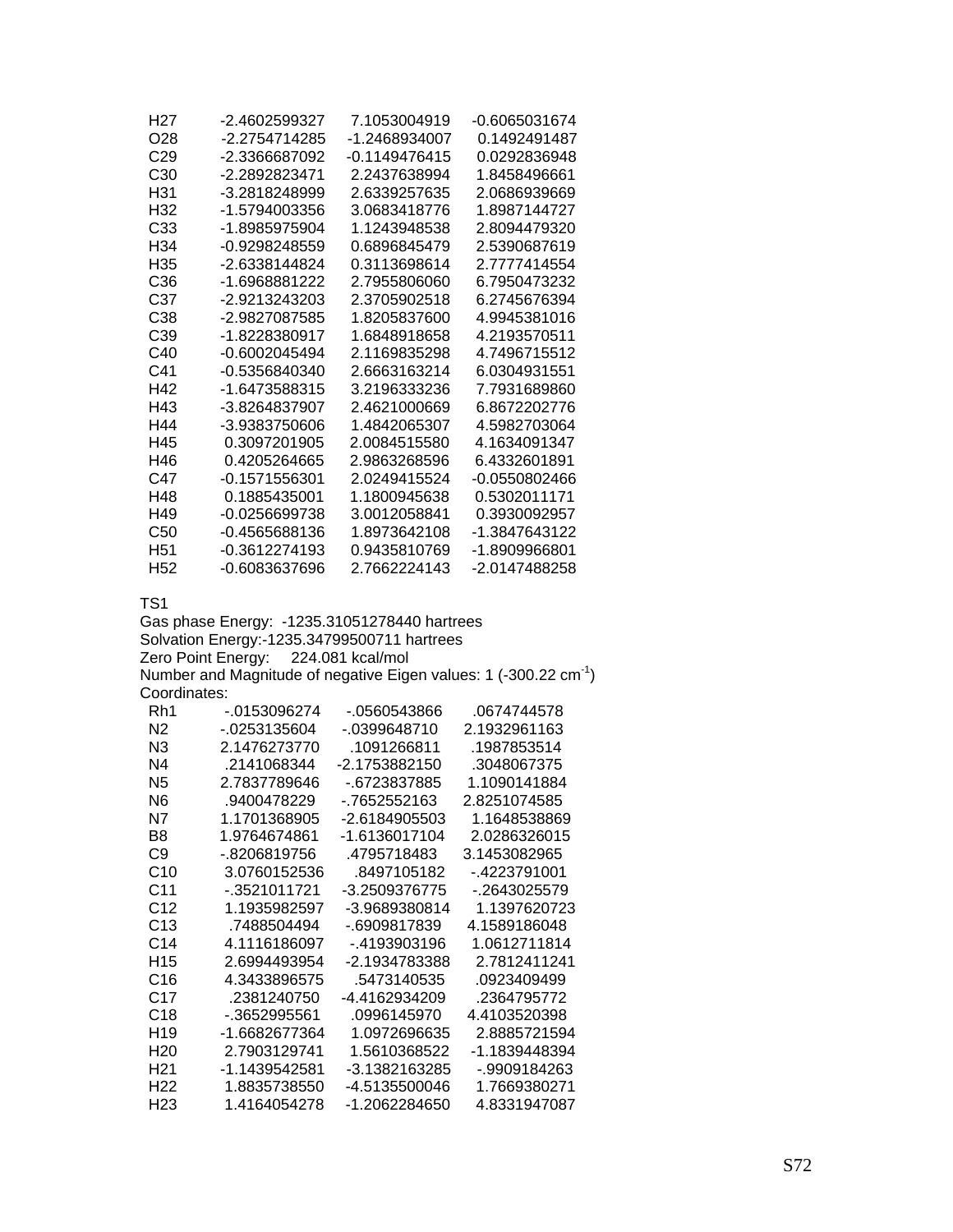| H <sub>24</sub>                    | 4.7916725194                                                                                                                                                         | -.9413076058                 | 1.7180546065                 |       |       |       |
|------------------------------------|----------------------------------------------------------------------------------------------------------------------------------------------------------------------|------------------------------|------------------------------|-------|-------|-------|
| H <sub>25</sub>                    | 5.2915111019                                                                                                                                                         | .9721462545                  | -.1986776070                 |       |       |       |
| H <sub>26</sub>                    | .0004412083                                                                                                                                                          | -5.4368729914                | $-0197555491$                |       |       |       |
| H <sub>27</sub>                    | -.7870619745                                                                                                                                                         | .3617456939                  | 5.3680328027                 |       |       |       |
| O <sub>28</sub>                    | .2097803093                                                                                                                                                          | -.5469653006                 | -2.9251734211                |       |       |       |
| C <sub>29</sub>                    | .1020801010                                                                                                                                                          | $-0.3115291062$              | -1.8142402662                |       |       |       |
| C30                                | -2.1653332516                                                                                                                                                        | $-0927217612$                | .0766798586                  |       |       |       |
| C31                                | -2.0934340533                                                                                                                                                        | 1.3278569224                 | .0078439053                  |       |       |       |
| H32                                | -2.5328097993                                                                                                                                                        | $-6195172536$                | -.7995496946                 |       |       |       |
| H33                                | -2.3669183622                                                                                                                                                        | 1.8236624294                 | -.9152390006                 |       |       |       |
| H34                                | -2.2611521098                                                                                                                                                        | 1.9227332530                 | .8973122839                  |       |       |       |
| H35                                | -2.4195441054                                                                                                                                                        | -.5553183046                 | 1.0248635844                 |       |       |       |
| C36                                | 1.0288483884                                                                                                                                                         | 4.6630616855                 | -.5400474897                 |       |       |       |
| C37                                | .8882020827                                                                                                                                                          | 4.1325951554                 | .7451303829                  |       |       |       |
| C38                                | .3109091737                                                                                                                                                          | 2.8769521802                 | .9330513492                  |       |       |       |
| C39                                | $-1227098317$                                                                                                                                                        | 2.1192243674                 | $-0.1699225201$              |       |       |       |
| C40                                | $-0072465858$                                                                                                                                                        | 2.6803803330                 | -1.4582692014                |       |       |       |
| C41                                | .5742482492                                                                                                                                                          | 3.9347369582                 | -1.6424450844                |       |       |       |
| H42                                | 1.4768125347                                                                                                                                                         | 5.6417752681                 | -.6805202882                 |       |       |       |
| H43                                | 1.2326047650                                                                                                                                                         | 4.6949161806                 | 1.6076397823                 |       |       |       |
| H44                                | .2300937799                                                                                                                                                          | 2.4838382417                 | 1.9382933007                 |       |       |       |
| H45                                | -.3890841077                                                                                                                                                         | 2.1559824238                 | -2.3294286479                |       |       |       |
| H46                                | .6586736129                                                                                                                                                          | 4.3451851055                 | -2.6440592492                |       |       |       |
| 48.31                              | Solvation Energy:-1467.59994975125 hartrees<br>Zero Point Energy: 286.356 kcal/mol<br>Number and Magnitude of negative Eigen values: 1 ( cm <sup>-1</sup> )<br>52.85 |                              | $-1313.22$                   | 25.66 | 28.57 | 33.92 |
| Coordinates:                       |                                                                                                                                                                      |                              |                              |       |       |       |
| Rh1                                | -.0935335799                                                                                                                                                         | -.0527878994                 | .0553671918                  |       |       |       |
| N <sub>2</sub>                     | .0459693883                                                                                                                                                          | $-0141959321$                | 2.1547418610                 |       |       |       |
| N <sub>3</sub>                     | 2.0679360693                                                                                                                                                         | .0975310884                  | .0963389793                  |       |       |       |
| N <sub>4</sub>                     | .1779418679                                                                                                                                                          | -2.1741274512                | .2052529064                  |       |       |       |
| N <sub>5</sub>                     | 2.7489200361                                                                                                                                                         | $-0.7160123709$              | .9474358616                  |       |       |       |
| N <sub>6</sub>                     | 1.0056766336                                                                                                                                                         | -.7800291618                 | 2.7466876163                 |       |       |       |
| N7                                 | 1.1250823146                                                                                                                                                         | -2.6441278752                | 1.0609569249                 |       |       |       |
| B <sub>8</sub>                     | 1.9757055523                                                                                                                                                         | -1.6600670518                | 1.9020028345                 |       |       |       |
| C <sub>9</sub>                     | -.5880419120                                                                                                                                                         | .6648336709                  | 3.1258533495                 |       |       |       |
| C10                                | 2.9703660544                                                                                                                                                         | .8275833003                  | -.5765101146                 |       |       |       |
| C <sub>11</sub>                    | -.4298571395                                                                                                                                                         | -3.2294340971                | -.3553595877                 |       |       |       |
| C12                                | 1.1077761157                                                                                                                                                         | -3.9957562030                | 1.0350255748                 |       |       |       |
| C13                                | .9663080343                                                                                                                                                          | -.5779969569                 | 4.0804587844                 |       |       |       |
| C <sub>14</sub>                    |                                                                                                                                                                      |                              |                              |       |       |       |
| H15                                | 4.0743223845                                                                                                                                                         |                              |                              |       |       |       |
|                                    |                                                                                                                                                                      | -.4895796161                 | .8109209106                  |       |       |       |
| C16                                | 2.7269967569<br>4.2620007295                                                                                                                                         | -2.2524083043<br>.4899342528 | 2.6155839442<br>-.1556535262 |       |       |       |
| C17                                | .1303208770                                                                                                                                                          | -4.4126406378                | .1406819651                  |       |       |       |
| C18                                | -.0393997759                                                                                                                                                         | .3369884950                  | 4.3684236989                 |       |       |       |
| H <sub>19</sub>                    | -1.4017286190                                                                                                                                                        | 1.3334567397                 | 2.8881246650                 |       |       |       |
| H <sub>20</sub>                    | 2.6553004700                                                                                                                                                         | 1.5521936852                 | -1.3143249708                |       |       |       |
| H <sub>21</sub>                    | -1.2301075747                                                                                                                                                        | -3.0875248076                | -1.0675605184                |       |       |       |
| H <sub>22</sub>                    | 1.7889013435                                                                                                                                                         | -4.5619774858                | 1.6527718755                 |       |       |       |
| H <sub>23</sub>                    | 1.6544344382                                                                                                                                                         | -1.0990408651                | 4.7291626389                 |       |       |       |
| H <sub>24</sub><br>H <sub>25</sub> | 4.7862664088<br>5.1966325436                                                                                                                                         | -1.0372198514<br>.9011214999 | 1.4103639728<br>-.5039594183 |       |       |       |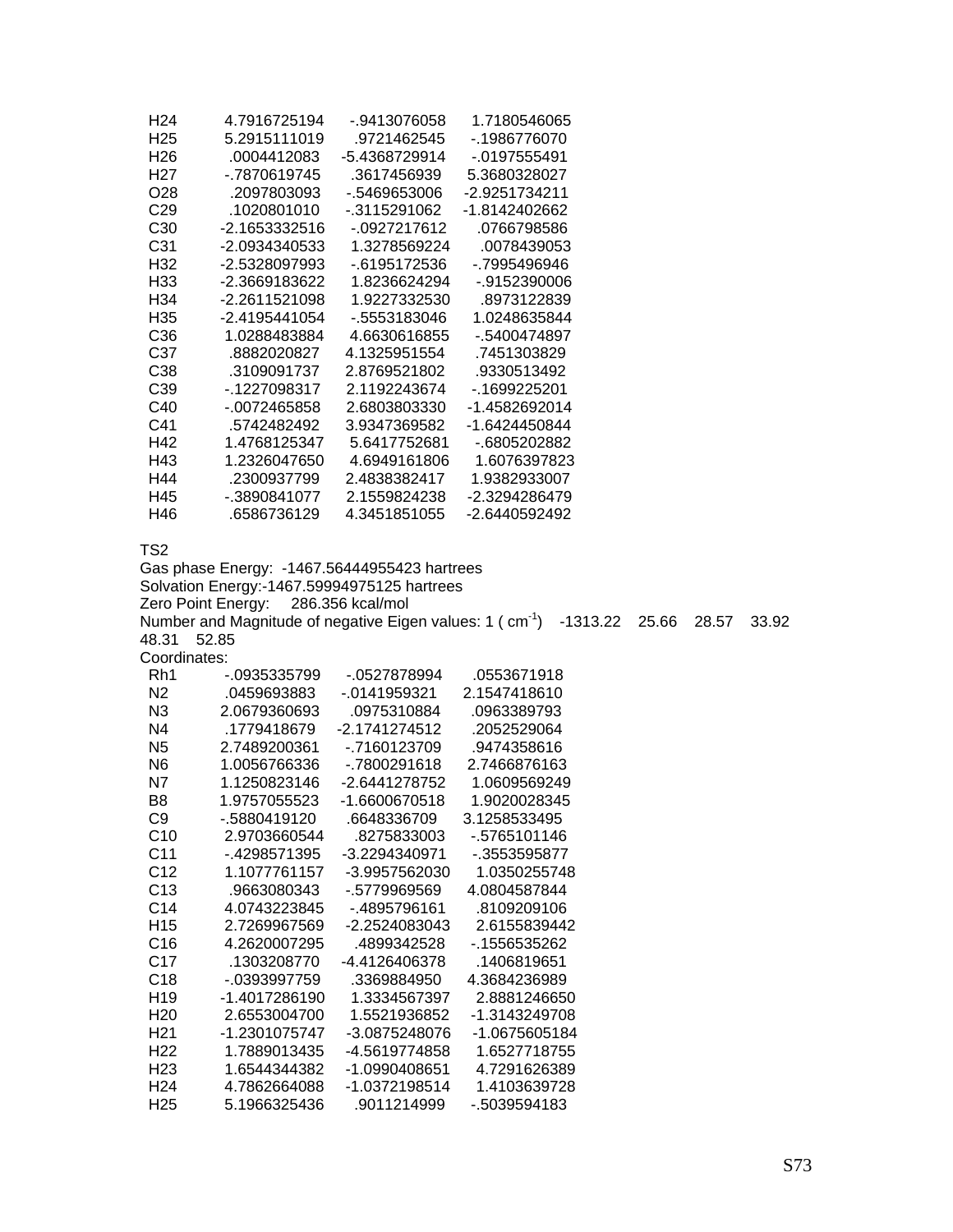| H26             | - 1387576191    | -5.4255894432 | - 1152710346  |
|-----------------|-----------------|---------------|---------------|
| H27             | -.3330998419    | .7107818655   | 5.3367936208  |
| O28             | .0515456849     | - 2759975466  | -2.9856406778 |
| C <sub>29</sub> | $-0.434303251$  | -.1707373192  | -1.8550217942 |
| C <sub>30</sub> | - 4036025656    | 2.2399083984  | .0420500809   |
| H31             | -.0524877043    | 2.4521045902  | -.9670443702  |
| H <sub>32</sub> | .3948569260     | 2.3941963978  | .7644878788   |
| C <sub>33</sub> | -1.6159595760   | 3.1503580688  | .3670986200   |
| H <sub>34</sub> | -1.9753007857   | 2.9602038830  | 1.3838108652  |
| H <sub>35</sub> | $-2.4496563158$ | 2.9446974834  | $-3102244731$ |
| C <sub>36</sub> | -.3458388823    | 7.2610340850  | $-0539444673$ |
| C <sub>37</sub> | $-9974458891$   | 6.6175646098  | -1.1080948567 |
| C <sub>38</sub> | -1.4108722006   | 5.2923574547  | -.9687973100  |
| C <sub>39</sub> | -1.1833663848   | 4.5968517187  | .2265207808   |
| C40             | -.5267056974    | 5.2508516786  | 1.2783219801  |
| C41             | $-1119583212$   | 6.5751565172  | 1.1405556536  |
| H42             | -.0270265381    | 8.2933582777  | -.1602164941  |
| H43             | -1.1897473136   | 7.1487505231  | -2.0356241458 |
| H44             | -1.9283146610   | 4.7997646109  | -1.7890566742 |
| H45             | -.3505631770    | 4.7250507965  | 2.2142561576  |
| H46             | .3871277832     | 7.0732890951  | 1.9662232035  |
| H47             | -1.3813606397   | 1.0705836204  | .1682679749   |
| C48             | -4.9947207348   | -.6974911311  | -.1738806585  |
| C49             | -4.2791093180   | -1.0153664731 | .9840080653   |
| C <sub>50</sub> | -2.9235382945   | - 7013194169  | 1.0874478795  |
| C <sub>51</sub> | -2.2662188500   | -.0687515242  | .0194113893   |
| C <sub>52</sub> | -2.9952507469   | .2510876334   | -1.1416753955 |
| C <sub>53</sub> | -4.3522065996   | $-0602499347$ | -1.2364057889 |
| H <sub>54</sub> | -6.0505834176   | -.9393871716  | -.2440431956  |
| H <sub>55</sub> | -4.7767606285   | -1.5115599604 | 1.8114823177  |
| H <sub>56</sub> | $-2.3833335585$ | -.9649235593  | 1.9881402060  |
| H <sub>57</sub> | -2.5204148317   | .7778683533   | -1.9646715455 |
| H <sub>58</sub> | -4.9026097050   | .2015855159   | -2.1347168635 |
|                 |                 |               |               |

TS3

Gas phase Energy: -1313.93019717026 hartrees Solvation Energy:-1313.96749401223 hartrees Zero Point Energy: 259.926 kcal/mol Number and Magnitude of negative Eigen values:  $1 \text{ (cm}^1\text{)} -349.77 \quad 26.50 \quad 32.27 \quad 35.08$ 60.29 63.81 Coordinates: Rh1 -0.0552281935 -0.2696871572 -0.0165500322 N2 -0.1193972577 0.1528999112 2.0336000583 N3 2.1583453158 0.0519835705 0.1174122586 N4 0.3350317379 -2.2601711185 0.5560451516 N5 2.7792283290 -0.5097137042 1.1876198160 N6 0.8600964004 -0.3671464469 2.8206266566 N7 1.2472235886 -2.4823016964 1.5399416117 B8 1.9652453794 -1.2956636611 2.2385241407 C9 -0.9345919796 0.8716320024 2.8248818567 C10 3.1072823105 0.6412126652 -0.6267372743 C11 -0.1400137093 -3.4507811679 0.1576050579 C12 1.3388679795 -3.8120251228 1.7584242238 C13 0.6584487520 0.0268488822 4.0957474026 C14 4.1083952313 -0.2676517705 1.1171734160 H15 2.6730156458 -1.6934715118 3.1136511407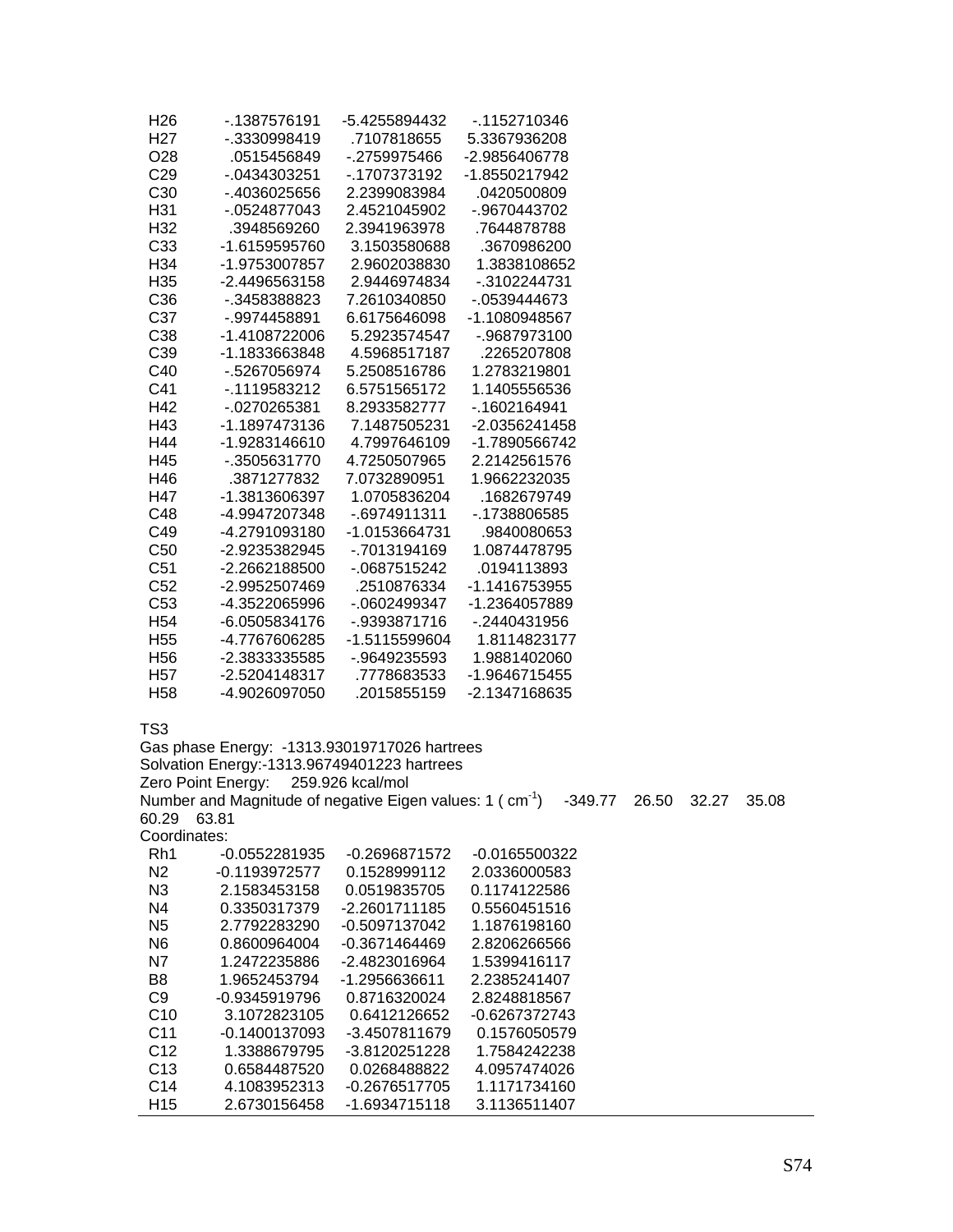| C <sub>16</sub> | 4.3631540724  | 0.4695266555  | -0.0304464199 |
|-----------------|---------------|---------------|---------------|
| C <sub>17</sub> | 0.4716804310  | -4.4695766062 | 0.8951199577  |
| C18             | -0.4785228686 | 0.8235487722  | 4.1448527084  |
| H <sub>19</sub> | -1.7988003033 | 1.3779536158  | 2.4214386589  |
| H <sub>20</sub> | 2.8504687518  | 1.1611205577  | -1.5394106329 |
| H <sub>21</sub> | -0.8859545513 | -3.5159371940 | -0.6210378350 |
| H <sub>22</sub> | 2.0122718161  | -4.1943322781 | 2.5111054413  |
| H <sub>23</sub> | 1.3355681530  | -0.2878569803 | 4.8756973288  |
| H <sub>24</sub> | 4.7733998189  | -0.6337833589 | 1.8853375270  |
| H <sub>25</sub> | 5.3169163899  | 0.8288406484  | -0.3843000527 |
| H <sub>26</sub> | 0.3040258221  | -5.5321354455 | 0.8131482241  |
| H <sub>27</sub> | -0.9150186031 | 1.2972516606  | 5.0102110023  |
| O28             | 0.2576436300  | -1.0399031236 | -2.9526093403 |
| C29             | 0.1180263047  | -0.7359677622 | -1.8620601121 |
| C <sub>30</sub> | -2.1457672872 | -0.4337056981 | -0.0597125347 |
| C <sub>31</sub> | -2.0798655996 | 0.9359060838  | -0.4933662304 |
| H32             | -2.4507549617 | -1.1779904405 | -0.7910570321 |
| H <sub>33</sub> | -2.2283746731 | 1.1268881791  | -1.5500744658 |
| H <sub>34</sub> | -2.4975322190 | 1.7007123398  | 0.1522988726  |
| H <sub>35</sub> | -2.4903079298 | -0.6421912297 | 0.9490589275  |
| C <sub>36</sub> | -0.3108959587 | 2.1295165505  | -0.3870715688 |
| H37             | 0.7513909688  | 1.9117789988  | -0.4608196445 |
| H <sub>38</sub> | -0.5104052418 | 2.5222365996  | 0.6064703795  |
| C39             | -0.7062721686 | 3.0751979317  | -1.5189669091 |
| H40             | -0.5727538517 | 2.5861135046  | -2.4904518879 |
| H41             | -1.7576627361 | 3.3709304393  | -1.4400357880 |
| C42             | 0.1895712893  | 4.2974113092  | -1.4264201944 |
| C43             | 1.8966699481  | 6.5105185417  | -1.1708742769 |
| C44             | 1.3707762628  | 4.3757525973  | -2.1769239448 |
| C45             | -0.1255327893 | 5.3415814896  | -0.5456063921 |
| C46             | 0.7215536751  | 6.4422858061  | -0.4192924513 |
| C47             | 2.2183805117  | 5.4766083678  | -2.0530554366 |
| H48             | 1.6178286527  | 3.5807139075  | -2.8775434297 |
| H49             | -1.0441598453 | 5.2988240788  | 0.0351717987  |
| H <sub>50</sub> | 0.4622248501  | 7.2480191407  | 0.2605576430  |
| H <sub>51</sub> | 3.1240925702  | 5.5312983440  | -2.6494253989 |
| H <sub>52</sub> | 2.5548334186  | 7.3684562729  | -1.0750918909 |

## **Ru.Tp.NH3**

A

Gas phase Energy: -1163.17280280227 hartrees Solvation Energy:-1163.18196749761 hartrees Zero Point Energy: 242.634 kcal/mol Coordinates: Ru1 -2.3882688522 1.5897181109 -0.1232154460<br>N2 -2.4500443355 3.7012854813 -0.3295111020 N2 -2.4500443355 3.7012854813 -0.3295111020<br>N3 -4.5551570304 1.6576104246 -0.1239890531 N3 -4.5551570304 1.6576104246<br>N4 -2.7068459247 1.5132507724

| Ν4  | -2.7068459247 | 1.5132507724 | -2.3796272295 |
|-----|---------------|--------------|---------------|
| N5. | -5 1863009958 | 2.5097640199 | -0.9767476010 |
| N6. | -3.3620369086 | 4.2426164644 | -1.1897350081 |
| N7  | -3.5917110913 | 2.3972814844 | -2.9089632525 |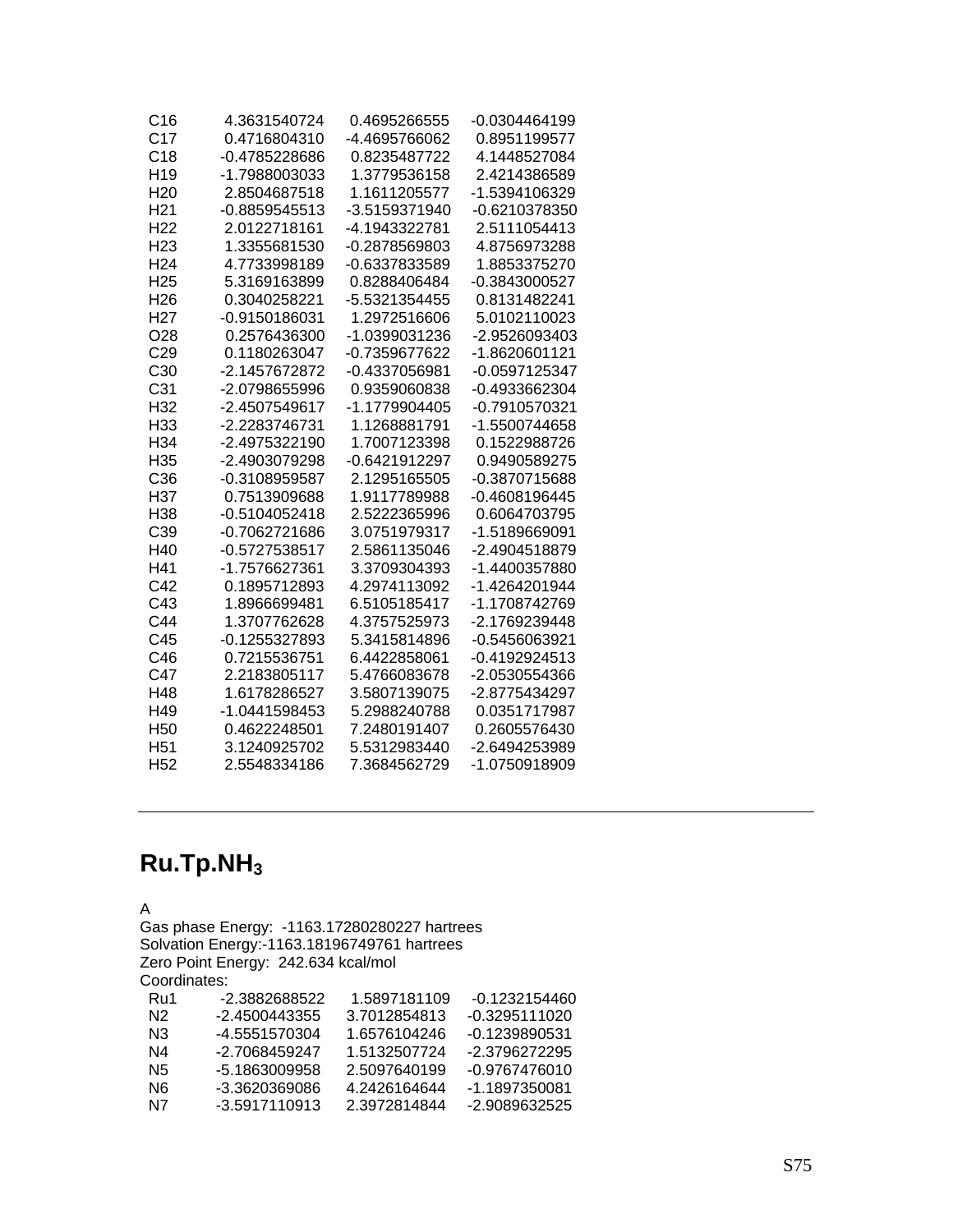| B <sub>8</sub>  | -4.3652987333   | 3.3621287521  | -1.9775002755   |
|-----------------|-----------------|---------------|-----------------|
| C <sub>9</sub>  | -1.7764337957   | 4.7225295841  | 0.2143740834    |
| C <sub>10</sub> | -5.5051142777   | 1.0534729509  | 0.6007319766    |
| C <sub>11</sub> | -2.2291773541   | 0.7927087900  | -3.4016421199   |
| C <sub>12</sub> | -3.6697922061   | 2.2299613087  | -4.2497193839   |
| C <sub>13</sub> | -3.2492742423   | 5.5927103558  | -1.1791351171   |
| C <sub>14</sub> | -6.5239256415   | 2.4297771335  | -0.7920687582   |
| H <sub>15</sub> | -5.0978231412   | 4.0595039757  | -2.6234394958   |
| C16             | -6.7755073959   | 1.5053126847  | 0.2117376478    |
| C <sub>17</sub> | -2.8082847918   | 1.2054613604  | -4.6130461664   |
| C18             | -2.2427427067   | 5.9451239043  | -0.2946979436   |
| H <sub>19</sub> | -1.0134009312   | 4.5370243813  | 0.9546217333    |
| H <sub>20</sub> | -5.2288675019   | 0.3641174834  | 1.3851126548    |
| H <sub>21</sub> | -1.4832125360   | 0.0299230144  | -3.2270580895   |
| H <sub>22</sub> | -4.3265342212   | 2.8501828517  | -4.8413828931   |
| H <sub>23</sub> | -3.8943166571   | 6.1971329274  | -1.7989739981   |
| H <sub>24</sub> | -7.1930645471   | 3.0350700709  | -1.3852602186   |
| H <sub>25</sub> | -7.7332952674   | 1.2105922572  | 0.6121942208    |
| H <sub>26</sub> | -2.6210504871   | 0.8198645582  | -5.6035869795   |
| H <sub>27</sub> | -1.8984898030   | 6.9374223397  | $-0.0466261119$ |
| C <sub>28</sub> | -0.3008302082   | 1.5061059154  | $-0.8227451187$ |
| C29             | -0.2772941035   | 1.6630091994  | 0.5604705491    |
| H <sub>30</sub> | -0.0989749852   | 0.5331741607  | -1.2690891038   |
| H31             | -0.0673102494   | 0.8184856423  | 1.2084271928    |
| H32             | $-0.0695305158$ | 2.6257006643  | 1.0132694221    |
| H <sub>33</sub> | $-0.1439563002$ | 2.3504088585  | -1.4865431962   |
| C35             | -3.1056194839   | 1.6721398848  | 4.7931955345    |
| C36             | -3.5540679744   | 2.7069102042  | 3.9686155381    |
| C <sub>37</sub> | -3.3023065011   | 2.6825948970  | 2.5942073194    |
| C38             | -2.5868619267   | 1.6359966307  | 1.9725689949    |
| C39             | -2.1412107880   | 0.6146692754  | 2.8394111592    |
| C40             | -2.3950822642   | 0.6204905332  | 4.2165532093    |
| H41             | -3.3005930467   | 1.6895193896  | 5.8621324494    |
| H42             | -4.1070723194   | 3.5404218931  | 4.3969090150    |
| H43             | -3.6814109987   | 3.5004979347  | 1.9887559575    |
| H44             | -1.5409988394   | -0.2102973405 | 2.4532639619    |
| H45             | -2.0242778340   | -0.1933094452 | 4.8367171094    |
| N46             | -2.4643630156   | -0.5869283352 | -0.0320208736   |
| H47             | -2.8049723785   | -0.8776172833 | 0.8834352721    |
| H48             | -3.1107767558   | -0.9335418022 | -0.7381979854   |
| H49             | -1.5670825050   | -1.0463270994 | -0.1821624630   |

D

Gas phase Energy: -1395.42389848699 hartrees Solvation Energy:-1395.43311682084 hartrees Zero Point Energy: 306.628 kcal/mol Coordinates:<br>Ru1 -2 Ru1 -2.5811398059 1.9114260781 -.2303621754 N2 -2.9329633947 3.9663408848 -.5801776902 N3 -4.6164378714 1.7306730078 .0307972812 N4 -2.9916494877 1.5910021740 -2.4518179725 N5 -5.4554911979 2.3590290666 -.8403125103<br>N6 -3.9663016768 4.3014419685 -1.4045063897 N6 -3.9663016768 4.3014419685 -1.4045063897<br>N7 -4.0574570330 2.2790112109 -2.9398287864

B8 -4.8804829400 3.2053455521 -2.0087929069

-4.0574570330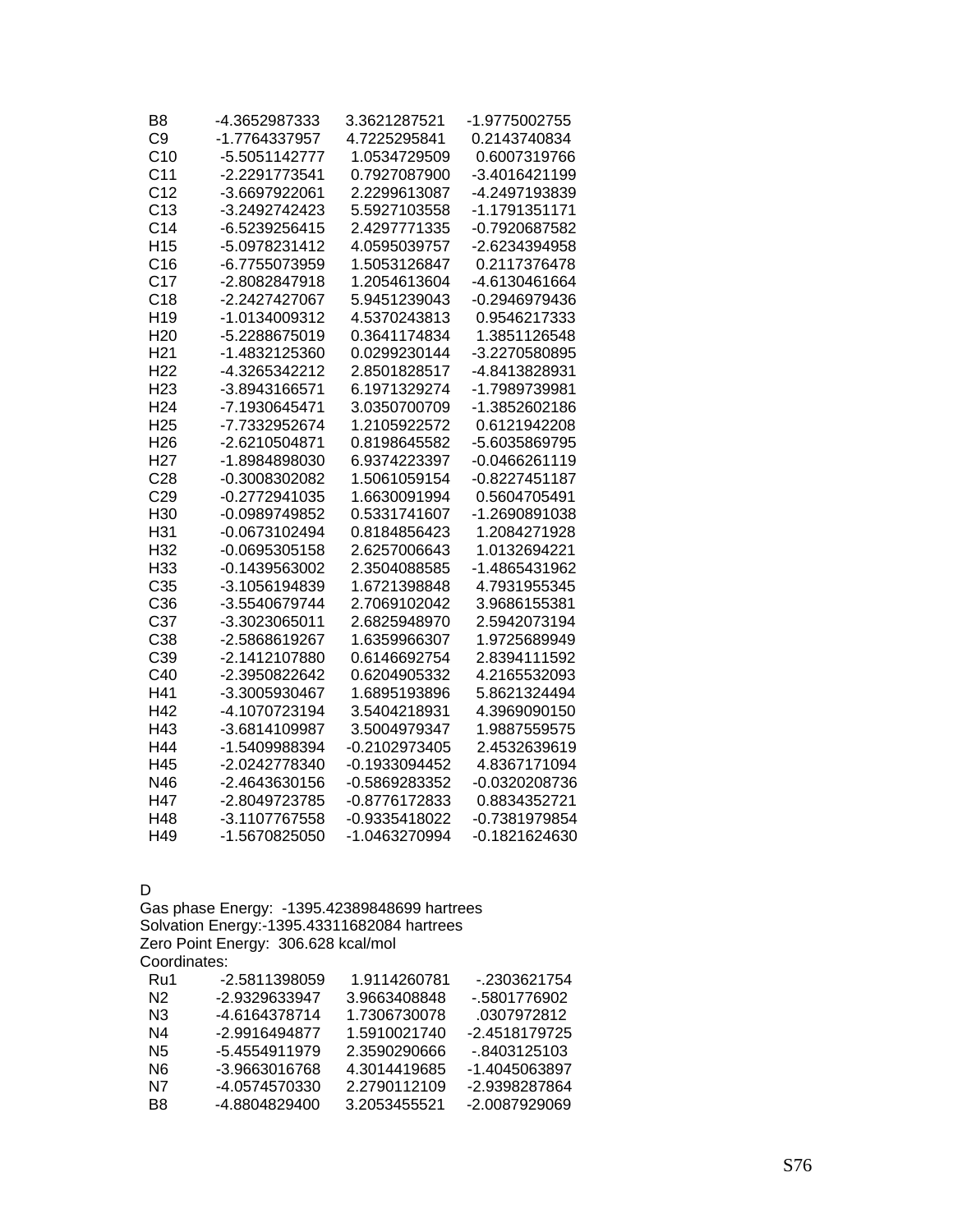| C9              | -2.3693187765 | 5.1109764556 | -.1756335251    |
|-----------------|---------------|--------------|-----------------|
| C10             | -5.3824854915 | 1.1247971486 | .9490139407     |
| C <sub>11</sub> | -2.5086461992 | .8667775190  | -3.4694480342   |
| C <sub>12</sub> | -4.2414783834 | 1.9865455819 | -4.2502392341   |
| C13             | -4.0440380736 | 5.6503387251 | -1.5097303163   |
| C <sub>14</sub> | -6.7385650536 | 2.1421847799 | -.4673092927    |
| H <sub>15</sub> | -5.7776898858 | 3.7132112159 | -2.6245747933   |
| C16             | -6.7402763702 | 1.3524154586 | .6721314965     |
| C17             | -3.2655275983 | 1.0803745143 | -4.6355848091   |
| C18             | -3.0357131156 | 6.2105079988 | -.7420637873    |
| H <sub>19</sub> | -1.5303776619 | 5.0880668335 | .5043705258     |
| H <sub>20</sub> | -4.9255765783 | .5831340266  | 1.7640394561    |
| H <sub>21</sub> | -1.6314333709 | .2510000925  | -3.3251174638   |
| H <sub>22</sub> | -5.0460695275 | 2.4447807386 | -4.8062670162   |
| H <sub>23</sub> | -4.8102728524 | 6.1061737836 | -2.1188492325   |
| H <sub>24</sub> | -7.5496318006 | 2.5690835327 | -1.0375673226   |
| H <sub>25</sub> | -7.5948515404 | 1.0002497037 | 1.2290072729    |
| H <sub>26</sub> | -3.1195628325 | .6446874528  | -5.6124171903   |
| H <sub>27</sub> | -2.8165290176 | 7.2582070264 | -.6050697319    |
| C28             | -2.3237568820 | 2.3017939212 | 1.8542943680    |
| H <sub>29</sub> | -3.2374513589 | 2.7859560720 | 2.2297218053    |
| H <sub>30</sub> | -1.5280071485 | 3.0543054110 | 1.9951334109    |
| C <sub>31</sub> | -1.9926296309 | 1.1199321463 | 2.7945402672    |
| H32             | -1.1298504162 | .5577328747  | 2.4091103561    |
| H33             | -2.8349488557 | .4098256633  | 2.8207197746    |
| C34             | -1.1011542606 | 2.4344058128 | 6.8307049218    |
| C35             | -2.4236551221 | 2.2173380330 | 6.4366714825    |
| C36             | -2.7074649937 | 1.7774819132 | 5.1430870161    |
| C37             | -1.6818721037 | 1.5439471034 | 4.2160923304    |
| C38             | -.3602329679  | 1.7659811516 | 4.6279210020    |
| C39             | -.0686354035  | 2.2071089862 | 5.9188193193    |
| H40             | -.8785225234  | 2.7747886543 | 7.8382051616    |
| H41             | -3.2349442362 | 2.3885657739 | 7.1393536467    |
| H42             | -3.7404469112 | 1.6138314863 | 4.8431679078    |
| H43             | .4504360466   | 1.5896555829 | 3.9237592708    |
| H44             | .9644735891   | 2.3692862703 | 6.2150496589    |
| C45             | .7712864192   | 1.0028037294 | -.1657885699    |
| C46             | -.0416003074  | 2.0021379529 | -.7167618245    |
| H47             | .6028744802   | .6747747985  | .8568496267     |
| H48             | -.7458601304  | 2.5479619593 | -.0463301378    |
| C50             | 2.0294743801  | .8899147139  | -2.2278732879   |
| C51             | 1.8003973349  | .4406274837  | -.9240146433    |
| H <sub>52</sub> | 2.8292325817  | .4535099305  | -2.8193198001   |
| H <sub>53</sub> | 2.4281434135  | -.3376714017 | -.4990170710    |
| C54             | 1.2401995464  | 1.9104594697 | -2.7661890503   |
| C55             | .2102376095   | 2.4725719483 | -2.0104308047   |
| H <sub>56</sub> | 1.4253407478  | 2.2656474563 | -3.7758391393   |
| H <sub>57</sub> | -.4126860215  | 3.2581030373 | -2.4234891437   |
| N <sub>58</sub> | -2.3489888189 | -.2577204201 | $-0.0254433711$ |
| H <sub>59</sub> | -1.3758815023 | -.5501123829 | -.0955962523    |
| H <sub>60</sub> | -2.7128220678 | -.6184689288 | .8512373347     |
| H <sub>61</sub> | -2.8592049081 | -.7017917021 | -.7837212524    |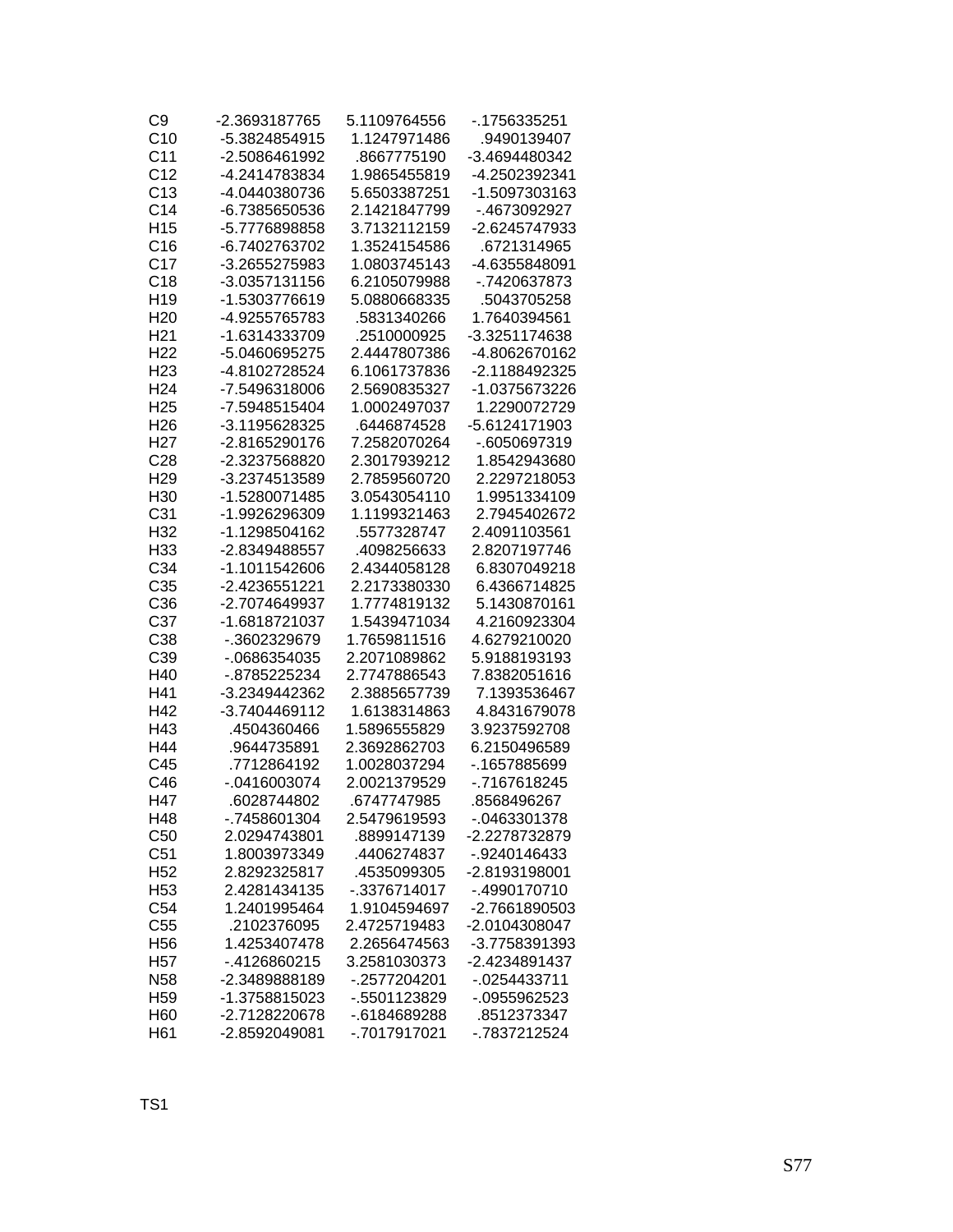Gas phase Energy: -1163.13164772356 hartrees Solvation Energy:-1163.14021504344 hartrees Zero Point Energy: 242.104 kcal/mol Number and Magnitude of negative Eigen values: 1 (-345.15  $cm^{-1}$ ) Coordinates:

| Ru1             | -0.0860153711   | -0.0769541750 | 0.1024465382                 |
|-----------------|-----------------|---------------|------------------------------|
| N <sub>2</sub>  | $-0.0500985118$ | -0.0874431541 | 2.2311860272                 |
| N <sub>3</sub>  | 2.1436973311    | 0.1596963261  | 0.2017580554                 |
| N <sub>4</sub>  | 0.3087300323    | -2.1534168409 | 0.2750009111                 |
| N <sub>5</sub>  | 2.8062650494    | -0.5967740111 | 1.1146994271                 |
| N <sub>6</sub>  | 0.9599484301    | -0.7691300292 | 2.8451863540                 |
| N7              | 1.2556981483    | -2.5895900261 | 1.1476139378                 |
| B <sub>8</sub>  | 2.0181525325    | -1.5604721591 | 2.0275737693                 |
| C <sub>9</sub>  | -0.8432795891   | 0.3834620201  | 3.2031359494                 |
| C10             | 3.0601017007    | 0.9181258460  | -0.4093004021                |
| C <sub>11</sub> | -0.2320488276   | -3.2425802355 | -0.2914369234                |
| C <sub>12</sub> | 1.3059651195    | -3.9422015024 | 1.1296863439                 |
| C13             | 0.7936515560    | -0.7175550298 | 4.1893365275                 |
| C <sub>14</sub> | 4.1319332061    | -0.3165252083 | 1.0752871747                 |
| H <sub>15</sub> | 2.7637273079    | -2.1325678152 | 2.7751482066                 |
| C16             | 4.3421246671    | 0.6520233884  | 0.1060630975                 |
| C17             | 0.3716241427    | -4.4054848340 | 0.2149307875                 |
| C <sub>18</sub> | -0.3482124015   | 0.0162267440  | 4.4655086447                 |
| H <sub>19</sub> | -1.7268367808   | 0.9532344627  | 2.9561008304                 |
| H <sub>20</sub> | 2.7531780914    | 1.6362247925  | -1.1571457470                |
| H <sub>21</sub> | -1.0398919488   | -3.1370756989 | -1.0017796095                |
| H <sub>22</sub> |                 | -4.4712380754 |                              |
|                 | 1.9969289810    |               | 1.7688809756                 |
| H <sub>23</sub> | 1.4983881926    | -1.2087694229 | 4.8433133755<br>1.7373223813 |
| H <sub>24</sub> | 4.8193381159    | -0.8222154055 |                              |
| H <sub>25</sub> | 5.2794109949    | 1.1048260830  | -0.1798614177                |
| H <sub>26</sub> | 0.1498644618    | -5.4306646472 | -0.0395397943                |
| H <sub>27</sub> | -0.7655044599   | 0.2505222129  | 5.4329027839                 |
| C <sub>28</sub> | -2.1751660359   | -0.0752862241 | 0.0547738178                 |
| C <sub>29</sub> | -1.9216595054   | 1.3790363032  | 0.0510649623                 |
| H30             | -2.6563584413   | -0.4656006306 | -0.8495186122                |
| H31             | -2.3474399301   | 1.9100166281  | -0.7982880255                |
| H32             | -2.1699795932   | 1.9003138711  | 0.9739152498                 |
| H33             | -2.6373278671   | -0.4803874837 | 0.9560162854                 |
| C34             | 1.2079876557    | 4.5585075365  | -0.6205344825                |
| C <sub>35</sub> | 1.0010224048    | 4.0660372418  | 0.6707183116                 |
| C36             | 0.2711872570    | 2.8963877346  | 0.8768301992                 |
| C37             | -0.2518977642   | 2.1463353873  | $-0.1997018007$              |
| C38             | -0.0732967977   | 2.6984777849  | -1.4905298610                |
| C39             | 0.6534464862    | 3.8682983966  | -1.7030571617                |
| H40             | 1.7707464599    | 5.4734425738  | -0.7797578112                |
| H41             | 1.4116774794    | 4.5957075406  | 1.5265971420                 |
| H42             | 0.1275049177    | 2.5370096642  | 1.8901688186                 |
| H43             | -0.5431160667   | 2.2199298911  | -2.3481246368                |
| H44             | 0.7730408486    | 4.2514963245  | -2.7137696797                |
| N46             | 0.0093790986    | -0.3524214119 | -2.0597052482                |
| H47             | 0.3435213798    | -1.3013313022 | -2.2210281087                |
| H48             | -0.8870885354   | -0.2573670969 | -2.5359334680                |
| H49             | 0.6663857109    | 0.2879451621  | -2.5008788254                |
|                 |                 |               |                              |

TS2

Gas phase Energy: -1395.40402706882 hartrees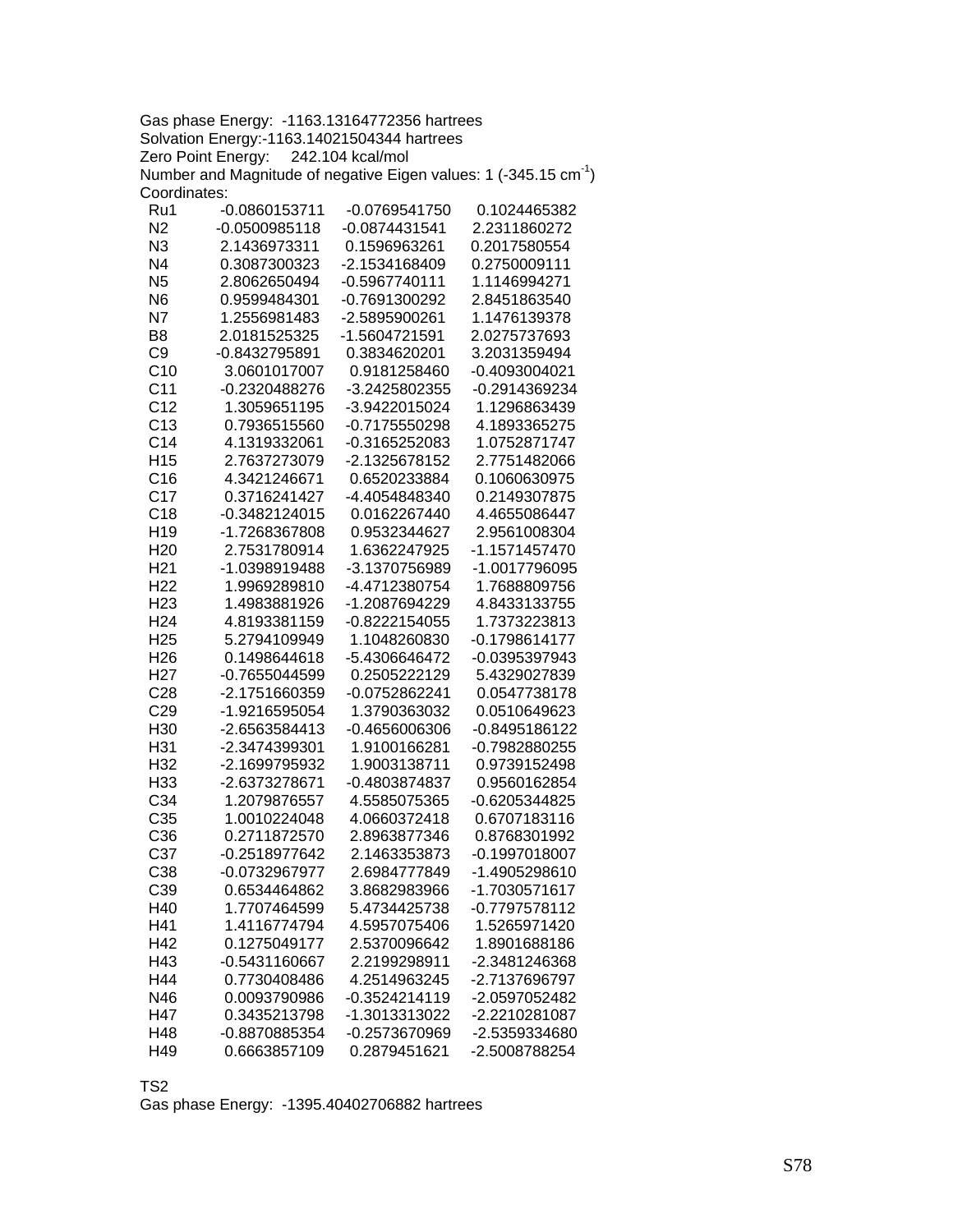Solvation Energy:-1395.41382899416 hartrees Zero Point Energy: 304.693 kcal/mol Number and Magnitude of negative Eigen values: 1 (-636.30 cm<sup>-1</sup>) Coordinates:

| Ru1             | -0.2058792639   | 0.0665517529                  | 0.1270971571  |
|-----------------|-----------------|-------------------------------|---------------|
| N2              | $-0.0954551277$ | -0.0256185578                 | 2.2381156868  |
| N3              | 2.0371446994    | 0.1526806965                  | 0.1658697732  |
| N4              | 0.1703439760    | -2.1224720672                 | 0.1844386217  |
| N <sub>5</sub>  | 2.6877905506    | -0.6449959804                 | 1.0538081009  |
| N <sub>6</sub>  | 0.8783928376    | -0.7876718007                 | 2.8160565737  |
| N7              | 1.0934810505    | -2.5943175936                 | 1.0656531159  |
| B <sub>8</sub>  | 1.8833531540    | -1.6070465978                 | 1.9644575215  |
| C <sub>9</sub>  | -0.8136712685   | 0.5115348941                  | 3.2322174889  |
| C10             | 2.9749337577    | 0.8577394484                  | -0.4790716246 |
| C <sub>11</sub> | -0.3604992062   | -3.1864784134                 | -0.4304201847 |
| C <sub>12</sub> | 1.1418105440    | -3.9446486870                 | 0.9976422523  |
| C13             | 0.7641737185    | -0.7181183826                 | 4.1645299336  |
| C <sub>14</sub> | 4.0223382382    | -0.4415434863                 | 0.9631621868  |
| H <sub>15</sub> | 2.6287889806    | -2.2116656905                 | 2.6848534898  |
| C16             | 4.2548851613    | 0.5181524269                  | -0.0118009479 |
| C17             | 0.2247096462    | -4.3702053340                 | 0.0467174726  |
| C18             | -0.3063401845   | 0.1049182521                  | 4.4764842847  |
| H <sub>19</sub> | -1.6566038134   | 1.1467803921                  | 3.0043747449  |
| H <sub>20</sub> | 2.6887875416    | 1.5826778800                  | -1.2285366636 |
| H <sub>21</sub> | -1.1515586713   | -3.0517596459                 | -1.1541636676 |
| H <sub>22</sub> | 1.8209761287    | -4.4998229642                 | 1.6275635406  |
| H <sub>23</sub> | 1.4520150059    | -1.2596538966                 | 4.7963789165  |
| H <sub>24</sub> | 4.7037088941    | -0.9909760732                 | 1.5956584783  |
| H <sub>25</sub> | 5.2054888973    | 0.9153323423                  | -0.3333733446 |
| H <sub>26</sub> | 0.0061437941    | -5.3843291316                 | -0.2509881686 |
| H <sub>27</sub> | -0.6702134604   | 0.3717674298                  | 5.4567457814  |
| C <sub>28</sub> | -0.1497000996   | 2.2672444091                  | -0.0565049123 |
| H <sub>29</sub> | -0.2131805254   | 2.4714904453                  | -1.1358619311 |
| H30             | 0.8743836969    | 2.4832560989                  | 0.2607007026  |
| C <sub>31</sub> | -1.0973748172   | 3.2597184049                  | 0.6604059846  |
| H32             | -0.9993943192   | 3.1295827233                  | 1.7447471554  |
| H <sub>33</sub> | -2.1421912140   | 3.0346691819                  | 0.4089279821  |
| C <sub>34</sub> | -0.2430763608   | 7.3703185258                  | -0.4159198238 |
| C35             | -1.2161523403   | 6.6480959460                  | -1.1091275697 |
| C36             | -1.4953858514   | 5.3283414315                  | -0.7511741644 |
| C37             | -0.8108859279   | 4.7032054627                  | 0.3006545909  |
| C38             | 0.1618628458    | 5.4416387948                  | 0.9889574223  |
| C39             | 0.4451786054    | 6.7615253719                  | 0.6359755564  |
| H40             | -0.0271189739   | 8.3994793487                  | -0.6887306818 |
| H41             | -1.7637943594   | 7.1145149998                  | -1.9240256213 |
| H42             | -2.2626466102   | 4.7745474601                  | -1.2882614553 |
| H43             | 0.6972952520    | 4.9755662905                  | 1.8132271953  |
| H44             |                 |                               | 1.1864884338  |
|                 | 1.1993044497    | 7.3175403290                  | 0.4025042012  |
| H45             | -1.3487128226   | 1.0732964130<br>-1.1046223653 | -0.3109945189 |
| C46             | -5.0058734221   |                               |               |
| C47             | -4.2216518535   | -1.6414306141                 | 0.7141309347  |
| C48             | -2.8841026296   | -1.2661670923                 | 0.8597520110  |
| C49             | -2.2706899023   | -0.3495536066                 | -0.0192071734 |
| C50             | -3.0951970772   | 0.1968209262                  | -1.0272398187 |
| C <sub>51</sub> | -4.4350290724   | $-0.1754810708$               | -1.1802483964 |
| H <sub>52</sub> | -6.0472739163   | -1.3948205759                 | -0.4193278082 |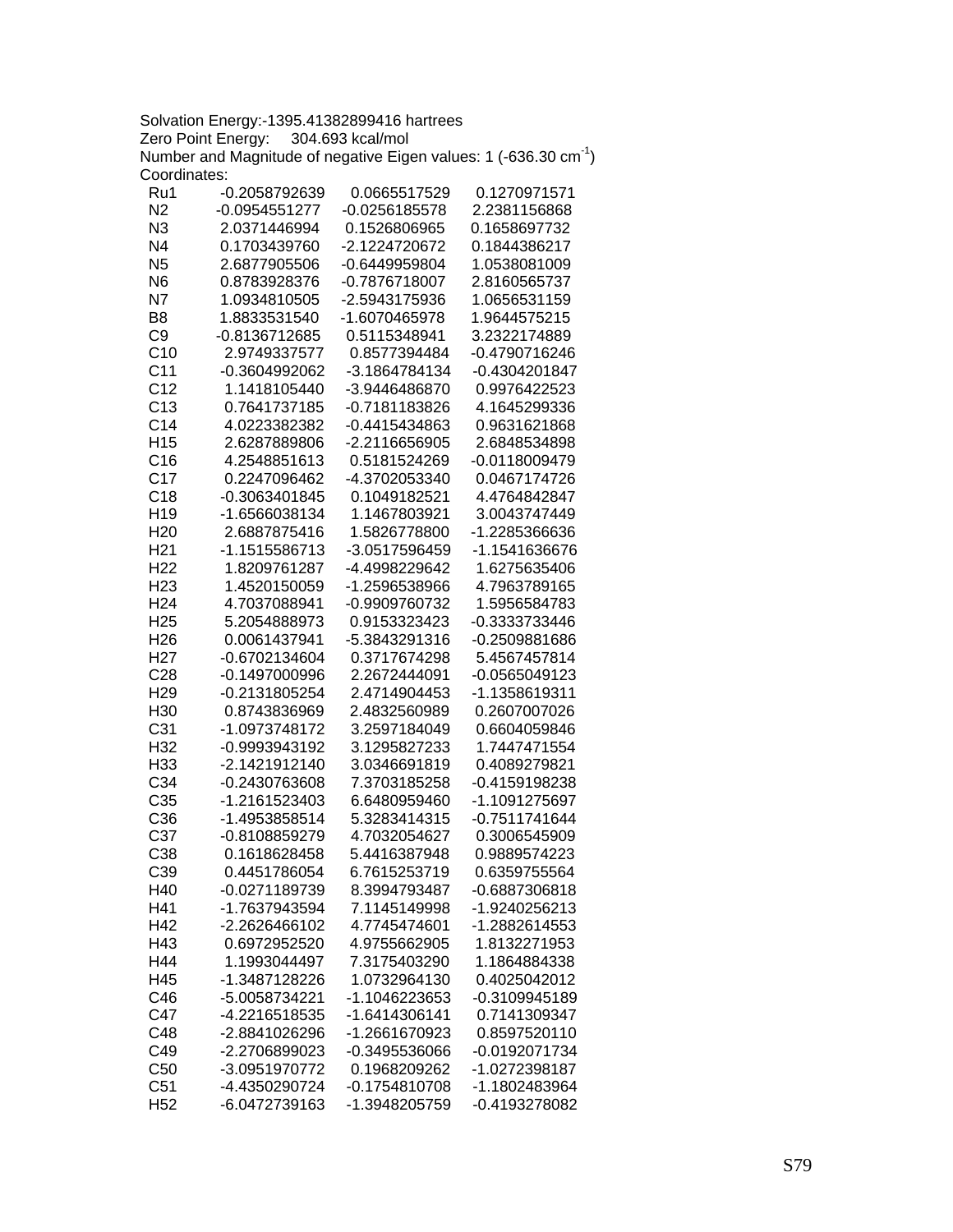| H53             | -4.6547485558 | -2.3589010330 | 1.4075788203  |
|-----------------|---------------|---------------|---------------|
| H54             | -2.3017863311 | -1.7007295287 | 1.6663979355  |
| H55             | -2.6971202009 | 0.9639522671  | -1.6916670994 |
| H56             | -5.0329674115 | 0.2734344519  | -1.9703493570 |
| N57             | -0.1560048780 | -0.0165578024 | -2.0511046640 |
| H <sub>58</sub> | 0.5624364203  | -0.6769591460 | -2.3414040598 |
| H <sub>59</sub> | -1 0536533889 | -0.3421324523 | -2.4081186996 |
| <b>H60</b>      | 0.0455775088  | 0.8813803496  | -2.4896679399 |
|                 |               |               |               |

## **Ir.acac-4CF3**

## A

Gas phase Energy: -2296.25722552549 hartrees Solvation Energy:-2296.26428076631 hartrees Coordinates:

| Ir1             | -.2918829819  | .0456952147   | -.1798110977  |
|-----------------|---------------|---------------|---------------|
| O <sub>2</sub>  | -1.9598650857 | -.1248160490  | -1.3660303005 |
| O <sub>3</sub>  | .8628740278   | .2049990640   | -1.9080867311 |
| C <sub>4</sub>  | 2.1239268523  | .3355790422   | -1.8520807028 |
| C <sub>5</sub>  | 2.9597976024  | .3927694616   | -.7310044743  |
| C <sub>6</sub>  | 2.5208485505  | .2873894548   | .5897459028   |
| O7              | 1.3387274554  | .1456512673   | 1.0375431441  |
| H <sub>8</sub>  | 4.0184804913  | .5190322231   | -.8992271238  |
| C <sub>9</sub>  | -.4015091931  | 2.1128231147  | -.2784574538  |
| C <sub>10</sub> | -1.1152048818 | 2.7041644432  | -1.3305188367 |
| C <sub>11</sub> | -1.1267962792 | 4.0941690157  | -1.4891959289 |
| C <sub>12</sub> | -.4290890401  | 4.9157043213  | -.6020937609  |
| C <sub>13</sub> | .2827639692   | 4.3344333231  | .4486243410   |
| C <sub>14</sub> | .2936824882   | 2.9452773607  | .6119086567   |
| H <sub>15</sub> | .8539707924   | 2.5199703907  | 1.4392224049  |
| H <sub>16</sub> | .8329312628   | 4.9585023354  | 1.1483579689  |
| H <sub>17</sub> | -.4398344211  | 5.9947011136  | -.7277998723  |
| H <sub>18</sub> | -1.6856034482 | 4.5306326695  | -2.3130508148 |
| H <sub>19</sub> | -1.6644135152 | 2.0856859999  | -2.0315975810 |
| O <sub>20</sub> | .1645818975   | -2.1070789537 | -.4879302008  |
| C <sub>21</sub> | -.5180546641  | -2.8012193692 | -1.2849388435 |
| C <sub>22</sub> | -2.2840260152 | -1.1925992673 | -1.9828948561 |
| C <sub>23</sub> | -1.6768045587 | -2.4469264021 | -2.0037490729 |
| H <sub>24</sub> | -2.1322350066 | -3.2057153248 | -2.6219351851 |
| C <sub>25</sub> | -1.6071999698 | .5447689703   | 1.5320548313  |
| C <sub>26</sub> | -1.4019038435 | -.8336349833  | 1.4960248896  |
| H <sub>27</sub> | -1.0408373970 | 1.1667221291  | 2.2155074004  |
| H <sub>28</sub> | -.6617569749  | -1.2980939729 | 2.1403070105  |
| H <sub>29</sub> | -2.1553074466 | -1.4947377686 | 1.0779844448  |
| H <sub>30</sub> | -2.5128118131 | .9837142129   | 1.1275678450  |
| C <sub>32</sub> | -3.5711437377 | -.9773927604  | -2.7985131771 |
| F33             | -3.9423369271 | -2.0757332158 | -3.4808929672 |
| F34             | -4.5799403535 | -.6395670516  | -1.9751776052 |
| F35             | -3.3996269311 | .0228537531   | -3.6780012205 |
| C36             | .0326888655   | -4.2331169135 | -1.4518608897 |
| F37             | -.7359362390  | -4.9963778078 | -2.2526064553 |
| F38             | 1.2676030966  | -4.1892453182 | -1.9787159506 |
| F39             | .1102661458   | -4.8363094950 | -.2542329881  |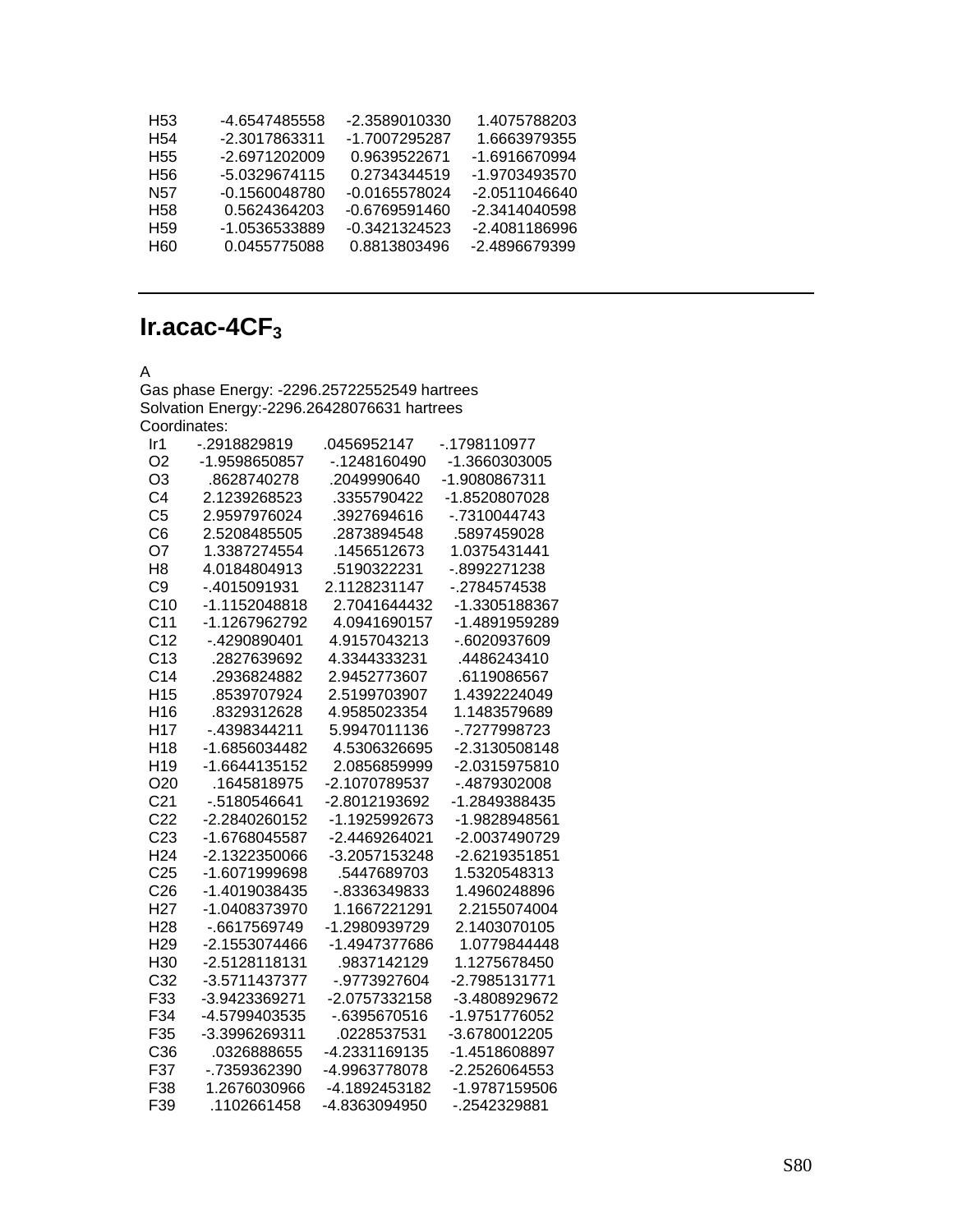| C40 | 2.7654479984 | 4139583070   | -3.2494619311 |
|-----|--------------|--------------|---------------|
| F41 | 4.0881563525 | .6596216209  | -3.1892341534 |
| F42 | 2.5894203027 | - 7524592731 | -3.8934563143 |
| F43 | 2 1924224026 | 1.3855696475 | -3.9721550467 |
| C44 | 3.5496458297 | .3441957735  | 1.7290429348  |
| F45 | 3.5753858226 | - 8270922905 | 2.3858987821  |
| F46 | 4 7911721668 | 6050429695   | 1 2839298945  |
| F47 | 3 2104980698 | 1 3065137076 | 2.6052257252  |

D

Gas phase Energy: -2528.51408039420 hartrees Solvation Energy:-2528.51870950946 hartrees Zero Point Energy: 242.243 kcal/mol Coordinates:

| Ir <sub>1</sub> | 0.4442991922  | -0.9079776468 | -0.0610656697   |
|-----------------|---------------|---------------|-----------------|
| O <sub>2</sub>  | 2.0978368782  | -1.2536352343 | 1.4480618301    |
| C <sub>3</sub>  | 1.8906710692  | -1.9733787145 | 2.4568524751    |
| C <sub>4</sub>  | 0.6926292000  | -2.5701082542 | 2.8947296636    |
| C <sub>5</sub>  | -0.5471371640 | -2.4295272048 | 2.2757339874    |
| O <sub>6</sub>  | -0.8802804617 | -1.8174794490 | 1.2109996178    |
| H7              | 0.7287028971  | -3.1604277138 | 3.7974221662    |
| O <sub>8</sub>  | 1.7784168159  | 0.0016823735  | -1.3037150765   |
| C <sub>9</sub>  | -1.8470227719 | 1.2761809220  | 0.6065778091    |
| C <sub>10</sub> | -0.4791086388 | 1.2914869362  | 0.1961955596    |
| H <sub>11</sub> | -2.6240627030 | 1.4021879841  | $-0.1403244551$ |
| H <sub>12</sub> | -0.2249384466 | 1.6411362502  | -0.7974670800   |
| C13             | -2.1714989244 | 1.1208257683  | 1.9335429844    |
| C <sub>14</sub> | 0.5353480467  | 1.1664558052  | 1.1746543121    |
| C <sub>15</sub> | -1.1506988098 | 0.9992890403  | 2.9130617766    |
| C16             | 0.1760225840  | 1.0265592127  | 2.5476623827    |
| H <sub>17</sub> | -1.4257999623 | 0.8918899531  | 3.9579849334    |
| H <sub>18</sub> | 0.9613963917  | 0.9546028246  | 3.2929061296    |
| H <sub>19</sub> | -3.2121016351 | 1.1037814217  | 2.2425236468    |
| H <sub>20</sub> | 1.5657311653  | 1.3810145178  | 0.9155204915    |
| O21             | 0.9343915316  | -2.7819411397 | -0.6820749432   |
| C <sub>22</sub> | 1.8265237303  | -2.9765968790 | -1.5711520650   |
| C <sub>23</sub> | 2.5502970233  | -0.6620659675 | -2.0634562733   |
| C <sub>24</sub> | 2.6208512172  | -2.0484887513 | -2.2450858961   |
| H <sub>25</sub> | 3.3396985725  | -2.4255045279 | -2.9562516473   |
| C <sub>26</sub> | -0.9382961121 | -0.9772428835 | -1.6433603644   |
| H <sub>27</sub> | -0.3471363690 | -1.3027882104 | -2.5094934488   |
| H <sub>28</sub> | -1.3386067310 | 0.0083857569  | -1.8977663111   |
| C <sub>29</sub> | -2.0911887062 | -1.9683212438 | -1.4137421809   |
| H30             | -2.7544518313 | -1.5927010637 | -0.6283013522   |
| H31             | -1.6895976754 | -2.9190801191 | -1.0498182581   |
| C <sub>32</sub> | -4.2746933506 | -2.6340501394 | -5.0937916184   |
| C33             | -4.7408500184 | -1.7036165224 | -4.1637627398   |
| C34             | -4.0436836513 | -1.4949829322 | -2.9724488129   |
| C35             | -2.8737437214 | -2.2101668296 | -2.6878703808   |
| C36             | -2.4168109860 | -3.1431873509 | -3.6306694780   |
| C37             | -3.1089520290 | -3.3545633295 | -4.8226799023   |
| H38             | -4.8171732003 | -2.8004278532 | -6.0200709888   |
| H39             | -5.6503688635 | -1.1432533923 | -4.3627770614   |
| H40             | -4.4163726146 | -0.7743929527 | -2.2475403375   |
| H41             | -1.5133235517 | -3.7110190728 | -3.4189615108   |
| H42             | -2.7419115197 | -4.0857223220 | -5.5379220770   |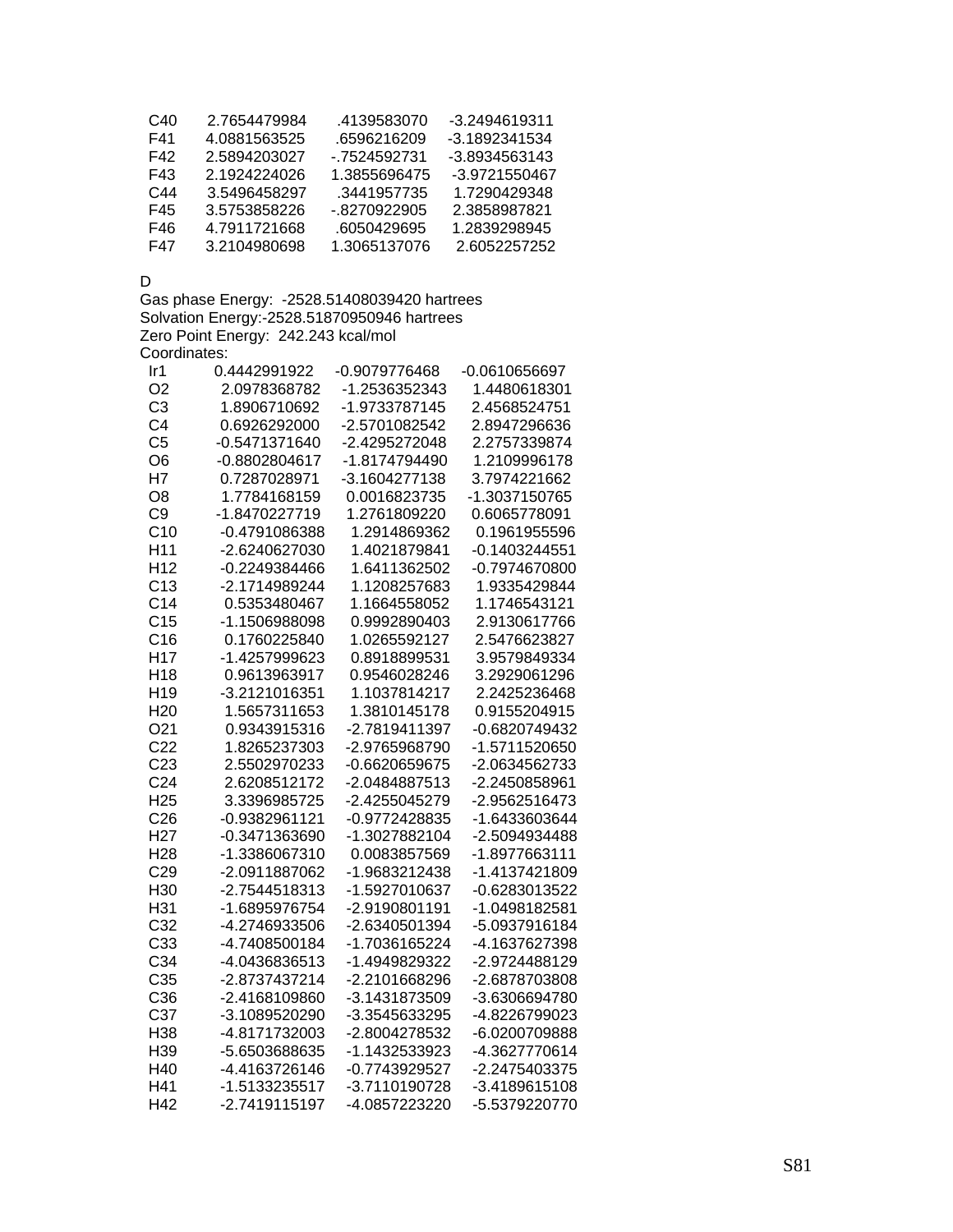| C44             | 1.9690511774  | -4.4663944632 | -1.9119661052 |
|-----------------|---------------|---------------|---------------|
| F45             | 2.9899034247  | -4.7007904744 | -2.7567243812 |
| F46             | 2.1706440947  | -5.1854663150 | -0.7977137437 |
| F47             | 0.8368846311  | -4.9048824403 | -2.4983363159 |
| C48             | 3.5039717135  | 0.2450617189  | -2.8525433284 |
| F49             | 4.3092570499  | -0.4551776866 | -3.6737408551 |
| F50             | 2.8006490240  | 1 1155193936  | -3.5982684580 |
| F51             | 4.2756602229  | 0.9451653079  | -2.0022274164 |
| C52             | -1.7792402323 | -3.0359571735 | 2.9661040331  |
| F53             | -2.5267976984 | -3.7195249368 | 2.0872898519  |
| F54             | -1.4527317275 | -3.8658357067 | 3.9759733885  |
| F55             | -2.5382538460 | -2.0419874616 | 3.4793749606  |
| C56             | 3.1427933868  | -2.1572361140 | 3.3371375829  |
| F57             | 2.9556945300  | -3.0357823722 | 4.3430548038  |
| F58             | 4.1787976932  | -2.5850862036 | 2.5985504671  |
| F <sub>59</sub> | 3.4773719892  | -0.9693970847 | 3.8842490387  |

TS1

Gas phase Energy: -2296.22185629287 hartrees Solvation Energy:-2296.22551451105 hartrees Zero Point Energy: 176.540 kcal/mol Number and Magnitude of negative Eigen values: 1 (-339.26  $cm^{-1}$ ) Coordinates:

| lr1             | -0.0162347250 | 0.0767104063  | 0.0025134402  |
|-----------------|---------------|---------------|---------------|
| O2              | -0.0797659482 | 0.0550155775  | 2.0454720230  |
| O3              | 2.1569758737  | -0.1283434702 | 0.0938438336  |
| C <sub>4</sub>  | 2.8495761540  | -0.1137701930 | -0.9558628102 |
| C <sub>5</sub>  | 2.4303926556  | 0.0237295617  | -2.2942024276 |
| C6              | 1.1094517683  | 0.1452647139  | -2.7130129339 |
| O7              | 0.0249415824  | 0.1557066891  | -2.0392066044 |
| H <sub>8</sub>  | 3.1933535486  | 0.0262512892  | -3.0573301043 |
| C9              | -0.2702721871 | -2.0871695814 | -0.0381858951 |
| C <sub>10</sub> | 0.1030492109  | -2.7685045863 | 1.1419213588  |
| C <sub>11</sub> | 0.6658426570  | -4.0404849066 | 1.0833748847  |
| C <sub>12</sub> | 0.8525684545  | -4.6719387673 | -0.1494124889 |
| C13             | 0.4683930612  | -4.0227162671 | -1.3275599623 |
| C <sub>14</sub> | -0.0953755631 | -2.7524327477 | -1.2734384369 |
| H <sub>15</sub> | -0.4059033520 | -2.2638837764 | -2.1913387364 |
| H <sub>16</sub> | 0.6038792031  | -4.5111772915 | -2.2882160522 |
| H <sub>17</sub> | 1.2881588920  | -5.6659203943 | -0.1923225046 |
| H <sub>18</sub> | 0.9626406901  | -4.5386454958 | 2.0017927224  |
| H <sub>19</sub> | -0.0261146288 | -2.2803590366 | 2.1015861815  |
| O <sub>20</sub> | 0.4438901938  | 2.1082342830  | -0.0465386680 |
| C <sub>21</sub> | 0.6250996057  | 2.7820190922  | 1.0102050817  |
| C <sub>22</sub> | 0.1982773106  | 1.0774150019  | 2.7523344148  |
| C <sub>23</sub> | 0.5361770699  | 2.3678063126  | 2.3471596421  |
| H <sub>24</sub> | 0.7382261174  | 3.0983836312  | 3.1153423401  |
| C <sub>25</sub> | -2.0243789261 | -1.2673202435 | 0.0791782921  |
| C <sub>26</sub> | -2.0883958202 | 0.1831639434  | -0.0575433797 |
| H <sub>27</sub> | -2.4127308452 | -1.8632048449 | -0.7390436780 |
| H <sub>28</sub> | -2.4309218348 | 0.5642171980  | -1.0186896942 |
| H <sub>29</sub> | -2.4878741246 | 0.7297340707  | 0.7966394760  |
| H30             | -2.2604296558 | -1.6715919000 | 1.0581801730  |
| C <sub>32</sub> | 0.8174150020  | 0.2360549956  | -4.2172780485 |
| F33             | 0.0962975166  | 1.3333950275  | -4.4939640131 |
| F34             | 1.9371950117  | 0.2706805603  | -4.9635141843 |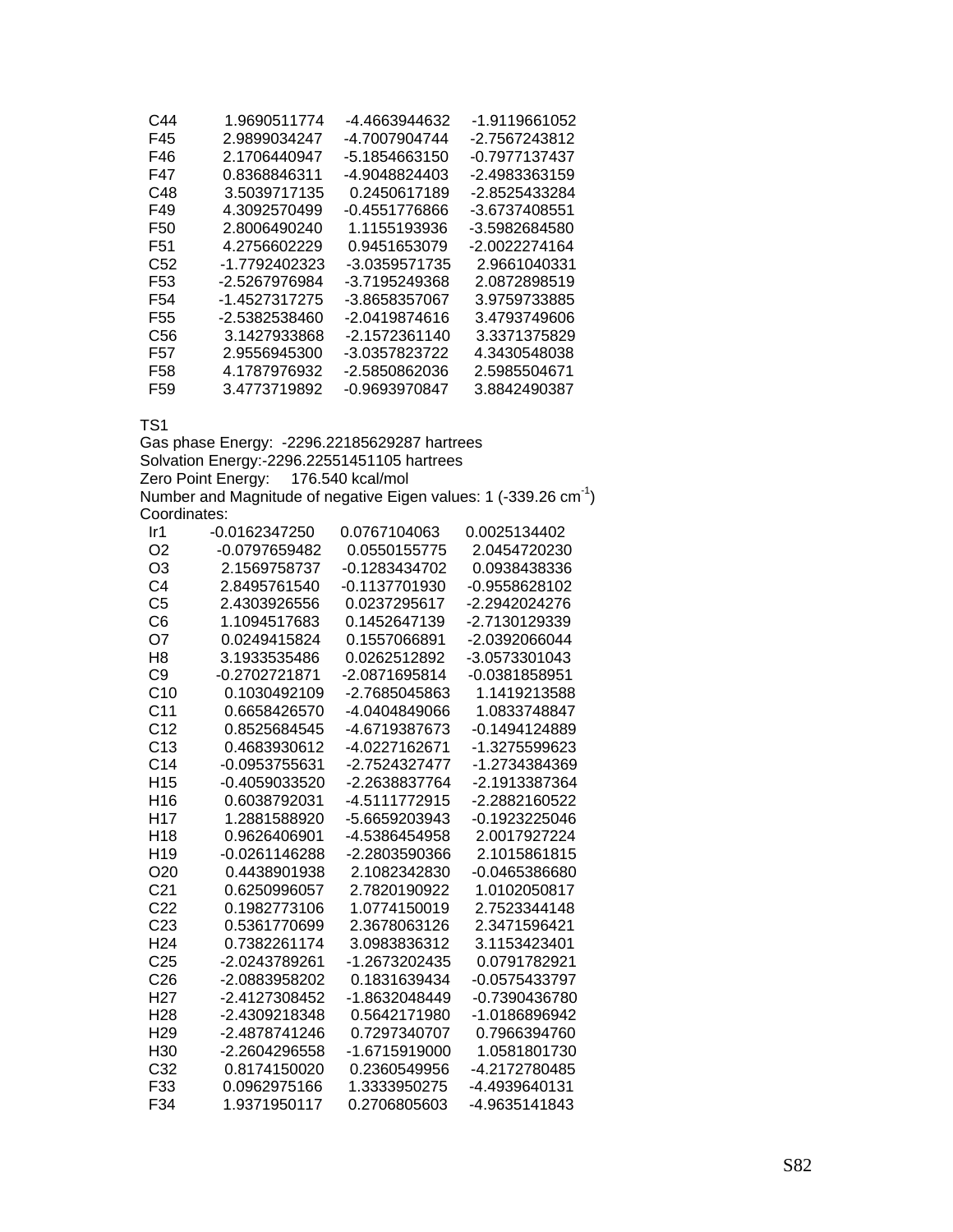| F35 | 0.0983022135  | -0.8413333243 | -4.6015831728 |
|-----|---------------|---------------|---------------|
| C36 | 4.3580907942  | -0.2703422158 | -0.6813384222 |
| F37 | 5.0986909783  | -0.2432044079 | -1.8085410148 |
| F38 | 4.7840846222  | 0.7221724921  | 0.1188857634  |
| F39 | 4.5927542333  | -1.4388984662 | -0.0597048972 |
| C40 | 0.9901873993  | 4.2455431035  | 0.7129563664  |
| F41 | 1.1631073807  | 4.9683215396  | 1.8375863572  |
| F42 | 2.1294874034  | 4.2996647652  | 0.0030612467  |
| F43 | 0.0173361794  | 4.8257968134  | -0.0094102107 |
| C44 | 0.0919661576  | 0.7683058450  | 4.2516558226  |
| F45 | 0.5518116156  | 1.7735964862  | 5.0180216765  |
| F46 | -1.1968209687 | 0.5491153617  | 4.5815813023  |
| F47 | 0.7901381888  | -0.3399429724 | 4.5493259435  |

TS2

Gas phase Energy: -2528.48755728834 hartrees Solvation Energy:-2528.49199476710 hartrees Zero Point Energy: 239.528 kcal/mol Number and Magnitude of negative Eigen values: 1 (-436.22  $cm^{-1}$ ) Coordinates:

| Ir1             | 0.0109688254  | 0.1086494736  | 0.0595921343  |
|-----------------|---------------|---------------|---------------|
| O <sub>2</sub>  | -0.0984051649 | 0.5600503977  | 2.1486130148  |
| C <sub>3</sub>  | 0.9288836597  | 0.5345215009  | 2.8843788324  |
| C <sub>4</sub>  | 2.2642627737  | 0.2897336069  | 2.5307159633  |
| C <sub>5</sub>  | 2.7030502554  | 0.0053207928  | 1.2395613869  |
| O6              | 2.0386429563  | -0.1246443183 | 0.1607725796  |
| H7              | 3.0071289295  | 0.3331427342  | 3.3122539915  |
| H <sub>8</sub>  | 0.5159187022  | 1.3395314935  | -2.1346114527 |
| O <sub>9</sub>  | -2.0158800781 | 0.4072846760  | -0.0368092588 |
| O10             | 0.3492679531  | 2.2774936166  | 0.0261309851  |
| C <sub>11</sub> | -0.6166508377 | 3.0878072775  | 0.0838617379  |
| C <sub>12</sub> | -2.5652939191 | 1.5528707523  | 0.0430077277  |
| C <sub>13</sub> | -1.9953424680 | 2.8231476019  | 0.1072279630  |
| H <sub>14</sub> | -2.6668057335 | 3.6657029867  | 0.1681985484  |
| C <sub>15</sub> | -0.2642855696 | -1.8775282594 | 0.6298912639  |
| H <sub>16</sub> | -0.7627566655 | 0.1940424977  | -2.5950290419 |
| C <sub>17</sub> | 1.2803141036  | -0.5746921236 | -2.8210526874 |
| H <sub>18</sub> | 0.9590039636  | -1.6231637219 | -2.8474446492 |
| H <sub>19</sub> | 2.2067830574  | -0.5381069634 | -2.2420589260 |
| C <sub>20</sub> | -1.4750889114 | -2.2414856667 | 1.2325652457  |
| C <sub>21</sub> | -1.6483608751 | -3.5369567304 | 1.7260805291  |
| C <sub>22</sub> | -0.6273199362 | -4.4816459912 | 1.6122158555  |
| C <sub>23</sub> | 0.5732880669  | -4.1249442397 | 0.9975391576  |
| C <sub>24</sub> | 0.7548938761  | -2.8303898454 | 0.5023326567  |
| H <sub>25</sub> | -2.2799677381 | -1.5208606173 | 1.3189577162  |
| H <sub>26</sub> | -2.5889298968 | -3.8045789178 | 2.1996509768  |
| H <sub>27</sub> | -0.7681523203 | -5.4882891855 | 1.9948748109  |
| H <sub>28</sub> | 1.3744254242  | -4.8523312817 | 0.8980643906  |
| H <sub>29</sub> | 1.6950872346  | -2.5668030437 | 0.0287006251  |
| H <sub>30</sub> | -0.1876390125 | -0.9606967217 | -1.0560604372 |
| C <sub>31</sub> | 0.2192390052  | 0.2888560810  | -2.1241623994 |
| C <sub>32</sub> | 1.9633221657  | 0.8775289728  | -6.8402001955 |
| C33             | 1.0030544024  | -0.1084272629 | -6.6053657684 |
| C34             | 0.7891194359  | -0.5820457383 | -5.3103655097 |
| C35             | 1.5307859365  | -0.0816524796 | -4.2323194581 |
| C <sub>36</sub> | 2.4918587206  | 0.9077714799  | -4.4801004083 |